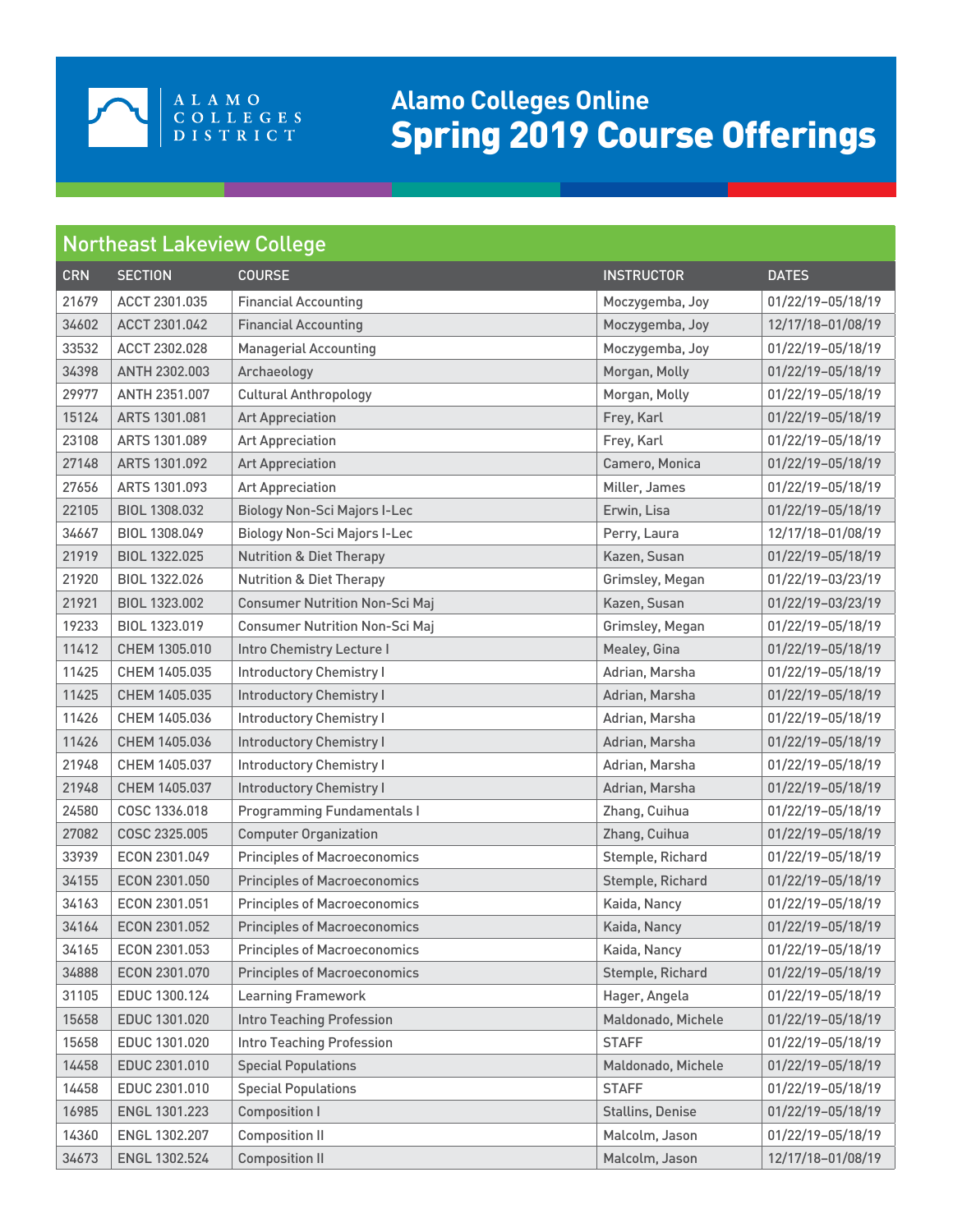| <b>Northeast Lakeview College</b> |                   |                                       |                    |                   |
|-----------------------------------|-------------------|---------------------------------------|--------------------|-------------------|
| <b>CRN</b>                        | <b>SECTION</b>    | <b>COURSE</b>                         | <b>INSTRUCTOR</b>  | <b>DATES</b>      |
| 31114                             | ENGL 2323.106     | <b>British Literature II</b>          | Riske, Jennifer    | 01/22/19-05/18/19 |
| 27972                             | ENGL 2328,002     | American Literature II                | Hager, Angela      | 01/22/19-05/18/19 |
| 11398                             | GEOG 1301.018     | <b>Physical Geography</b>             | Stewart, Suzanne   | 01/22/19-05/18/19 |
| 11400                             | GEOG 1301.029     | <b>Physical Geography</b>             | Stewart, Suzanne   | 03/25/19-05/18/19 |
| 16332                             | GEOL 1301.024     | <b>Earth Sciences Lecture I</b>       | Oladele, Olamide   | 01/22/19-05/18/19 |
| 18490                             | GOVT 2305.135     | <b>Federal Government</b>             | Omar, Mohsen       | 01/22/19-05/18/19 |
| 24670                             | GOVT 2305.143     | <b>Federal Government</b>             | Hammel, Sabrina    | 01/22/19-05/18/19 |
| 18467                             | GOVT 2306.129     | <b>Texas Government</b>               | Omar, Mohsen       | 01/22/19-05/18/19 |
| 13302                             | HIST 1301.128     | <b>United States History I</b>        | Hassmann, Jeffry   | 01/22/19-05/18/19 |
| 13327                             | HIST 1301.129     | <b>United States History I</b>        | Hassmann, Jeffry   | 01/22/19-05/18/19 |
| 16880                             | HIST 1302.158     | <b>United States History II</b>       | Chen, Jianyue      | 01/22/19-05/18/19 |
| 20290                             | HIST 1302.164     | <b>United States History II</b>       | Chen, Jianyue      | 01/22/19-05/18/19 |
| 32706                             | HUMA 1301.037     | Intro to Humanities I                 | Terry, Helen       | 01/22/19-05/18/19 |
| 18904                             | KINE 1304.010     | Personal/Community Health I           | Lockhart, Vincent  | 01/22/19-05/18/19 |
| 15918                             | KINE 1306.018     | <b>First Aid</b>                      | Adams, Wesley      | 01/22/19-05/18/19 |
| 21061                             | KINE 1321.002     | Coaching I                            | Lockhart, Vincent  | 01/22/19-05/18/19 |
| 15947                             | KINE 1338,006     | <b>Concepts of Physical Fitness</b>   | Adams, Wesley      | 01/22/19-05/18/19 |
| 34176                             | KINE 1346,003     | Drug Use & Abuse                      | Adams, Wesley      | 01/22/19-05/18/19 |
| 17025                             | <b>LIBR 1.012</b> | Research 101                          | Plevak, Linda      | 01/22/19-05/18/19 |
| 33397                             | <b>LIBR 1.025</b> | Research 101                          | <b>STAFF</b>       | 01/22/19-05/18/19 |
| 33399                             | <b>LIBR 1.026</b> | Research 101                          | <b>STAFF</b>       | 01/22/19-05/18/19 |
| 33400                             | <b>LIBR 1.027</b> | Research 101                          | <b>STAFF</b>       | 01/22/19-05/18/19 |
| 33402                             | <b>LIBR 1.028</b> | Research 101                          | <b>STAFF</b>       | 01/22/19-05/18/19 |
| 33404                             | <b>LIBR 1.029</b> | Research 101                          | <b>STAFF</b>       | 01/22/19-05/18/19 |
| 33406                             | LIBR 1.030        | Research 101                          | <b>STAFF</b>       | 01/22/19-03/23/19 |
| 33856                             | <b>LIBR 1.031</b> | Research 101                          | <b>STAFF</b>       | 01/22/19-05/18/19 |
| 33894                             | LIBR 1.032        | Research 101                          | <b>STAFF</b>       | 01/22/19-05/18/19 |
| 33908                             | LIBR 1.033        | Research 101                          | <b>STAFF</b>       | 01/22/19-05/18/19 |
| 34841                             | LIBR 1.036        | Research 101                          | <b>STAFF</b>       | 12/17/18-01/13/19 |
| 19964                             | <b>LIBR 2.001</b> | Research 102                          | Plevak, Linda      | 01/22/19-05/18/19 |
| 33394                             | <b>LIBR 2.022</b> | Research 102                          | <b>STAFF</b>       | 01/22/19-05/18/19 |
| 34869                             | <b>LIBR 2.029</b> | Research 102                          | Plevak, Linda      | 01/22/19-05/18/19 |
| 34915                             | MATH 114.170      | Co-Req for MATH 1314                  | Torres Lee, Dianna | 01/22/19-05/18/19 |
| 34915                             | MATH 114.170      | Co-Reg for MATH 1314                  | Torres Lee, Dianna | 01/22/19-05/18/19 |
| 13014                             | MATH 1314.126     | College Algebra                       | Torres Lee, Dianna | 01/22/19-05/18/19 |
| 17559                             | MATH 1314.130     | College Algebra                       | Ha, Jin            | 01/22/19-05/18/19 |
| 34268                             | MATH 1314.152     | College Algebra                       | Torres Lee, Dianna | 01/22/19-05/18/19 |
| 22018                             | MATH 1324.034     | <b>Business Mathematics</b>           | Vargas, Martha     | 01/22/19-05/18/19 |
| 34259                             | MATH 1325.033     | <b>Business Calculus</b>              | Miller, Allen      | 01/22/19-05/18/19 |
| 19616                             | MATH 1414.048     | <b>College Algebra (Precal Track)</b> | Guevara, Efrain    | 01/22/19-05/18/19 |
| 28912                             | MATH 1442.048     | <b>Elementary Statistical Methods</b> | Makroz, Rachid     | 01/22/19-05/18/19 |
| 34413                             | MATH 2412.138     | Precalculus                           | Guevara, Efrain    | 01/22/19-05/18/19 |
| 13267                             | MATH 2413.020     | Calculus I                            | Makroz, Rachid     | 01/22/19-05/18/19 |
| 21856                             | MATH 320.061      | Intermediate Algebra                  | Maldonado, Jose    | 01/22/19-05/18/19 |
| 21856                             | MATH 320.061      | Intermediate Algebra                  | Maldonado, Jose    | 01/22/19-05/18/19 |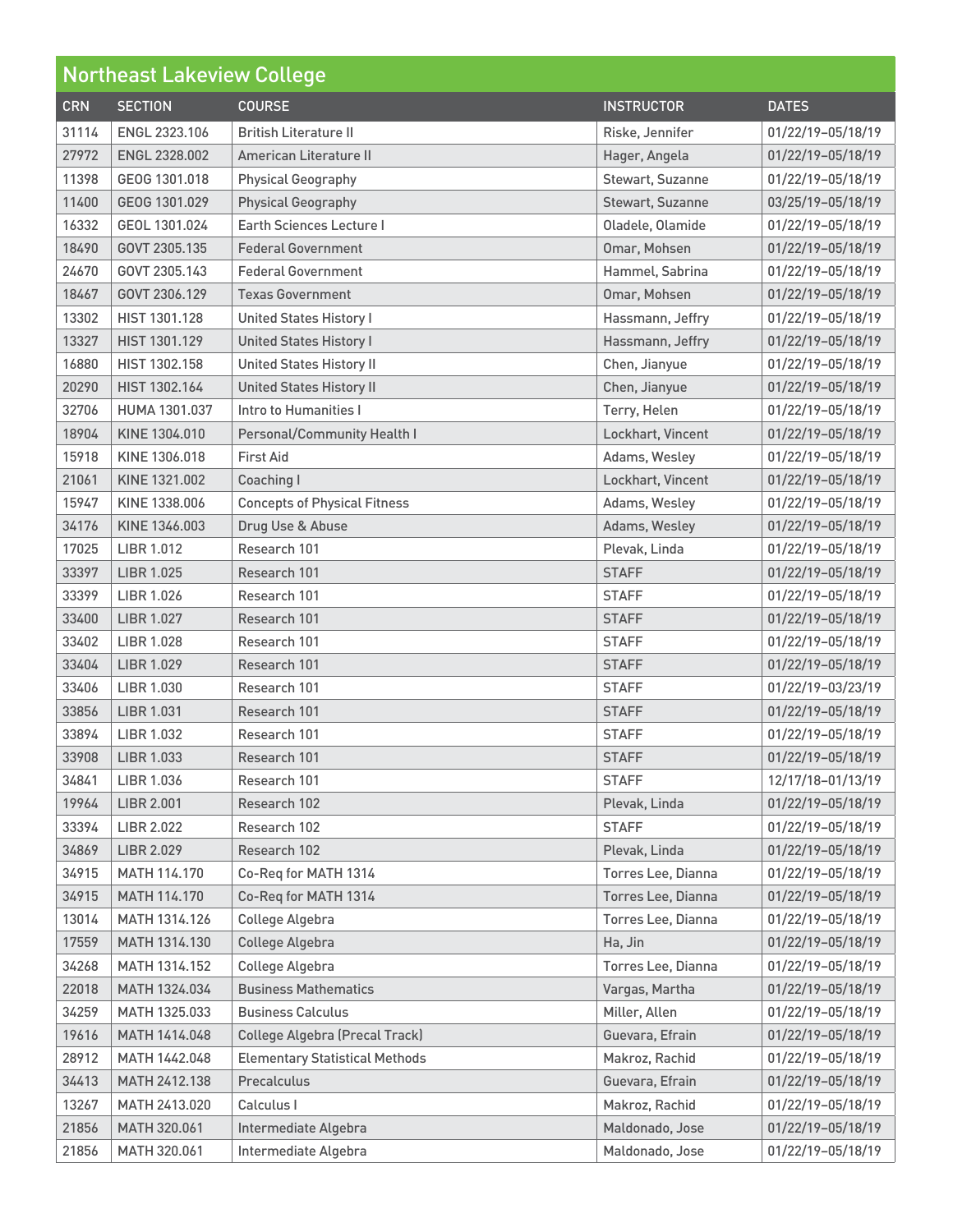| <b>Northeast Lakeview College</b> |                   |                                       |                     |                   |
|-----------------------------------|-------------------|---------------------------------------|---------------------|-------------------|
| <b>CRN</b>                        | <b>SECTION</b>    | <b>COURSE</b>                         | <b>INSTRUCTOR</b>   | <b>DATES</b>      |
| 22637                             | MATH 320.072      | Intermediate Algebra                  | Maldonado, Jose     | 02/04/19-05/18/19 |
| 22637                             | MATH 320.072      | Intermediate Algebra                  | Maldonado, Jose     | 02/04/19-05/18/19 |
| 30360                             | MATH 410.112      | <b>Elementary Algebra</b>             | Ibaroudene, Zakia   | 01/22/19-05/18/19 |
| 30360                             | MATH 410.112      | <b>Elementary Algebra</b>             | Ibaroudene, Zakia   | 01/22/19-05/18/19 |
| 15284                             | MUSI 1306.045     | <b>Music Appreciation</b>             | Mayer, Katherine    | 01/22/19-03/23/19 |
| 19056                             | MUSI 1306,066     | <b>Music Appreciation</b>             | Mayer, Katherine    | 03/25/19-05/18/19 |
| 31194                             | <b>OLRN 1.008</b> | <b>Orientation to Online Learning</b> | Moore-Lamm, Lia     | 11/12/18-05/18/19 |
| 34532                             | <b>OLRN 1.028</b> | <b>Orientation to Online Learning</b> | Moore-Lamm, Lia     | 11/12/18-10/04/19 |
| 13543                             | PHIL 1304.008     | Intro to World Religions              | McDowell, Michael   | 01/22/19-03/23/19 |
| 26796                             | PHIL 1304.010     | Intro to World Religions              | McDowell, Michael   | 01/22/19-05/18/19 |
| 24344                             | PHIL 1304.011     | Intro to World Religions              | McDowell, Michael   | 03/25/19-05/18/19 |
| 30917                             | PHIL 1304.012     | Intro to World Religions              | McDowell, Michael   | 03/25/19-05/18/19 |
| 30928                             | PHIL 2306.057     | <b>Introduction to Ethics</b>         | Putman, John        | 01/22/19-05/18/19 |
| 26784                             | PSYC 2301.115     | <b>General Psychology</b>             | Young, Valerie      | 01/22/19-05/18/19 |
| 26788                             | PSYC 2301.116     | <b>General Psychology</b>             | Young, Valerie      | 01/22/19-05/18/19 |
| 30045                             | PSYC 2301.121     | <b>General Psychology</b>             | Young, Valerie      | 01/22/19-05/18/19 |
| 14447                             | PSYC 2314.028     | Lifespan Growth/Development           | Young, Valerie      | 01/22/19-05/18/19 |
| 14449                             | PSYC 2314.029     | Lifespan Growth/Development           | Young, Valerie      | 01/22/19-05/18/19 |
| 10641                             | SOCI 1301.051     | <b>Introductory Sociology</b>         | Chozinski, Brittany | 01/22/19-05/18/19 |
| 19436                             | SOCI 1301.062     | <b>Introductory Sociology</b>         | Chozinski, Brittany | 01/22/19-05/18/19 |
| 26727                             | SPAN 1411.024     | <b>Elementary Spanish I</b>           | Zecca, Silvia       | 01/22/19-05/18/19 |
| 33780                             | SPAN 1411.028     | <b>Elementary Spanish I</b>           | Zecca, Silvia       | 01/22/19-05/18/19 |
| 30934                             | SPAN 1412.020     | <b>Elementary Spanish II</b>          | Zecca, Silvia       | 01/22/19-05/18/19 |
| 33783                             | SPAN 2311.007     | Intermediate Spanish I                | Zecca, Silvia       | 01/22/19-05/18/19 |
| 18044                             | SPCH 1311.065     | Intro To Speech Communication         | Cotellesse, Susan   | 01/22/19-05/18/19 |
| 14286                             | SPCH 1318.008     | <b>Interpersonal Communication</b>    | Marks, Jennifer     | 01/22/19-05/18/19 |
| 21119                             | SPCH 1318.010     | <b>Interpersonal Communication</b>    | Mayo, Barbara       | 01/22/19-05/18/19 |
| 34604                             | SPCH 1318.022     | <b>Interpersonal Communication</b>    | Marks, Jennifer     | 12/17/18-01/08/19 |

| Northwest Vista College |                |                              |                       |                   |
|-------------------------|----------------|------------------------------|-----------------------|-------------------|
| <b>CRN</b>              | <b>SECTION</b> | <b>COURSE</b>                | <b>INSTRUCTOR</b>     | <b>DATES</b>      |
| 12700                   | ACCT 2301.028  | <b>Financial Accounting</b>  | McWhorter, Robert     | 01/22/19-05/18/19 |
| 12701                   | ACCT 2301.029  | <b>Financial Accounting</b>  | McWhorter, Robert     | 01/22/19-05/18/19 |
| 22919                   | ACCT 2301.036  | <b>Financial Accounting</b>  | McWhorter, Robert     | 01/22/19-05/18/19 |
| 31478                   | ACCT 2301.038  | <b>Financial Accounting</b>  | Fogle, Calvin         | 01/22/19-03/23/19 |
| 33807                   | ACCT 2301.041  | <b>Financial Accounting</b>  | Fogle, Calvin         | 03/25/19-05/18/19 |
| 12710                   | ACCT 2302.021  | <b>Managerial Accounting</b> | McWhorter, Robert     | 01/22/19-05/18/19 |
| 26764                   | ACCT 2302.026  | <b>Managerial Accounting</b> | McWhorter, Robert     | 01/22/19-05/18/19 |
| 31463                   | ACCT 2302.027  | <b>Managerial Accounting</b> | McWhorter, Robert     | 01/22/19-05/18/19 |
| 31475                   | ACCT 2302.031  | <b>Managerial Accounting</b> | Fogle, Calvin         | 03/25/19-05/18/19 |
| 33810                   | ACCT 2302.033  | <b>Managerial Accounting</b> | Edmond, Shaylin       | 03/25/19-05/18/19 |
| 21109                   | ANTH 2301.016  | <b>Physical Anthropology</b> | Linsenbardt, Kimberly | 01/22/19-05/18/19 |
| 26234                   | ANTH 2301.018  | <b>Physical Anthropology</b> | Linsenbardt, Kimberly | 01/22/19-05/18/19 |
| 26361                   | ANTH 2301.019  | <b>Physical Anthropology</b> | Aguirre, Adam         | 01/22/19-03/23/19 |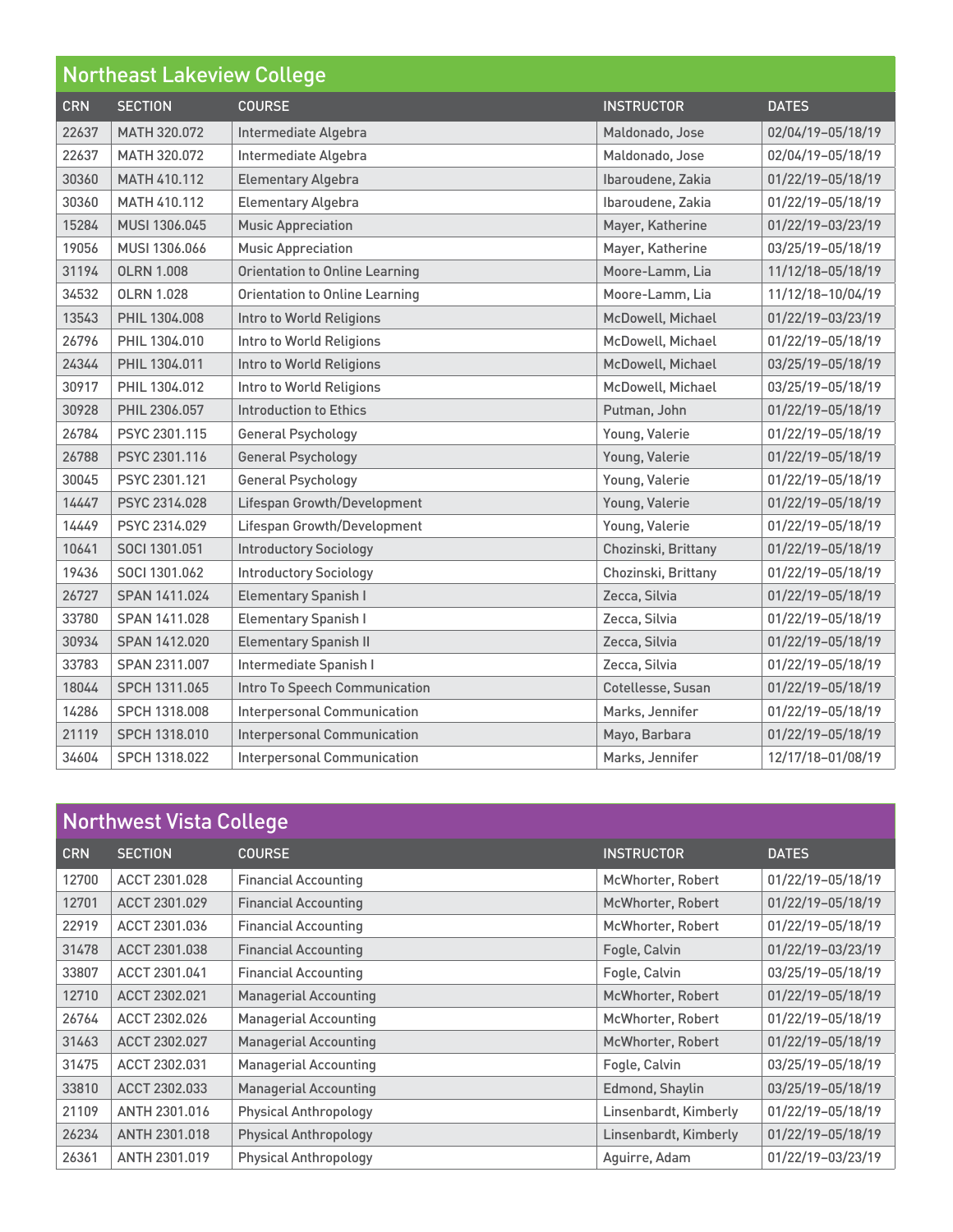| <b>Northwest Vista College</b> |                      |                                       |                       |                   |
|--------------------------------|----------------------|---------------------------------------|-----------------------|-------------------|
| <b>CRN</b>                     | <b>SECTION</b>       | <b>COURSE</b>                         | <b>INSTRUCTOR</b>     | <b>DATES</b>      |
| 28488                          | ANTH 2301.020        | <b>Physical Anthropology</b>          | Linsenbardt, Kimberly | 01/22/19-03/23/19 |
| 31363                          | ANTH 2301.021        | <b>Physical Anthropology</b>          | Ingalls, Victoria     | 01/22/19-05/18/19 |
| 31366                          | ANTH 2301.022        | <b>Physical Anthropology</b>          | Pople, Elizabeth      | 01/22/19-05/18/19 |
| 34023                          | ANTH 2301.023        | <b>Physical Anthropology</b>          | Lytle, Whitney        | 01/22/19-05/18/19 |
| 34026                          | ANTH 2301.024        | <b>Physical Anthropology</b>          | Ingalls, Victoria     | 01/22/19-05/18/19 |
| 34029                          | ANTH 2301.025        | <b>Physical Anthropology</b>          | Ingalls, Victoria     | 01/22/19-05/18/19 |
| 28489                          | ANTH 2301.027        | <b>Physical Anthropology</b>          | Aguirre, Adam         | 03/25/19-05/18/19 |
| 31765                          | ANTH 2301.028        | <b>Physical Anthropology</b>          | Linsenbardt, Kimberly | 03/25/19-05/18/19 |
| 34033                          | ANTH 2301.029        | <b>Physical Anthropology</b>          | Pople, Elizabeth      | 03/25/19-05/18/19 |
| 19218                          | ANTH 2351.006        | <b>Cultural Anthropology</b>          | Linsenbardt, Kimberly | 01/22/19-05/18/19 |
| 12810                          | ARTS 1301.069        | <b>Art Appreciation</b>               | Northway, Theresa     | 01/22/19-05/18/19 |
| 12812                          | ARTS 1301.070        | <b>Art Appreciation</b>               | Keith, Helena         | 01/22/19-05/18/19 |
| 12813                          | ARTS 1301.071        | <b>Art Appreciation</b>               | Keith, Helena         | 01/22/19-05/18/19 |
| 12814                          | ARTS 1301.072        | <b>Art Appreciation</b>               | Jones, Timothy        | 01/22/19-03/23/19 |
| 12816                          | ARTS 1301.073        | <b>Art Appreciation</b>               | Keith, Helena         | 01/22/19-05/18/19 |
| 12818                          | ARTS 1301.074        | <b>Art Appreciation</b>               | Keith, William        | 01/22/19-05/18/19 |
| 12860                          | ARTS 1301.076        | <b>Art Appreciation</b>               | Northway, Paul        | 01/22/19-05/18/19 |
| 19628                          | ARTS 1301.086        | <b>Art Appreciation</b>               | Keith, William        | 01/22/19-05/18/19 |
| 20382                          | ARTS 1301.087        | <b>Art Appreciation</b>               | Delgado, Esteban      | 01/22/19-03/23/19 |
| 31854                          | ARTS 1301.108        | <b>Art Appreciation</b>               | Northway, Paul        | 01/22/19-03/23/19 |
| 31855                          | ARTS 1301.109        | <b>Art Appreciation</b>               | Jones, Timothy        | 01/22/19-03/23/19 |
| 33883                          | ARTS 1301.111        | <b>Art Appreciation</b>               | Northway, Theresa     | 01/22/19-03/23/19 |
| 33887                          | ARTS 1301.112        | <b>Art Appreciation</b>               | Jones, Timothy        | 01/22/19-03/23/19 |
| 12858                          | ARTS 1301.120        | <b>Art Appreciation</b>               | Northway, Theresa     | 03/25/19-05/18/19 |
| 19631                          | ARTS 1301.121        | <b>Art Appreciation</b>               | Northway, Paul        | 03/25/19-05/18/19 |
| 23184                          | ARTS 1301.123        | <b>Art Appreciation</b>               | Robbins, Jack         | 03/25/19-05/18/19 |
| 31857                          | ARTS 1301.126        | <b>Art Appreciation</b>               | Jones, Timothy        | 03/25/19-05/18/19 |
| 31858                          | ARTS 1301.127        | <b>Art Appreciation</b>               | Jones, Timothy        | 03/25/19-05/18/19 |
| 12866                          | ARTS 1303.002        | Art History Survey (Pre 1300)         | Robbins, Jack         | 01/22/19-05/18/19 |
| 21500                          | ARTS 1303.003        | Art History Survey (Pre 1300)         | Jones, Timothy        | 01/22/19-03/23/19 |
| 12876                          | ARTS 1304.005        | Art History Survey (Post 1300)        | Jones, Timothy        | 01/22/19-05/18/19 |
| 21501                          | ARTS 1304.010        | Art History Survey (Post 1300)        | Jones, Timothy        | 03/25/19-05/18/19 |
| 12730                          | <b>BCIS 1305.033</b> | <b>Business Computer Applications</b> | Paze, Joyce           | 01/22/19-05/18/19 |
| 12731                          | BCIS 1305.034        | <b>Business Computer Applications</b> | Parsons, Marshall     | 01/22/19-05/18/19 |
| 31769                          | <b>BCIS 1305.042</b> | <b>Business Computer Applications</b> | Parsons, Marshall     | 01/22/19-05/18/19 |
| 34243                          | BCIS 1305.044        | <b>Business Computer Applications</b> | Paze, Joyce           | 01/22/19-05/18/19 |
| 24542                          | BIOL 1308.033        | <b>Biology Non-Sci Majors I-Lec</b>   | Gonzalez, Jossina     | 01/22/19-05/18/19 |
| 25914                          | BIOL 1308.034        | <b>Biology Non-Sci Majors I-Lec</b>   | Gonzalez, Jossina     | 01/22/19-03/23/19 |
| 25919                          | BIOL 1308.035        | <b>Biology Non-Sci Majors I-Lec</b>   | Baumgartner, Anne     | 01/22/19-05/18/19 |
| 30468                          | BIOL 1308.037        | <b>Biology Non-Sci Majors I-Lec</b>   | Kumar, Pramod         | 01/22/19-05/18/19 |
| 32845                          | BIOL 1308.038        | <b>Biology Non-Sci Majors I-Lec</b>   | Reynolds, Michele     | 01/22/19-05/18/19 |
| 25465                          | BIOL 1308.039        | <b>Biology Non-Sci Majors I-Lec</b>   | Gonzalez, Jossina     | 03/25/19-05/18/19 |
| 22024                          | BIOL 1322.014        | <b>Nutrition &amp; Diet Therapy</b>   | Reeves, Adam          | 01/22/19-03/23/19 |
| 24174                          | BIOL 1322.015        | <b>Nutrition &amp; Diet Therapy</b>   | Gonzalez, Jo Ann      | 01/22/19-05/18/19 |
| 30712                          | BIOL 1322.016        | <b>Nutrition &amp; Diet Therapy</b>   | Gonzalez, Jo Ann      | 01/22/19-03/23/19 |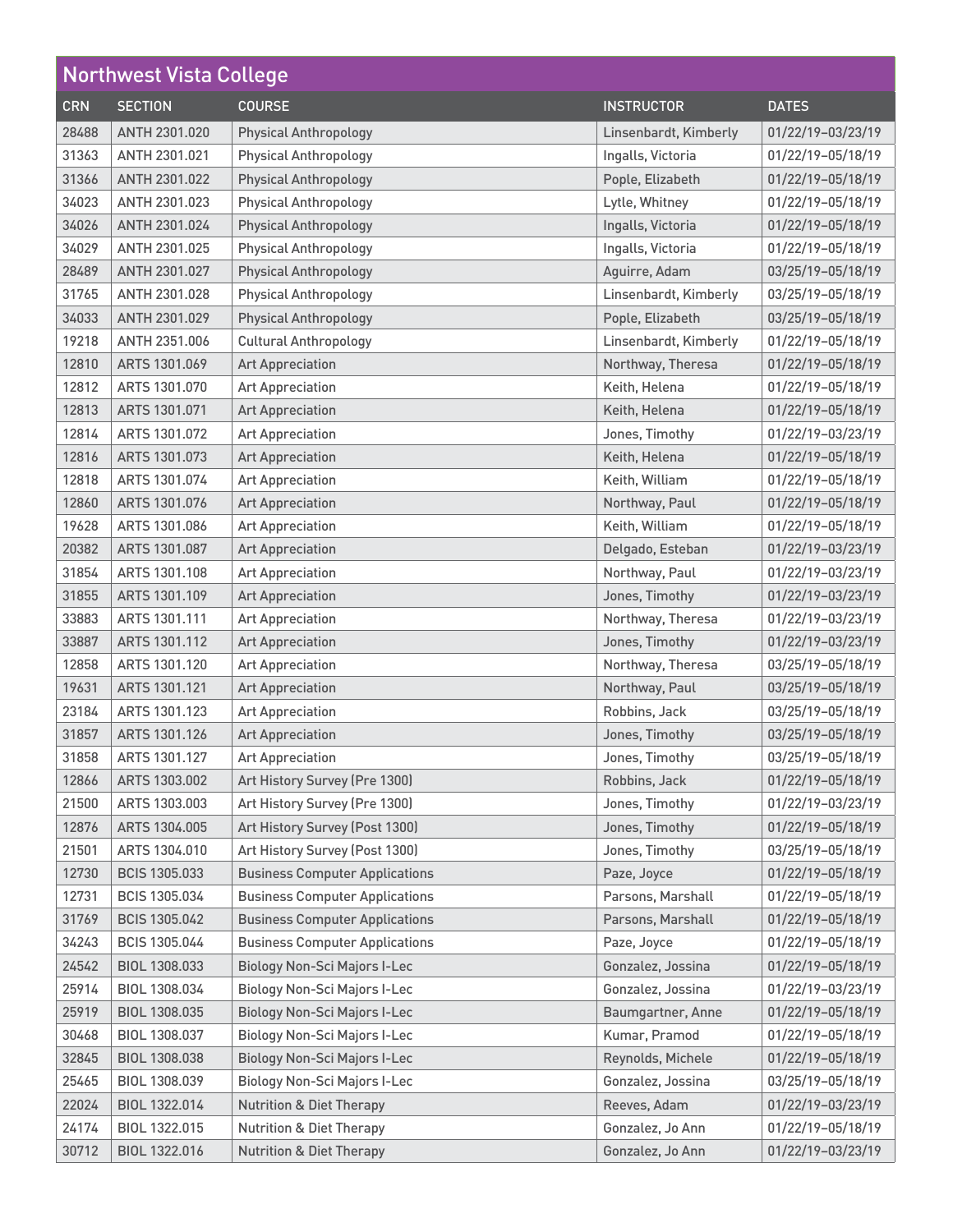| <b>Northwest Vista College</b> |                |                                       |                       |                   |
|--------------------------------|----------------|---------------------------------------|-----------------------|-------------------|
| <b>CRN</b>                     | <b>SECTION</b> | <b>COURSE</b>                         | <b>INSTRUCTOR</b>     | <b>DATES</b>      |
| 31860                          | BIOL 1322.017  | <b>Nutrition &amp; Diet Therapy</b>   | Anderson, Andrea      | 01/22/19-03/23/19 |
| 33120                          | BIOL 1322.018  | <b>Nutrition &amp; Diet Therapy</b>   | Reeves, Adam          | 01/22/19-03/23/19 |
| 33121                          | BIOL 1322.019  | <b>Nutrition &amp; Diet Therapy</b>   | Reeves, Adam          | 01/22/19-03/23/19 |
| 25466                          | BIOL 1322.020  | <b>Nutrition &amp; Diet Therapy</b>   | Martinez Delgado, L.  | 03/25/19-05/18/19 |
| 30713                          | BIOL 1322.021  | <b>Nutrition &amp; Diet Therapy</b>   | Gonzalez, Jo Ann      | 03/25/19-05/18/19 |
| 31861                          | BIOL 1322.023  | <b>Nutrition &amp; Diet Therapy</b>   | Kuppuswami, Rukmani   | 03/25/19-05/18/19 |
| 28199                          | BIOL 1323.011  | <b>Consumer Nutrition Non-Sci Maj</b> | Kuppuswami, Rukmani   | 01/22/19-03/23/19 |
| 33385                          | BIOL 1323.018  | <b>Consumer Nutrition Non-Sci Maj</b> | Kuppuswami, Rukmani   | 03/25/19-05/18/19 |
| 28034                          | BIOL 1406.032  | <b>Biology for Science Majors I</b>   | Stout, Brian          | 01/22/19-05/18/19 |
| 28034                          | BIOL 1406.032  | <b>Biology for Science Majors I</b>   | Stout, Brian          | 01/22/19-05/18/19 |
| 26106                          | BIOL 1407.043  | <b>Biology for Science Majors II</b>  | Stout, Brian          | 01/22/19-05/18/19 |
| 26106                          | BIOL 1407.043  | <b>Biology for Science Majors II</b>  | Stout, Brian          | 01/22/19-05/18/19 |
| 28201                          | BIOL 2306.005  | <b>Environmental Biology (Lec)</b>    | Kumar, Pramod         | 01/22/19-05/18/19 |
| 22358                          | BIOL 2401.068  | Human Anatomy & Physiology I          | Elliott, Kurt         | 01/22/19-05/18/19 |
| 22358                          | BIOL 2401.068  | Human Anatomy & Physiology I          | Elliott, Kurt         | 01/22/19-05/18/19 |
| 22409                          | BIOL 2402.048  | Human Anatomy & Physiology II         | Elliott, Kurt         | 01/22/19-05/18/19 |
| 22409                          | BIOL 2402.048  | Human Anatomy & Physiology II         | Elliott, Kurt         | 01/22/19-05/18/19 |
| 31502                          | BMGT 2309.005  | Leadership                            | Scheri, Andrea        | 03/25/19-05/18/19 |
| 33172                          | BUSG 1301.001  | <b>Introduction to Business</b>       | Scheri, Andrea        | 01/22/19-03/23/19 |
| 14161                          | CHEM 1305.011  | Intro Chemistry Lecture I             | Crandall, Jacob       | 01/22/19-05/18/19 |
| 33204                          | CHLT 1305,001  | <b>Community Nutrition</b>            | Cornejo, Guadalupe    | 01/22/19-03/23/19 |
| 33743                          | CHLT 1342.003  | <b>Community Health Field Methods</b> | Martinez, Fernando    | 03/25/19-05/18/19 |
| 31099                          | CLST 1371.001  | Intro to Clinical Research I          | McCreery, Heather     | 01/22/19-03/23/19 |
| 31100                          | CLST 1372.001  | Intro to Clinical Research II         | Elam, Daniel          | 03/25/19-05/18/19 |
| 10509                          | CLST 1473.001  | <b>Good Clinical Practice</b>         | McCreery, Heather     | 01/22/19-05/18/19 |
| 12947                          | COMM 1307.017  | Intro to Mass Communication           | Lopez, Albert         | 01/22/19-05/18/19 |
| 33945                          | COMM 1307.027  | Intro to Mass Communication           | Jones, James          | 03/25/19-05/18/19 |
| 17168                          | COSC 1301.014  | <b>Introduction to Computing</b>      | Reyes, Rodney         | 01/22/19-03/23/19 |
| 17169                          | COSC 1301.021  | <b>Introduction to Computing</b>      | Reyes, Rodney         | 03/25/19-05/18/19 |
| 14709                          | CRIJ 1301.028  | Intro to Criminal Justice             | Philbrick, Steven     | 01/22/19-05/18/19 |
| 33264                          | CRIJ 1301.031  | Intro to Criminal Justice             | Arceo Garza, Kathleen | 01/22/19-05/18/19 |
| 33265                          | CRIJ 1301.035  | <b>Intro to Criminal Justice</b>      | Philbrick, Steven     | 03/25/19-05/18/19 |
| 22506                          | CRIJ 1306.011  | <b>Court Systems and Practices</b>    | Philbrick, Steven     | 01/22/19-05/18/19 |
| 18604                          | CRIJ 1310.008  | <b>Fundamentals of Criminal Law</b>   | Philbrick, Steven     | 01/22/19-05/18/19 |
| 14886                          | CRIJ 2313.005  | <b>Correctional Systems/Practices</b> | Castillo, Jose        | 01/22/19-05/18/19 |
| 31199                          | CRIJ 2328.007  | <b>Police Systems and Practices</b>   | Castillo, Jose        | 01/22/19-05/18/19 |
| 24530                          | DANC 1305.002  | <b>World Dance</b>                    | King, Jane            | 01/22/19-05/18/19 |
| 26641                          | DANC 1305.003  | <b>World Dance</b>                    | <b>STAFF</b>          | 03/25/19-05/18/19 |
| 30103                          | DANC 2303.008  | <b>Dance Appreciation</b>             | King, Jane            | 01/22/19-05/18/19 |
| 25490                          | DANC 2303.009  | <b>Dance Appreciation</b>             | King, Jane            | 03/25/19-05/18/19 |
| 12595                          | DRAM 1310.025  | Intro Theatre/Appreciation            | Hedgepeth, Timothy    | 01/22/19-05/18/19 |
| 18197                          | DRAM 1310.038  | Intro Theatre/Appreciation            | Marlowe, Mary         | 03/25/19-05/18/19 |
| 23185                          | DRAM 1310.040  | Intro Theatre/Appreciation            | Marlowe, Mary         | 03/25/19-05/18/19 |
| 11658                          | ECON 1301.010  | <b>Introduction to Economics</b>      | Pandaru, Cristina     | 01/22/19-05/18/19 |
| 11661                          | ECON 1301.011  | <b>Introduction to Economics</b>      | Pandaru, Cristina     | 01/22/19-05/18/19 |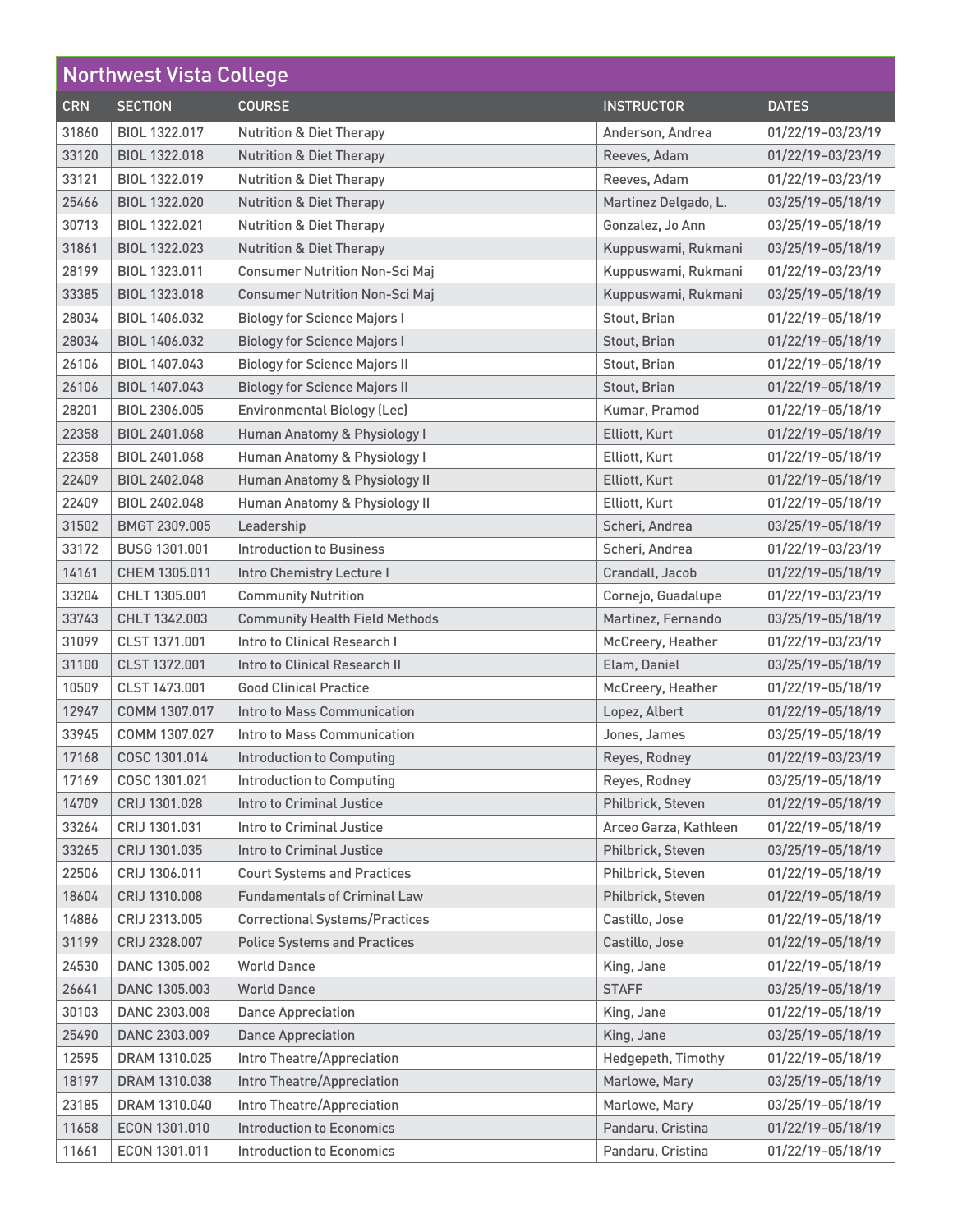| <b>Northwest Vista College</b> |                |                                     |                                 |                   |
|--------------------------------|----------------|-------------------------------------|---------------------------------|-------------------|
| <b>CRN</b>                     | <b>SECTION</b> | <b>COURSE</b>                       | <b>INSTRUCTOR</b>               | <b>DATES</b>      |
| 33458                          | ECON 1301.014  | Introduction to Economics           | Pandaru, Cristina               | 03/25/19-05/18/19 |
| 11618                          | ECON 2301.029  | <b>Principles of Macroeconomics</b> | Sanchez, Rolando                | 01/22/19-05/18/19 |
| 11621                          | ECON 2301.030  | <b>Principles of Macroeconomics</b> | Sanchez, Rolando                | 01/22/19-05/18/19 |
| 11623                          | ECON 2301.031  | <b>Principles of Macroeconomics</b> | Sanchez, Rolando                | 01/22/19-05/18/19 |
| 19450                          | ECON 2301.037  | <b>Principles of Macroeconomics</b> | Munoz, Mike                     | 01/22/19-06/13/19 |
| 22961                          | ECON 2301.039  | <b>Principles of Macroeconomics</b> | Beza, Kimberly                  | 01/22/19-06/13/19 |
| 33457                          | ECON 2301.047  | <b>Principles of Macroeconomics</b> | Beza, Kimberly                  | 01/22/19-05/18/19 |
| 33459                          | ECON 2301.048  | <b>Principles of Macroeconomics</b> | Beza, Kimberly                  | 01/22/19-05/18/19 |
| 33958                          | ECON 2301.057  | <b>Principles of Macroeconomics</b> | Pandaru, Cristina               | 03/25/19-05/18/19 |
| 11643                          | ECON 2302.021  | <b>Principles of Microeconomics</b> | Munoz, Mike                     | 01/22/19-05/18/19 |
| 11646                          | ECON 2302.022  | <b>Principles of Microeconomics</b> | Munoz, Mike                     | 01/22/19-05/18/19 |
| 11647                          | ECON 2302.023  | <b>Principles of Microeconomics</b> | Munoz, Mike                     | 01/22/19-05/18/19 |
| 11650                          | ECON 2302.024  | <b>Principles of Microeconomics</b> | Munoz, Mike                     | 01/22/19-05/18/19 |
| 23872                          | EDUC 1300.099  | <b>Learning Framework</b>           | Sherman, Adrianna               | 01/22/19-05/18/19 |
| 26221                          | EDUC 1300.104  | <b>Learning Framework</b>           | Sherman, Adrianna               | 01/22/19-05/18/19 |
| 28503                          | EDUC 1300.110  | <b>Learning Framework</b>           | Rodriguez, Steven               | 01/22/19-05/18/19 |
| 28504                          | EDUC 1300.111  | <b>Learning Framework</b>           | Rodriguez, Steven               | 01/22/19-05/18/19 |
| 30947                          | EDUC 1300.122  | <b>Learning Framework</b>           | Rodriguez, Christine            | 01/22/19-05/18/19 |
| 30950                          | EDUC 1300.123  | <b>Learning Framework</b>           | Rodriguez, Christine            | 01/22/19-05/18/19 |
| 33938                          | EDUC 1300.136  | <b>Learning Framework</b>           | Rodriguez, Steven               | 01/22/19-05/18/19 |
| 29955                          | EDUC 1300.164  | <b>Learning Framework</b>           | Eickhoff, Amy                   | 03/25/19-05/18/19 |
| 35068                          | EDUC 1300.189  | <b>Learning Framework</b>           | Sherman, Adrianna               | 03/25/19-05/18/19 |
| 14685                          | EDUC 1301.019  | <b>Intro Teaching Profession</b>    | O'Campo, Elsa                   | 01/22/19-05/18/19 |
| 33421                          | EDUC 1301.024  | Intro Teaching Profession           | O'Campo, Elsa                   | 01/22/19-05/18/19 |
| 33450                          | EDUC 1301.025  | Intro Teaching Profession           | Anderson, Sandra                | 01/22/19-05/18/19 |
| 14707                          | EDUC 2301.011  | <b>Special Populations</b>          | O'Campo, Elsa                   | 01/22/19-05/18/19 |
| 26035                          | EDUC 2301.013  | <b>Special Populations</b>          | O'Campo, Elsa                   | 01/22/19-05/18/19 |
| 33443                          | EDUC 2301.014  | <b>Special Populations</b>          | O'Campo, Elsa                   | 01/22/19-05/18/19 |
| 34612                          | EDUC 2301.020  | <b>Special Populations</b>          | Riojas Garcia, Leticia          | 01/22/19-05/18/19 |
| 13547                          | ENGL 1301.213  | <b>Composition I</b>                | Zepeda, Melinda                 | 01/22/19-05/18/19 |
| 13551                          | ENGL 1301.214  | <b>Composition I</b>                | Vasquez, Arturo                 | 01/22/19-05/18/19 |
| 13552                          | ENGL 1301.215  | <b>Composition I</b>                | Petersen, Laura                 | 01/22/19-05/18/19 |
| 13553                          | ENGL 1301.216  | <b>Composition I</b>                | Zepeda, Melinda                 | 01/22/19-03/23/19 |
| 13555                          | ENGL 1301.217  | <b>Composition I</b>                | Moore-Felux, Julie              | 01/22/19-03/23/19 |
| 17368                          | ENGL 1301.224  | <b>Composition I</b>                | Cothran, Alyssa                 | 01/22/19-05/18/19 |
| 29268                          | ENGL 1301.230  | Composition I                       | <b>Breivogel, Ellie Francis</b> | 01/22/19-05/18/19 |
| 31065                          | ENGL 1301.232  | <b>Composition I</b>                | Dill, Kimberly                  | 01/22/19-05/18/19 |
| 31076                          | ENGL 1301.233  | Composition I                       | <b>Breivogel, Ellie Francis</b> | 01/22/19-05/18/19 |
| 33359                          | ENGL 1301.236  | <b>Composition I</b>                | Trevino, Natalia                | 01/22/19-05/18/19 |
| 33363                          | ENGL 1301.237  | <b>Composition I</b>                | Trevino, Natalia                | 01/22/19-05/18/19 |
| 13556                          | ENGL 1301.261  | <b>Composition I</b>                | Zepeda, Melinda                 | 03/25/19-05/18/19 |
| 17369                          | ENGL 1301.264  | Composition I                       | Carey, Sabrina                  | 03/25/19-05/18/19 |
| 29320                          | ENGL 1301.271  | <b>Composition I</b>                | <b>McBrearty, Connor</b>        | 03/25/19-05/18/19 |
| 34629                          | ENGL 1301.290  | <b>Composition I</b>                | Edwards, Aryn                   | 01/22/19-05/18/19 |
| 34630                          | ENGL 1301.291  | <b>Composition I</b>                | Mullins, Toni                   | 01/22/19-05/18/19 |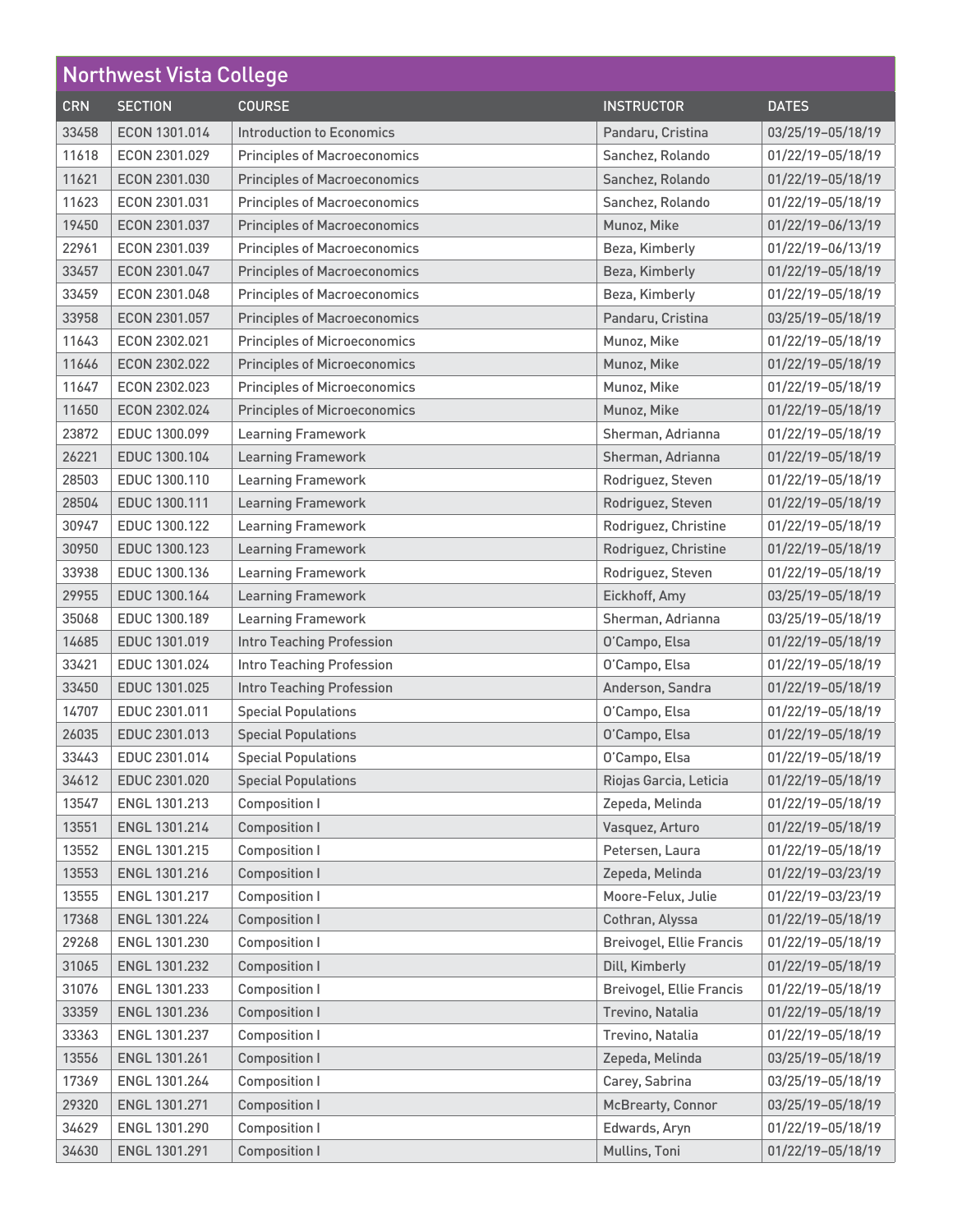| <b>Northwest Vista College</b> |                      |                                      |                                 |                   |
|--------------------------------|----------------------|--------------------------------------|---------------------------------|-------------------|
| <b>CRN</b>                     | <b>SECTION</b>       | <b>COURSE</b>                        | <b>INSTRUCTOR</b>               | <b>DATES</b>      |
| 13791                          | ENGL 1302.204        | <b>Composition II</b>                | Griest-Devora, Barbara          | 01/22/19-03/23/19 |
| 13793                          | ENGL 1302.205        | <b>Composition II</b>                | <b>Tolan, Denise</b>            | 01/22/19-03/23/19 |
| 17393                          | <b>ENGL 1302.258</b> | <b>Composition II</b>                | Trevino, Natalia                | 01/22/19-03/23/19 |
| 17394                          | <b>ENGL 1302.259</b> | <b>Composition II</b>                | Gonzalez, Anival                | 01/22/19-05/18/19 |
| 33107                          | ENGL 1302.473        | <b>Composition II</b>                | Benshetler, Britt               | 01/22/19-05/18/19 |
| 13694                          | ENGL 1302.491        | <b>Composition II</b>                | Griest-Devora, Barbara          | 03/25/19-05/18/19 |
| 17395                          | ENGL 1302.495        | <b>Composition II</b>                | Trevino, Natalia                | 03/25/19-05/18/19 |
| 17396                          | ENGL 1302.496        | <b>Composition II</b>                | <b>Tolan, Denise</b>            | 03/25/19-05/18/19 |
| 17397                          | ENGL 1302.497        | <b>Composition II</b>                | Gonzalez, Anival                | 03/25/19-05/18/19 |
| 17398                          | ENGL 1302.498        | <b>Composition II</b>                | Mc Kinney, Kristina             | 03/25/19-05/18/19 |
| 34632                          | ENGL 1302.523        | <b>Composition II</b>                | Lawrence, Laura                 | 01/22/19-05/18/19 |
| 14176                          | ENGL 2311.005        | <b>Technical Writing</b>             | Griest-Devora, Barbara          | 01/22/19-05/18/19 |
| 14178                          | ENGL 2311.006        | <b>Technical Writing</b>             | Griest-Devora, Barbara          | 01/22/19-05/18/19 |
| 14217                          | ENGL 2322.008        | <b>British Literature I</b>          | Ward, Michael                   | 01/22/19-05/18/19 |
| 33108                          | ENGL 2322.011        | <b>British Literature I</b>          | Vasquez, Arturo                 | 01/22/19-05/18/19 |
| 33109                          | ENGL 2323.151        | <b>British Literature II</b>         | <b>Breivogel, Ellie Francis</b> | 03/25/19-05/18/19 |
| 33110                          | ENGL 2327.010        | American Literature I                | Magaloni, Ignacio               | 01/22/19-05/18/19 |
| 17401                          | ENGL 2327.012        | American Literature I                | Mc Kinney, Kristina             | 03/25/19-05/18/19 |
| 14229                          | ENGL 2328.005        | American Literature II               | Moore-Felux, Julie              | 03/25/19-05/18/19 |
| 14230                          | ENGL 2332.006        | <b>World Literature I</b>            | Pedraza, Venetia                | 01/22/19-05/18/19 |
| 25963                          | ENGL 2332.008        | <b>World Literature I</b>            | Montalbano, Anthony             | 01/22/19-03/23/19 |
| 33113                          | <b>ENGL 2332.009</b> | <b>World Literature I</b>            | Ward, Michael                   | 01/22/19-05/18/19 |
| 14239                          | ENGL 2332.010        | <b>World Literature I</b>            | Montalbano, Anthony             | 03/25/19-05/18/19 |
| 17407                          | ENGL 2333.003        | <b>World Literature II</b>           | Pedraza, Venetia                | 03/25/19-05/18/19 |
| 33111                          | ENGL 2341.003        | <b>Forms of Literature</b>           | Gonzalez, Anival                | 01/22/19-05/18/19 |
| 34428                          | ENGL 2351.001        | <b>Mexican American Literature</b>   | Trevino, Natalia                | 03/25/19-05/18/19 |
| 14245                          | ENGL 2351.003        | <b>Mexican American Literature</b>   | Pedraza, Venetia                | 01/22/19-05/18/19 |
| 28671                          | EPCT 2335.001        | <b>Adv Envir Instrument Analysis</b> | Marquise, Howard                | 01/22/19-05/18/19 |
| 33871                          | FITT 2301.001        | <b>Lifestyle Change for Wellness</b> | Dimas, Teresa                   | 01/22/19-05/18/19 |
| 10705                          | FREN 1411.004        | <b>Elementary French I</b>           | Do, Thi Nhat Linh               | 01/22/19-05/18/19 |
| 17059                          | FREN 1412.001        | <b>Elementary French II</b>          | Do, Thi Nhat Linh               | 01/22/19-05/18/19 |
| 14527                          | GEOG 1301.021        | <b>Physical Geography</b>            | Walker, Scott                   | 01/22/19-05/18/19 |
| 31762                          | GEOG 1301.028        | <b>Physical Geography</b>            | Walker, Scott                   | 01/22/19-05/18/19 |
| 14585                          | GEOG 1302.002        | <b>Human Geography</b>               | Walker, Scott                   | 01/22/19-03/23/19 |
| 14652                          | GEOG 1303.010        | <b>World Regional Geography</b>      | Rodriguez, Philip               | 01/22/19-05/18/19 |
| 31213                          | GEOL 1301.026        | <b>Earth Sciences Lecture I</b>      | Magruder, Cindy                 | 01/22/19-03/23/19 |
| 31214                          | GEOL 1301.031        | Earth Sciences Lecture I             | Magruder, Cindy                 | 03/25/19-05/18/19 |
| 29313                          | GERM 1411.002        | <b>Elementary German I</b>           | Hill, Kayla                     | 01/22/19-05/18/19 |
| 11930                          | GOVT 2305.108        | <b>Federal Government</b>            | Marbut, Robert                  | 01/22/19-05/18/19 |
| 11931                          | GOVT 2305.109        | <b>Federal Government</b>            | Marbut, Robert                  | 01/22/19-05/18/19 |
| 11934                          | GOVT 2305.110        | <b>Federal Government</b>            | Marbut, Robert                  | 01/22/19-05/18/19 |
| 11936                          | GOVT 2305.111        | <b>Federal Government</b>            | Marbut, Robert                  | 01/22/19-05/18/19 |
| 11937                          | GOVT 2305.112        | <b>Federal Government</b>            | Guevara, Homer                  | 01/22/19-05/18/19 |
| 16704                          | GOVT 2305.120        | <b>Federal Government</b>            | Guevara, Homer                  | 01/22/19-05/18/19 |
| 16705                          | GOVT 2305.121        | <b>Federal Government</b>            | Franklin, Cynthia               | 01/22/19-05/18/19 |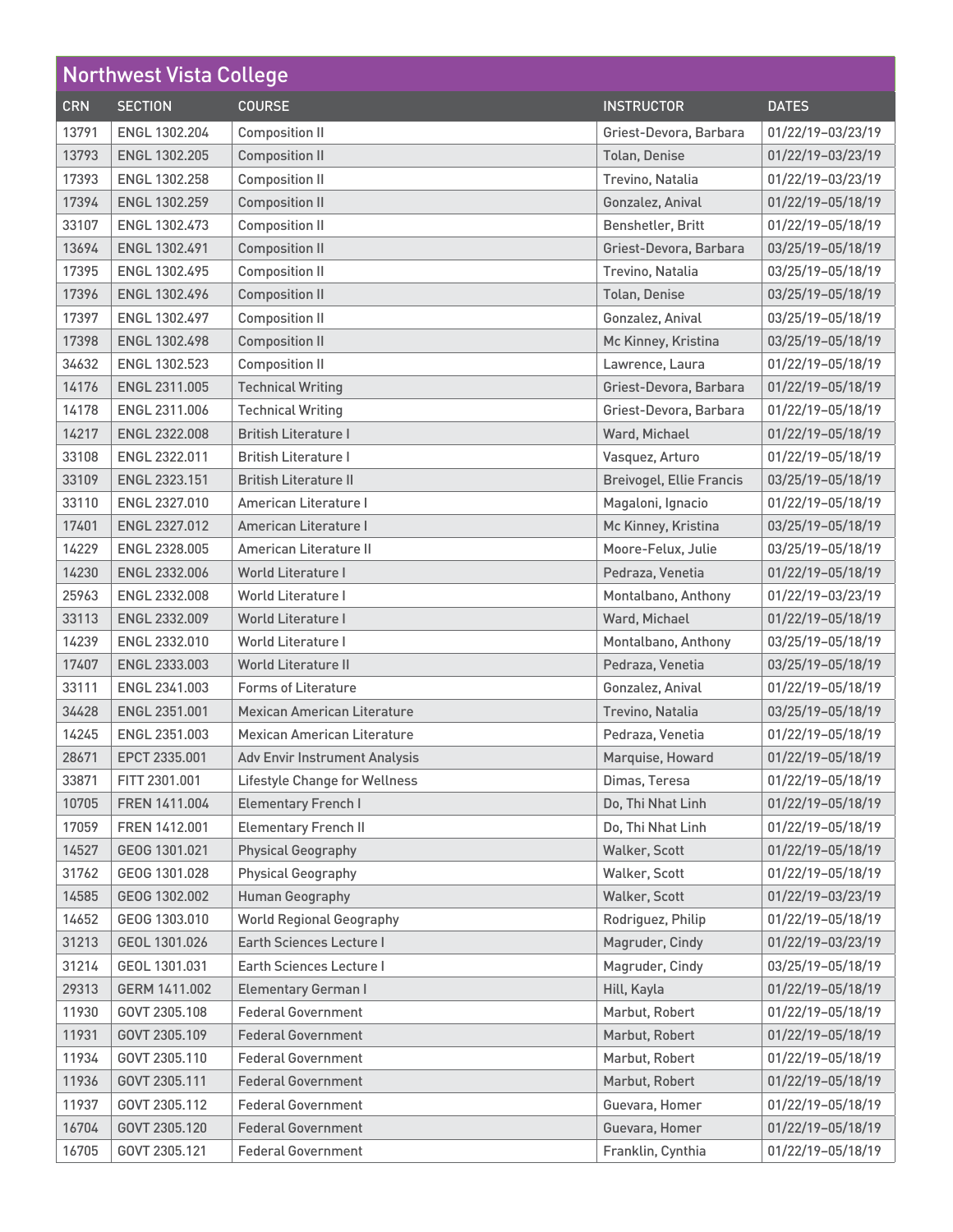| <b>Northwest Vista College</b> |                |                                 |                   |                   |
|--------------------------------|----------------|---------------------------------|-------------------|-------------------|
| <b>CRN</b>                     | <b>SECTION</b> | <b>COURSE</b>                   | <b>INSTRUCTOR</b> | <b>DATES</b>      |
| 21534                          | GOVT 2305.137  | <b>Federal Government</b>       | Vela, Arnoldo     | 01/22/19-05/18/19 |
| 26322                          | GOVT 2305.146  | <b>Federal Government</b>       | Guevara, Homer    | 01/22/19-05/18/19 |
| 26323                          | GOVT 2305.147  | <b>Federal Government</b>       | Mendoza, Joan     | 01/22/19-03/23/19 |
| 26324                          | GOVT 2305.148  | <b>Federal Government</b>       | Mendoza, Joan     | 01/22/19-03/23/19 |
| 27404                          | GOVT 2305.150  | <b>Federal Government</b>       | Franklin, Cynthia | 01/22/19-05/18/19 |
| 27405                          | GOVT 2305.151  | <b>Federal Government</b>       | Franklin, Cynthia | 01/22/19-05/18/19 |
| 34062                          | GOVT 2305.176  | <b>Federal Government</b>       | Mendoza, Joan     | 01/22/19-03/23/19 |
| 34058                          | GOVT 2305.185  | <b>Federal Government</b>       | Mendoza, Joan     | 03/25/19-05/18/19 |
| 34061                          | GOVT 2305.186  | <b>Federal Government</b>       | Guevara, Homer    | 03/25/19-05/18/19 |
| 34065                          | GOVT 2305.187  | <b>Federal Government</b>       | Mendoza, Joan     | 03/25/19-05/18/19 |
| 34067                          | GOVT 2305.188  | <b>Federal Government</b>       | Mendoza, Joan     | 03/25/19-05/18/19 |
| 11737                          | GOVT 2306.109  | <b>Texas Government</b>         | Nejad, Jalal      | 01/22/19-05/18/19 |
| 11740                          | GOVT 2306.110  | <b>Texas Government</b>         | Nejad, Jalal      | 01/22/19-05/18/19 |
| 11743                          | GOVT 2306.111  | <b>Texas Government</b>         | Nejad, Jalal      | 01/22/19-05/18/19 |
| 12646                          | GOVT 2306.112  | <b>Texas Government</b>         | Nejad, Jalal      | 01/22/19-05/18/19 |
| 18199                          | GOVT 2306.121  | <b>Texas Government</b>         | Mueller, Chad     | 01/22/19-05/18/19 |
| 21873                          | GOVT 2306.132  | <b>Texas Government</b>         | Mueller, Chad     | 01/22/19-05/18/19 |
| 29652                          | GOVT 2306.141  | <b>Texas Government</b>         | Stokley, Jessika  | 01/22/19-05/18/19 |
| 31749                          | GOVT 2306.144  | <b>Texas Government</b>         | Stokley, Jessika  | 01/22/19-05/18/19 |
| 31750                          | GOVT 2306.145  | <b>Texas Government</b>         | Mueller, Chad     | 01/22/19-05/18/19 |
| 31755                          | GOVT 2306.146  | <b>Texas Government</b>         | Dunagan, Pamela   | 01/22/19-03/23/19 |
| 31757                          | GOVT 2306.147  | <b>Texas Government</b>         | Dunagan, Pamela   | 01/22/19-03/23/19 |
| 32040                          | GOVT 2306.148  | <b>Texas Government</b>         | Stokley, Jessika  | 01/22/19-05/18/19 |
| 34073                          | GOVT 2306.152  | <b>Texas Government</b>         | Vela, Arnoldo     | 01/22/19-05/18/19 |
| 34075                          | GOVT 2306.153  | <b>Texas Government</b>         | Vela, Arnoldo     | 01/22/19-05/18/19 |
| 32869                          | GOVT 2306.163  | <b>Texas Government</b>         | Dunagan, Pamela   | 03/25/19-05/18/19 |
| 11087                          | HIST 1301.123  | <b>United States History I</b>  | Galindo, David    | 01/22/19-05/18/19 |
| 26216                          | HIST 1301.137  | United States History I         | Galindo, David    | 01/22/19-05/18/19 |
| 26217                          | HIST 1301.138  | <b>United States History I</b>  | Ball, Sarah       | 01/22/19-05/18/19 |
| 26218                          | HIST 1301.139  | <b>United States History I</b>  | Ball, Sarah       | 01/22/19-05/18/19 |
| 26220                          | HIST 1301.140  | <b>United States History I</b>  | Ball, Sarah       | 01/22/19-05/18/19 |
| 26222                          | HIST 1301.141  | <b>United States History I</b>  | Martinez, Paul    | 01/22/19-03/23/19 |
| 26223                          | HIST 1301.142  | <b>United States History I</b>  | Canestaro, Gloria | 01/22/19-03/23/19 |
| 26227                          | HIST 1301.144  | <b>United States History I</b>  | Steffek, Meaghan  | 01/22/19-03/23/19 |
| 33888                          | HIST 1301.148  | <b>United States History I</b>  | Driver, Richard   | 01/22/19-05/18/19 |
| 33890                          | HIST 1301.149  | <b>United States History I</b>  | Driver, Richard   | 01/22/19-05/18/19 |
| 33899                          | HIST 1301.150  | <b>United States History I</b>  | Galindo, David    | 01/22/19-05/18/19 |
| 33910                          | HIST 1301.151  | <b>United States History I</b>  | Martinez, Paul    | 01/22/19-03/23/19 |
| 27293                          | HIST 1301.163  | <b>United States History I</b>  | Steffek, Meaghan  | 03/25/19-05/18/19 |
| 35070                          | HIST 1301.180  | <b>United States History I</b>  | Canestaro, Gloria | 03/25/19-05/18/19 |
| 35071                          | HIST 1301.181  | <b>United States History I</b>  | <b>STAFF</b>      | 03/25/19-05/18/19 |
| 15217                          | HIST 1302.144  | <b>United States History II</b> | Martinez, Paul    | 01/22/19-05/18/19 |
| 33911                          | HIST 1302.310  | <b>United States History II</b> | Martinez, Paul    | 01/22/19-05/18/19 |
| 34261                          | HIST 1302.311  | <b>United States History II</b> | McClurg, Kimberly | 01/22/19-05/18/19 |
| 34279                          | HIST 1302.312  | <b>United States History II</b> | Steffek, Meaghan  | 01/22/19-03/23/19 |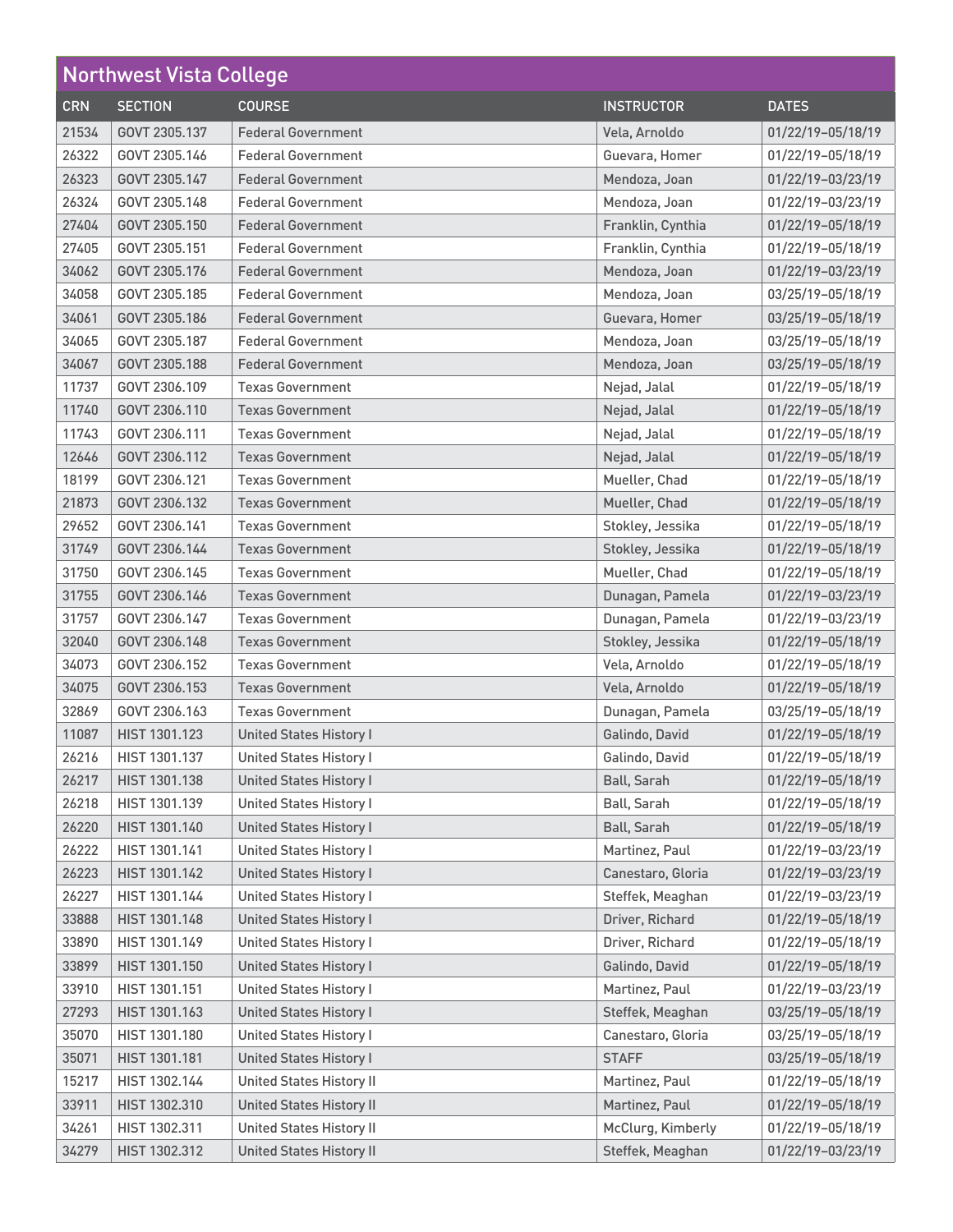| <b>Northwest Vista College</b> |                      |                                    |                                 |                       |
|--------------------------------|----------------------|------------------------------------|---------------------------------|-----------------------|
| <b>CRN</b>                     | <b>SECTION</b>       | <b>COURSE</b>                      | <b>INSTRUCTOR</b>               | <b>DATES</b>          |
| 34280                          | HIST 1302.313        | <b>United States History II</b>    | Ruff, Leslie                    | 01/22/19-05/18/19     |
| 34282                          | HIST 1302.314        | <b>United States History II</b>    | Ruff, Leslie                    | 01/22/19-05/18/19     |
| 34283                          | HIST 1302.315        | <b>United States History II</b>    | Ruff, Leslie                    | 01/22/19-05/18/19     |
| 15222                          | HIST 1302.328        | <b>United States History II</b>    | <b>Briggs, Cathy</b>            | 03/25/19-05/18/19     |
| 25446                          | HIST 1302.331        | <b>United States History II</b>    | Briggs, Cathy                   | 03/25/19-05/18/19     |
| 26276                          | HIST 1302.333        | <b>United States History II</b>    | Canestaro, Gloria               | 03/25/19-05/18/19     |
| 31891                          | HIST 1302.335        | <b>United States History II</b>    | Briggs, Cathy                   | 03/25/19-05/18/19     |
| 29325                          | HIST 2301.015        | <b>Texas History</b>               | McClurg, Kimberly               | 01/22/19-05/18/19     |
| 29326                          | HIST 2301.016        | <b>Texas History</b>               | Vice, James                     | 01/22/19-05/18/19     |
| 29327                          | HIST 2301.017        | <b>Texas History</b>               | Vice, James                     | 01/22/19-05/18/19     |
| 35041                          | HIST 2301.022        | <b>Texas History</b>               | McClurg, Kimberly               | 01/22/19-05/18/19     |
| 31894                          | HIST 2321.009        | <b>World Civilizations I</b>       | Gonzalez-Stout, Corina          | 01/22/19-03/23/19     |
| 31897                          | HIST 2322.020        | <b>World Civilizations II</b>      | Gonzalez-Stout, Corina          | 03/25/19-05/18/19     |
| 32051                          | HIST 2327.005        | <b>Mexican-American History I</b>  | Gonzalez-Stout, Corina          | 01/22/19-03/23/19     |
| 33905                          | HIST 2328.007        | <b>Mexican-American History II</b> | Garza, Sandra                   | 01/22/19-05/18/19     |
| 10494                          | HITT 1305.006        | <b>Medical Terminology I</b>       | McCreery, Heather               | 01/22/19-05/18/19     |
| 29604                          | HITT 1305.014        | <b>Medical Terminology I</b>       | McCreery, Heather               | 01/22/19-05/18/19     |
| 33174                          | HRPO 1311.002        | <b>Human Relations</b>             | Scheri, Andrea                  | 01/22/19-03/23/19     |
| 10487                          | HUMA 1301.026        | Intro to Humanities I              | Coroneos, Craig                 | 01/22/19-03/23/19     |
| 31705                          | <b>HUMA 1301.036</b> | Intro to Humanities I              | Elmore, Dawn                    | 01/22/19-05/18/19     |
| 10459                          | HUMA 1301.039        | Intro to Humanities I              | Coroneos, Craig                 | 03/25/19-05/18/19     |
| 33427                          | HUMA 1305.007        | <b>Intro Mexican-Amer Studies</b>  | Epstein, Lee                    | 01/22/19-05/18/19     |
| 33428                          | HUMA 1305,008        | Intro Mexican-Amer Studies         | Epstein, Lee                    | 01/22/19-05/18/19     |
| 33431                          | HUMA 1311.012        | <b>Mexican-American Fine Arts</b>  | Epstein, Lee                    | 01/22/19-05/18/19     |
| 33434                          | HUMA 2319.005        | <b>American Minority Studies</b>   | Gardin, Michael                 | 01/22/19-05/18/19     |
| 12507                          | IMED 1316,002        | Web Design I                       | Marioneaux-Maguire, V.          | 01/22/19-05/18/19     |
| 24843                          | IMED 1345.001        | Interactive Digital Media I        | Marioneaux-Maguire, V.          | 01/22/19-03/23/19     |
| 12509                          | IMED 1359.001        | <b>Writing for Digital Media</b>   | Monroe-Young, Melissa           | $ 01/22/19-05/18/19 $ |
| 12511                          | IMED 1401.003        | Digital Media                      | Marioneaux-Maguire, V.          | 01/22/19-05/18/19     |
| 20134                          | IMED 2311.001        | Portfolio Development              | Escobar, Susan                  | 01/22/19-05/18/19     |
| 33485                          | IMED 2315,001        | Web Design II                      | Escobar, Susan                  | 01/22/19-05/18/19     |
| 21022                          | IMED 2345.001        | Interactive Digital Media II       | Marioneaux-Maguire, V.          | 03/25/19-05/18/19     |
| 31097                          | IMED 2401.001        | <b>Instructional Design</b>        | Escobar, Susan                  | 01/22/19-05/18/19     |
| 31066                          | <b>INRW 100.047</b>  | <b>INRW Special Topics</b>         | <b>Breivogel, Ellie Francis</b> | 01/22/19-05/18/19     |
| 31077                          | <b>INRW 100.048</b>  | <b>INRW Special Topics</b>         | <b>Breivogel, Ellie Francis</b> | 01/22/19-05/18/19     |
| 33361                          | <b>INRW 100.051</b>  | <b>INRW Special Topics</b>         | Trevino, Natalia                | 01/22/19-05/18/19     |
| 33364                          | <b>INRW 100.052</b>  | <b>INRW Special Topics</b>         | Trevino, Natalia                | 01/22/19-05/18/19     |
| 33118                          | <b>INRW 50.001</b>   | <b>INRW 16-hr Refresher</b>        | Kuyumcuoglu, Caroline           | 11/12/18-11/18/18     |
| 33118                          | <b>INRW 50.001</b>   | <b>INRW 16-hr Refresher</b>        | Pedraza, Venetia                | 11/12/18-11/18/18     |
| 33130                          | <b>INRW 50.003</b>   | <b>INRW 16-hr Refresher</b>        | Kuyumcuoglu, Caroline           | 11/26/18-12/02/18     |
| 33130                          | <b>INRW 50.003</b>   | <b>INRW 16-hr Refresher</b>        | Pedraza, Venetia                | 11/26/18-12/02/18     |
| 33131                          | <b>INRW 50.005</b>   | <b>INRW 16-hr Refresher</b>        | Kuyumcuoglu, Caroline           | 12/03/18-12/09/18     |
| 33131                          | <b>INRW 50.005</b>   | <b>INRW 16-hr Refresher</b>        | Pedraza, Venetia                | 12/03/18-12/09/18     |
| 33135                          | <b>INRW 50.007</b>   | <b>INRW 16-hr Refresher</b>        | Kuyumcuoglu, Caroline           | 12/10/18-12/16/18     |
| 33135                          | <b>INRW 50.007</b>   | <b>INRW 16-hr Refresher</b>        | Pedraza, Venetia                | 12/10/18-12/16/18     |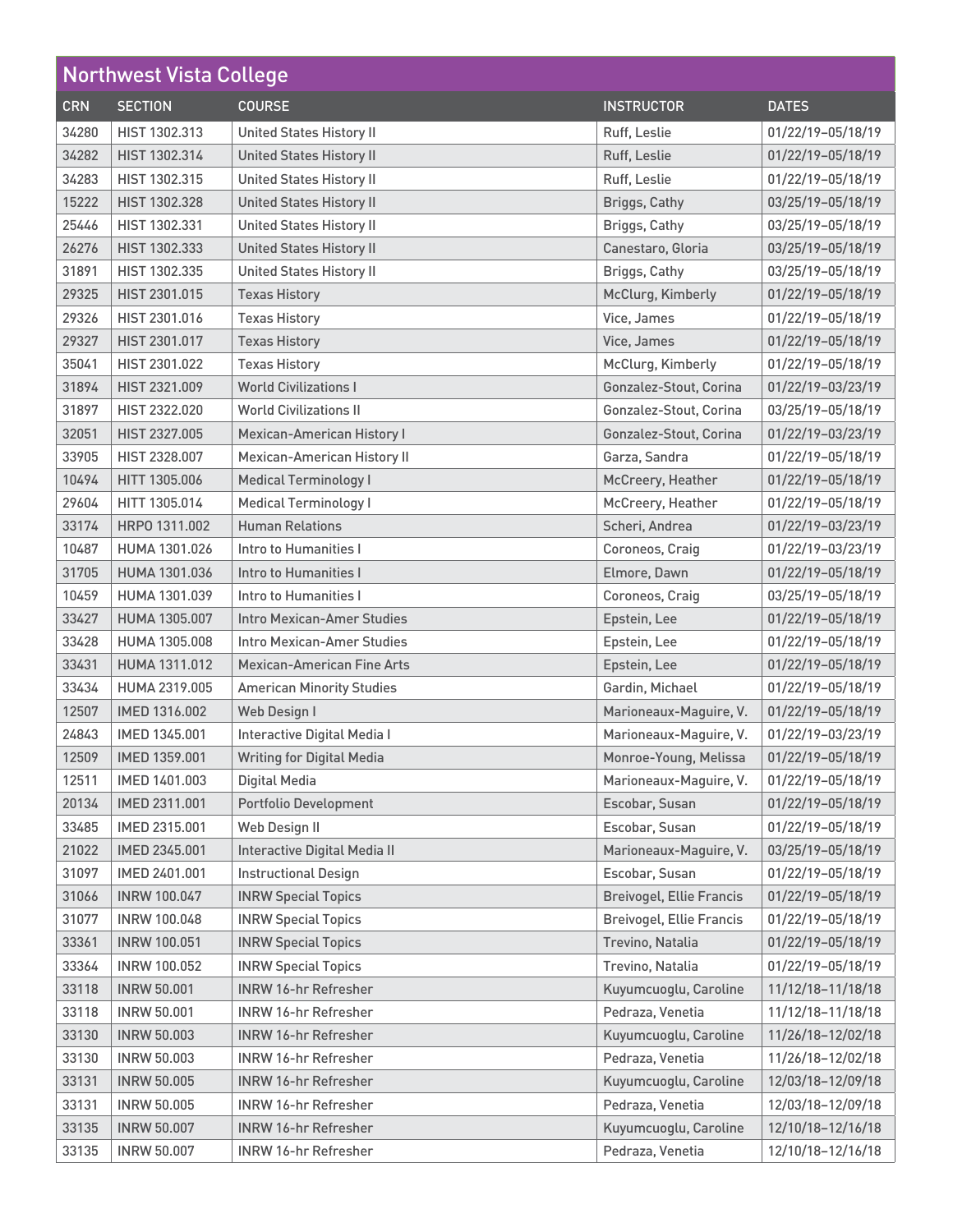| <b>Northwest Vista College</b> |                      |                                        |                           |                   |
|--------------------------------|----------------------|----------------------------------------|---------------------------|-------------------|
| <b>CRN</b>                     | <b>SECTION</b>       | <b>COURSE</b>                          | <b>INSTRUCTOR</b>         | <b>DATES</b>      |
| 34510                          | <b>INRW 50.011</b>   | <b>INRW 16-hr Refresher</b>            | Kuyumcuoglu, Caroline     | 01/21/19-01/27/19 |
| 34510                          | <b>INRW 50.011</b>   | <b>INRW 16-hr Refresher</b>            | Pedraza, Venetia          | 01/21/19-01/27/19 |
| 34610                          | <b>INRW 50.014</b>   | <b>INRW 16-hr Refresher</b>            | Kuyumcuoglu, Caroline     | 01/28/19-02/03/19 |
| 34610                          | <b>INRW 50.014</b>   | <b>INRW 16-hr Refresher</b>            | Pedraza, Venetia          | 01/28/19-02/03/19 |
| 31160                          | <b>ITCC 1414.009</b> | Intro to Networks                      | Yeater, Robert            | 01/22/19-03/23/19 |
| 31161                          | <b>ITCC 1414.010</b> | Intro to Networks                      | Yeater, Robert            | 01/22/19-03/23/19 |
| 31162                          | <b>ITCC 1440.006</b> | <b>CCNA 2: Routing and Switching</b>   | Yeater, Robert            | 03/25/19-05/18/19 |
| 28578                          | <b>ITCC 2343.003</b> | <b>Network Security (Cisco)</b>        | Rynarzewski, Alan         | 01/22/19-05/18/19 |
| 31163                          | <b>ITCC 2412.006</b> | <b>CCNA 3: Scaling Networks</b>        | Yeater, Robert            | 01/22/19-03/23/19 |
| 26618                          | <b>ITDF 1400.002</b> | <b>Intro to Digital Forensics</b>      | Stuhl, Brian              | 01/22/19-05/18/19 |
| 26621                          | <b>ITNW 2405.002</b> | <b>Network Administration</b>          | <b>McChesney, Gregory</b> | 01/22/19-05/18/19 |
| 24435                          | <b>ITSC 1301.005</b> | <b>Introduction to Computers</b>       | Reyes, Rodney             | 01/22/19-03/23/19 |
| 24436                          | <b>ITSC 1301.010</b> | <b>Introduction to Computers</b>       | Reyes, Rodney             | 03/25/19-05/18/19 |
| 18418                          | <b>ITSC 1316.012</b> | <b>Linux Installation &amp; Config</b> | Rynarzewski, Alan         | 01/22/19-05/18/19 |
| 26593                          | <b>ITSC 2325.002</b> | <b>Advanced Linux</b>                  | Cabral Perez, Carlos      | 01/22/19-05/18/19 |
| 32398                          | <b>ITSC 2325,005</b> | <b>Advanced Linux</b>                  | Rynarzewski, Alan         | 01/22/19-05/18/19 |
| 27445                          | <b>ITSY 1300.003</b> | <b>Fundamentals of Info Security</b>   | Rynarzewski, Alan         | 01/22/19-05/18/19 |
| 28541                          | <b>ITSY 1491,001</b> | Special Topics in IT                   | Grillo, John              | 01/22/19-03/23/19 |
| 28580                          | <b>ITSY 2430.003</b> | Intrusion Det & Ethical Hackin         | Rynarzewski, Alan         | 01/22/19-05/18/19 |
| 20935                          | <b>ITSY 2442.002</b> | Incident Response and Handling         | Rynarzewski, Alan         | 01/22/19-05/18/19 |
| 20935                          | <b>ITSY 2442.002</b> | <b>Incident Response and Handling</b>  | Stuhl, Brian              | 01/22/19-05/18/19 |
| 28544                          | <b>ITSY 2470.001</b> | Cloud Open Stack II                    | Grillo, John              | 03/25/19-05/18/19 |
| 33379                          | KINE 1108.006        | <b>Walking I</b>                       | Ellis, Karla              | 01/22/19-03/23/19 |
| 33383                          | KINE 1108.009        | <b>Walking I</b>                       | Ellis, Karla              | 03/25/19-05/18/19 |
| 31821                          | KINE 1304.016        | Personal/Community Health I            | Ellis, Karla              | 01/22/19-03/23/19 |
| 11533                          | KINE 1338.005        | <b>Concepts of Physical Fitness</b>    | Dimas, Joe                | 01/22/19-03/23/19 |
| 25390                          | KINE 1346.005        | Drug Use & Abuse                       | Ellis, Karla              | 03/25/19-05/18/19 |
| 33380                          | KINE 2108.003        | <b>Walking II</b>                      | Ellis, Karla              | 01/22/19-03/23/19 |
| 33384                          | KINE 2108.007        | <b>Walking II</b>                      | Ellis, Karla              | 03/25/19-05/18/19 |
| 33651                          | MATH 124.011         | Co-Req for MATH 1324                   | Bradshaw, Kelli           | 01/22/19-05/18/19 |
| 33651                          | MATH 124.011         | Co-Req for MATH 1324                   | <b>STAFF</b>              | 01/22/19-05/18/19 |
| 11044                          | MATH 1314.122        | College Algebra                        | Collins Montalbano, Amy   | 01/22/19-05/18/19 |
| 11777                          | MATH 1314.125        | College Algebra                        | Escobar, Manuel           | 01/22/19-05/18/19 |
| 24429                          | MATH 1314.136        | College Algebra                        | Escobar, Manuel           | 01/22/19-05/18/19 |
| 31040                          | MATH 1314.143        | College Algebra                        | Babu, Christy             | 01/22/19-05/18/19 |
| 11691                          | MATH 1324.030        | <b>Business Mathematics</b>            | Bradshaw, Kelli           | 01/22/19-05/18/19 |
| 33652                          | MATH 1324.036        | <b>Business Mathematics</b>            | Bradshaw, Kelli           | 01/22/19-05/18/19 |
| 11696                          | MATH 1325.028        | <b>Business Calculus</b>               | Bradshaw, Kelli           | 01/22/19-05/18/19 |
| 24143                          | MATH 1332.028        | Liberal Arts Math I                    | Babu, Christy             | 01/22/19-05/18/19 |
| 33600                          | MATH 1332.029        | Liberal Arts Math I                    | Rosenthal, Debra          | 02/18/19-05/18/19 |
| 17756                          | MATH 1414.047        | <b>College Algebra (Precal Track)</b>  | Uresti, Yvette            | 01/22/19-05/18/19 |
| 11701                          | MATH 1442.035        | <b>Elementary Statistical Methods</b>  | Bishop, Eddie             | 01/22/19-05/18/19 |
| 11704                          | MATH 1442.036        | <b>Elementary Statistical Methods</b>  | Bishop, Eddie             | 01/22/19-05/18/19 |
| 31008                          | MATH 1442.049        | <b>Elementary Statistical Methods</b>  | Anderson, Wesley          | 01/22/19-05/18/19 |
| 33525                          | MATH 1442.052        | <b>Elementary Statistical Methods</b>  | Kalinowski, Neil          | 01/22/19-05/18/19 |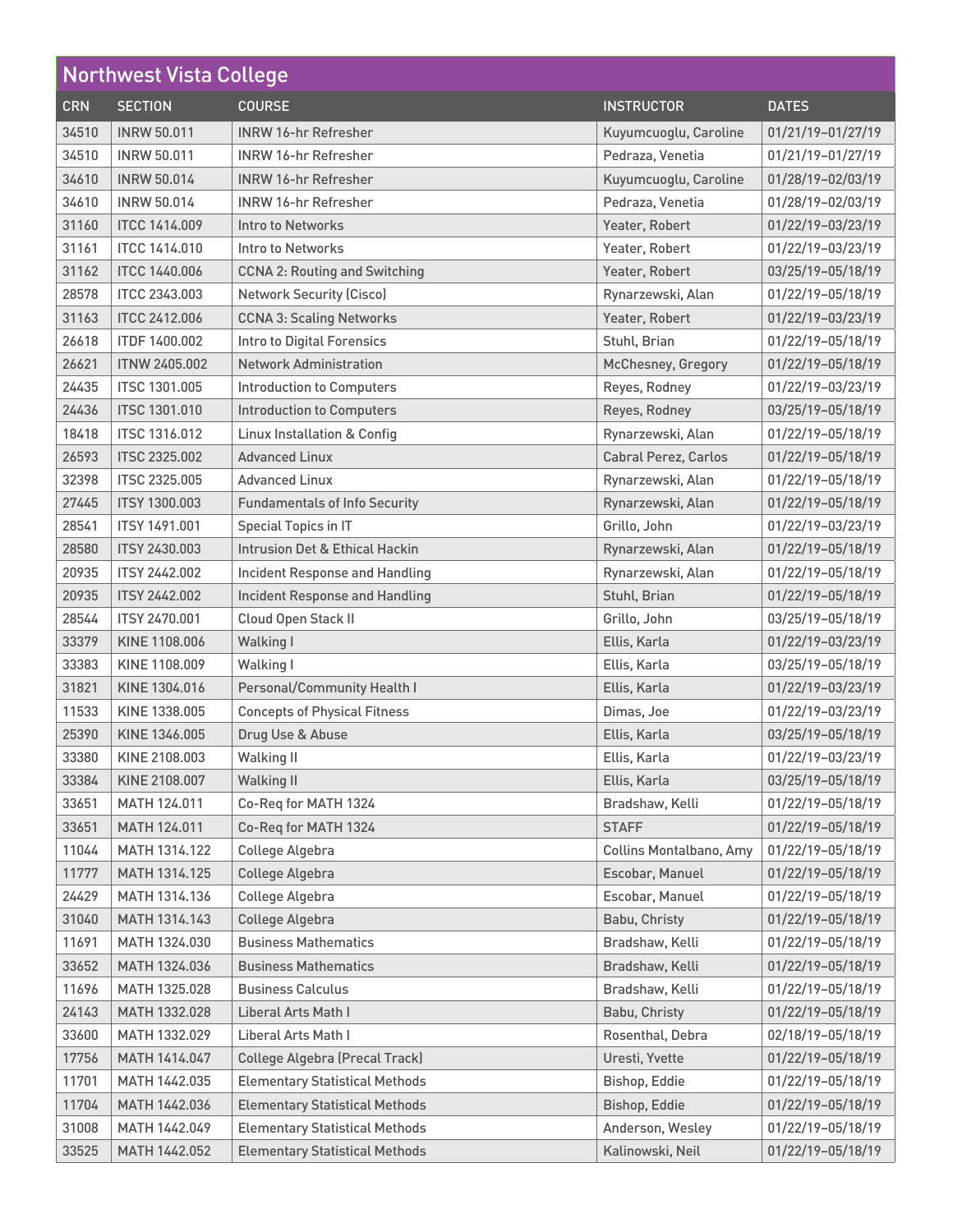| <b>Northwest Vista College</b> |                    |                                       |                         |                   |
|--------------------------------|--------------------|---------------------------------------|-------------------------|-------------------|
| <b>CRN</b>                     | <b>SECTION</b>     | <b>COURSE</b>                         | <b>INSTRUCTOR</b>       | <b>DATES</b>      |
| 11705                          | MATH 2412.050      | Precalculus                           | Uresti, Yvette          | 01/22/19-05/18/19 |
| 24185                          | MATH 2413.024      | Calculus I                            | Digiovanni, Robert      | 01/22/19-05/18/19 |
| 26109                          | MATH 2414.031      | Calculus II                           | Digiovanni, Robert      | 01/22/19-05/18/19 |
| 29205                          | MATH 2415.004      | Calculus III                          | Digiovanni, Robert      | 01/22/19-05/18/19 |
| 23905                          | MATH 320.063       | Intermediate Algebra                  | Uresti, Yvette          | 01/22/19-05/18/19 |
| 23905                          | MATH 320.063       | Intermediate Algebra                  | <b>STAFF</b>            | 01/22/19-05/18/19 |
| 24426                          | MATH 320.065       | Intermediate Algebra                  | Emig, Christa           | 01/22/19-05/18/19 |
| 24426                          | MATH 320.065       | Intermediate Algebra                  | <b>STAFF</b>            | 01/22/19-05/18/19 |
| 30806                          | MATH 410.113       | <b>Elementary Algebra</b>             | Babu, Christy           | 01/22/19-05/18/19 |
| 30806                          | MATH 410.113       | <b>Elementary Algebra</b>             | <b>STAFF</b>            | 01/22/19-05/18/19 |
| 30854                          | MATH 410.114       | <b>Elementary Algebra</b>             | Babu, Christy           | 01/22/19-05/18/19 |
| 30854                          | MATH 410.114       | <b>Elementary Algebra</b>             | <b>STAFF</b>            | 01/22/19-05/18/19 |
| 33065                          | MATH 55.021        | <b>MATH Refresher</b>                 | Anderson, Wesley        | 11/05/18-11/11/18 |
| 33065                          | <b>MATH 55.021</b> | <b>MATH Refresher</b>                 | Chagoya Verdin, Claudia | 11/05/18-11/11/18 |
| 33066                          | <b>MATH 55.022</b> | <b>MATH Refresher</b>                 | Chagoya Verdin, Claudia | 11/12/18-11/18/18 |
| 33068                          | <b>MATH 55.024</b> | <b>MATH Refresher</b>                 | Bishop, Eddie           | 11/19/18-11/25/18 |
| 33068                          | MATH 55.024        | <b>MATH Refresher</b>                 | Chagoya Verdin, Claudia | 11/19/18-11/25/18 |
| 33070                          | <b>MATH 55.026</b> | <b>MATH Refresher</b>                 | Bayat, Faranak          | 11/26/18-12/02/18 |
| 33070                          | MATH 55.026        | <b>MATH Refresher</b>                 | Chagoya Verdin, Claudia | 11/26/18-12/02/18 |
| 33071                          | MATH 55.027        | <b>MATH Refresher</b>                 | Chagoya Verdin, Claudia | 12/03/18-12/09/18 |
| 33071                          | MATH 55.027        | <b>MATH Refresher</b>                 | Escobar, Manuel         | 12/03/18-12/09/18 |
| 33076                          | <b>MATH 55.031</b> | <b>MATH Refresher</b>                 | Chagoya Verdin, Claudia | 12/10/18-12/16/18 |
| 33078                          | MATH 55.033        | <b>MATH Refresher</b>                 | Anderson, Wesley        | 01/28/19-02/03/19 |
| 33078                          | <b>MATH 55.033</b> | <b>MATH Refresher</b>                 | Chagoya Verdin, Claudia | 01/28/19-02/03/19 |
| 33080                          | <b>MATH 55.035</b> | <b>MATH Refresher</b>                 | <b>STAFF</b>            | 02/04/19-02/10/19 |
| 33084                          | MATH 55.037        | <b>MATH Refresher</b>                 | <b>STAFF</b>            | 02/11/19-02/17/19 |
| 33085                          | MATH 55.038        | <b>MATH Refresher</b>                 | <b>STAFF</b>            | 02/18/19-02/24/19 |
| 33087                          | MATH 55.040        | <b>MATH Refresher</b>                 | <b>STAFF</b>            | 02/25/19-03/03/19 |
| 34988                          | <b>MATH 55.062</b> | <b>MATH Refresher</b>                 | Bayat, Faranak          | 12/10/18-12/16/18 |
| 34988                          | <b>MATH 55.062</b> | <b>MATH Refresher</b>                 | Chagoya Verdin, Claudia | 12/10/18-12/16/18 |
| 33176                          | MRKG 1301.006      | <b>Customer Relationship Mgmt</b>     | Scheri, Andrea          | 03/25/19-05/18/19 |
| 13361                          | MUSI 1306.043      | <b>Music Appreciation</b>             | Ricketts, William       | 01/22/19-05/18/19 |
| 26709                          | MUSI 1306.049      | <b>Music Appreciation</b>             | Ricketts, William       | 01/22/19-05/18/19 |
| 29401                          | MUSI 1306.051      | <b>Music Appreciation</b>             | Rocha, Aurelia          | 01/22/19-05/18/19 |
| 34095                          | MUSI 1306.060      | <b>Music Appreciation</b>             | Rocha, Aurelia          | 01/22/19-05/18/19 |
| 34096                          | MUSI 1306.061      | <b>Music Appreciation</b>             | Smith, Daniel           | 01/22/19-05/18/19 |
| 34408                          | NANO 1301.002      | <b>Introduction to Nanotechnology</b> | Habibi, Neda            | 03/25/19-05/18/19 |
| 19321                          | <b>OLRN 1.010</b>  | <b>Orientation to Online Learning</b> | Gonzales, Adela         | 01/22/19-05/18/19 |
| 19322                          | <b>OLRN 1.011</b>  | <b>Orientation to Online Learning</b> | Gonzales, Adela         | 01/22/19-05/18/19 |
| 19323                          | <b>OLRN 1.012</b>  | <b>Orientation to Online Learning</b> | Gonzales, Adela         | 01/22/19-05/18/19 |
| 19324                          | <b>OLRN 1.013</b>  | <b>Orientation to Online Learning</b> | Gonzales, Adela         | 01/22/19-05/18/19 |
| 19326                          | <b>OLRN 1.021</b>  | <b>Orientation to Online Learning</b> | Gonzales, Adela         | 03/25/19-05/18/19 |
| 19327                          | <b>OLRN 1.022</b>  | <b>Orientation to Online Learning</b> | Gonzales, Adela         | 03/25/19-05/18/19 |
| 29029                          | PHIL 2306.056      | <b>Introduction to Ethics</b>         | Hinkley, Charles        | 01/22/19-05/18/19 |
| 31871                          | PHIL 2306.058      | <b>Introduction to Ethics</b>         | Pope, Nakia             | 01/22/19-05/18/19 |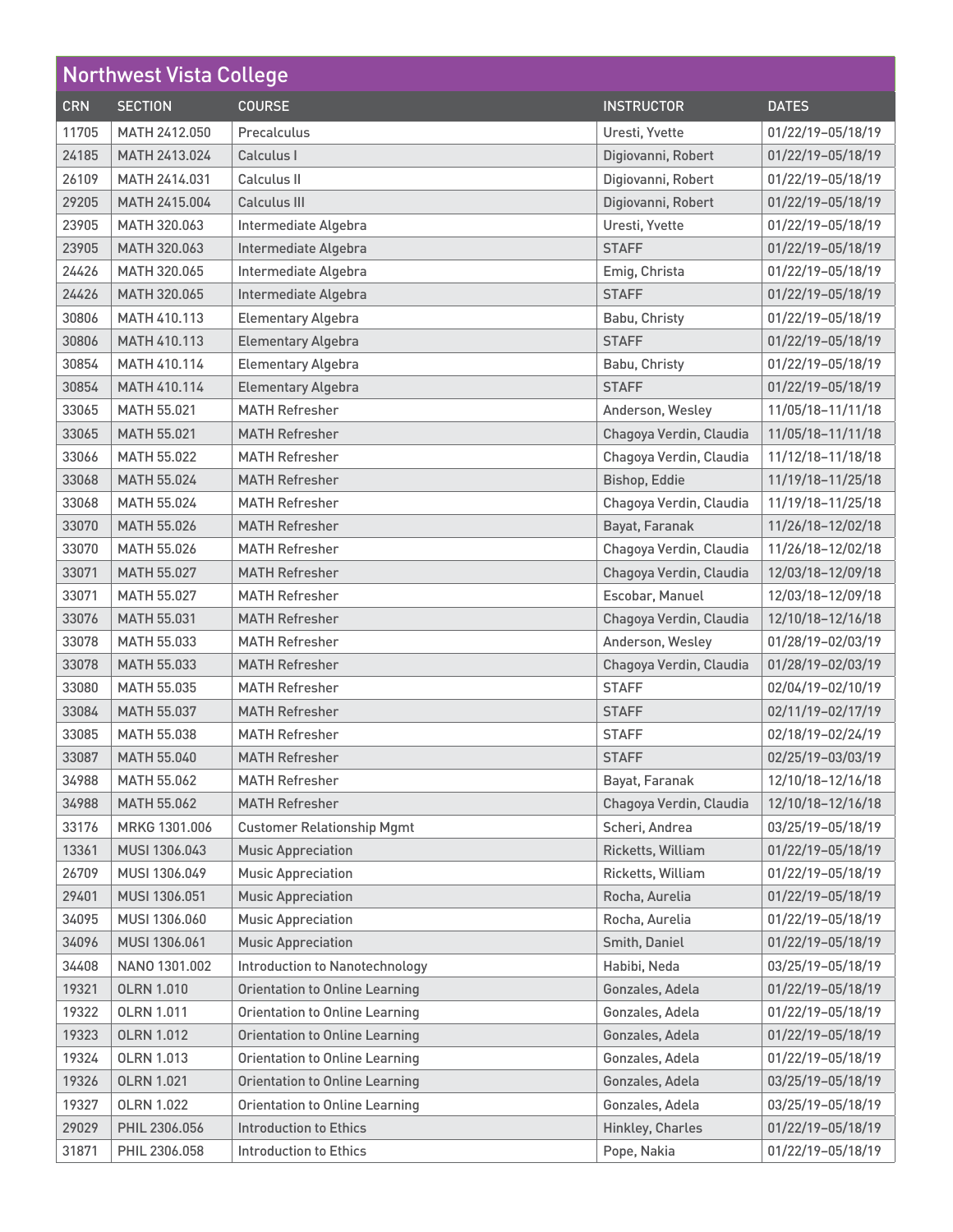| <b>Northwest Vista College</b> |                |                                       |                        |                   |
|--------------------------------|----------------|---------------------------------------|------------------------|-------------------|
| <b>CRN</b>                     | <b>SECTION</b> | <b>COURSE</b>                         | <b>INSTRUCTOR</b>      | <b>DATES</b>      |
| 33462                          | PHIL 2306.059  | <b>Introduction to Ethics</b>         | Pope, Nakia            | 01/22/19-05/18/19 |
| 31379                          | PHRA 1102.001  | Pharmacy Law                          | Lomas, Marlena         | 01/22/19-03/23/19 |
| 33481                          | PHRA 1441.001  | <b>Drug Therapy and Treatment</b>     | Lomas, Marlena         | 01/22/19-05/18/19 |
| 12528                          | PHYS 1301.004  | <b>General Physics I Lecture</b>      | Zhou, Qiaoying         | 01/22/19-05/18/19 |
| 28834                          | PHYS 1301.005  | <b>General Physics I Lecture</b>      | Zhou, Qiaoying         | 01/22/19-05/18/19 |
| 34306                          | PHYS 1305.020  | <b>Introductory Physics I Lecture</b> | Alquiza, Josh Emmanuel | 01/22/19-05/18/19 |
| 14467                          | PSYC 2301.103  | <b>General Psychology</b>             | Lucas, Donald          | 01/22/19-05/18/19 |
| 14480                          | PSYC 2301.104  | <b>General Psychology</b>             | Lucas, Donald          | 01/22/19-03/23/19 |
| 27432                          | PSYC 2301.117  | <b>General Psychology</b>             | Fox, Jennifer          | 01/22/19-03/23/19 |
| 29089                          | PSYC 2301.120  | General Psychology                    | Evans, Anna            | 01/22/19-05/18/19 |
| 14515                          | PSYC 2306.006  | <b>Human Sexuality</b>                | Lucas, Donald          | 01/22/19-05/18/19 |
| 23423                          | PSYC 2306.012  | <b>Human Sexuality</b>                | Fox, Jennifer          | 03/25/19-05/18/19 |
| 16166                          | PSYC 2307.003  | Adolescent Psychology I               | Fox, Jennifer          | 01/22/19-05/18/19 |
| 26843                          | PSYC 2308.007  | <b>Child Psychology</b>               | Phillips, Catherine    | 01/22/19-05/18/19 |
| 14603                          | PSYC 2314.030  | Lifespan Growth/Development           | Cowan, Trina           | 01/22/19-05/18/19 |
| 14618                          | PSYC 2314.031  | Lifespan Growth/Development           | Cowan, Trina           | 01/22/19-05/18/19 |
| 31806                          | PSYC 2314.039  | Lifespan Growth/Development           | Foy, Amanda            | 01/22/19-05/18/19 |
| 35035                          | PSYC 2314.053  | Lifespan Growth/Development           | Cowan, Trina           | 03/25/19-05/18/19 |
| 14627                          | PSYC 2316.004  | <b>Psychology of Personality</b>      | Wright, Melissa        | 01/22/19-05/18/19 |
| 31808                          | PSYC 2319,012  | Social Psychology                     | Wright, Melissa        | 01/22/19-05/18/19 |
| 34010                          | PSYC 2319.014  | <b>Social Psychology</b>              | Wright, Melissa        | 03/25/19-05/18/19 |
| 34668                          | SDEV 171.032   | <b>Strategies for Success</b>         | Sherman, Adrianna      | 01/22/19-05/18/19 |
| 15128                          | SOCI 1301.059  | <b>Introductory Sociology</b>         | Paige, Kara            | 01/22/19-05/18/19 |
| 15130                          | SOCI 1301,060  | <b>Introductory Sociology</b>         | Paige, Kara            | 01/22/19-05/18/19 |
| 15131                          | SOCI 1301.061  | <b>Introductory Sociology</b>         | Paige, Kara            | 01/22/19-05/18/19 |
| 15157                          | SOCI 1306.007  | <b>Social Problems</b>                | Thompson, Miriam       | 01/22/19-05/18/19 |
| 34005                          | SOCI 1306.011  | <b>Social Problems</b>                | Draker, Heather        | 01/22/19-05/18/19 |
| 28775                          | SOCI 2301.003  | Marriage and the Family               | Hubbard, Annie         | 01/22/19-05/18/19 |
| 10600                          | SPAN 1411.018  | <b>Elementary Spanish I</b>           | Bagge, Martha          | 01/22/19-05/18/19 |
| 31590                          | SPAN 1411.026  | <b>Elementary Spanish I</b>           | Damron, Maria          | 01/22/19-03/23/19 |
| 31619                          | SPAN 1411.027  | <b>Elementary Spanish I</b>           | Greszler-Gomez, Carla  | 01/22/19-03/23/19 |
| 32427                          | SPAN 1412.022  | <b>Elementary Spanish II</b>          | Bagge, Martha          | 01/22/19-05/18/19 |
| 31618                          | SPAN 1412.034  | <b>Elementary Spanish II</b>          | Damron, Maria          | 03/25/19-05/18/19 |
| 32784                          | SPAN 1412.035  | <b>Elementary Spanish II</b>          | Damron, Maria          | 03/25/19-05/18/19 |
| 31621                          | SPAN 2311.006  | Intermediate Spanish I                | Greszler-Gomez, Carla  | 01/22/19-03/23/19 |
| 31642                          | SPAN 2312.043  | Intermediate Spanish II               | Greszler-Gomez, Carla  | 03/25/19-05/18/19 |
| 21626                          | SPCH 1311.066  | Intro To Speech Communication         | Jansky, Elaine         | 01/22/19-03/23/19 |
| 21631                          | SPCH 1311.067  | Intro To Speech Communication         | Burton, Amy            | 01/22/19-05/18/19 |
| 27821                          | SPCH 1311.071  | Intro To Speech Communication         | Aguillon, Ruben        | 01/22/19-05/18/19 |
| 31643                          | SPCH 1311.078  | Intro To Speech Communication         | Burton, Amy            | 01/22/19-05/18/19 |
| 23623                          | SPCH 1311.086  | Intro To Speech Communication         | Jansky, Elaine         | 03/25/19-05/18/19 |
| 23624                          | SPCH 1315.051  | <b>Public Speaking</b>                | Montemayor, Steven     | 01/22/19-03/23/19 |
| 23625                          | SPCH 1315.052  | <b>Public Speaking</b>                | <b>STAFF</b>           | 01/22/19-05/18/19 |
| 34297                          | SPCH 1315.064  | <b>Public Speaking</b>                | Ring, LesLeigh         | 01/22/19-05/18/19 |
| 26037                          | SPCH 1315.085  | <b>Public Speaking</b>                | Ring, LesLeigh         | 03/25/19-05/18/19 |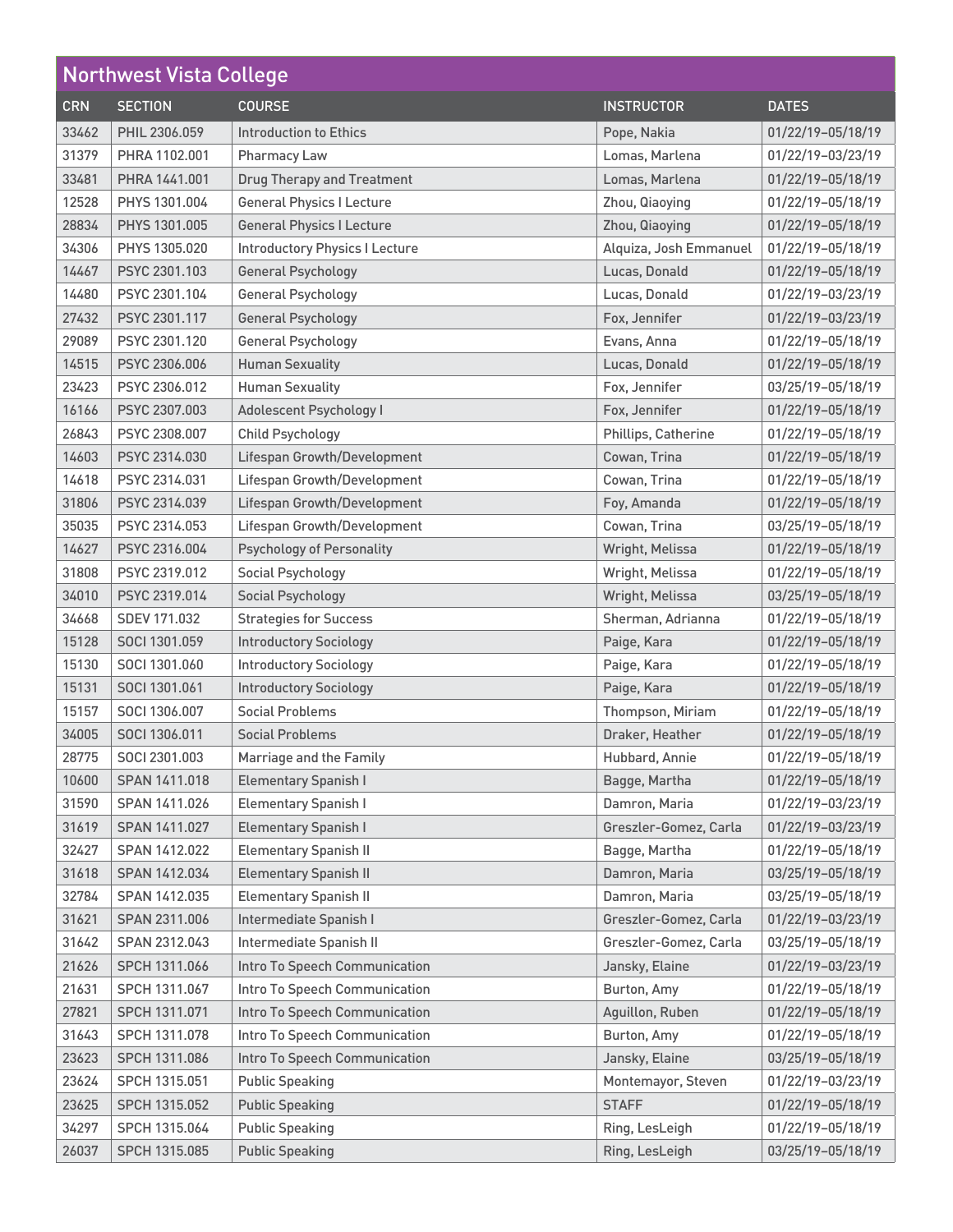| Northwest Vista College |                |                                     |                    |                   |
|-------------------------|----------------|-------------------------------------|--------------------|-------------------|
| <b>CRN</b>              | <b>SECTION</b> | <b>COURSE</b>                       | <b>INSTRUCTOR</b>  | <b>DATES</b>      |
| 34976                   | SPCH 1315.103  | <b>Public Speaking</b>              | Montemayor, Steven | 03/25/19-05/18/19 |
| 17603                   | SPCH 1318.009  | <b>Interpersonal Communication</b>  | Wilking, Karin     | 01/22/19-05/18/19 |
| 19425                   | SPCH 1321.028  | <b>Bus &amp; Prof Communication</b> | Crayton, Kahala    | 01/22/19-03/23/19 |
| 20294                   | SPCH 1321.029  | <b>Bus &amp; Prof Communication</b> | Aguillon, Ruben    | 01/22/19-05/18/19 |
| 21678                   | SPCH 1321.030  | <b>Bus &amp; Prof Communication</b> | Ring, LesLeigh     | 01/22/19-05/18/19 |
| 31645                   | SPCH 1321.036  | <b>Bus &amp; Prof Communication</b> | <b>STAFF</b>       | 03/25/19-05/18/19 |

|            | <b>Palo Alto College</b> |                                       |                        |                   |  |
|------------|--------------------------|---------------------------------------|------------------------|-------------------|--|
| <b>CRN</b> | <b>SECTION</b>           | <b>COURSE</b>                         | <b>INSTRUCTOR</b>      | <b>DATES</b>      |  |
| 14662      | ACCT 2301.031            | <b>Financial Accounting</b>           | Salinas, Amanda        | 01/22/19-05/18/19 |  |
| 18120      | ACCT 2301.032            | <b>Financial Accounting</b>           | Salinas, Amanda        | 01/22/19-05/18/19 |  |
| 14668      | ACCT 2302.023            | <b>Managerial Accounting</b>          | Salinas, Amanda        | 01/22/19-05/18/19 |  |
| 12853      | ARTS 1301.075            | <b>Art Appreciation</b>               | Mahaffy, Karen         | 01/22/19-05/18/19 |  |
| 12863      | ARTS 1301.077            | <b>Art Appreciation</b>               | Walsh, Lloyd           | 01/22/19-03/23/19 |  |
| 12872      | ARTS 1301.078            | <b>Art Appreciation</b>               | Harrison, Megan        | 01/22/19-03/23/19 |  |
| 16737      | ARTS 1301.082            | <b>Art Appreciation</b>               | Harrison, Megan        | 01/22/19-03/23/19 |  |
| 19434      | ARTS 1301.084            | <b>Art Appreciation</b>               | Mahaffy, Karen         | 01/22/19-05/18/19 |  |
| 19437      | ARTS 1301.085            | <b>Art Appreciation</b>               | Monseau, Michele       | 01/22/19-05/18/19 |  |
| 22474      | ARTS 1301.088            | <b>Art Appreciation</b>               | Walsh, Lloyd           | 01/22/19-03/23/19 |  |
| 31380      | ARTS 1301.098            | <b>Art Appreciation</b>               | Monseau, Michele       | 01/22/19-05/18/19 |  |
| 31402      | ARTS 1301.125            | <b>Art Appreciation</b>               | Canales, James         | 03/25/19-05/18/19 |  |
| 34499      | ARTS 1301.132            | <b>Art Appreciation</b>               | Walsh, Lloyd           | 12/17/18-01/13/19 |  |
| 34524      | ARTS 1301.133            | <b>Art Appreciation</b>               | Booth, Sabra           | 01/22/19-05/18/19 |  |
| 34618      | ARTS 1301.134            | <b>Art Appreciation</b>               | Canales, James         | 03/25/19-05/18/19 |  |
| 31403      | ARTS 1303.005            | Art History Survey (Pre 1300)         | Smith, Aaron           | 01/22/19-03/23/19 |  |
| 24383      | ARTS 1304.007            | Art History Survey (Post 1300)        | De Leon, Alba          | 01/22/19-05/18/19 |  |
| 31406      | ARTS 1304.011            | Art History Survey (Post 1300)        | De Leon, Alba          | 03/25/19-05/18/19 |  |
| 29134      | AVIM 2335.001            | Airport Management                    | Donnell, Shawn         | 01/22/19-05/18/19 |  |
| 10364      | <b>BCIS 1305.029</b>     | <b>Business Computer Applications</b> | Hicks, Steven          | 01/22/19-05/18/19 |  |
| 10417      | <b>BCIS 1305.030</b>     | <b>Business Computer Applications</b> | Ross, Lee              | 01/22/19-03/23/19 |  |
| 10436      | <b>BCIS 1305.031</b>     | <b>Business Computer Applications</b> | <b>STAFF</b>           | 01/22/19-05/18/19 |  |
| 10751      | <b>BCIS 1305.032</b>     | <b>Business Computer Applications</b> | Truesdell, Priscilla   | 01/22/19-05/18/19 |  |
| 18087      | <b>BCIS 1305.038</b>     | <b>Business Computer Applications</b> | Hicks, Steven          | 01/22/19-05/18/19 |  |
| 25948      | BCIS 1305.040            | <b>Business Computer Applications</b> | Ross, Lee              | 01/22/19-03/23/19 |  |
| 31043      | <b>BCIS 1305.041</b>     | <b>Business Computer Applications</b> | Flores, Oscar          | 01/22/19-05/18/19 |  |
| 32709      | BCIS 1305.043            | <b>Business Computer Applications</b> | Ross, Lee              | 01/22/19-03/23/19 |  |
| 34950      | <b>BCIS 1305.064</b>     | <b>Business Computer Applications</b> | Cardenas, Andrea       | 01/22/19-05/18/19 |  |
| 18407      | BIOL 1308.029            | <b>Biology Non-Sci Majors I-Lec</b>   | Chandler, Brad         | 01/22/19-05/18/19 |  |
| 18411      | BIOL 1308.030            | <b>Biology Non-Sci Majors I-Lec</b>   | Chandler, Brad         | 01/22/19-05/18/19 |  |
| 28432      | BIOL 1308.036            | <b>Biology Non-Sci Majors I-Lec</b>   | Esquivel, Juan         | 01/22/19-05/18/19 |  |
| 25563      | BIOL 1309.013            | <b>Biology Non-Sci Majors II-Lec</b>  | Chandler, Brad         | 01/22/19-05/18/19 |  |
| 28398      | BIOL 1309.014            | <b>Biology Non-Sci Majors II-Lec</b>  | Chandler, Brad         | 01/22/19-05/18/19 |  |
| 28828      | BIOL 1323.012            | <b>Consumer Nutrition Non-Sci Maj</b> | Ibarra-Gonzales, Linda | 01/22/19-05/18/19 |  |
| 28830      | BIOL 1323.013            | <b>Consumer Nutrition Non-Sci Maj</b> | Lowe, Alexis           | 01/22/19-05/18/19 |  |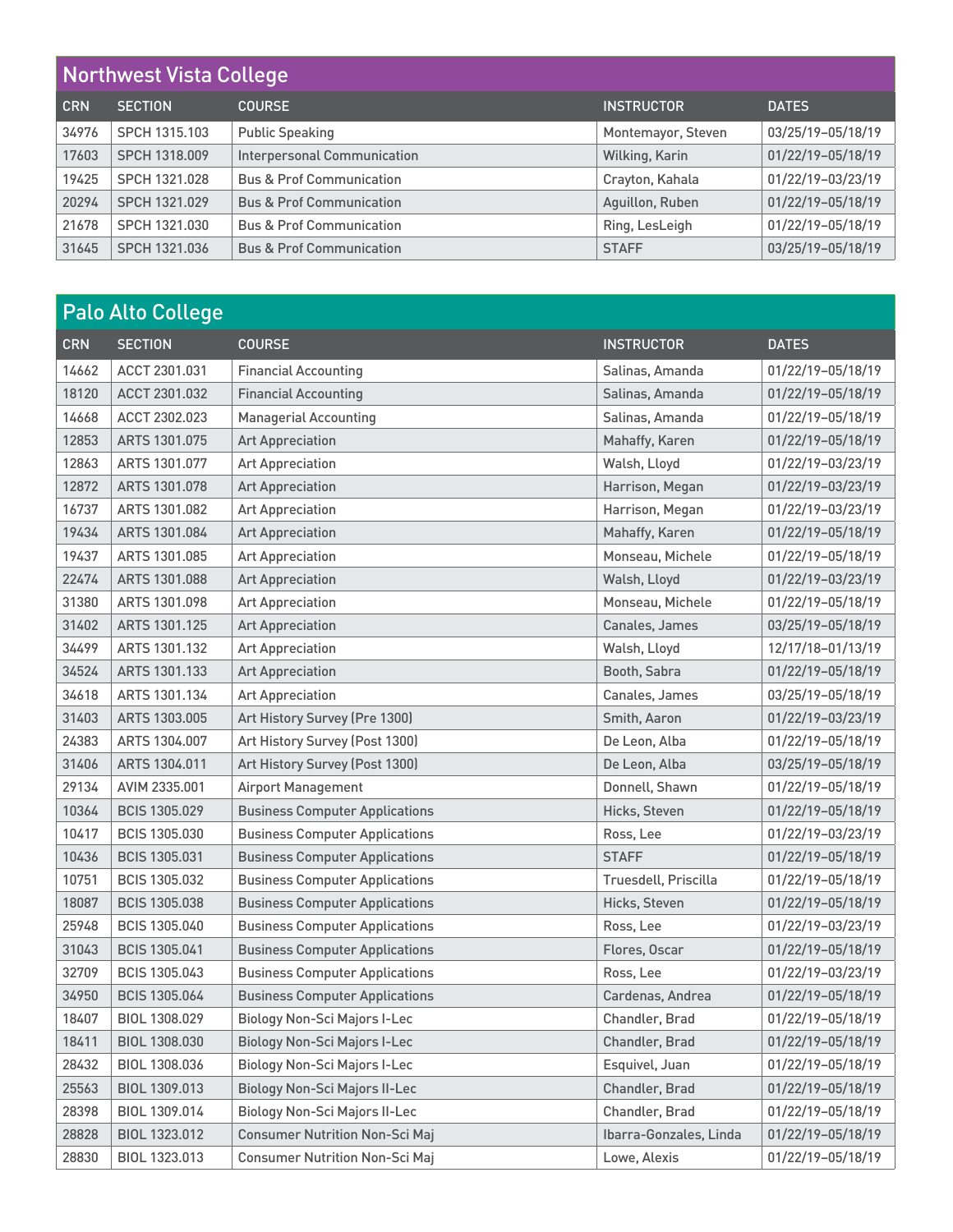|            | <b>Palo Alto College</b> |                                      |                       |                   |  |
|------------|--------------------------|--------------------------------------|-----------------------|-------------------|--|
| <b>CRN</b> | <b>SECTION</b>           | <b>COURSE</b>                        | <b>INSTRUCTOR</b>     | <b>DATES</b>      |  |
| 28602      | BIOL 1406.033            | <b>Biology for Science Majors I</b>  | Hernandez, Peter      | 01/22/19-05/18/19 |  |
| 28602      | BIOL 1406.033            | <b>Biology for Science Majors I</b>  | Hernandez, Peter      | 01/22/19-05/18/19 |  |
| 28619      | BIOL 1406.034            | <b>Biology for Science Majors I</b>  | Hernandez, Peter      | 01/22/19-05/18/19 |  |
| 28619      | BIOL 1406.034            | <b>Biology for Science Majors I</b>  | Hernandez, Peter      | 01/22/19-05/18/19 |  |
| 32461      | BIOL 1406.035            | <b>Biology for Science Majors I</b>  | Hernandez, Peter      | 01/22/19-05/18/19 |  |
| 32461      | BIOL 1406.035            | <b>Biology for Science Majors I</b>  | Hernandez, Peter      | 01/22/19-05/18/19 |  |
| 31387      | BIOL 1407.058            | <b>Biology for Science Majors II</b> | Hernandez, Peter      | 01/22/19-05/18/19 |  |
| 31387      | BIOL 1407.058            | <b>Biology for Science Majors II</b> | Hernandez, Peter      | 01/22/19-05/18/19 |  |
| 28513      | BIOL 1408.005            | <b>Biology Non-Science Majors I</b>  | Rogers, James         | 01/22/19-05/18/19 |  |
| 28513      | BIOL 1408.005            | <b>Biology Non-Science Majors I</b>  | Rogers, James         | 01/22/19-05/18/19 |  |
| 28727      | BIOL 2106.001            | <b>Environmental Biology Lab</b>     | Sandberg, Lance       | 01/22/19-05/18/19 |  |
| 28720      | BIOL 2306.006            | <b>Environmental Biology (Lec)</b>   | Korzekwa, Tara        | 01/22/19-05/18/19 |  |
| 28722      | BIOL 2306.007            | <b>Environmental Biology (Lec)</b>   | Butcher, Jerrod       | 01/22/19-03/23/19 |  |
| 28723      | BIOL 2306.008            | <b>Environmental Biology (Lec)</b>   | Butcher, Jerrod       | 03/25/19-05/18/19 |  |
| 16664      | BMGT 1301.003            | Supervision                          | Garcia, Joshua        | 01/22/19-03/23/19 |  |
| 22124      | BMGT 1301.004            | Supervision                          | <b>STAFF</b>          | 03/25/19-05/18/19 |  |
| 22127      | BMGT 1307.001            | <b>Team Building</b>                 | Garcia, Joshua        | 01/22/19-03/23/19 |  |
| 19721      | BMGT 1307.003            | <b>Team Building</b>                 | Medrano, Rosalicia    | 03/25/19-05/18/19 |  |
| 27340      | BMGT 1313.002            | <b>Principles of Purchasing</b>      | <b>STAFF</b>          | 01/22/19-03/23/19 |  |
| 14374      | BMGT 1327.007            | <b>Principles of Management</b>      | Anaya, Elsa           | 01/22/19-03/23/19 |  |
| 24379      | BMGT 1327.012            | <b>Principles of Management</b>      | <b>STAFF</b>          | 03/25/19-05/18/19 |  |
| 33920      | BMGT 1327.013            | <b>Principles of Management</b>      | Anaya, Elsa           | 03/25/19-05/18/19 |  |
| 32693      | BMGT 1331.001            | <b>Production/Operations Mgmt</b>    | <b>STAFF</b>          | 01/22/19-03/23/19 |  |
| 35044      | BMGT 1331.002            | <b>Production/Operations Mgmt</b>    | Brannon, Ronnie       | 01/22/19-05/18/19 |  |
| 31903      | BMGT 1344.002            | <b>Negotiations and Conflict Mgt</b> | Brannon, Ronnie       | 03/25/19-05/18/19 |  |
| 33944      | BMGT 2303.001            | Problem-Solve/Decision-Making        | Dominguez, Diane      | 01/22/19-03/23/19 |  |
| 14386      | BMGT 2303.002            | Problem-Solve/Decision-Making        | Dominguez, Diane      | 03/25/19-05/18/19 |  |
| 14399      | BMGT 2309.003            | Leadership                           | Alfaro, David         | 01/22/19-03/23/19 |  |
| 23162      | BMGT 2309.004            | Leadership                           | Alfaro, David         | 03/25/19-05/18/19 |  |
| 32123      | BMGT 2331.002            | <b>Principles Quality Management</b> | Brannon, Ronnie       | 01/22/19-03/23/19 |  |
| 18023      | BMGT 2341.002            | <b>Strategic Management</b>          | <b>STAFF</b>          | 03/25/19-05/18/19 |  |
| 22153      | BUSG 2309.005            | <b>Small Business Management</b>     | Luna, Grace           | 03/25/19-05/18/19 |  |
| 22156      | BUSI 1301.003            | <b>Business Principles</b>           | Anaya, Elsa           | 01/22/19-03/23/19 |  |
| 32026      | BUSI 1301.005            | <b>Business Principles</b>           | Medrano, Rosalicia    | 03/25/19-05/18/19 |  |
| 17574      | BUSI 2301.003            | <b>Business Law</b>                  | Rosas-Tatum, Veronica | 01/22/19-03/23/19 |  |
| 19734      | BUSI 2301.005            | <b>Business Law</b>                  | Ramirez, James        | 03/25/19-05/18/19 |  |
| 16184      | COMM 1307.019            | Intro to Mass Communication          | Lopez, Albert         | 01/22/19-05/18/19 |  |
| 29826      | COMM 1307.024            | Intro to Mass Communication          | Torres, Vanessa       | 02/04/19-05/18/19 |  |
| 29036      | COMM 2324.002            | Practicum in Electronic Media        | Mendez-Valdez, Aquila | 01/22/19-05/18/19 |  |
| 27108      | COMM 2327.003            | <b>Introduction to Advertising</b>   | Mendez-Valdez, Aquila | 01/22/19-05/18/19 |  |
| 34430      | COMM 2339.002            | Writing for Radio/TV/Film            | Davila-Gonzalez, C.   | 01/22/19-05/18/19 |  |
| 34429      | COMM 2366.003            | <b>Introduction to Cinema</b>        | Davila-Gonzalez, C.   | 01/22/19-05/18/19 |  |
| 15620      | COSC 1301.011            | <b>Introduction to Computing</b>     | Ross, Lee             | 01/22/19-03/23/19 |  |
| 15660      | COSC 1301.012            | <b>Introduction to Computing</b>     | Cardenas, Andrea      | 01/22/19-05/18/19 |  |
| 15667      | COSC 1301.013            | <b>Introduction to Computing</b>     | Ross, Lee             | 01/22/19-03/23/19 |  |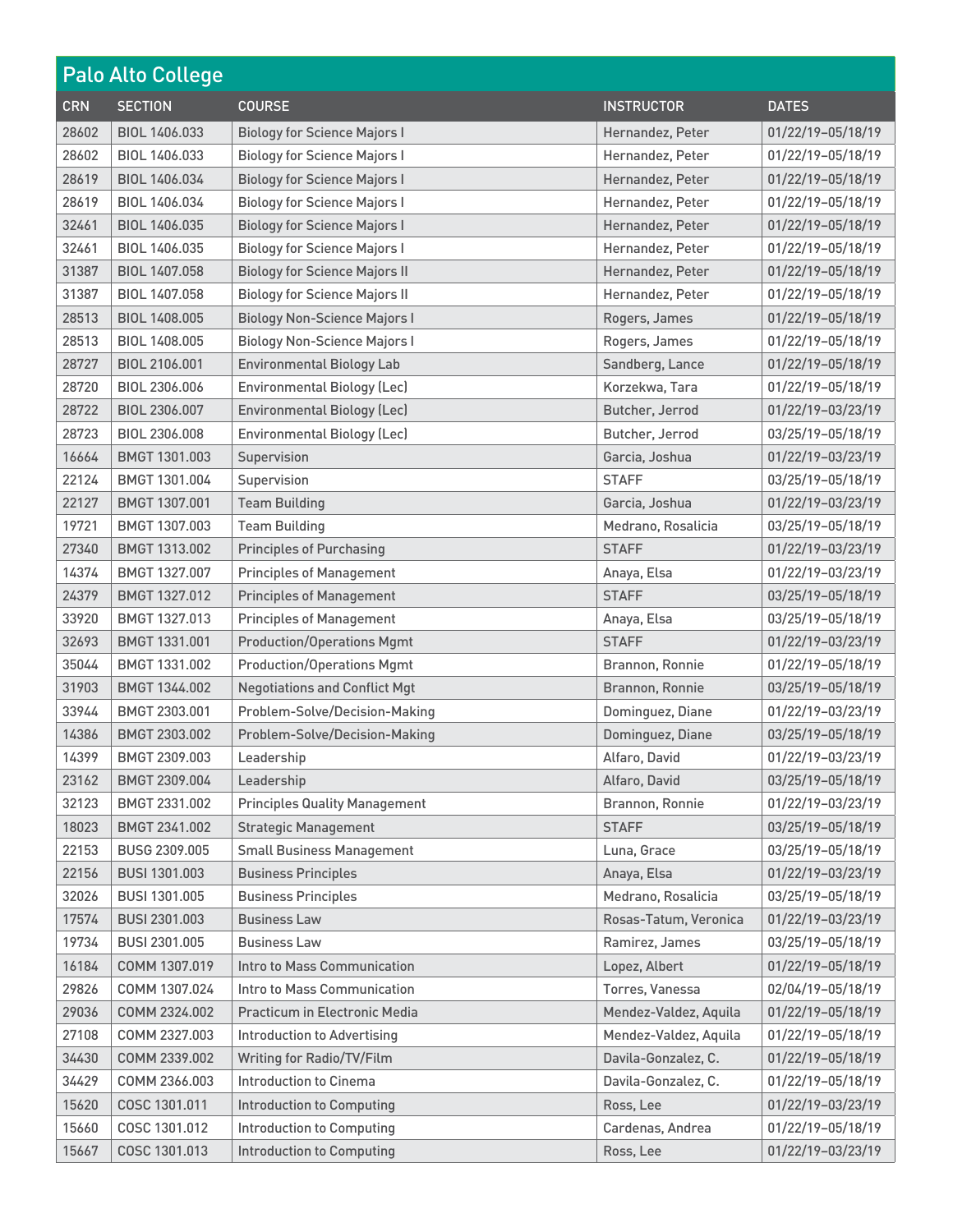| <b>Palo Alto College</b> |                |                                       |                   |                   |
|--------------------------|----------------|---------------------------------------|-------------------|-------------------|
| <b>CRN</b>               | <b>SECTION</b> | <b>COURSE</b>                         | <b>INSTRUCTOR</b> | <b>DATES</b>      |
| 28526                    | COSC 1301.015  | <b>Introduction to Computing</b>      | Whitley, Dennis   | 01/22/19-05/18/19 |
| 31046                    | COSC 1301.016  | <b>Introduction to Computing</b>      | Flores, Oscar     | 01/22/19-05/18/19 |
| 33177                    | COSC 1301.017  | <b>Introduction to Computing</b>      | <b>STAFF</b>      | 01/22/19-05/18/19 |
| 33178                    | COSC 1301.018  | <b>Introduction to Computing</b>      | Corrales, Joe     | 01/22/19-05/18/19 |
| 33429                    | COSC 1301.019  | <b>Introduction to Computing</b>      | Whitley, Dennis   | 01/22/19-05/18/19 |
| 11313                    | COSC 1315.004  | <b>Fndmntal of Prgraming (Java)</b>   | Jurkovic, Neven   | 01/22/19-05/18/19 |
| 18441                    | COSC 1315,005  | Fndamentals of Prgraming (C++)        | Hicks, Steven     | 01/22/19-05/18/19 |
| 30319                    | COSC 1315.007  | Intro to Cmpter Prgramng (C++)        | Hicks, Steven     | 01/22/19-05/18/19 |
| 33279                    | COSC 1315.008  | Intro to Cmpter Prgraming (C++        | Jurkovic, Neven   | 01/22/19-05/18/19 |
| 16850                    | COSC 1336.013  | <b>Prgraming Fundamentals I (Java</b> | Jurkovic, Neven   | 01/22/19-05/18/19 |
| 16851                    | COSC 1336.014  | <b>Prgraming Fndamentals I (Java)</b> | Jurkovic, Neven   | 01/22/19-05/18/19 |
| 20486                    | COSC 1336.016  | Programing Fndamentals I (C++)        | Jurkovic, Neven   | 01/22/19-05/18/19 |
| 20487                    | COSC 1336.017  | Programing Fndamentals I (C++)        | Hicks, Steven     | 01/22/19-05/18/19 |
| 28023                    | COSC 1336.020  | Prgraming Fundamentals I (C++)        | Hicks, Steven     | 01/22/19-05/18/19 |
| 11328                    | COSC 1337.002  | Prgrmng Fundamentals II (Java)        | Jurkovic, Neven   | 01/22/19-05/18/19 |
| 11340                    | COSC 1337.003  | Prgraming Fundamentals II (C++        | Jurkovic, Neven   | 01/22/19-05/18/19 |
| 25830                    | COSC 1437.004  | <b>Prgraming Fndamentals II (Java</b> | Jurkovic, Neven   | 01/22/19-05/18/19 |
| 25831                    | COSC 1437.005  | Prgrming Fndamentals II (Java)        | Jurkovic, Neven   | 01/22/19-05/18/19 |
| 32399                    | COSC 1437.007  | Prgraming Fndamentals II (C++)        | Jurkovic, Neven   | 01/22/19-05/18/19 |
| 31042                    | COSC 2325.006  | <b>Computer Organization</b>          | Flores, Oscar     | 01/22/19-05/18/19 |
| 27300                    | COSC 2336.003  | <b>Programming Fundamentals III</b>   | Jurkovic, Neven   | 01/22/19-05/18/19 |
| 25843                    | COSC 2436.005  | <b>Programming Fundamentals III</b>   | Jurkovic, Neven   | 01/22/19-05/18/19 |
| 30663                    | COSC 2436.007  | <b>Programming Fundamentals III</b>   | Jurkovic, Neven   | 01/22/19-05/18/19 |
| 29630                    | CRIJ 1301.029  | Intro to Criminal Justice             | <b>STAFF</b>      | 01/22/19-05/18/19 |
| 34495                    | CRIJ 1306.015  | <b>Court Systems and Practices</b>    | <b>STAFF</b>      | 01/22/19-05/18/19 |
| 34494                    | CRIJ 1310.014  | <b>Fundamentals of Criminal Law</b>   | <b>STAFF</b>      | 01/22/19-05/18/19 |
| 34493                    | CRIJ 2313,009  | <b>Correctional Systems/Practices</b> | <b>STAFF</b>      | 01/22/19-05/18/19 |
| 34492                    | CRIJ 2328.010  | <b>Police Systems and Practices</b>   | <b>STAFF</b>      | 01/22/19-05/18/19 |
| 27732                    | DRAM 1310.028  | Intro Theatre/Appreciation            | Goynes, Mandy     | 01/22/19-03/23/19 |
| 33739                    | DRAM 1310.036  | Intro Theatre/Appreciation            | Garza, Laura      | 01/22/19-05/18/19 |
| 23010                    | DRAM 1310.039  | Intro Theatre/Appreciation            | Goynes, Mandy     | 03/25/19-05/18/19 |
| 13748                    | ECON 2301.032  | <b>Principles of Macroeconomics</b>   | Snyder, Thomas    | 01/22/19-05/18/19 |
| 23930                    | ECON 2301.040  | <b>Principles of Macroeconomics</b>   | Roman, Belinda    | 01/22/19-05/18/19 |
| 23933                    | ECON 2301.041  | <b>Principles of Macroeconomics</b>   | Snyder, Thomas    | 01/22/19-05/18/19 |
| 23934                    | ECON 2301.042  | <b>Principles of Macroeconomics</b>   | Snyder, Thomas    | 01/22/19-05/18/19 |
| 23936                    | ECON 2301.043  | <b>Principles of Macroeconomics</b>   | Roman, Belinda    | 01/22/19-05/18/19 |
| 23938                    | ECON 2301.044  | <b>Principles of Macroeconomics</b>   | Roman, Belinda    | 01/22/19-05/18/19 |
| 28368                    | EDUC 1300.108  | <b>Learning Framework</b>             | Rodriguez, Pablo  | 01/22/19-05/18/19 |
| 29239                    | EDUC 1300.113  | <b>Learning Framework</b>             | Rodriguez, Pablo  | 01/22/19-05/18/19 |
| 29242                    | EDUC 1300.114  | Learning Framework                    | Rodriguez, Pablo  | 01/22/19-05/18/19 |
| 32019                    | EDUC 1300.127  | <b>Learning Framework</b>             | <b>STAFF</b>      | 01/22/19-05/18/19 |
| 32020                    | EDUC 1300.128  | Learning Framework                    | <b>STAFF</b>      | 01/22/19-05/18/19 |
| 32021                    | EDUC 1300.129  | <b>Learning Framework</b>             | <b>STAFF</b>      | 01/22/19-05/18/19 |
| 32022                    | EDUC 1300.130  | <b>Learning Framework</b>             | <b>STAFF</b>      | 01/22/19-05/18/19 |
| 29243                    | EDUC 1300.161  | <b>Learning Framework</b>             | Lerma, Diane      | 03/25/19-05/18/19 |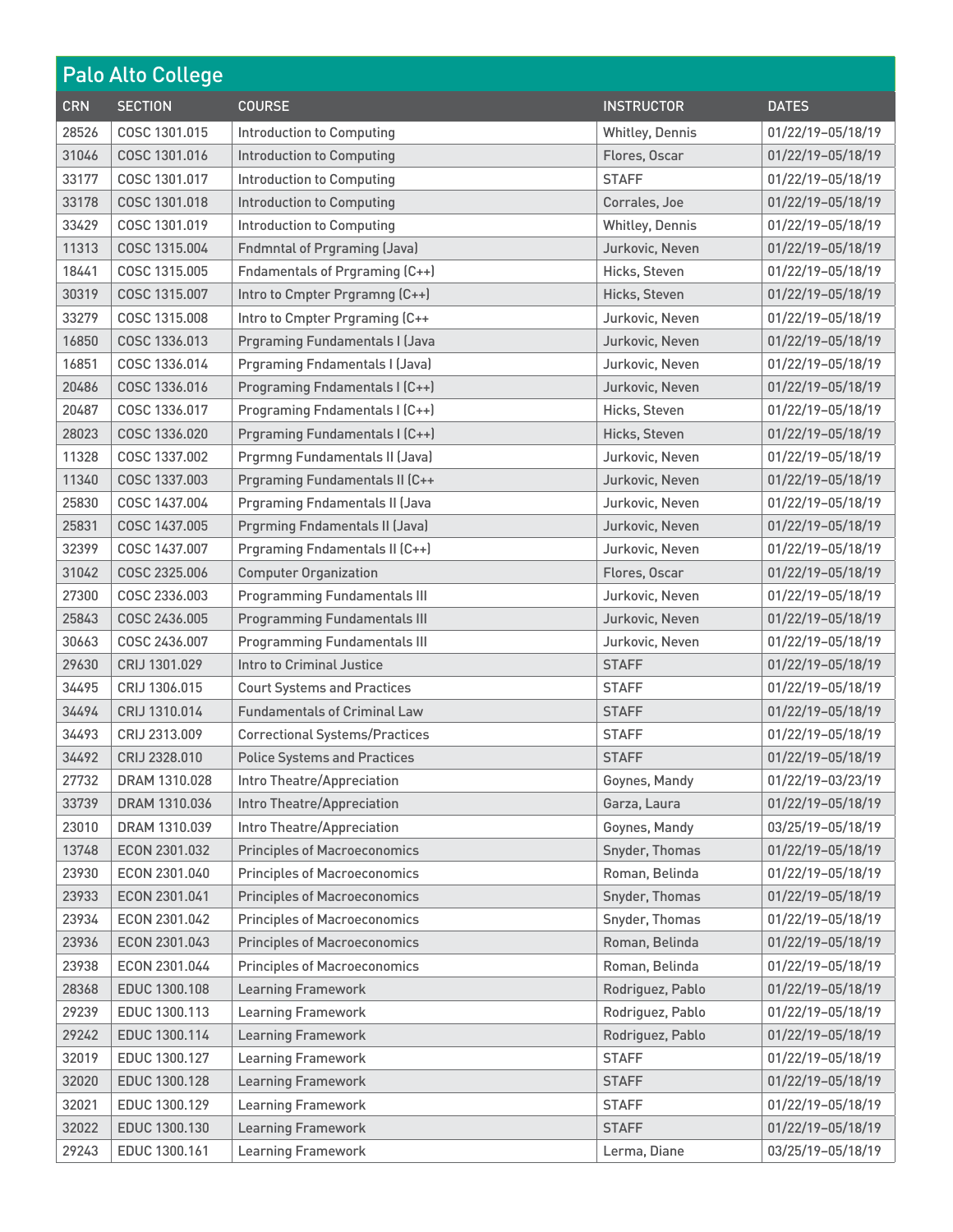| <b>Palo Alto College</b> |                      |                                  |                     |                   |
|--------------------------|----------------------|----------------------------------|---------------------|-------------------|
| <b>CRN</b>               | <b>SECTION</b>       | <b>COURSE</b>                    | <b>INSTRUCTOR</b>   | <b>DATES</b>      |
| 29936                    | EDUC 1300.162        | <b>Learning Framework</b>        | Lerma, Diane        | 01/22/19-05/18/19 |
| 29946                    | EDUC 1300.163        | Learning Framework               | Lerma, Diane        | 03/25/19-05/18/19 |
| 30080                    | EDUC 1300.165        | <b>Learning Framework</b>        | Rodriguez, Pablo    | 01/22/19-05/18/19 |
| 11742                    | EDUC 1301.017        | <b>Intro Teaching Profession</b> | Deleon, Amie        | 01/22/19-05/18/19 |
| 11742                    | EDUC 1301.017        | <b>Intro Teaching Profession</b> | Deleon, Amie        | 01/22/19-05/18/19 |
| 19860                    | EDUC 1301.021        | <b>Intro Teaching Profession</b> | Pena, Manuel        | 01/22/19-05/18/19 |
| 19860                    | EDUC 1301.021        | <b>Intro Teaching Profession</b> | Pena, Manuel        | 01/22/19-05/18/19 |
| 11756                    | EDUC 2301.009        | <b>Special Populations</b>       | Deleon, Amie        | 01/22/19-05/18/19 |
| 11756                    | EDUC 2301.009        | <b>Special Populations</b>       | Deleon, Amie        | 01/22/19-05/18/19 |
| 20069                    | EDUC 2301.012        | <b>Special Populations</b>       | Deleon, Amie        | 01/22/19-05/18/19 |
| 20069                    | EDUC 2301.012        | <b>Special Populations</b>       | Deleon, Amie        | 01/22/19-05/18/19 |
| 14047                    | ENGL 1301.218        | <b>Composition I</b>             | Mains, Caroline     | 01/22/19-03/23/19 |
| 14203                    | ENGL 1301.219        | <b>Composition I</b>             | Torres, Carmen      | 01/22/19-05/18/19 |
| 26289                    | ENGL 1301.227        | <b>Composition I</b>             | Gonzales, Teresa    | 01/22/19-05/18/19 |
| 31537                    | ENGL 1301.234        | <b>Composition I</b>             | Staudt, Matilda     | 01/22/19-03/23/19 |
| 17987                    | ENGL 1301.265        | <b>Composition I</b>             | Gonzales, Teresa    | 03/25/19-05/18/19 |
| 14263                    | ENGL 1302.206        | <b>Composition II</b>            | Torres, Carmen      | 01/22/19-05/18/19 |
| 21464                    | ENGL 1302.273        | <b>Composition II</b>            | Andermatt, Jennifer | 01/22/19-03/23/19 |
| 24800                    | ENGL 1302.279        | <b>Composition II</b>            | Torres, Lisa        | 01/22/19-05/18/19 |
| 27263                    | ENGL 1302.289        | <b>Composition II</b>            | Andermatt, Jennifer | 01/22/19-05/18/19 |
| 28962                    | ENGL 1302.295        | <b>Composition II</b>            | Andermatt, Jennifer | 01/22/19-05/18/19 |
| 28978                    | ENGL 1302.296        | <b>Composition II</b>            | Staudt, Matilda     | 01/22/19-05/18/19 |
| 28982                    | ENGL 1302.298        | <b>Composition II</b>            | Andermatt, Jennifer | 01/22/19-03/23/19 |
| 29339                    | <b>ENGL 1302.299</b> | <b>Composition II</b>            | Gonzales, Teresa    | 01/22/19-05/18/19 |
| 31538                    | ENGL 1302.382        | <b>Composition II</b>            | Staudt, Matilda     | 01/22/19-05/18/19 |
| 14265                    | ENGL 1302.492        | <b>Composition II</b>            | Andreas, Natalie    | 03/25/19-05/18/19 |
| 23160                    | ENGL 1302.501        | <b>Composition II</b>            | Ortiz, Rita         | 03/25/19-05/18/19 |
| 34454                    | ENGL 1302.515        | <b>Composition II</b>            | Andreas, Natalie    | 01/22/19-05/18/19 |
| 34455                    | ENGL 1302.516        | <b>Composition II</b>            | Andreas, Natalie    | 01/22/19-05/18/19 |
| 34456                    | ENGL 1302.517        | <b>Composition II</b>            | Gonzales, Teresa    | 01/22/19-05/18/19 |
| 34457                    | ENGL 1302.518        | <b>Composition II</b>            | Moseley, William    | 01/22/19-05/18/19 |
| 14891                    | ENGL 2311.007        | <b>Technical Writing</b>         | Mains, Caroline     | 01/22/19-05/18/19 |
| 26333                    | ENGL 2322.010        | <b>British Literature I</b>      | Staudt, Matilda     | 01/22/19-05/18/19 |
| 29290                    | ENGL 2323.066        | <b>British Literature II</b>     | Moseley, William    | 01/22/19-05/18/19 |
| 31969                    | ENGL 2323.117        | <b>British Literature II</b>     | Torres, Carmen      | 01/22/19-05/18/19 |
| 34459                    | ENGL 2323.158        | <b>British Literature II</b>     | Moseley, William    | 01/22/19-05/18/19 |
| 19681                    | ENGL 2327.009        | American Literature I            | Andermatt, Jennifer | 01/22/19-03/23/19 |
| 31693                    | ENGL 2328.004        | American Literature II           | Andermatt, Jennifer | 01/22/19-05/18/19 |
| 23943                    | GEOG 1301.023        | <b>Physical Geography</b>        | Schuermann, Ryan    | 01/22/19-05/18/19 |
| 23944                    | GEOG 1301.024        | <b>Physical Geography</b>        | Schuermann, Ryan    | 01/22/19-05/18/19 |
| 23945                    | GEOG 1301.025        | <b>Physical Geography</b>        | Cruz-Bock, Martha   | 01/22/19-05/18/19 |
| 28396                    | GEOG 1303.012        | <b>World Regional Geography</b>  | Cruz-Bock, Martha   | 01/22/19-05/18/19 |
| 33751                    | GEOG 1303.013        | <b>World Regional Geography</b>  | Cruz-Bock, Martha   | 01/22/19-05/18/19 |
| 32371                    | GOVT 2305.001        | <b>Federal Government</b>        | Gieseler, Sandra    | 12/17/18-01/13/19 |
| 16693                    | GOVT 2305.119        | <b>Federal Government</b>        | Gieseler, Sandra    | 01/22/19-05/18/19 |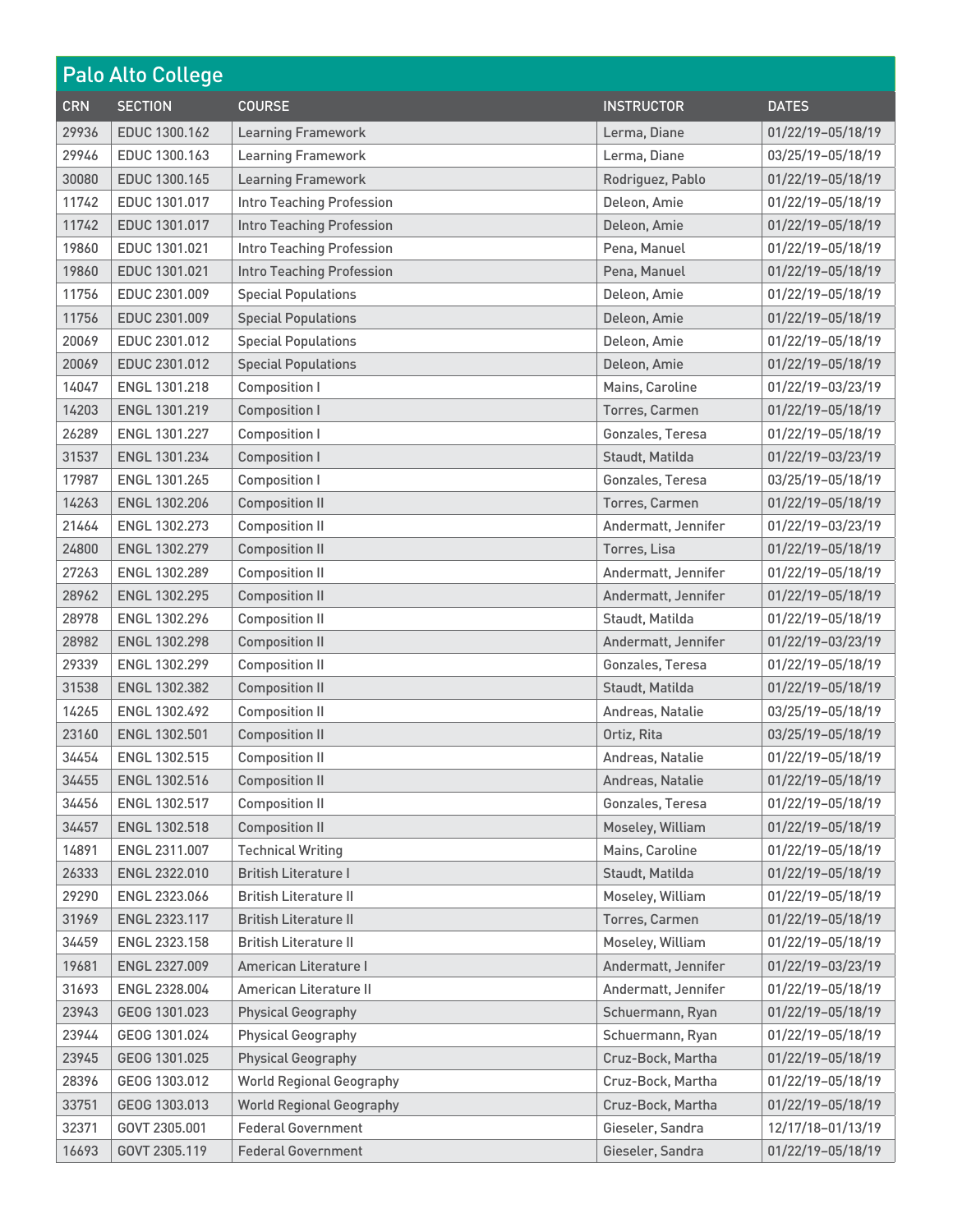| <b>Palo Alto College</b> |                |                                     |                       |                   |
|--------------------------|----------------|-------------------------------------|-----------------------|-------------------|
| <b>CRN</b>               | <b>SECTION</b> | <b>COURSE</b>                       | <b>INSTRUCTOR</b>     | <b>DATES</b>      |
| 17074                    | GOVT 2305.123  | <b>Federal Government</b>           | Gieseler, Sandra      | 01/22/19-05/18/19 |
| 23960                    | GOVT 2305.139  | <b>Federal Government</b>           | Evans, Samuel         | 01/22/19-05/18/19 |
| 23961                    | GOVT 2305.140  | <b>Federal Government</b>           | Peterson, Johnathan   | 01/22/19-05/18/19 |
| 23962                    | GOVT 2305.141  | <b>Federal Government</b>           | Gieseler, Sandra      | 01/22/19-05/18/19 |
| 34847                    | GOVT 2305.206  | <b>Federal Government</b>           | Losoya, Rose          | 02/04/19-05/18/19 |
| 13933                    | GOVT 2306.113  | <b>Texas Government</b>             | Gieseler, Sandra      | 01/22/19-05/18/19 |
| 13934                    | GOVT 2306.114  | <b>Texas Government</b>             | Peterson, Johnathan   | 01/22/19-05/18/19 |
| 16687                    | GOVT 2306.119  | <b>Texas Government</b>             | Peterson, Johnathan   | 01/22/19-05/18/19 |
| 23980                    | GOVT 2306.133  | <b>Texas Government</b>             | Evans, Samuel         | 01/22/19-05/18/19 |
| 23982                    | GOVT 2306.134  | <b>Texas Government</b>             | Garza, Rafael         | 01/22/19-05/18/19 |
| 27579                    | GOVT 2306.138  | <b>Texas Government</b>             | Johnson, Jefferson    | 01/22/19-06/13/19 |
| 27729                    | GOVT 2306.139  | <b>Texas Government</b>             | Garza, Rafael         | 01/22/19-05/18/19 |
| 29823                    | GOVT 2306.142  | <b>Texas Government</b>             | Evans, Samuel         | 01/22/19-05/18/19 |
| 34848                    | GOVT 2306.177  | <b>Texas Government</b>             | Losoya, Rose          | 02/04/19-05/18/19 |
| 33755                    | HIST 1301.001  | <b>United States History I</b>      | Hines, Robert         | 12/17/18-01/13/19 |
| 24002                    | HIST 1301.131  | <b>United States History I</b>      | Myers, Peter          | 01/22/19-05/18/19 |
| 24003                    | HIST 1301.132  | <b>United States History I</b>      | Hines, Robert         | 01/22/19-05/18/19 |
| 24004                    | HIST 1301.133  | <b>United States History I</b>      | Hines, Robert         | 01/22/19-05/18/19 |
| 24005                    | HIST 1301.134  | <b>United States History I</b>      | <b>STAFF</b>          | 01/22/19-05/18/19 |
| 24006                    | HIST 1301.135  | <b>United States History I</b>      | <b>STAFF</b>          | 01/22/19-05/18/19 |
| 32366                    | HIST 1302.001  | <b>United States History II</b>     | Myers, Peter          | 12/17/18-01/13/19 |
| 14024                    | HIST 1302.143  | <b>United States History II</b>     | Hines, Robert         | 01/22/19-05/18/19 |
| 17101                    | HIST 1302.159  | <b>United States History II</b>     | Myers, Peter          | 01/22/19-05/18/19 |
| 24038                    | HIST 1302.171  | <b>United States History II</b>     | Hines, Robert         | 01/22/19-05/18/19 |
| 24039                    | HIST 1302.172  | <b>United States History II</b>     | Myers, Peter          | 01/22/19-05/18/19 |
| 24040                    | HIST 1302.173  | <b>United States History II</b>     | Siler, Stanley        | 01/22/19-05/18/19 |
| 24043                    | HIST 1302.175  | <b>United States History II</b>     | Siler, Stanley        | 01/22/19-05/18/19 |
| 24044                    | HIST 1302.176  | <b>United States History II</b>     | <b>STAFF</b>          | 01/22/19-05/18/19 |
| 24046                    | HIST 1302.177  | <b>United States History II</b>     | <b>STAFF</b>          | 01/22/19-05/18/19 |
| 24056                    | HIST 1302.185  | <b>United States History II</b>     | Beckman-Wilson, V.    | 01/22/19-05/18/19 |
| 26090                    | HIST 1302.193  | <b>United States History II</b>     | Alvarez, Joe          | 01/22/19-05/18/19 |
| 33637                    | HIST 1302.306  | <b>United States History II</b>     | Alvarez, Joe          | 01/22/19-05/18/19 |
| 33638                    | HIST 1302.307  | <b>United States History II</b>     | Siler, Stanley        | 01/22/19-05/18/19 |
| 33639                    | HIST 1302.308  | <b>United States History II</b>     | Schlundt, Dale        | 01/22/19-05/18/19 |
| 33640                    | HIST 1302.309  | <b>United States History II</b>     | <b>STAFF</b>          | 01/22/19-05/18/19 |
| 24068                    | HIST 2301.013  | <b>Texas History</b>                | Beckman-Wilson, V.    | 01/22/19-05/18/19 |
| 24069                    | HIST 2301.014  | <b>Texas History</b>                | Schlundt, Dale        | 01/22/19-05/18/19 |
| 26087                    | HIST 2312.003  | <b>Western Civilization II</b>      | Alvarez, Joe          | 01/22/19-05/18/19 |
| 28478                    | HIST 2322.010  | <b>World Civilizations II</b>       | <b>STAFF</b>          | 01/22/19-05/18/19 |
| 32405                    | HIST 2322.013  | <b>World Civilizations II</b>       | <b>STAFF</b>          | 01/22/19-05/18/19 |
| 34505                    | HITT 1345.001  | <b>Health Care Delivery Systems</b> | Lowe, Alexis          | 03/25/19-05/18/19 |
| 15255                    | HRP0 2301.002  | Human Resources Management          | Rosas-Tatum, Veronica | 01/22/19-03/23/19 |
| 24409                    | HRP0 2301.003  | Human Resources Management          | Rosas-Tatum, Veronica | 03/25/19-05/18/19 |
| 22160                    | HRP0 2307.003  | <b>Organizational Behavior</b>      | Dominguez, Diane      | 03/25/19-05/18/19 |
| 31058                    | HUMA 1301.034  | Intro to Humanities I               | Rodriguez, Lori       | 01/22/19-05/18/19 |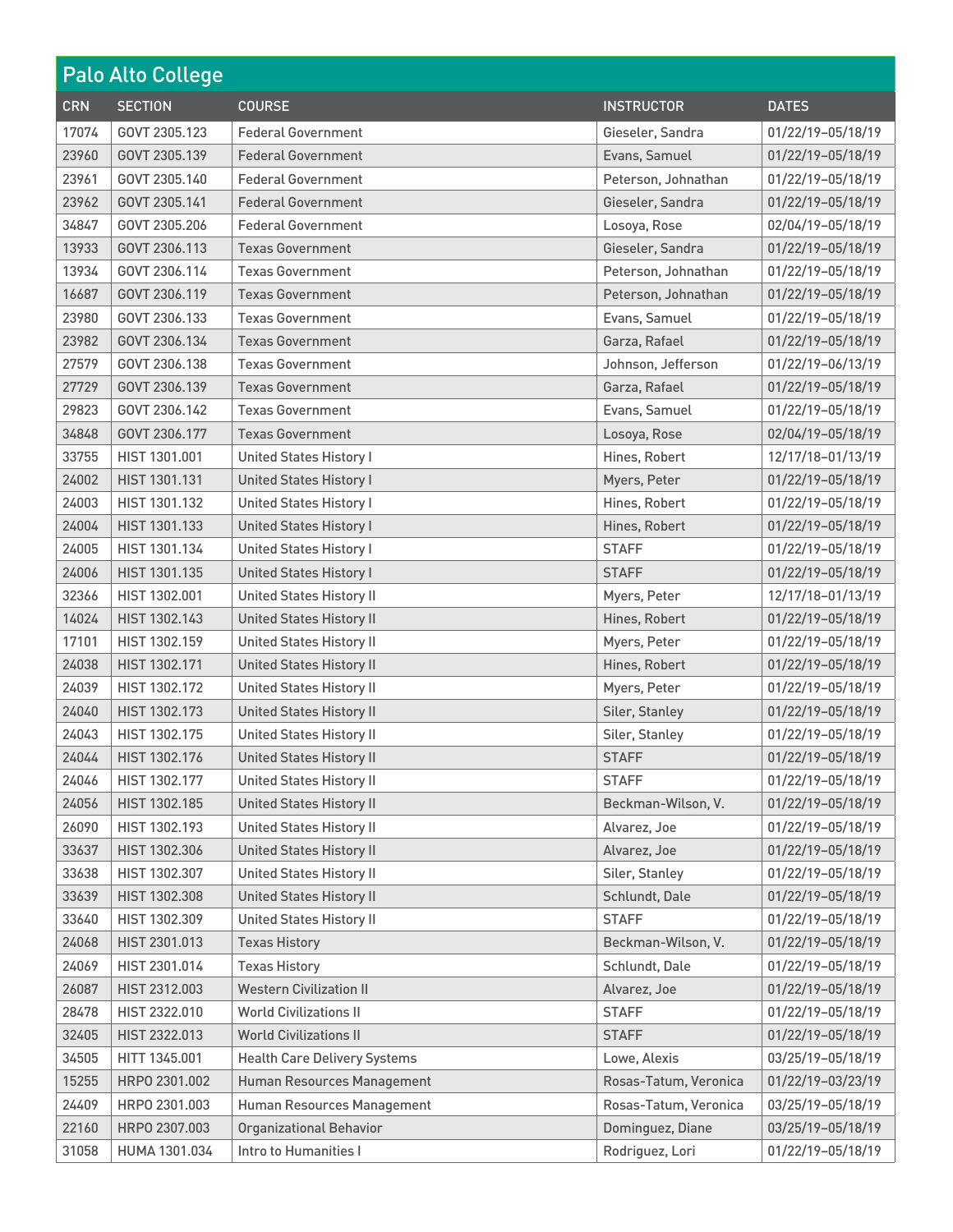| <b>Palo Alto College</b> |                      |                                        |                        |                   |
|--------------------------|----------------------|----------------------------------------|------------------------|-------------------|
| <b>CRN</b>               | <b>SECTION</b>       | <b>COURSE</b>                          | <b>INSTRUCTOR</b>      | <b>DATES</b>      |
| 34785                    | HUMA 1301.049        | Intro to Humanities I                  | Garza, Antonio         | 01/22/19-05/18/19 |
| 28373                    | HUMA 1305.004        | Intro Mexican-Amer Studies             | Rodriguez, Lori        | 01/22/19-05/18/19 |
| 31064                    | HUMA 1311.007        | <b>Mexican-American Fine Arts</b>      | Rodriguez, Lori        | 01/22/19-05/18/19 |
| 25882                    | HUMA 2323.002        | <b>World Cultures</b>                  | Garza, Antonio         | 01/22/19-05/18/19 |
| 25770                    | <b>ITDF 1400.001</b> | <b>Intro to Digital Forensics</b>      | Ross, Lee              | 01/22/19-05/18/19 |
| 18459                    | <b>ITNW 1425.008</b> | <b>Fund of Networking Tech</b>         | Ross, Lee              | 01/22/19-05/18/19 |
| 20948                    | <b>ITNW 1454.004</b> | Impl. and Sup. Servers                 | <b>Ritley, Charles</b> | 01/22/19-05/18/19 |
| 15551                    | <b>ITSC 1301.003</b> | <b>Introduction to Computers</b>       | Hicks, Steven          | 01/22/19-05/18/19 |
| 30284                    | <b>ITSC 1301.006</b> | <b>Introduction to Computers</b>       | Hicks, Steven          | 01/22/19-05/18/19 |
| 33314                    | <b>ITSC 1301.007</b> | <b>Introduction to Computers</b>       | Ross, Lee              | 01/22/19-03/23/19 |
| 11413                    | <b>ITSC 1305.007</b> | Intro PC Operating Systems             | Corrales, Joe          | 01/22/19-05/18/19 |
| 11417                    | <b>ITSC 1309.001</b> | <b>Integrated Software Apps I</b>      | Hicks, Steven          | 01/22/19-05/18/19 |
| 34961                    | <b>ITSC 1309.007</b> | <b>Integrated Software Apps I</b>      | <b>STAFF</b>           | 01/22/19-05/18/19 |
| 18477                    | <b>ITSC 1316.013</b> | <b>Linux Installation &amp; Config</b> | Ross, Lee              | 01/22/19-05/18/19 |
| 29430                    | <b>ITSC 1319.001</b> | Internet/Web Page Development          | Soliz, Anita           | 01/22/19-03/23/19 |
| 18462                    | <b>ITSC 1425.003</b> | Personal Computer Hardware             | Corrales, Joe          | 01/22/19-05/18/19 |
| 16688                    | <b>ITSC 2321.001</b> | <b>Integrated Software Appl II</b>     | Hicks, Steven          | 01/22/19-05/18/19 |
| 33181                    | <b>ITSC 2439.007</b> | PC Help Desk Support                   | <b>STAFF</b>           | 03/25/19-05/18/19 |
| 11437                    | <b>ITSE 1302.008</b> | <b>Computer Programming (Java)</b>     | Jurkovic, Neven        | 01/22/19-05/18/19 |
| 11441                    | <b>ITSE 1302.009</b> | <b>Computer Programming (Java)</b>     | Jurkovic, Neven        | 01/22/19-05/18/19 |
| 20728                    | <b>ITSE 1302.010</b> | <b>Computer Programming (C++)</b>      | Jurkovic, Neven        | 01/22/19-05/18/19 |
| 11443                    | <b>ITSE 1307.003</b> | Intro to C++ Programming               | Jurkovic, Neven        | 01/22/19-05/18/19 |
| 18469                    | <b>ITSE 1311.007</b> | <b>Beginning Web Programming</b>       | Cardenas, Andrea       | 01/22/19-05/18/19 |
| 18473                    | <b>ITSW 1307.003</b> | Introduction to Database               | Hicks, Steven          | 01/22/19-05/18/19 |
| 22449                    | <b>ITSY 1300.002</b> | <b>Fundamentals of Info Security</b>   | Sanders, Brian         | 01/22/19-03/23/19 |
| 25827                    | <b>ITSY 1300.004</b> | <b>Fundamentals of Info Security</b>   | Sanders, Brian         | 03/25/19-05/18/19 |
| 11515                    | <b>ITSY 1342.006</b> | Info Technology Security               | Sanders, Brian         | 01/22/19-03/23/19 |
| 31103                    | ITSY 1342.009        | Info Technology Security               | Ritley, Charles        | 01/22/19-05/18/19 |
| 25209                    | <b>ITSY 1342.010</b> | <b>Info Technology Security</b>        | Sanders, Brian         | 03/25/19-05/18/19 |
| 18483                    | ITSY 2430.002        | <b>Intrusion Detection</b>             | Mc Daniel, Brian       | 01/22/19-05/18/19 |
| 26125                    | <b>ITSY 2442.003</b> | Incident Response and Handling         | Mc Daniel, Brian       | 01/22/19-05/18/19 |
| 26128                    | ITSY 2443.004        | <b>Computer System Forensics</b>       | Mc Daniel, Brian       | 01/22/19-05/18/19 |
| 29053                    | KINE 1107.002        | Jogging I                              | Hernandez, Ramon       | 01/22/19-05/18/19 |
| 29062                    | KINE 1108.002        | Walking I                              | Bustamante, Anna       | 01/22/19-05/18/19 |
| 29068                    | KINE 1108.003        | Walking I                              | Gonzalez, Erron        | 01/22/19-03/23/19 |
| 32676                    | KINE 1108,005        | Walking I                              | Gonzalez, Erron        | 01/22/19-05/18/19 |
| 29073                    | KINE 1108.007        | Walking I                              | Bustamante, Anna       | 03/25/19-05/18/19 |
| 33478                    | KINE 1109.002        | Walking/Jogging I                      | Delgado, Christopher   | 02/04/19-05/18/19 |
| 29078                    | KINE 1109.004        | Walking/Jogging I                      | Bustamante, Anna       | 03/25/19-05/18/19 |
| 29061                    | KINE 1113.008        | <b>Physical Conditioning I</b>         | Delgado, Christopher   | 03/25/19-05/18/19 |
| 28967                    | KINE 1301.009        | <b>Foundations of Kinesiology</b>      | Molina, Suzel          | 01/22/19-05/18/19 |
| 28969                    | KINE 1301.010        | <b>Foundations of Kinesiology</b>      | Molina, Suzel          | 01/22/19-05/18/19 |
| 33500                    | KINE 1301.012        | <b>Foundations of Kinesiology</b>      | Bustamante, Anna       | 01/22/19-03/23/19 |
| 29888                    | KINE 1301.014        | <b>Foundations of Kinesiology</b>      | Molina, Suzel          | 03/25/19-05/18/19 |
| 28973                    | KINE 1304.014        | Personal/Community Health I            | Molina, Suzel          | 01/22/19-05/18/19 |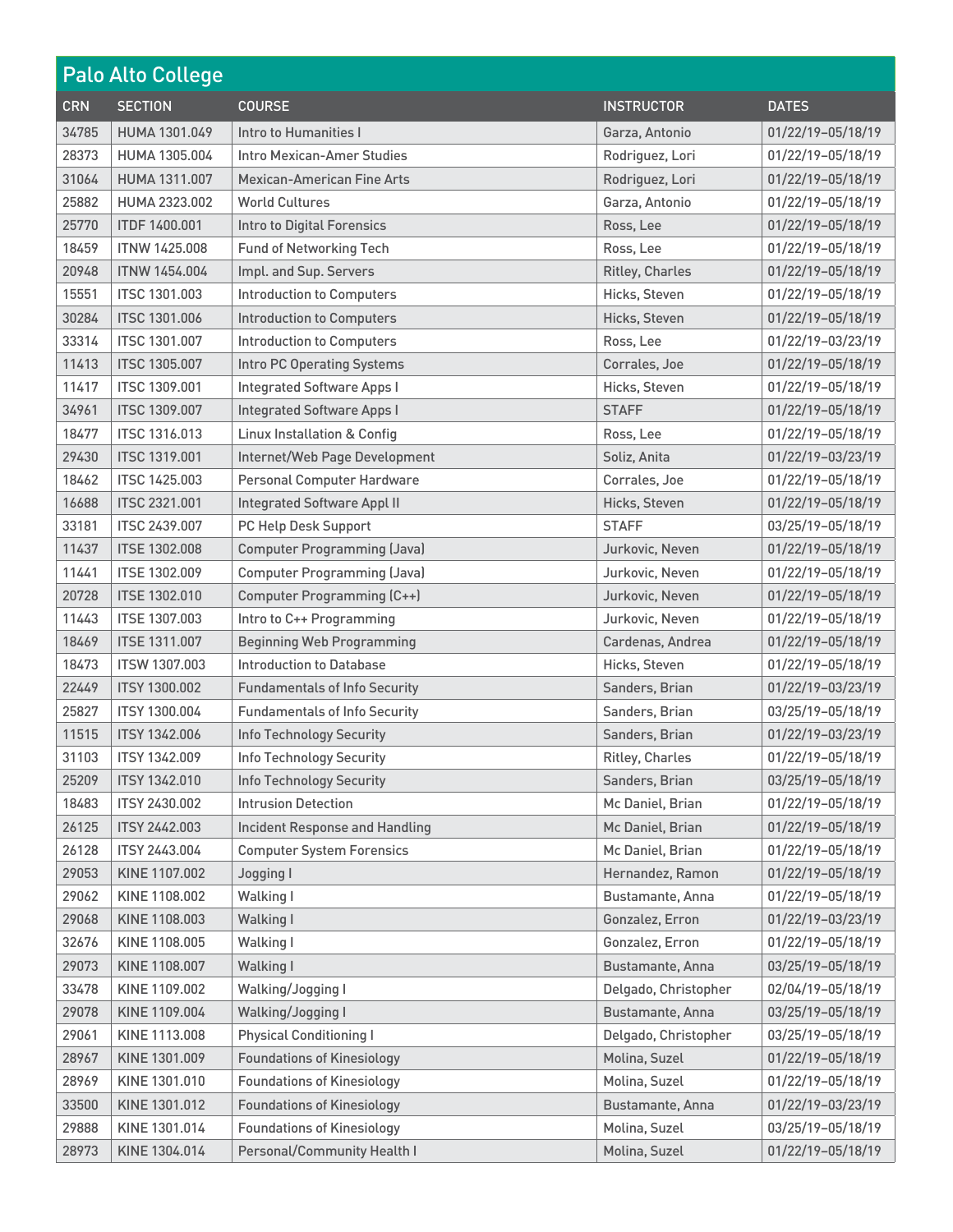| <b>Palo Alto College</b> |                |                                       |                       |                   |
|--------------------------|----------------|---------------------------------------|-----------------------|-------------------|
| <b>CRN</b>               | <b>SECTION</b> | <b>COURSE</b>                         | <b>INSTRUCTOR</b>     | <b>DATES</b>      |
| 31579                    | KINE 1304.015  | Personal/Community Health I           | Hernandez, Ramon      | 01/22/19-05/18/19 |
| 33501                    | KINE 1304.017  | <b>Personal/Community Health I</b>    | Lowe, Alexis          | 01/22/19-05/18/19 |
| 33502                    | KINE 1304.018  | Personal/Community Health I           | Lowe, Alexis          | 01/22/19-05/18/19 |
| 28975                    | KINE 1304.021  | <b>Personal/Community Health I</b>    | Bustamante, Anna      | 03/25/19-05/18/19 |
| 28979                    | KINE 1306.022  | <b>First Aid</b>                      | Hernandez, Ramon      | 01/22/19-05/18/19 |
| 28981                    | KINE 1306.023  | <b>First Aid</b>                      | Bustamante, Anna      | 01/22/19-03/23/19 |
| 28985                    | KINE 1306.028  | <b>First Aid</b>                      | Bustamante, Anna      | 03/25/19-05/18/19 |
| 28988                    | KINE 1321.003  | Coaching I                            | Molina, Suzel         | 01/22/19-05/18/19 |
| 28989                    | KINE 1338.008  | <b>Concepts of Physical Fitness</b>   | Hernandez, Ramon      | 01/22/19-05/18/19 |
| 28990                    | KINE 1338.012  | <b>Concepts of Physical Fitness</b>   | Hernandez, Ramon      | 03/25/19-05/18/19 |
| 28991                    | KINE 1346.002  | Drug Use & Abuse                      | Molina, Suzel         | 01/22/19-05/18/19 |
| 28992                    | KINE 1346.006  | Drug Use & Abuse                      | Lowe, Alexis          | 03/25/19-05/18/19 |
| 29080                    | KINE 2108.002  | <b>Walking II</b>                     | Bustamante, Anna      | 01/22/19-05/18/19 |
| 31376                    | KINE 2108.005  | <b>Walking II</b>                     | Bustamante, Anna      | 03/25/19-05/18/19 |
| 29079                    | KINE 2113,008  | <b>Physical Conditioning II</b>       | Delgado, Christopher  | 03/25/19-05/18/19 |
| 27336                    | LMGT 1319.003  | Intro To Business Logistics           | Brannon, Ronnie       | 01/22/19-03/23/19 |
| 34980                    | LMGT 1323.003  | Domestic & Int'l Transport Mgt        | Gerald, Rossano       | 03/25/19-05/18/19 |
| 27349                    | LMGT 1340.002  | <b>Contemporary Logistics Issues</b>  | Gerald, Rossano       | 03/25/19-05/18/19 |
| 34520                    | LMGT 2330.002  | <b>International Logistics Mgmt</b>   | Cabana, Nonie         | 03/25/19-05/18/19 |
| 13816                    | MATH 1314.127  | College Algebra                       | Mumbower, Kelly       | 01/22/19-05/18/19 |
| 13836                    | MATH 1314.128  | College Algebra                       | Mumbower, Kelly       | 01/22/19-05/18/19 |
| 25338                    | MATH 1314.160  | College Algebra                       | Hernandez, Paul       | 01/22/19-05/18/19 |
| 13839                    | MATH 1314.175  | College Algebra                       | Mumbower, Kelly       | 03/25/19-05/18/19 |
| 21979                    | MATH 1314.178  | College Algebra                       | Hernandez, Paul       | 03/25/19-05/18/19 |
| 13866                    | MATH 1324.031  | <b>Business Mathematics</b>           | Ottum, Joseph         | 01/22/19-05/18/19 |
| 31301                    | MATH 1324.035  | <b>Business Mathematics</b>           | Ottum, Joseph         | 01/22/19-05/18/19 |
| 13870                    | MATH 1325.030  | <b>Business Calculus</b>              | Lee, Patrick          | 01/22/19-05/18/19 |
| 31303                    | MATH 1325.032  | <b>Business Calculus</b>              | Lee, Patrick          | 01/22/19-05/18/19 |
| 13874                    | MATH 1332.026  | Liberal Arts Math I                   | Lawson-Johnson, Alice | 01/22/19-05/18/19 |
| 13885                    | MATH 1414.044  | <b>College Algebra (Precal Track)</b> | Hons, Brian           | 01/22/19-05/18/19 |
| 29341                    | MATH 1414.054  | <b>College Algebra (Precal Track)</b> | Ottum, Joseph         | 01/22/19-05/18/19 |
| 13889                    | MATH 1442.040  | <b>Elementary Statistical Methods</b> | Rios, Yvette          | 01/22/19-05/18/19 |
| 18849                    | MATH 1442.041  | <b>Elementary Statistical Methods</b> | Rios, Yvette          | 01/22/19-05/18/19 |
| 21914                    | MATH 1442.044  | <b>Elementary Statistical Methods</b> | Rios, Yvette          | 01/22/19-05/18/19 |
| 32216                    | MATH 1442.050  | <b>Elementary Statistical Methods</b> | <b>STAFF</b>          | 01/22/19-06/13/19 |
| 23118                    | MATH 1442.060  | <b>Elementary Statistical Methods</b> | Rios, Yvette          | 03/25/19-05/18/19 |
| 14684                    | MATH 2412.052  | Precalculus                           | Hons, Brian           | 01/22/19-05/18/19 |
| 33623                    | MATH 2412.137  | Precalculus                           | Hons, Brian           | 01/22/19-05/18/19 |
| 24770                    | MATH 2413.025  | Calculus I                            | Ottum, Joseph         | 01/22/19-05/18/19 |
| 21887                    | MATH 320.062   | Intermediate Algebra                  | Mumbower, Kelly       | 01/22/19-03/23/19 |
| 21887                    | MATH 320.062   | Intermediate Algebra                  | Mumbower, Kelly       | 01/22/19-03/23/19 |
| 24024                    | MATH 320.064   | Intermediate Algebra                  | Mumbower, Kelly       | 01/22/19-05/18/19 |
| 24024                    | MATH 320.064   | Intermediate Algebra                  | Mumbower, Kelly       | 01/22/19-05/18/19 |
| 21889                    | MATH 320.090   | Intermediate Algebra                  | Elizalde, Monette     | 03/25/19-05/18/19 |
| 21889                    | MATH 320.090   | Intermediate Algebra                  | Elizalde, Monette     | 03/25/19-05/18/19 |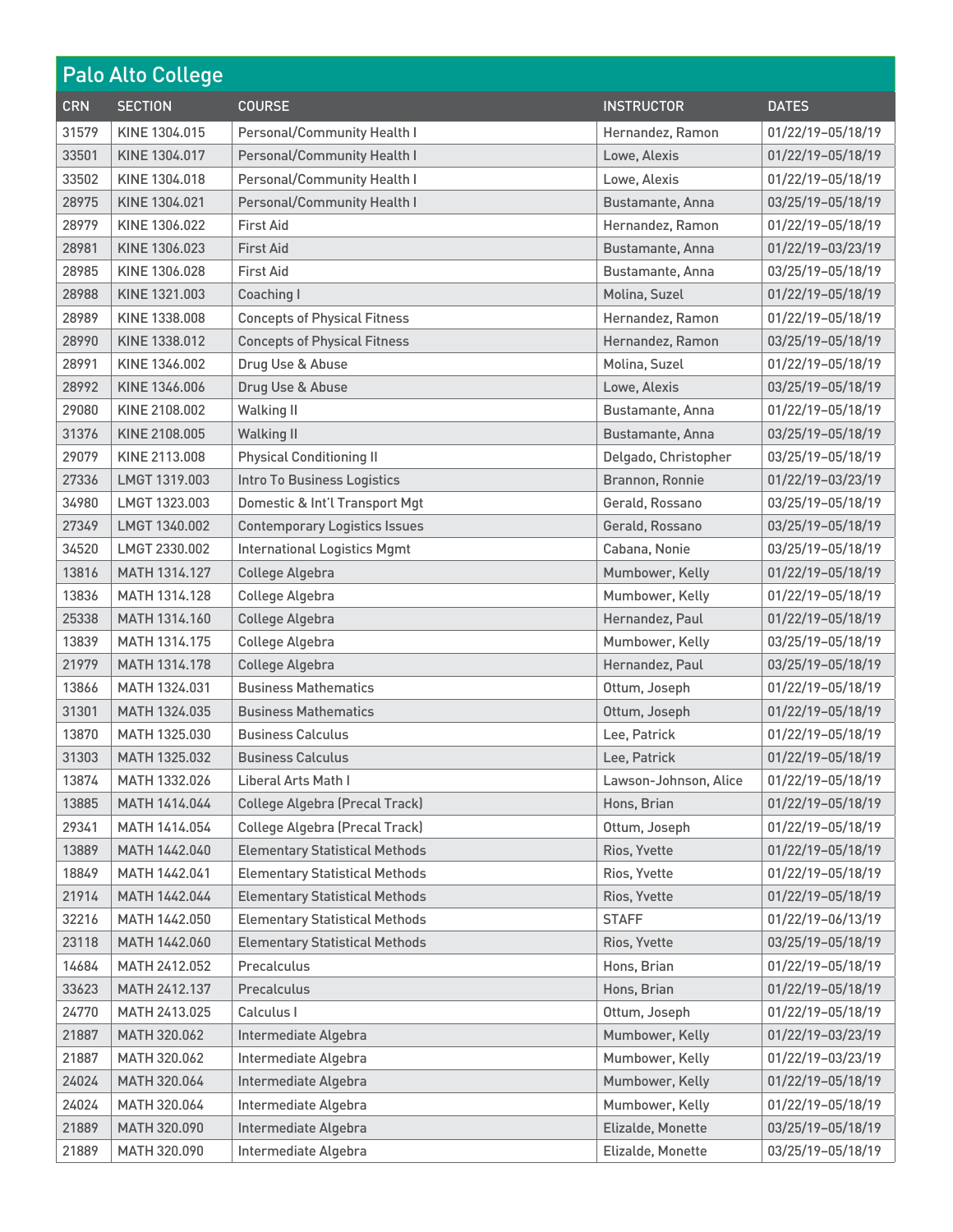| <b>Palo Alto College</b> |                     |                                           |                       |                   |
|--------------------------|---------------------|-------------------------------------------|-----------------------|-------------------|
| <b>CRN</b>               | <b>SECTION</b>      | <b>COURSE</b>                             | <b>INSTRUCTOR</b>     | <b>DATES</b>      |
| 22064                    | MATH 320.091        | Intermediate Algebra                      | Hernandez, Paul       | 03/25/19-05/18/19 |
| 22064                    | MATH 320,091        | Intermediate Algebra                      | Hernandez, Paul       | 03/25/19-05/18/19 |
| 31278                    | <b>MATH 410.115</b> | <b>Elementary Algebra</b>                 | Elizalde, Monette     | 01/22/19-03/23/19 |
| 31278                    | MATH 410.115        | <b>Elementary Algebra</b>                 | Elizalde, Monette     | 01/22/19-03/23/19 |
| 31279                    | <b>MATH 410.116</b> | <b>Elementary Algebra</b>                 | Hernandez, Paul       | 01/22/19-03/23/19 |
| 31279                    | MATH 410.116        | <b>Elementary Algebra</b>                 | Hernandez, Paul       | 01/22/19-03/23/19 |
| 31280                    | MATH 410.117        | <b>Elementary Algebra</b>                 | Menke, Angela         | 01/22/19-05/18/19 |
| 31280                    | MATH 410.117        | <b>Elementary Algebra</b>                 | Menke, Angela         | 01/22/19-05/18/19 |
| 31282                    | MATH 410.118        | <b>Elementary Algebra</b>                 | Lawson-Johnson, Alice | 01/22/19-05/18/19 |
| 31282                    | MATH 410.118        | <b>Elementary Algebra</b>                 | Lawson-Johnson, Alice | 01/22/19-05/18/19 |
| 31287                    | MATH 410.135        | <b>Elementary Algebra</b>                 | Elizalde, Monette     | 03/25/19-05/18/19 |
| 31287                    | <b>MATH 410.135</b> | <b>Elementary Algebra</b>                 | Elizalde, Monette     | 03/25/19-05/18/19 |
| 31288                    | MATH 410.136        | <b>Elementary Algebra</b>                 | Lawson-Johnson, Alice | 03/25/19-05/18/19 |
| 31288                    | MATH 410.136        | <b>Elementary Algebra</b>                 | Lawson-Johnson, Alice | 03/25/19-05/18/19 |
| 18025                    | MRKG 1301.003       | <b>Customer Relationship Mgmt</b>         | Anaya, Elsa           | 01/22/19-03/23/19 |
| 24412                    | MRKG 1301.005       | <b>Customer Relationship Mgmt</b>         | Anaya, Elsa           | 03/25/19-05/18/19 |
| 15348                    | MRKG 1311.005       | <b>Principles of Marketing</b>            | Anaya, Elsa           | 01/22/19-03/23/19 |
| 19749                    | MRKG 1311.008       | <b>Principles of Marketing</b>            | McNeely, James        | 03/25/19-05/18/19 |
| 33991                    | MRKG 1311.009       | <b>Principles of Marketing</b>            | Garcia, Joshua        | 03/25/19-05/18/19 |
| 14339                    | MUSI 1306.044       | <b>Music Appreciation</b>                 | Marmolejo, Armin      | 01/22/19-05/18/19 |
| 21642                    | MUSI 1306.046       | <b>Music Appreciation</b>                 | Marmolejo, Armin      | 01/22/19-05/18/19 |
| 30049                    | MUSI 1306.072       | <b>Music Appreciation</b>                 | Marmolejo, Armin      | 03/25/19-05/18/19 |
| 22408                    | <b>OLRN 1.003</b>   | <b>Orientation to Online Learning</b>     | <b>STAFF</b>          | 11/12/18-05/18/19 |
| 32373                    | PHIL 1301.001       | Introduction to Philosophy                | Denham, Rena          | 12/17/18-01/13/19 |
| 11468                    | PHIL 1301.049       | Introduction to Philosophy                | Toma, Terral          | 01/22/19-05/18/19 |
| 11472                    | PHIL 1301.050       | Introduction to Philosophy                | Toma, Terral          | 01/22/19-05/18/19 |
| 11738                    | PHIL 1304.007       | Intro to World Religions                  | Denham, Rena          | 01/22/19-05/18/19 |
| 11473                    | PHIL 2306.047       | Introduction to Ethics                    | Toma, Terral          | 01/22/19-05/18/19 |
| 23706                    | PHIL 2306.069       | <b>Introduction to Ethics</b>             | Okpala, Jude          | 03/25/19-05/18/19 |
| 28731                    | PHYS 1305.016       | <b>Introductory Physics I Lecture</b>     | Gururajarao, Usha     | 01/22/19-05/18/19 |
| 28732                    | PHYS 1305.017       | <b>Introductory Physics I Lecture</b>     | Gururajarao, Usha     | 01/22/19-05/18/19 |
| 31986                    | POFI 1301.001       | <b>Computer Applications I</b>            | McNeely, James        | 01/22/19-02/16/19 |
| 33585                    | POFI 1341.003       | <b>Computer Applications II</b>           | Sosa, Christopher     | 03/25/19-05/18/19 |
| 21637                    | POFI 1349.005       | Spreadsheets                              | Perez, Anthony        | 03/25/19-05/18/19 |
| 33603                    | POFI 2331.004       | <b>Desktop Publishing</b>                 | Soliz, Anita          | 03/25/19-05/18/19 |
| 33604                    | P0FI 2340.002       | <b>Advanced Word Processing</b>           | Miranda, Maria        | 03/25/19-05/18/19 |
| 33512                    | POFT 1120.001       | Job Search Skills                         | Sosa, Christopher     | 03/25/19-04/20/19 |
| 33512                    | POFT 1120.001       | Job Search Skills                         | <b>STAFF</b>          | 03/25/19-04/20/19 |
| 18932                    | POFT 1313.005       | <b>Professional Workforce Prep</b>        | Miranda, Maria        | 04/22/19-05/18/19 |
| 29571                    | POFT 1321.004       | <b>Business Math</b>                      | Perez, Anthony        | 01/22/19-03/23/19 |
| 33510                    | POFT 2312.003       | <b>Business Correspondence &amp; Comm</b> | Lopez, Priscilla      | 02/18/19-03/23/19 |
| 32372                    | PSYC 2301.001       | <b>General Psychology</b>                 | Villanueva, Antonio   | 12/17/18-01/13/19 |
| 11435                    | PSYC 2301.098       | <b>General Psychology</b>                 | Coughlin, Joan        | 01/22/19-05/18/19 |
| 28376                    | PSYC 2301.118       | <b>General Psychology</b>                 | Coughlin, Joan        | 01/22/19-05/18/19 |
| 28400                    | PSYC 2301.119       | <b>General Psychology</b>                 | Villanueva, Antonio   | 01/22/19-05/18/19 |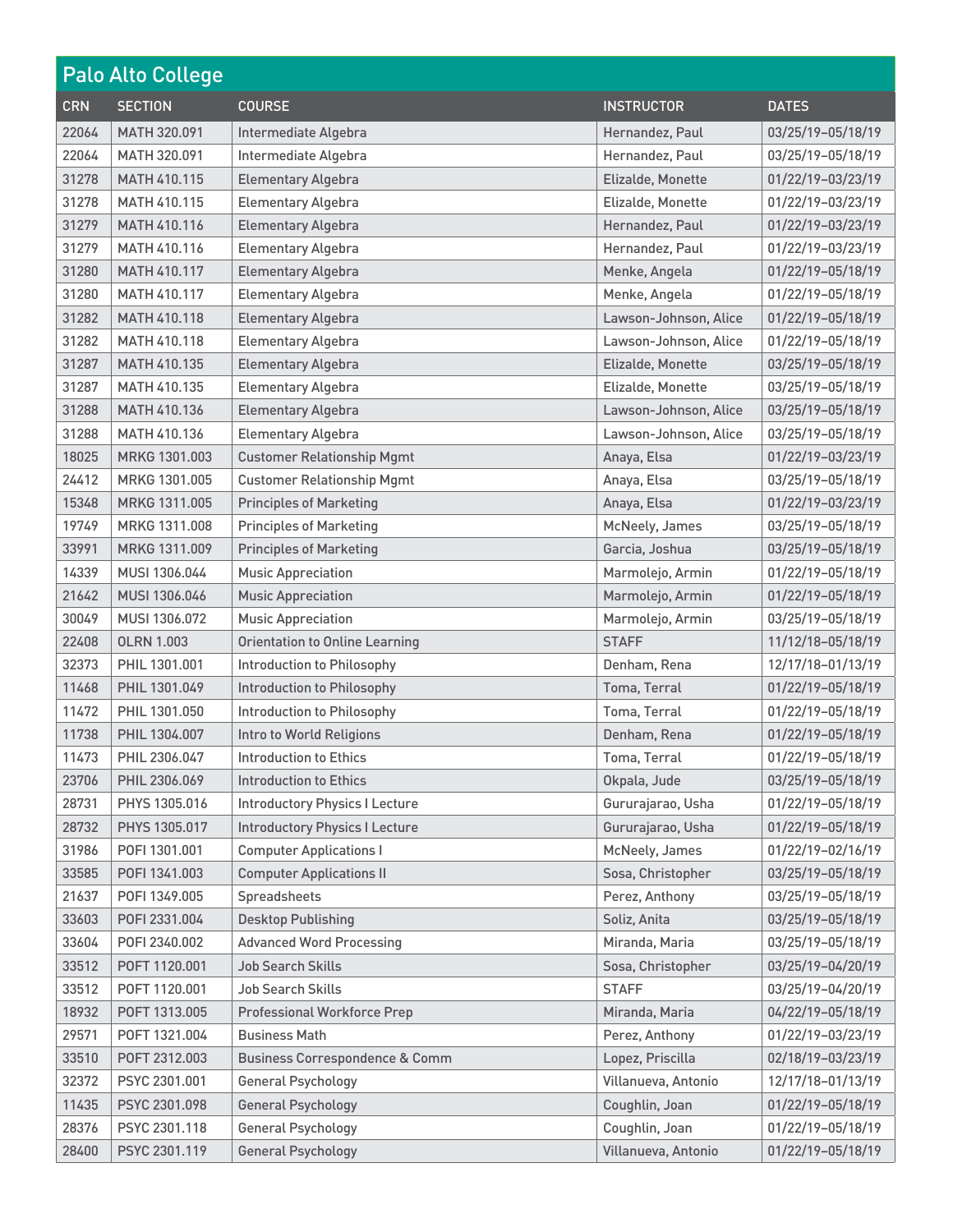| Palo Alto College |                |                                    |                              |                   |
|-------------------|----------------|------------------------------------|------------------------------|-------------------|
| <b>CRN</b>        | <b>SECTION</b> | <b>COURSE</b>                      | <b>INSTRUCTOR</b>            | <b>DATES</b>      |
| 31457             | PSYC 2301.122  | <b>General Psychology</b>          | Villanueva, Antonio          | 01/22/19-05/18/19 |
| 21095             | PSYC 2306,008  | <b>Human Sexuality</b>             | Vasquez, William             | 01/22/19-05/18/19 |
| 11445             | PSYC 2308,004  | <b>Child Psychology</b>            | Vasquez, William             | 01/22/19-05/18/19 |
| 11448             | PSYC 2314.024  | Lifespan Growth/Development        | Vasquez, William             | 01/22/19-05/18/19 |
| 11449             | PSYC 2314.025  | Lifespan Growth/Development        | Vasquez, William             | 01/22/19-05/18/19 |
| 25928             | PSYC 2316.006  | <b>Psychology of Personality</b>   | Vasquez, William             | 01/22/19-05/18/19 |
| 11456             | PSYC 2319.007  | Social Psychology                  | Vasquez, William             | 01/22/19-05/18/19 |
| 34713             | SOCI 1301.012  | <b>Introductory Sociology</b>      | Yanez, Maria                 | 12/17/18-01/13/19 |
| 27468             | SOCI 1301.066  | <b>Introductory Sociology</b>      | Yanez, Maria                 | 01/22/19-05/18/19 |
| 28390             | SOCI 1301.067  | <b>Introductory Sociology</b>      | <b>STAFF</b>                 | 01/22/19-05/18/19 |
| 28391             | SOCI 1301.068  | <b>Introductory Sociology</b>      | Yanez, Maria                 | 01/22/19-05/18/19 |
| 33408             | SOCI 1301.071  | <b>Introductory Sociology</b>      | Yanez, Maria                 | 01/22/19-05/18/19 |
| 32185             | SOCI 1301.081  | <b>Introductory Sociology</b>      | Rodriguez, Carlos            | 01/22/19-05/18/19 |
| 34497             | SOCI 1301.086  | <b>Introductory Sociology</b>      | Hedgepeth, Shaun             | 03/25/19-05/18/19 |
| 34508             | SOCI 1301.087  | <b>Introductory Sociology</b>      | Yanez, Maria                 | 01/22/19-05/18/19 |
| 34509             | SOCI 1301.088  | <b>Introductory Sociology</b>      | Walk, Isabella               | 01/22/19-05/18/19 |
| 34549             | SOCI 1301.089  | <b>Introductory Sociology</b>      | Walk, Isabella               | 01/22/19-05/18/19 |
| 11798             | SOCI 1301.090  | <b>Introductory Sociology</b>      | Yanez, Maria                 | 01/22/19-05/18/19 |
| 28028             | SOCI 1306.009  | <b>Social Problems</b>             | Rodriguez, Carlos            | 01/22/19-05/18/19 |
| 30688             | SOCI 2301.004  | Marriage and the Family            | Bautista, Jon                | 01/22/19-05/18/19 |
| 28529             | SOCW 2361,005  | Introduction to Social Work        | Hollis, Lia                  | 01/22/19-05/18/19 |
| 31483             | SOCW 2361.006  | <b>Introduction to Social Work</b> | Thatcher, Carmen             | 02/04/19-05/18/19 |
| 25702             | SOCW 2362.004  | Social Welfare as Social Inst      | Gertman, Natania             | 01/22/19-05/18/19 |
| 15146             | SPAN 1411.019  | <b>Elementary Spanish I</b>        | Velez-Cobb, Evangeline       | 01/22/19-05/18/19 |
| 15146             | SPAN 1411.019  | <b>Elementary Spanish I</b>        | Velez-Cobb, Evangeline       | 01/22/19-05/18/19 |
| 15665             | SPAN 1412.010  | <b>Elementary Spanish II</b>       | Velez-Cobb, Evangeline       | 01/22/19-05/18/19 |
| 15665             | SPAN 1412.010  | <b>Elementary Spanish II</b>       | Velez-Cobb, Evangeline       | 01/22/19-05/18/19 |
| 24227             | SPAN 2311.005  | Intermediate Spanish I             | Velez-Cobb, Evangeline       | 01/22/19-05/18/19 |
| 34433             | SPAN 2312.041  | Intermediate Spanish II            | <b>Guillot Caro, Vicente</b> | 01/22/19-05/18/19 |
| 14141             | SPCH 1311.056  | Intro To Speech Communication      | Johnson, Shala'france        | 01/22/19-03/23/19 |
| 10389             | SPCH 1311.057  | Intro To Speech Communication      | Davis, Paige                 | 01/22/19-05/18/19 |
| 10390             | SPCH 1311.058  | Intro To Speech Communication      | Rhodes, Tracey               | 01/22/19-05/18/19 |
| 10393             | SPCH 1311.059  | Intro To Speech Communication      | Johnson, Shala'france        | 01/22/19-03/23/19 |
| 10394             | SPCH 1311.060  | Intro To Speech Communication      | Maynard, Roxanne             | 01/22/19-05/18/19 |
| 28660             | SPCH 1315.054  | <b>Public Speaking</b>             | Coppola, Joseph              | 01/22/19-05/18/19 |
| 28662             | SPCH 1315.055  | <b>Public Speaking</b>             | Coppola, Joseph              | 01/22/19-05/18/19 |
| 31602             | SPCH 1315.057  | <b>Public Speaking</b>             | Harris, Kenneth              | 01/22/19-05/18/19 |
| 32775             | SPCH 1315.059  | <b>Public Speaking</b>             | Harris, Kenneth              | 01/22/19-05/18/19 |
| 34054             | SPCH 1315.062  | <b>Public Speaking</b>             | Harris, Kenneth              | 01/22/19-05/18/19 |
| 34252             | SPCH 1315.063  | <b>Public Speaking</b>             | Harris, Kenneth              | 01/22/19-05/18/19 |
| 34341             | SPCH 1315.065  | <b>Public Speaking</b>             | Maynard, Roxanne             | 01/22/19-05/18/19 |
| 34343             | SPCH 1315.066  | <b>Public Speaking</b>             | Maynard, Roxanne             | 01/22/19-05/18/19 |
| 34354             | SPCH 1315.075  | <b>Public Speaking</b>             | Harris, Kenneth              | 01/22/19-05/18/19 |
| 34356             | SPCH 1315.077  | <b>Public Speaking</b>             | Estes, Julie                 | 01/22/19-05/18/19 |
| 34357             | SPCH 1315.078  | <b>Public Speaking</b>             | Rhodes, Tracey               | 01/22/19-05/18/19 |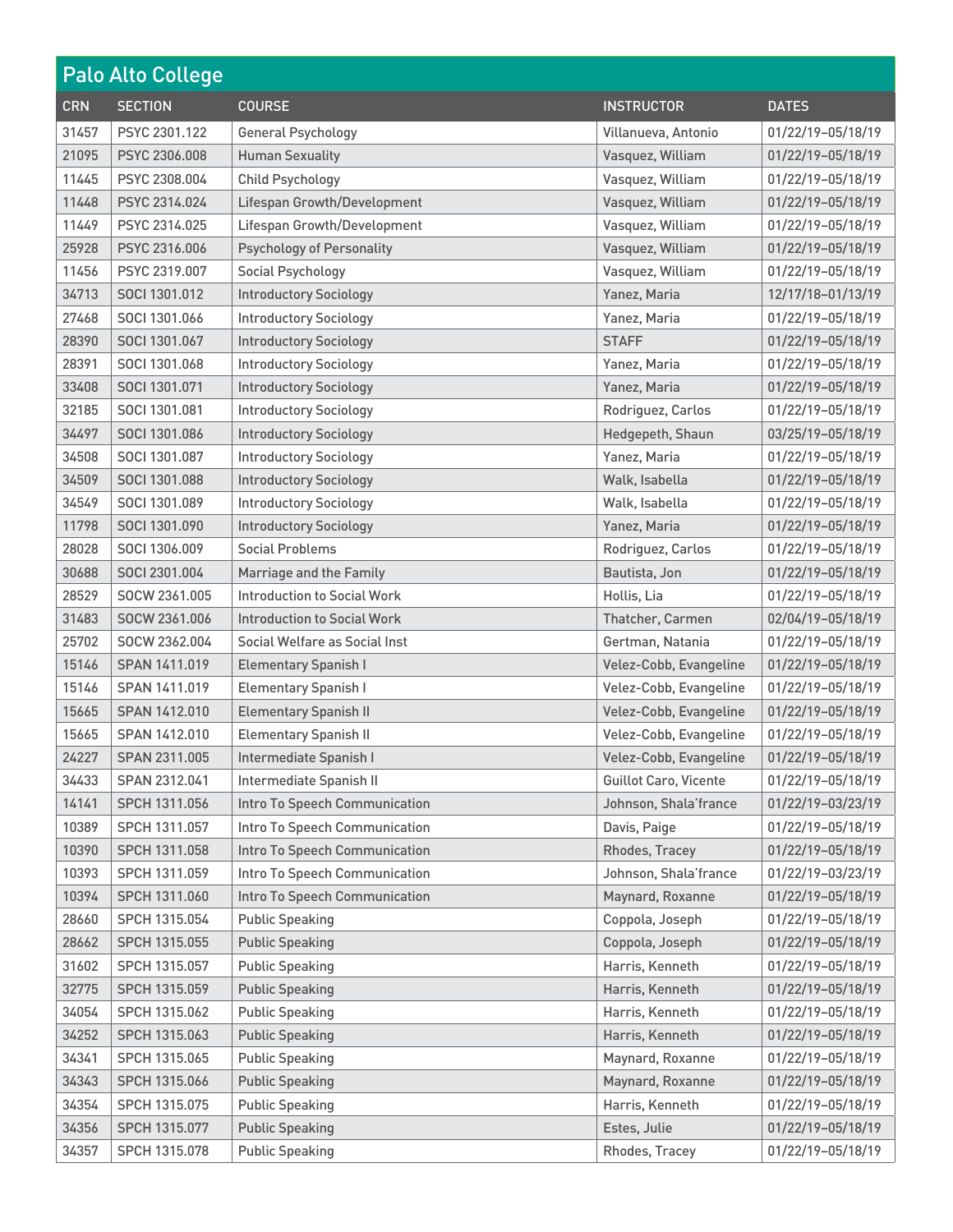| <b>Palo Alto College</b> |                |                                     |                       |                   |
|--------------------------|----------------|-------------------------------------|-----------------------|-------------------|
| <b>CRN</b>               | <b>SECTION</b> | <b>COURSE</b>                       | <b>INSTRUCTOR</b>     | <b>DATES</b>      |
| 34358                    | SPCH 1315.079  | <b>Public Speaking</b>              | Crayton, Kahala       | 01/22/19-05/18/19 |
| 34359                    | SPCH 1315.080  | <b>Public Speaking</b>              | Davis, Paige          | 01/22/19-05/18/19 |
| 34501                    | SPCH 1315.092  | <b>Public Speaking</b>              | Longoria, Samuel      | 12/17/18-01/13/19 |
| 34502                    | SPCH 1315.093  | <b>Public Speaking</b>              | Davis, Paige          | 12/17/18-01/13/19 |
| 21650                    | SPCH 1318.011  | <b>Interpersonal Communication</b>  | Ginn, Elizabeth       | 01/22/19-05/18/19 |
| 14315                    | SPCH 1321.027  | <b>Bus &amp; Prof Communication</b> | Harris, Kenneth       | 01/22/19-05/18/19 |
| 23011                    | SPCH 1321.035  | <b>Bus &amp; Prof Communication</b> | Johnson, Shala'france | 03/25/19-05/18/19 |

| <b>San Antonio College</b> |                |                                       |                        |                   |
|----------------------------|----------------|---------------------------------------|------------------------|-------------------|
| <b>CRN</b>                 | <b>SECTION</b> | <b>COURSE</b>                         | <b>INSTRUCTOR</b>      | <b>DATES</b>      |
| 13254                      | ACCT 2301.030  | <b>Financial Accounting</b>           | Martinez, Hector       | 01/22/19-05/18/19 |
| 21076                      | ACCT 2301.033  | <b>Financial Accounting</b>           | Martinez, Hector       | 01/22/19-05/18/19 |
| 21078                      | ACCT 2301.034  | <b>Financial Accounting</b>           | Martinez, Hector       | 01/22/19-05/18/19 |
| 26194                      | ACCT 2301.037  | <b>Financial Accounting</b>           | <b>Blizzard, Susan</b> | 01/22/19-05/18/19 |
| 33433                      | ACCT 2301.039  | <b>Financial Accounting</b>           | <b>Blizzard, Susan</b> | 01/22/19-03/23/19 |
| 13533                      | ACCT 2302.022  | <b>Managerial Accounting</b>          | Martinez, Hector       | 01/22/19-05/18/19 |
| 21080                      | ACCT 2302.024  | <b>Managerial Accounting</b>          | Martinez, Hector       | 01/22/19-05/18/19 |
| 21512                      | ACCT 2302.025  | <b>Managerial Accounting</b>          | <b>Blizzard, Susan</b> | 01/22/19-05/18/19 |
| 33435                      | ACCT 2302.032  | <b>Managerial Accounting</b>          | <b>STAFF</b>           | 03/25/19-05/18/19 |
| 23294                      | ACNT 1304.001  | Intro to Accounting II                | Mallan, Cheryl         | 01/22/19-05/18/19 |
| 23294                      | ACNT 1304.001  | Intro to Accounting II                | Mallan, Cheryl         | 01/22/19-05/18/19 |
| 12301                      | ACNT 1311.001  | <b>Intro Computerized Acct</b>        | Mallan, Cheryl         | 01/22/19-05/18/19 |
| 12301                      | ACNT 1311.001  | <b>Intro Computerized Acct</b>        | Mallan, Cheryl         | 01/22/19-05/18/19 |
| 18510                      | ACNT 1313.001  | <b>Computerized Accounting Apps</b>   | Mallan, Cheryl         | 01/22/19-05/18/19 |
| 18510                      | ACNT 1313,001  | <b>Computerized Accounting Apps</b>   | Mallan, Cheryl         | 01/22/19-05/18/19 |
| 27943                      | ACNT 2332.001  | <b>Accounting Information Systems</b> | Mallan, Cheryl         | 01/22/19-05/18/19 |
| 27943                      | ACNT 2332.001  | <b>Accounting Information Systems</b> | Mallan, Cheryl         | 01/22/19-05/18/19 |
| 13101                      | ANTH 2301.013  | <b>Physical Anthropology</b>          | Burmeister, Laura      | 01/22/19-05/18/19 |
| 13119                      | ANTH 2301.014  | <b>Physical Anthropology</b>          | Berger, Eryn           | 01/22/19-05/18/19 |
| 13122                      | ANTH 2301.015  | <b>Physical Anthropology</b>          | Burmeister, Laura      | 01/22/19-05/18/19 |
| 23539                      | ANTH 2301.017  | <b>Physical Anthropology</b>          | Burmeister, Laura      | 01/22/19-05/18/19 |
| 33320                      | ANTH 2346.001  | <b>General Anthropology</b>           | Greco, Margaret        | 01/22/19-05/18/19 |
| 13049                      | ANTH 2351.005  | <b>Cultural Anthropology</b>          | Greco, Margaret        | 01/22/19-05/18/19 |
| 10299                      | ARTS 1301.067  | <b>Art Appreciation</b>               | Berlfein, Stacy        | 01/22/19-03/23/19 |
| 10642                      | ARTS 1301.068  | <b>Art Appreciation</b>               | Decuir, Jessica        | 01/22/19-05/18/19 |
| 28328                      | ARTS 1301.094  | <b>Art Appreciation</b>               | Morris, Donald         | 01/22/19-05/18/19 |
| 28329                      | ARTS 1301.095  | <b>Art Appreciation</b>               | Fleisher, Emily        | 01/22/19-05/18/19 |
| 30829                      | ARTS 1301.097  | <b>Art Appreciation</b>               | Morris, Donald         | 01/22/19-05/18/19 |
| 33422                      | ARTS 1301.110  | <b>Art Appreciation</b>               | Fleisher, Emily        | 01/22/19-03/23/19 |
| 10281                      | ARTS 1301.117  | <b>Art Appreciation</b>               | Berlfein, Stacy        | 03/25/19-05/18/19 |
| 10372                      | ARTS 1301.118  | <b>Art Appreciation</b>               | Fleisher, Emily        | 03/25/19-05/18/19 |
| 11534                      | ARTS 1301.119  | <b>Art Appreciation</b>               | Decuir, Jessica        | 03/25/19-05/18/19 |
| 33561                      | ARTS 1301.128  | <b>Art Appreciation</b>               | Morris, Donald         | 03/25/19-05/18/19 |
| 16831                      | ASTR 1303.009  | <b>Stars and Galaxies Lecture</b>     | Stanley, George        | 01/22/19-05/18/19 |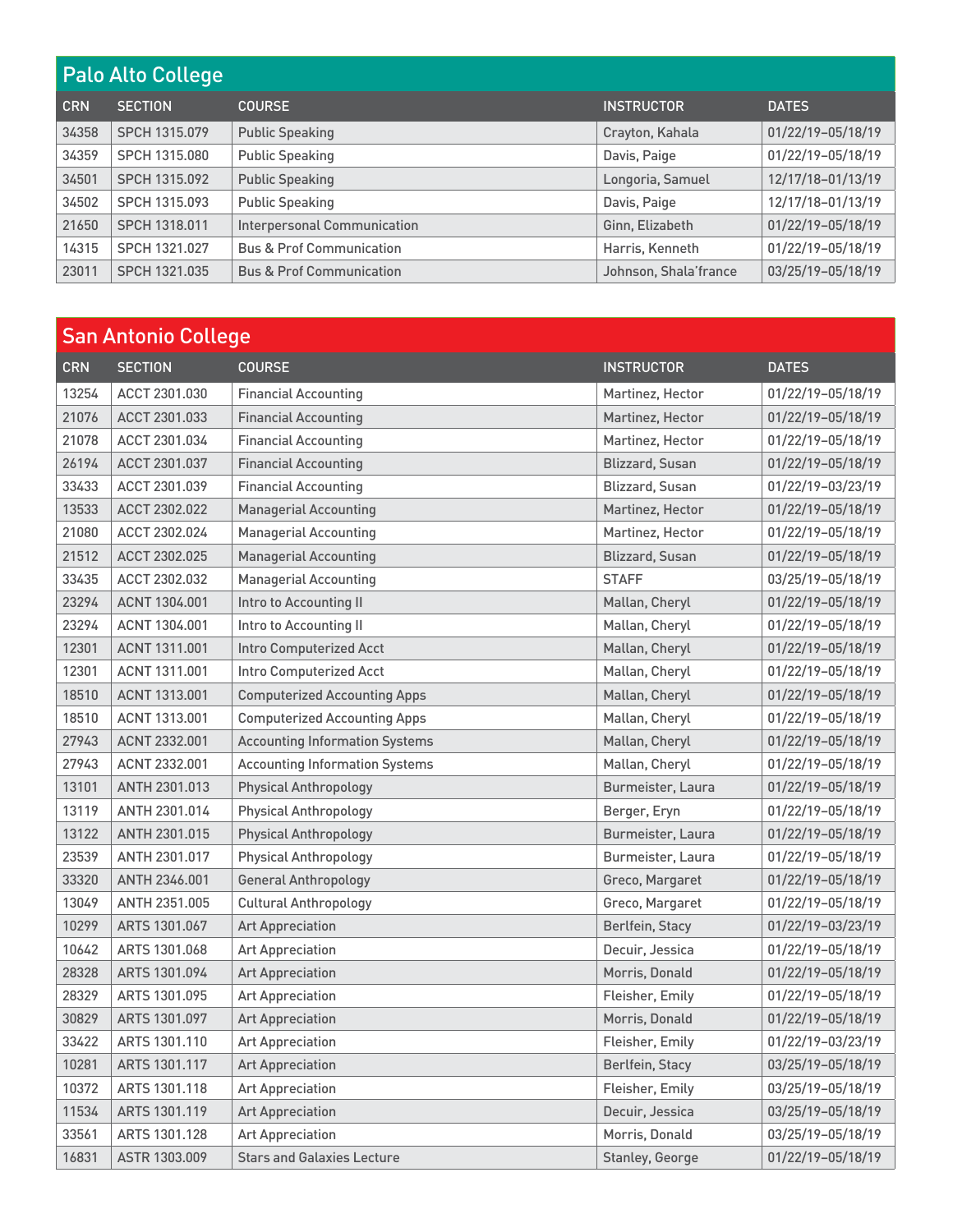| <b>San Antonio College</b> |                      |                                       |                          |                   |
|----------------------------|----------------------|---------------------------------------|--------------------------|-------------------|
| <b>CRN</b>                 | <b>SECTION</b>       | <b>COURSE</b>                         | <b>INSTRUCTOR</b>        | <b>DATES</b>      |
| 18731                      | ASTR 1303,010        | <b>Stars and Galaxies Lecture</b>     | Stanley, George          | 01/22/19-05/18/19 |
| 24557                      | ASTR 1303.011        | <b>Stars and Galaxies Lecture</b>     | Stanley, George          | 01/22/19-05/18/19 |
| 33015                      | ASTR 1303.012        | <b>Stars and Galaxies Lecture</b>     | Wood, David              | 01/22/19-05/18/19 |
| 23442                      | ASTR 1304.010        | <b>Solar System Lecture</b>           | Wood, David              | 01/22/19-03/23/19 |
| 33018                      | ASTR 1304.011        | <b>Solar System Lecture</b>           | Wood, David              | 03/25/19-05/18/19 |
| 13627                      | <b>BCIS 1305.035</b> | <b>Business Computer Applications</b> | Margulies, Charles       | 01/22/19-05/18/19 |
| 13647                      | <b>BCIS 1305.036</b> | <b>Business Computer Applications</b> | Margulies, Charles       | 01/22/19-05/18/19 |
| 13649                      | <b>BCIS 1305.037</b> | <b>Business Computer Applications</b> | Seely, Justus            | 01/22/19-05/18/19 |
| 10058                      | BIOL 1322.011        | <b>Nutrition &amp; Diet Therapy</b>   | Sharma, Vidya            | 01/22/19-05/18/19 |
| 16805                      | BIOL 1322.013        | <b>Nutrition &amp; Diet Therapy</b>   | Sharma, Vidya            | 01/22/19-05/18/19 |
| 23726                      | BIOL 1323.010        | <b>Consumer Nutrition Non-Sci Maj</b> | Sharma, Vidya            | 01/22/19-05/18/19 |
| 30127                      | BIOL 1323.014        | <b>Consumer Nutrition Non-Sci Maj</b> | Pearson, Meghan          | 01/22/19-05/18/19 |
| 32746                      | BIOL 1323.015        | <b>Consumer Nutrition Non-Sci Maj</b> | Pearson, Meghan          | 01/22/19-05/18/19 |
| 34466                      | <b>BIOL 1323.022</b> | <b>Consumer Nutrition Non-Sci Maj</b> | Pearson, Meghan          | 12/17/18-01/08/19 |
| 17855                      | BMGT 1327.008        | <b>Principles of Management</b>       | Hunt, Charles            | 01/22/19-05/18/19 |
| 20672                      | BMGT 1327.009        | <b>Principles of Management</b>       | Hernandez-Guerra, C.     | 01/22/19-05/18/19 |
| 20688                      | BMGT 1341.002        | <b>Business Ethics</b>                | Yusuf, Mahmud            | 01/22/19-05/18/19 |
| 32164                      | BMGT 2305.001        | Adv Comm in Management                | Eng, Nelda               | 01/22/19-05/18/19 |
| 12491                      | BMGT 2309.002        | Leadership                            | Yusuf, Mahmud            | 01/22/19-05/18/19 |
| 20674                      | BMGT 2310.001        | <b>Financial Management</b>           | Yusuf, Mahmud            | 01/22/19-05/18/19 |
| 12751                      | BMGT 2341.001        | <b>Strategic Management</b>           | Hunt, Charles            | 01/22/19-05/18/19 |
| 32925                      | <b>BNKG 1343.001</b> | Law and Banking                       | <b>B.</b> Bradley        | 01/22/19-05/18/19 |
| 32926                      | BNKG 1349.001        | <b>Commercial Lending</b>             | Aguilar, Yamin           | 01/22/19-05/18/19 |
| 32927                      | <b>BNKG 1351,001</b> | Sell Bank/Financial Prod & Svc        | Aguilar, Yamin           | 01/22/19-05/18/19 |
| 21416                      | <b>BNKG 1356.001</b> | <b>Analyzing Financial Statements</b> | Aguilar, Yamin           | 01/22/19-05/18/19 |
| 34447                      | <b>BUSA 1315,002</b> | <b>Investments and Securities</b>     | Beshea, Bradley          | 01/22/19-05/18/19 |
| 12759                      | BUSG 2309,003        | <b>Small Business Management</b>      | Smith, Randolph          | 01/22/19-05/18/19 |
| 13653                      | BUSI 1301.002        | <b>Business Principles</b>            | <b>Blizzard, Susan</b>   | 01/22/19-05/18/19 |
| 30518                      | CDEC 1321.001        | The Infant and Toddler                | Dehoyos-O'Connor, Ana    | 01/22/19-05/18/19 |
| 24454                      | CDEC 1359.003        | <b>Children with Special Needs</b>    | Coldwater, Ann           | 01/22/19-05/18/19 |
| 14204                      | COMM 1307.018        | Intro to Mass Communication           | Lo, Yuk-Kwong            | 01/22/19-05/18/19 |
| 28171                      | COMM 1307.020        | Intro to Mass Communication           | Good, Julie              | 01/22/19-05/18/19 |
| 31316                      | COMM 1307.021        | Intro to Mass Communication           | Abrego, Irene            | 01/22/19-03/23/19 |
| 17205                      | COMM 1307.026        | Intro to Mass Communication           | Abrego, Irene            | 03/25/19-05/18/19 |
| 34450                      | COMM 2327.005        | <b>Introduction to Advertising</b>    | Abrego, Irene            | 01/22/19-05/18/19 |
| 12264                      | COSC 1301.010        | <b>Introduction to Computing</b>      | Kidd, Lily               | 01/22/19-05/18/19 |
| 12273                      | COSC 1301.020        | <b>Introduction to Computing</b>      | Kidd, Lily               | 03/25/19-05/18/19 |
| 25074                      | COSC 1336.019        | <b>Programming Fundamentals I</b>     | Conrad, Ralph            | 01/22/19-05/18/19 |
| 22367                      | COSC 1337.004        | <b>Programming Fundamentals II</b>    | Conrad, Ralph            | 01/22/19-05/18/19 |
| 27271                      | COSC 2336.002        | <b>Programming Fundamentals III</b>   | Conrad, Ralph            | 01/22/19-05/18/19 |
| 12308                      | CRIJ 1301.026        | <b>Intro to Criminal Justice</b>      | Ratliff-Villarreal, Lisa | 01/22/19-03/23/19 |
| 12313                      | CRIJ 1301.027        | <b>Intro to Criminal Justice</b>      | Ratliff-Villarreal, Lisa | 01/22/19-03/23/19 |
| 12316                      | CRIJ 1301.032        | <b>Intro to Criminal Justice</b>      | Molina, Monica           | 03/25/19-05/18/19 |
| 12318                      | CRIJ 1301.033        | <b>Intro to Criminal Justice</b>      | Zuniga, Carlos           | 03/25/19-05/18/19 |
| 23372                      | CRIJ 1301.034        | Intro to Criminal Justice             | Lewis, Felicia           | 03/25/19-05/18/19 |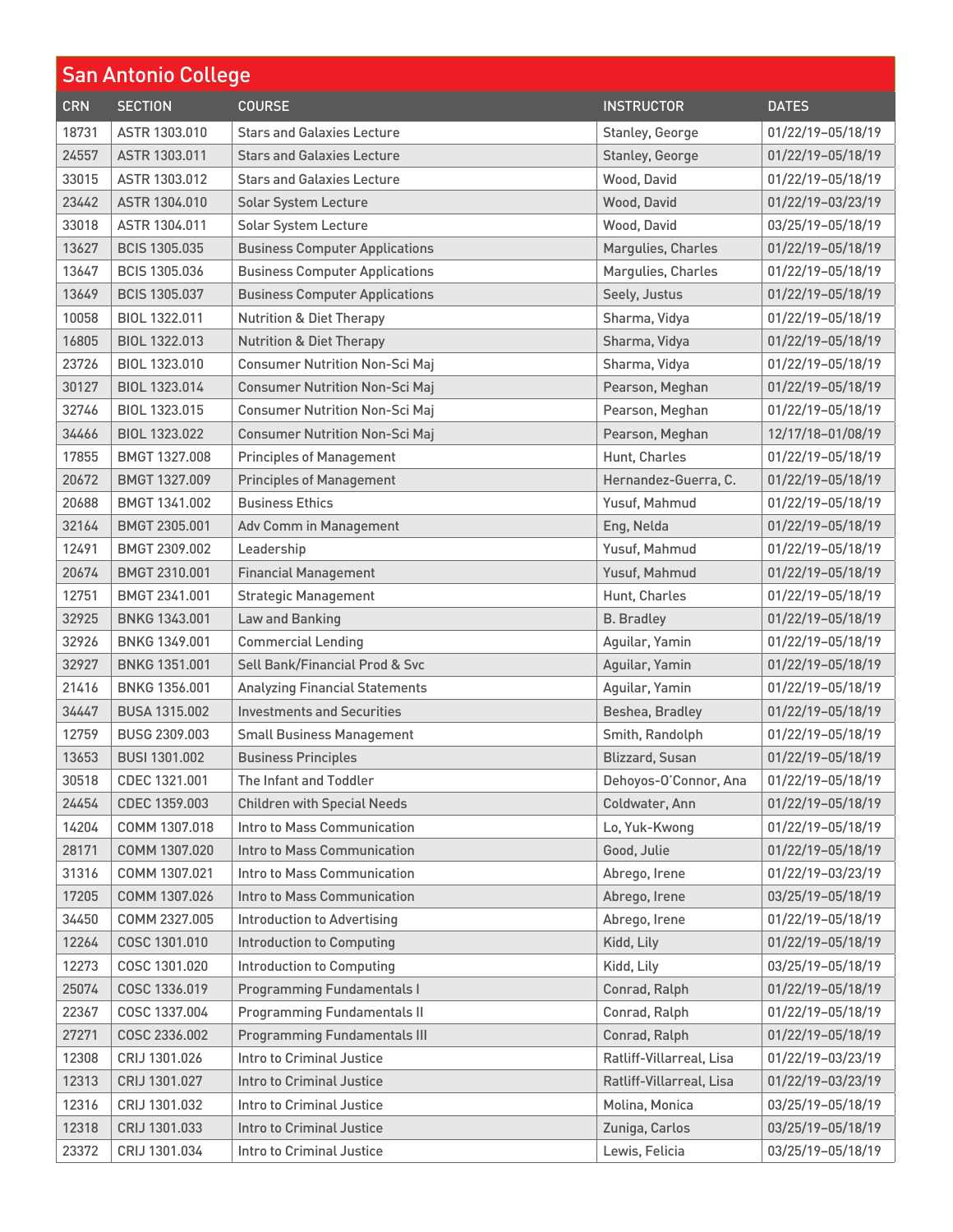| <b>San Antonio College</b> |                |                                       |                          |                   |
|----------------------------|----------------|---------------------------------------|--------------------------|-------------------|
| <b>CRN</b>                 | <b>SECTION</b> | <b>COURSE</b>                         | <b>INSTRUCTOR</b>        | <b>DATES</b>      |
| 18507                      | CRIJ 1306.010  | <b>Court Systems and Practices</b>    | Gay, Joseph              | 01/22/19-03/23/19 |
| 33243                      | CRIJ 1306.012  | <b>Court Systems and Practices</b>    | <b>STAFF</b>             | 01/22/19-03/23/19 |
| 12376                      | CRIJ 1306.013  | <b>Court Systems and Practices</b>    | <b>STAFF</b>             | 03/25/19-05/18/19 |
| 33247                      | CRIJ 1306.014  | <b>Court Systems and Practices</b>    | <b>STAFF</b>             | 03/25/19-05/18/19 |
| 12384                      | CRIJ 1307.006  | Crime in America                      | Ratliff-Villarreal, Lisa | 01/22/19-03/23/19 |
| 12386                      | CRIJ 1307.009  | Crime in America                      | Molina, Monica           | 03/25/19-05/18/19 |
| 33249                      | CRIJ 1307.010  | Crime in America                      | Paulissen, Barbara       | 03/25/19-05/18/19 |
| 12395                      | CRIJ 1310.006  | <b>Fundamentals of Criminal Law</b>   | Paulissen, Barbara       | 01/22/19-03/23/19 |
| 33244                      | CRIJ 1310.010  | <b>Fundamentals of Criminal Law</b>   | <b>STAFF</b>             | 01/22/19-03/23/19 |
| 18503                      | CRIJ 1310.012  | <b>Fundamentals of Criminal Law</b>   | Paulissen, Barbara       | 03/25/19-05/18/19 |
| 26127                      | CRIJ 1313.001  | Juvenile Justice System               | Zuniga, Carlos           | 01/22/19-03/23/19 |
| 23429                      | CRIJ 2313,006  | <b>Correctional Systems/Practices</b> | Lewis, Felicia           | 01/22/19-03/23/19 |
| 23431                      | CRIJ 2313.008  | <b>Correctional Systems/Practices</b> | Lewis, Felicia           | 03/25/19-05/18/19 |
| 12861                      | CRIJ 2314.001  | <b>Criminal Investigation</b>         | Gay, Joseph              | 01/22/19-03/23/19 |
| 11984                      | CRIJ 2323.001  | Legal Aspects/Law Enforcement         | Zuniga, Carlos           | 03/25/19-05/18/19 |
| 23435                      | CRIJ 2328.005  | <b>Police Systems and Practices</b>   | Ruiz, Oscar              | 01/22/19-03/23/19 |
| 23436                      | CRIJ 2328.009  | <b>Police Systems and Practices</b>   | Ruiz, Oscar              | 03/25/19-05/18/19 |
| 31047                      | CRTR 1207.003  | <b>Machine Shorthand Spdbldg</b>      | Ervin, Frances           | 01/22/19-05/18/19 |
| 20502                      | CRTR 1259.001  | Lit/Jury Chage Dictation II           | Gunter, Joy              | 01/22/19-05/18/19 |
| 20502                      | CRTR 1259.001  | Lit/Jury Chage Dictation II           | Mallan, Cheryl           | 01/22/19-05/18/19 |
| 22447                      | CRTR 1291.001  | <b>ST: Court Reporting/Reporter</b>   | Gunter, Joy              | 01/22/19-05/18/19 |
| 31048                      | CRTR 1304.003  | <b>Machine Shorthand I</b>            | Ervin, Frances           | 01/22/19-05/18/19 |
| 31048                      | CRTR 1304.003  | <b>Machine Shorthand I</b>            | Gunter, Joy              | 01/22/19-05/18/19 |
| 17038                      | CRTR 1355.001  | <b>Dictation Speedbuilding</b>        | Doering, Rena            | 01/22/19-05/18/19 |
| 17038                      | CRTR 1355.001  | <b>Dictation Speedbuilding</b>        | Gunter, Joy              | 01/22/19-05/18/19 |
| 22560                      | CRTR 1391.001  | <b>ST: Court Reporting/Reporter</b>   | Gunter, Joy              | 01/22/19-05/18/19 |
| 22560                      | CRTR 1391.001  | <b>ST: Court Reporting/Reporter</b>   | Woodard, Patricia        | 01/22/19-05/18/19 |
| 17126                      | CRTR 2219.001  | <b>Testimony Dictation II</b>         | Gunter, Joy              | 01/22/19-05/18/19 |
| 17126                      | CRTR 2219.001  | <b>Testimony Dictation II</b>         | Mallan, Cheryl           | 01/22/19-05/18/19 |
| 17126                      | CRTR 2219.001  | <b>Testimony Dictation II</b>         | Ervin, Frances           | 01/22/19-05/18/19 |
| 13223                      | CRTR 2245.001  | <b>Testimony Dictation III</b>        | Doering, Rena            | 01/22/19-05/18/19 |
| 13223                      | CRTR 2245.001  | <b>Testimony Dictation III</b>        | Gunter, Joy              | 01/22/19-05/18/19 |
| 13046                      | CRTR 2301.001  | Intermediate Machine Shorthand        | Isenhower, Judy          | 01/22/19-05/18/19 |
| 13046                      | CRTR 2301.001  | Intermediate Machine Shorthand        | Gunter, Joy              | 01/22/19-05/18/19 |
| 13054                      | CRTR 2303.001  | <b>Advanced Machine Shorthand</b>     | Woodard, Patricia        | 01/22/19-05/18/19 |
| 12385                      | DAAC 1304.002  | <b>Pharmacology of Addiction</b>      | Davis, Donald            | 03/25/19-05/18/19 |
| 19767                      | DAAC 1309.003  | <b>Assessment of Substance</b>        | Miller, Kathryn          | 01/22/19-03/23/19 |
| 33200                      | DAAC 1319.002  | <b>Substance Addictive Disorders</b>  | Davis, Donald            | 01/22/19-03/23/19 |
| 33213                      | DAAC 1391.002  | ST: Alcohol/Drug Abuse Counsel        | Miller, Kathryn          | 03/25/19-05/18/19 |
| 30339                      | DAAC 2301.002  | <b>Therapeutic Communities</b>        | Ofori, lvy               | 03/25/19-05/18/19 |
| 12397                      | DAAC 2307.002  | <b>Addicted Family Intervention</b>   | Davis, Donald            | 01/22/19-03/23/19 |
| 30337                      | DAAC 2330.002  | <b>Multicultural Counseling</b>       | Johnson, Mia             | 03/25/19-05/18/19 |
| 26795                      | DAAC 2353.002  | <b>Substance Abuse Prevention II</b>  | Landry, Robert           | 01/22/19-03/23/19 |
| 26266                      | DANC 2303.007  | <b>Dance Appreciation</b>             | Simpson, George          | 01/22/19-03/23/19 |
| 26267                      | DANC 2303.010  | <b>Dance Appreciation</b>             | Simpson, George          | 03/25/19-05/18/19 |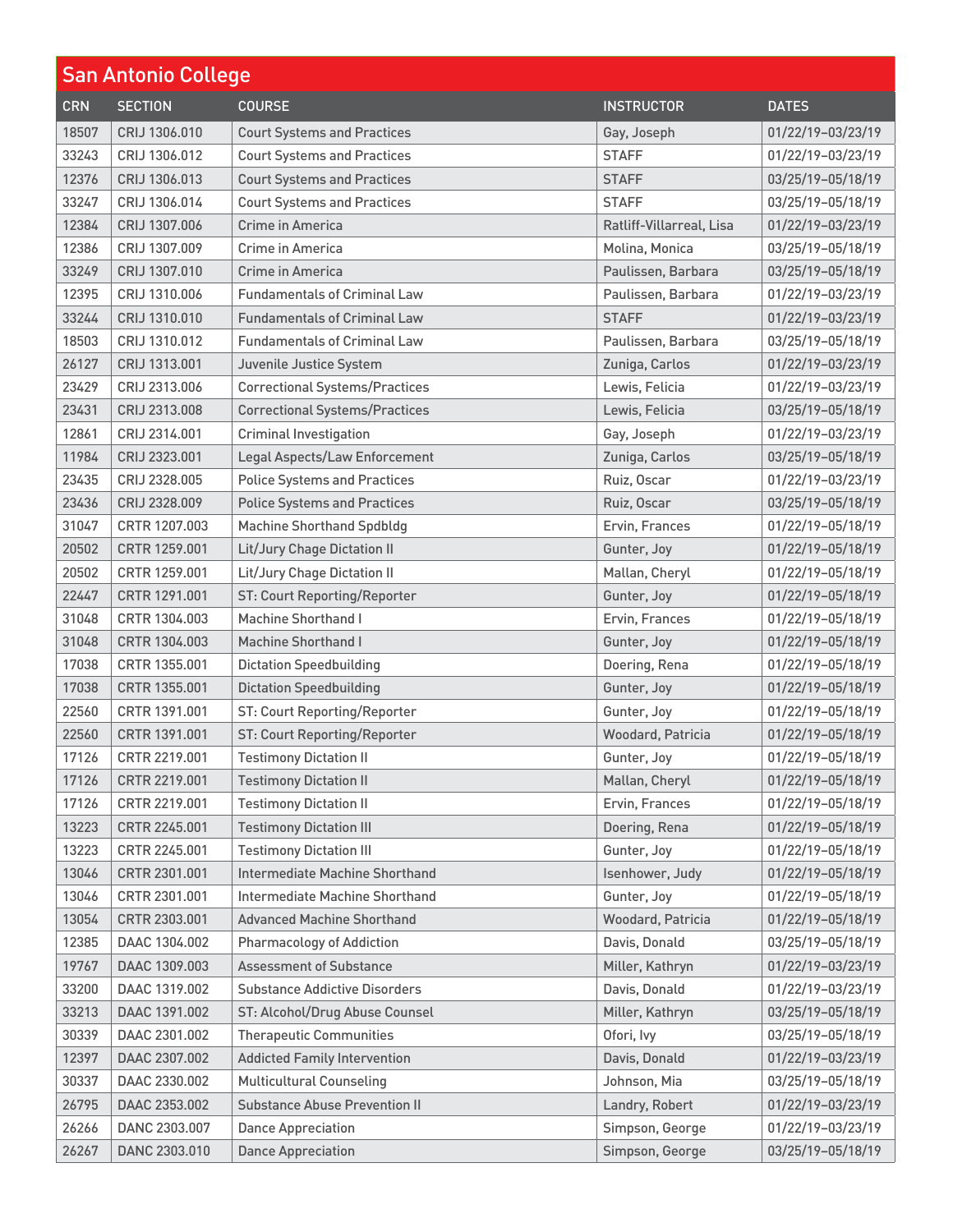| <b>San Antonio College</b> |                |                                     |                        |                   |
|----------------------------|----------------|-------------------------------------|------------------------|-------------------|
| <b>CRN</b>                 | <b>SECTION</b> | <b>COURSE</b>                       | <b>INSTRUCTOR</b>      | <b>DATES</b>      |
| 12500                      | DRAM 1310.024  | Intro Theatre/Appreciation          | Watson, Ronald         | 01/22/19-03/23/19 |
| 33251                      | DRAM 1310.031  | Intro Theatre/Appreciation          | Falcon, Charles        | 01/22/19-03/23/19 |
| 12497                      | DRAM 1310.037  | Intro Theatre/Appreciation          | Falcon, Charles        | 03/25/19-05/18/19 |
| 10036                      | ECON 2301.028  | <b>Principles of Macroeconomics</b> | Norton, Bruce          | 01/22/19-05/18/19 |
| 27963                      | ECON 2301.045  | <b>Principles of Macroeconomics</b> | Norton, Bruce          | 01/22/19-05/18/19 |
| 10046                      | ECON 2302.020  | <b>Principles of Microeconomics</b> | Norton, Bruce          | 01/22/19-05/18/19 |
| 28353                      | ECON 2302.028  | <b>Principles of Microeconomics</b> | Norton, Bruce          | 01/22/19-05/18/19 |
| 34894                      | EDUC 1100.002  | <b>Learning Framework</b>           | Kline, Mary            | 01/22/19-03/23/19 |
| 24463                      | EDUC 1300.100  | <b>Learning Framework</b>           | Foster, Carolyn        | 01/22/19-05/18/19 |
| 24469                      | EDUC 1300.101  | <b>Learning Framework</b>           | Samano, Sara           | 01/22/19-05/18/19 |
| 24471                      | EDUC 1300.102  | <b>Learning Framework</b>           | Foster, Carolyn        | 01/22/19-05/18/19 |
| 28273                      | EDUC 1300.107  | <b>Learning Framework</b>           | Samano, Sara           | 01/22/19-05/18/19 |
| 28482                      | EDUC 1300.109  | <b>Learning Framework</b>           | Samano, Sara           | 01/22/19-05/18/19 |
| 30146                      | EDUC 1300.116  | <b>Learning Framework</b>           | Samano, Sara           | 01/22/19-05/18/19 |
| 24470                      | EDUC 1300.147  | <b>Learning Framework</b>           | Foster, Carolyn        | 02/04/19-05/18/19 |
| 28291                      | EDUC 1301.022  | <b>Intro Teaching Profession</b>    | Weesner, Peggy         | 01/22/19-05/18/19 |
| 28291                      | EDUC 1301.022  | Intro Teaching Profession           | Weesner, Peggy         | 01/22/19-05/18/19 |
| 15564                      | ENGL 1301.220  | <b>Composition I</b>                | Hochmeister, Kimberly  | 01/22/19-05/18/19 |
| 15570                      | ENGL 1301.222  | <b>Composition I</b>                | Garcia, Maria          | 01/22/19-05/18/19 |
| 23205                      | ENGL 1301.225  | <b>Composition I</b>                | Garcia, Maria          | 01/22/19-05/18/19 |
| 27291                      | ENGL 1301.229  | <b>Composition I</b>                | Burgess, Sandra        | 01/22/19-03/23/19 |
| 33786                      | ENGL 1301.238  | <b>Composition I</b>                | Wishard, Crystalyn     | 01/22/19-05/18/19 |
| 34036                      | ENGL 1301.239  | <b>Composition I</b>                | Wishard, Crystalyn     | 01/22/19-05/18/19 |
| 15582                      | ENGL 1301.247  | <b>Composition I</b>                | Sabo-Risley, Constance | 02/04/19-05/18/19 |
| 16700                      | ENGL 1301.262  | <b>Composition I</b>                | Martin, Amanda         | 03/25/19-05/18/19 |
| 16701                      | ENGL 1301.263  | <b>Composition I</b>                | Burgess, Sandra        | 03/25/19-05/18/19 |
| 22553                      | ENGL 1301.266  | <b>Composition I</b>                | Martin, Amanda         | 03/25/19-05/18/19 |
| 25492                      | ENGL 1301.270  | <b>Composition I</b>                | Vaughan, David         | 03/25/19-05/18/19 |
| 34552                      | ENGL 1301.288  | Composition I                       | Coleman, Laurie        | 12/17/18-01/08/19 |
| 15248                      | ENGL 1302.212  | <b>Composition II</b>               | Coleman, Laurie        | 01/22/19-05/18/19 |
| 15249                      | ENGL 1302.213  | <b>Composition II</b>               | Garcia, Maria          | 01/22/19-05/18/19 |
| 15250                      | ENGL 1302.214  | <b>Composition II</b>               | Lampert, Judith        | 01/22/19-03/23/19 |
| 15252                      | ENGL 1302.215  | <b>Composition II</b>               | Coleman, Laurie        | 01/22/19-03/23/19 |
| 15334                      | ENGL 1302.216  | <b>Composition II</b>               | Hochmeister, Kimberly  | 01/22/19-05/18/19 |
| 17862                      | ENGL 1302.263  | <b>Composition II</b>               | Lampert, Judith        | 01/22/19-05/18/19 |
| 17863                      | ENGL 1302.264  | <b>Composition II</b>               | Bernal, Mary           | 01/22/19-05/18/19 |
| 17864                      | ENGL 1302.265  | <b>Composition II</b>               | Bernal, Mary           | 01/22/19-05/18/19 |
| 26858                      | ENGL 1302.284  | <b>Composition II</b>               | Wishard, Crystalyn     | 01/22/19-03/23/19 |
| 33713                      | ENGL 1302.477  | <b>Composition II</b>               | <b>STAFF</b>           | 01/22/19-05/18/19 |
| 22655                      | ENGL 1302.480  | <b>Composition II</b>               | Elmore, Dawn           | 02/04/19-05/18/19 |
| 15333                      | ENGL 1302.493  | <b>Composition II</b>               | Arevalo, Philip        | 03/25/19-05/18/19 |
| 16725                      | ENGL 1302.494  | <b>Composition II</b>               | <b>STAFF</b>           | 03/25/19-05/18/19 |
| 22499                      | ENGL 1302.499  | <b>Composition II</b>               | Portales, Patricia     | 03/25/19-05/18/19 |
| 23088                      | ENGL 1302.500  | <b>Composition II</b>               | Lampert, Judith        | 03/25/19-05/18/19 |
| 27807                      | ENGL 1302.503  | <b>Composition II</b>               | Arevalo, Philip        | 03/25/19-05/18/19 |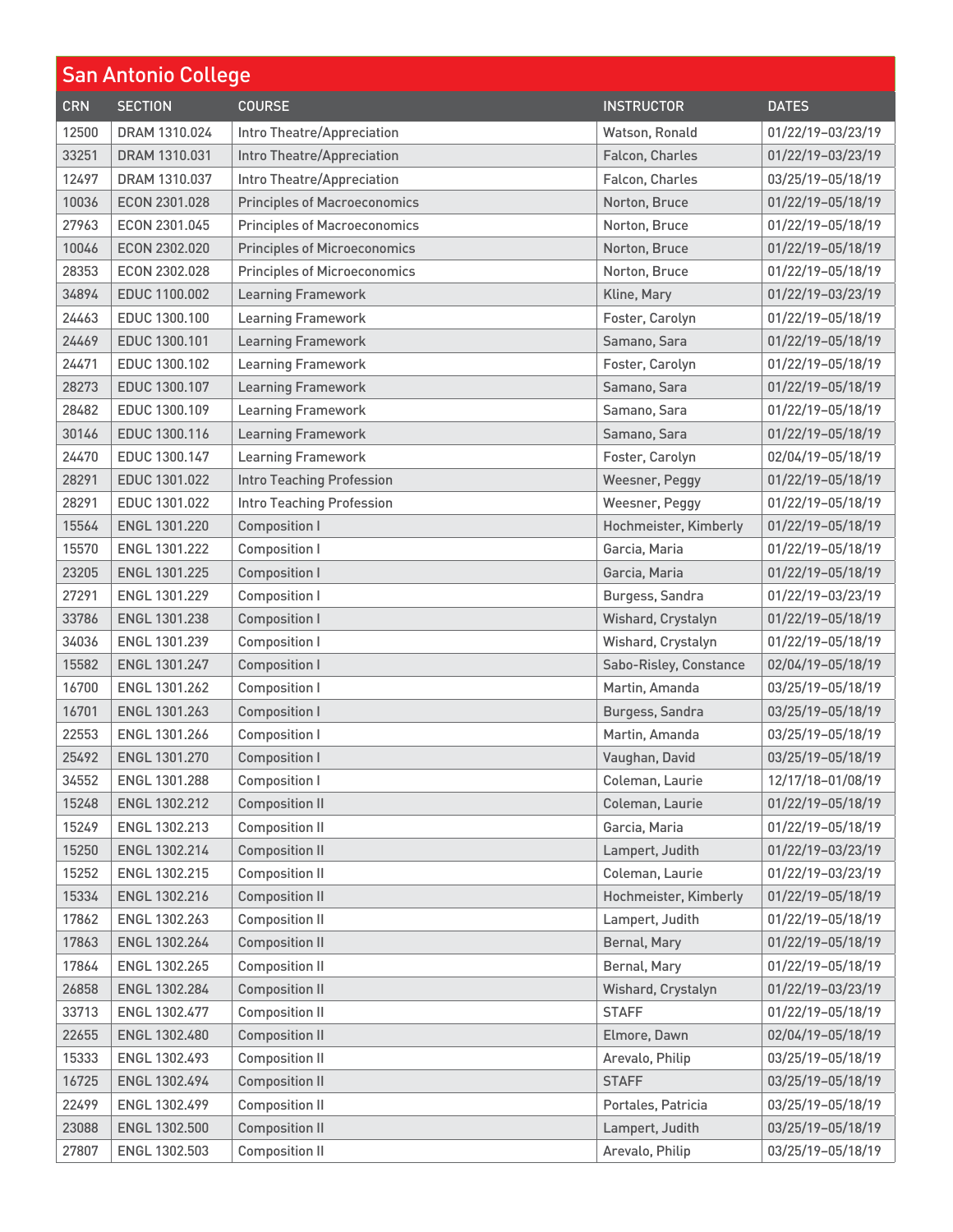| <b>San Antonio College</b> |                |                                           |                        |                   |
|----------------------------|----------------|-------------------------------------------|------------------------|-------------------|
| <b>CRN</b>                 | <b>SECTION</b> | <b>COURSE</b>                             | <b>INSTRUCTOR</b>      | <b>DATES</b>      |
| 27832                      | ENGL 1302.504  | <b>Composition II</b>                     | Burgess, Sandra        | 03/25/19-05/18/19 |
| 34553                      | ENGL 1302.522  | <b>Composition II</b>                     | Sabo-Risley, Constance | 12/17/18-01/08/19 |
| 17939                      | ENGL 2307.005  | <b>Creative Writing</b>                   | Robledo, Gerard        | 03/25/19-05/18/19 |
| 24270                      | ENGL 2311.008  | <b>Technical Writing</b>                  | Coleman, Laurie        | 01/22/19-05/18/19 |
| 25976                      | ENGL 2311.009  | <b>Technical Writing</b>                  | Irvin, Lawrence        | 03/25/19-05/18/19 |
| 15405                      | ENGL 2327.008  | American Literature I                     | Lampert, Judith        | 01/22/19-05/18/19 |
| 28362                      | ENGL 2328.003  | American Literature II                    | Coleman, Laurie        | 01/22/19-05/18/19 |
| 15423                      | ENGL 2332.007  | <b>World Literature I</b>                 | Elmore, Dawn           | 01/22/19-05/18/19 |
| 17164                      | ENGL 2342.002  | Intro Lit/Literary Criticism              | Focht-Hansen, Jane     | 01/22/19-05/18/19 |
| 35048                      | FIRT 1315.001  | <b>Hazardous Materials I</b>              | Kline, Mary            | 01/22/19-05/18/19 |
| 28493                      | FIRT 1319,001  | <b>Firefighter Health and Safety</b>      | Casarez, Manuel        | 01/22/19-05/18/19 |
| 31396                      | FIRT 1329.001  | <b>Building Codes/Construction</b>        | Mulroney, Michael      | 01/22/19-05/18/19 |
| 31397                      | FIRT 1338.001  | <b>Fire Protection Systems</b>            | Cadena, Eric           | 01/22/19-05/18/19 |
| 33236                      | FIRT 1342.001  | Fire Officer I                            | Reese, Daniel          | 01/22/19-03/23/19 |
| 26627                      | FIRT 1353.001  | <b>Legal Aspects Fire Protection</b>      | Casarez, Manuel        | 01/22/19-05/18/19 |
| 33238                      | FIRT 1443.001  | Fire Officer II                           | Reese, Daniel          | 03/25/19-05/18/19 |
| 33239                      | FIRT 2305.001  | Fire Instructor I                         | Reese, Daniel          | 01/22/19-03/23/19 |
| 33240                      | FIRT 2307.001  | Fire Instructor II                        | Reese, Daniel          | 03/25/19-05/18/19 |
| 26631                      | FIRT 2319.001  | <b>Fire Chemistry II</b>                  | Cadena, Eric           | 01/22/19-05/18/19 |
| 26632                      | FIRT 2331,001  | <b>Firefight Strategies&amp;Tatics II</b> | Mulroney, Michael      | 01/22/19-05/18/19 |
| 12342                      | GEOG 1301.019  | <b>Physical Geography</b>                 | Lambert, Dean          | 01/22/19-05/18/19 |
| 12343                      | GEOG 1301.020  | <b>Physical Geography</b>                 | Rudnicki, Ryan         | 01/22/19-05/18/19 |
| 16738                      | GEOG 1301.022  | <b>Physical Geography</b>                 | Lambert, Dean          | 01/22/19-05/18/19 |
| 25680                      | GEOG 1301.026  | <b>Physical Geography</b>                 | Lambert, Dean          | 01/22/19-05/18/19 |
| 27944                      | GEOG 1301.027  | <b>Physical Geography</b>                 | Lambert, Dean          | 01/22/19-05/18/19 |
| 24793                      | GEOG 1302.003  | <b>Human Geography</b>                    | Lambert, Dean          | 01/22/19-05/18/19 |
| 23427                      | GEOG 1303.011  | <b>World Regional Geography</b>           | Lambert, Dean          | 01/22/19-05/18/19 |
| 12062                      | GEOL 1301.022  | Earth Sciences Lecture I                  | Ray, Christopher       | 01/22/19-05/18/19 |
| 12063                      | GEOL 1301.023  | <b>Earth Sciences Lecture I</b>           | Carr, David            | 01/22/19-05/18/19 |
| 33056                      | GEOL 1301.027  | <b>Earth Sciences Lecture I</b>           | Ray, Christopher       | 01/22/19-05/18/19 |
| 33057                      | GEOL 1301.028  | <b>Earth Sciences Lecture I</b>           | Ray, Christopher       | 01/22/19-05/18/19 |
| 33058                      | GEOL 1301.029  | Earth Sciences Lecture I                  | Ray, Christopher       | 01/22/19-05/18/19 |
| 33059                      | GEOL 1301.030  | <b>Earth Sciences Lecture I</b>           | Ray, Christopher       | 01/22/19-05/18/19 |
| 30133                      | GEOL 1305.003  | <b>Environmental Science Lecture</b>      | Stanley, George        | 01/22/19-05/18/19 |
| 18267                      | GOVT 2305.126  | <b>Federal Government</b>                 | Rogers, John           | 01/22/19-05/18/19 |
| 18269                      | GOVT 2305.127  | <b>Federal Government</b>                 | Rogers, John           | 01/22/19-05/18/19 |
| 18271                      | GOVT 2305.128  | <b>Federal Government</b>                 | Rogers, John           | 01/22/19-05/18/19 |
| 18273                      | GOVT 2305.129  | <b>Federal Government</b>                 | Hall, Marie Juliet     | 01/22/19-05/18/19 |
| 18274                      | GOVT 2305.130  | <b>Federal Government</b>                 | Hall, Marie Juliet     | 01/22/19-05/18/19 |
| 18276                      | GOVT 2305.131  | <b>Federal Government</b>                 | Hall, Marie Juliet     | 01/22/19-05/18/19 |
| 18278                      | GOVT 2305.132  | <b>Federal Government</b>                 | Hall, Marie Juliet     | 01/22/19-05/18/19 |
| 18279                      | GOVT 2305.133  | <b>Federal Government</b>                 | Smith, Wanda-Lee       | 01/22/19-05/18/19 |
| 18281                      | GOVT 2305.134  | <b>Federal Government</b>                 | Smith, Wanda-Lee       | 01/22/19-05/18/19 |
| 25844                      | GOVT 2305.145  | <b>Federal Government</b>                 | Smith, Wanda-Lee       | 01/22/19-05/18/19 |
| 27365                      | GOVT 2305.149  | <b>Federal Government</b>                 | Hall, Marie Juliet     | 01/22/19-05/18/19 |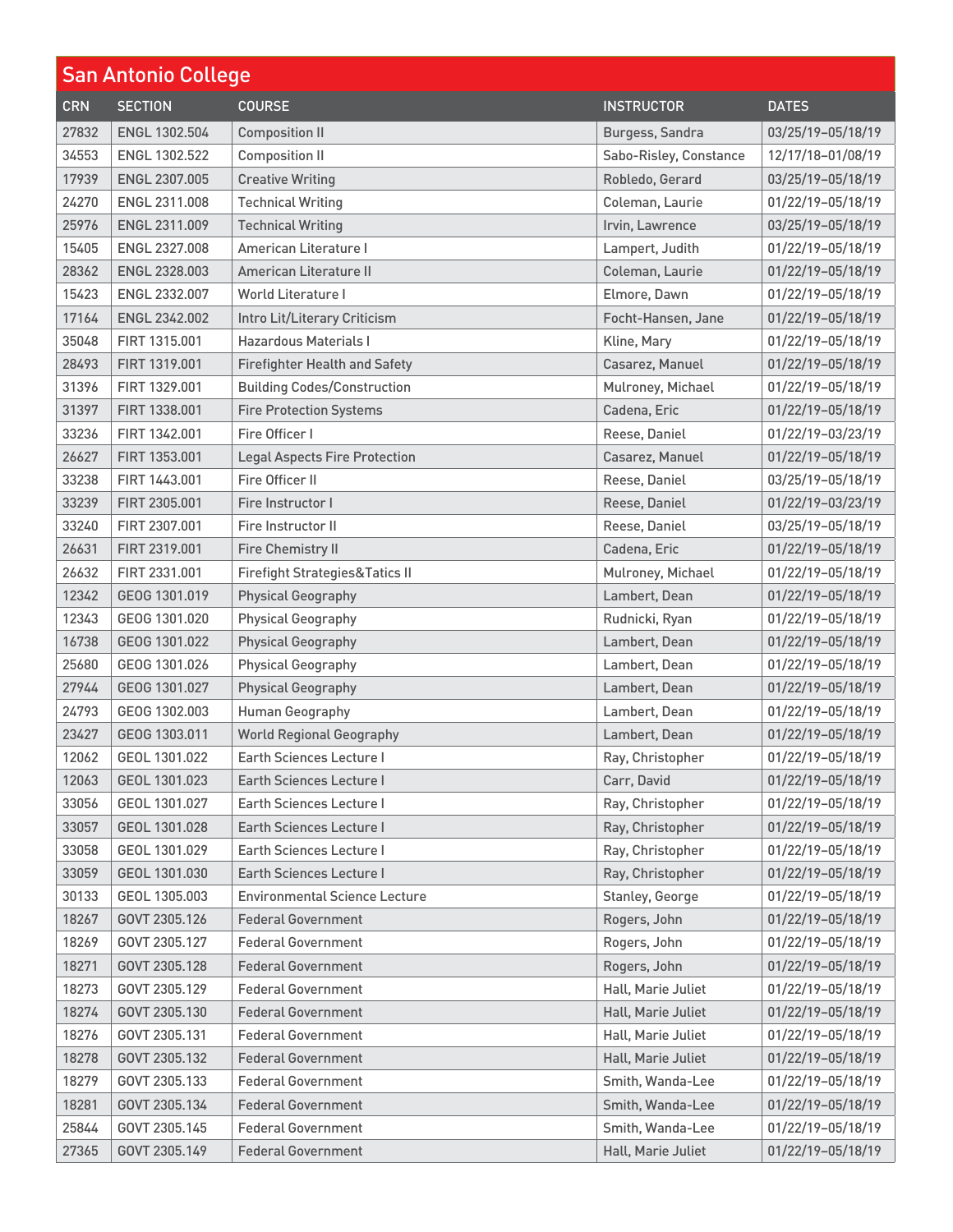| <b>San Antonio College</b> |                |                                       |                      |                   |
|----------------------------|----------------|---------------------------------------|----------------------|-------------------|
| <b>CRN</b>                 | <b>SECTION</b> | <b>COURSE</b>                         | <b>INSTRUCTOR</b>    | <b>DATES</b>      |
| 30414                      | GOVT 2305.155  | <b>Federal Government</b>             | Smith, Wanda-Lee     | 01/22/19-05/18/19 |
| 30415                      | GOVT 2305.156  | <b>Federal Government</b>             | Smith, Wanda-Lee     | 01/22/19-05/18/19 |
| 18314                      | GOVT 2306.122  | <b>Texas Government</b>               | Woodward-Kaupert, C. | 01/22/19-05/18/19 |
| 18316                      | GOVT 2306.123  | <b>Texas Government</b>               | Woodward-Kaupert, C. | 01/22/19-05/18/19 |
| 18317                      | GOVT 2306.124  | <b>Texas Government</b>               | Woodward-Kaupert, C. | 01/22/19-05/18/19 |
| 18318                      | GOVT 2306.125  | <b>Texas Government</b>               | Woodward-Kaupert, C. | 01/22/19-05/18/19 |
| 18319                      | GOVT 2306.126  | <b>Texas Government</b>               | Woodward-Kaupert, C. | 01/22/19-05/18/19 |
| 18320                      | GOVT 2306.127  | <b>Texas Government</b>               | Sanchez, Michael     | 01/22/19-05/18/19 |
| 18321                      | GOVT 2306.128  | <b>Texas Government</b>               | Sanchez, Michael     | 01/22/19-05/18/19 |
| 27968                      | GOVT 2306.140  | <b>Texas Government</b>               | Sanchez, Michael     | 01/22/19-05/18/19 |
| 12217                      | HIST 1301.124  | <b>United States History I</b>        | Duffy, Sean          | 01/22/19-05/18/19 |
| 12218                      | HIST 1301.125  | <b>United States History I</b>        | Copeland, Joshua     | 01/22/19-05/18/19 |
| 12219                      | HIST 1301.126  | <b>United States History I</b>        | Sebesta, Karen       | 01/22/19-05/18/19 |
| 12230                      | HIST 1301.127  | <b>United States History I</b>        | Carranza, John       | 01/22/19-03/23/19 |
| 15810                      | HIST 1301.130  | <b>United States History I</b>        | Sebesta, Karen       | 01/22/19-05/18/19 |
| 28018                      | HIST 1301.145  | <b>United States History I</b>        | Sarles, John         | 01/22/19-03/23/19 |
| 33219                      | HIST 1301.146  | <b>United States History I</b>        | Samano, Italo        | 01/22/19-05/18/19 |
| 33117                      | HIST 1301.156  | <b>United States History I</b>        | Crosson, Andria      | 02/04/19-05/18/19 |
| 33196                      | HIST 1301.157  | <b>United States History I</b>        | Martinez, Frank      | 02/04/19-05/18/19 |
| 22493                      | HIST 1301.162  | <b>United States History I</b>        | Clarkin, Thomas      | 03/25/19-05/18/19 |
| 30057                      | HIST 1301.164  | <b>United States History I</b>        | Clarkin, Thomas      | 03/25/19-05/18/19 |
| 33221                      | HIST 1301.165  | <b>United States History I</b>        | Sarles, John         | 03/25/19-05/18/19 |
| 34601                      | HIST 1301.178  | <b>United States History I</b>        | Copeland, Joshua     | 12/17/18-01/08/19 |
| 12220                      | HIST 1302.139  | <b>United States History II</b>       | Duffy, Sean          | 01/22/19-05/18/19 |
| 12222                      | HIST 1302.140  | <b>United States History II</b>       | Crosson, Andria      | 01/22/19-05/18/19 |
| 12223                      | HIST 1302.141  | <b>United States History II</b>       | Johnston, John       | 01/22/19-05/18/19 |
| 12226                      | HIST 1302.142  | <b>United States History II</b>       | Magnon, Louis        | 01/22/19-05/18/19 |
| 24885                      | HIST 1302.189  | <b>United States History II</b>       | Kincaid Brady, Karen | 01/22/19-05/18/19 |
| 26357                      | HIST 1302.194  | <b>United States History II</b>       | Buitron, Richard     | 01/22/19-03/23/19 |
| 31409                      | HIST 1302.318  | <b>United States History II</b>       | Davis, Paul          | 02/04/19-05/18/19 |
| 33122                      | HIST 1302.319  | <b>United States History II</b>       | Davis, Paul          | 02/04/19-05/18/19 |
| 12232                      | HIST 1302.326  | <b>United States History II</b>       | McIntyre, Jennifer   | 03/25/19-05/18/19 |
| 12233                      | HIST 1302.327  | <b>United States History II</b>       | Sarles, John         | 03/25/19-05/18/19 |
| 17585                      | HIST 1302.330  | <b>United States History II</b>       | Kincaid Brady, Karen | 03/25/19-05/18/19 |
| 34613                      | HIST 1302.354  | <b>United States History II</b>       | Sebesta, Karen       | 12/17/18-01/08/19 |
| 34754                      | HIST 1302.355  | <b>United States History II</b>       | Johnston, John       | 01/22/19-05/18/19 |
| 11950                      | HIST 2301.011  | <b>Texas History</b>                  | Clarkin, Thomas      | 01/22/19-05/18/19 |
| 17609                      | HIST 2321.007  | <b>World Civilizations I</b>          | Duffy, Sean          | 01/22/19-05/18/19 |
| 33242                      | HMSY 1337.001  | Intro to Homeland Security            | Kline, Mary          | 01/22/19-05/18/19 |
| 26634                      | HMSY 1338.001  | <b>Emergency Communications Mgmt</b>  | Kline, Mary          | 01/22/19-05/18/19 |
| 26635                      | HMSY 1339.001  | <b>Emergency Contingency Planning</b> | Kline, Mary          | 01/22/19-05/18/19 |
| 31398                      | HMSY 1342.001  | <b>Understand/Combat Terrorism</b>    | Kline, Mary          | 01/22/19-05/18/19 |
| 23522                      | HMSY 1343.001  | <b>Weapons of Mass Destruction</b>    | Kline, Mary          | 01/22/19-05/18/19 |
| 12764                      | HRP0 2301.001  | Human Resources Management            | Ward, Marilyn        | 01/22/19-05/18/19 |
| 32165                      | HRP0 2304.001  | <b>Employee Relations</b>             | Wilson, Janice       | 01/22/19-05/18/19 |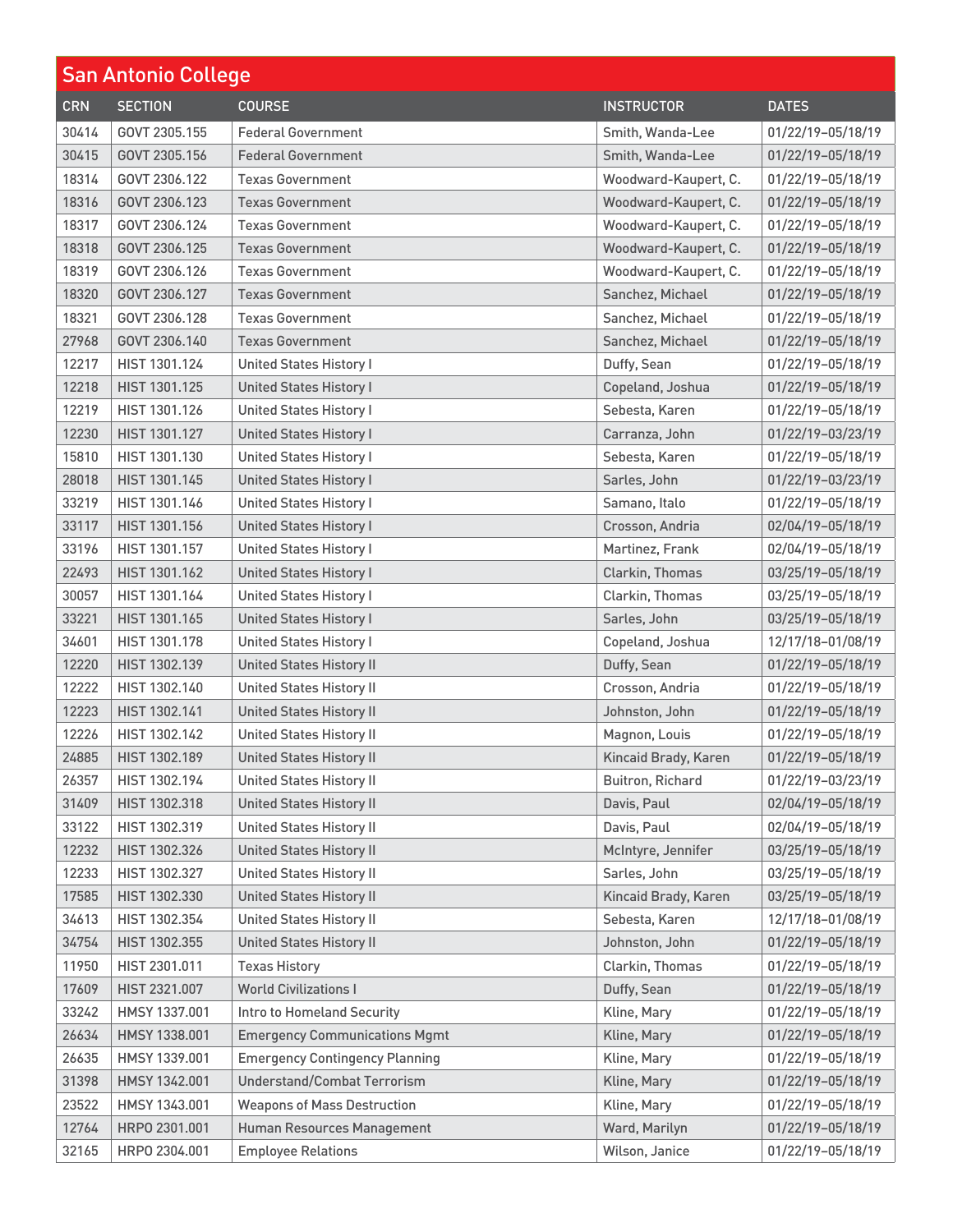| <b>San Antonio College</b> |                      |                                      |                       |                   |
|----------------------------|----------------------|--------------------------------------|-----------------------|-------------------|
| <b>CRN</b>                 | <b>SECTION</b>       | <b>COURSE</b>                        | <b>INSTRUCTOR</b>     | <b>DATES</b>      |
| 27608                      | HRP0 2305.001        | Human Resources Info Systems         | Siliven, Julie        | 01/22/19-05/18/19 |
| 27606                      | HRP0 2306,001        | <b>Benefits and Compensation</b>     | Wilson, Janice        | 01/22/19-05/18/19 |
| 12801                      | HRP0 2307.001        | <b>Organizational Behavior</b>       | Doering, Rena         | 01/22/19-05/18/19 |
| 12499                      | HUMA 1301.031        | Intro to Humanities I                | Elmore, Dawn          | 01/22/19-05/18/19 |
| 33756                      | HUMA 1301.038        | Intro to Humanities I                | Rangel-Ortiz, Luis    | 01/22/19-05/18/19 |
| 34554                      | HUMA 1301.047        | Intro to Humanities I                | Elmore, Dawn          | 12/17/18-01/08/19 |
| 23676                      | HUMA 1302.009        | Intro to Humanities II               | Elmore, Dawn          | 01/22/19-05/18/19 |
| 23677                      | HUMA 1302.010        | Intro to Humanities II               | Rangel-Ortiz, Luis    | 01/22/19-05/18/19 |
| 33678                      | HUMA 1302.011        | Intro to Humanities II               | Galindo, Sandra       | 01/22/19-05/18/19 |
| 33955                      | HUMA 1315.002        | <b>Fine Arts Appreciation</b>        | Hill, Kristina        | 01/22/19-05/18/19 |
| 28220                      | HUMA 2319,004        | <b>American Minority Studies</b>     | Hochmeister, Kimberly | 01/22/19-05/18/19 |
| 27787                      | <b>HUMA 2319,006</b> | <b>American Minority Studies</b>     | Hochmeister, Kimberly | 02/04/19-05/18/19 |
| 33957                      | HUMA 2323.005        | <b>World Cultures</b>                | Hill, Kristina        | 01/22/19-05/18/19 |
| 12806                      | <b>IBUS 1305.001</b> | Intro To Internat'l Bus & Trad       | Siliven, Julie        | 01/22/19-05/18/19 |
| 27270                      | <b>INEW 2338.001</b> | <b>Advanced Java Programming</b>     | Conrad, Ralph         | 01/22/19-05/18/19 |
| 29353                      | <b>INEW 2434.002</b> | <b>Advanced Web Programming</b>      | Santana, Ivan         | 01/22/19-05/18/19 |
| 33658                      | <b>INRW 100.053</b>  | <b>INRW Special Topics</b>           | Wishard, Crystalyn    | 01/22/19-05/18/19 |
| 34032                      | <b>INRW 100.054</b>  | <b>INRW Special Topics</b>           | Wishard, Crystalyn    | 01/22/19-05/18/19 |
| 22628                      | <b>INRW 420.031</b>  | <b>Integrated Reading/Writing II</b> | Redmond, Jeanne       | 01/22/19-05/18/19 |
| 22628                      | <b>INRW 420.031</b>  | <b>Integrated Reading/Writing II</b> | Redmond, Jeanne       | 01/22/19-05/18/19 |
| 22902                      | <b>INRW 420.032</b>  | <b>Integrated Reading/Writing II</b> | Redmond, Jeanne       | 01/22/19-05/18/19 |
| 22902                      | <b>INRW 420.032</b>  | <b>Integrated Reading/Writing II</b> | Redmond, Jeanne       | 01/22/19-05/18/19 |
| 27842                      | <b>INRW 420.039</b>  | <b>Integrated Reading/Writing II</b> | Redmond, Jeanne       | 03/25/19-05/18/19 |
| 27842                      | <b>INRW 420.039</b>  | <b>Integrated Reading/Writing II</b> | Redmond, Jeanne       | 03/25/19-05/18/19 |
| 24243                      | <b>ITAL 1411.001</b> | Elementary Italian I                 | Malacrida, Stefania   | 01/22/19-05/18/19 |
| 29998                      | <b>ITAL 1411.002</b> | Elementary Italian I                 | Sweet, William        | 03/25/19-05/18/19 |
| 33104                      | <b>ITAL 1412.001</b> | Elementary Italian II                | Sweet, William        | 01/22/19-05/18/19 |
| 30378                      | <b>ITCC 1414.008</b> | Intro to Networks                    | Smyth, J              | 01/22/19-03/23/19 |
| 30379                      | <b>ITCC 1414.012</b> | Intro to Networks                    | Freese, Terrill       | 03/25/19-05/18/19 |
| 30383                      | <b>ITCC 1440.005</b> | <b>CCNA 2: Routing and Switching</b> | Smyth, J              | 03/25/19-05/18/19 |
| 24602                      | <b>ITCC 2343.002</b> | <b>Network Security (Cisco)</b>      | Freese, Terrill       | 01/22/19-05/18/19 |
| 24602                      | <b>ITCC 2343.002</b> | <b>Network Security (Cisco)</b>      | Smyth, J              | 01/22/19-05/18/19 |
| 30385                      | <b>ITCC 2412.005</b> | <b>CCNA 3: Scaling Networks</b>      | Kolars, Stephen       | 01/22/19-03/23/19 |
| 30387                      | <b>ITCC 2413.005</b> | <b>CCNA 4: Connecting Networks</b>   | Kolars, Stephen       | 03/25/19-05/18/19 |
| 30389                      | <b>ITNW 2405.003</b> | <b>Network Administration</b>        | Mahajan, Amita        | 01/22/19-05/18/19 |
| 20601                      | <b>ITSC 1301.004</b> | <b>Introduction to Computers</b>     | Joseph, Delia         | 01/22/19-05/18/19 |
| 34417                      | <b>ITSC 1301.008</b> | <b>Introduction to Computers</b>     | Joseph, Delia         | 02/04/19-05/18/19 |
| 20605                      | <b>ITSC 1301.009</b> | <b>Introduction to Computers</b>     | Joseph, Delia         | 03/25/19-05/18/19 |
| 19088                      | <b>ITSC 1305.008</b> | <b>Intro PC Operating Systems</b>    | <b>STAFF</b>          | 01/22/19-05/18/19 |
| 19090                      | <b>ITSC 1305.009</b> | Intro PC Operating Systems           | Peterson, Linda       | 01/22/19-05/18/19 |
| 29674                      | <b>ITSC 1305.010</b> | Intro PC Operating Systems           | <b>STAFF</b>          | 02/04/19-05/18/19 |
| 26400                      | <b>ITSC 1305.013</b> | Intro PC Operating Systems           | Peterson, Linda       | 03/25/19-05/18/19 |
| 33272                      | <b>ITSC 1309.003</b> | <b>Int Sftwr Applications</b>        | Tas, Murat            | 01/22/19-05/18/19 |
| 33272                      | <b>ITSC 1309.003</b> | <b>Int Sftwr Applications</b>        | Tas, Murat            | 01/22/19-05/18/19 |
| 10495                      | <b>ITSC 1309.004</b> | <b>Int Sftwr Applications</b>        | Tas, Murat            | 03/25/19-05/18/19 |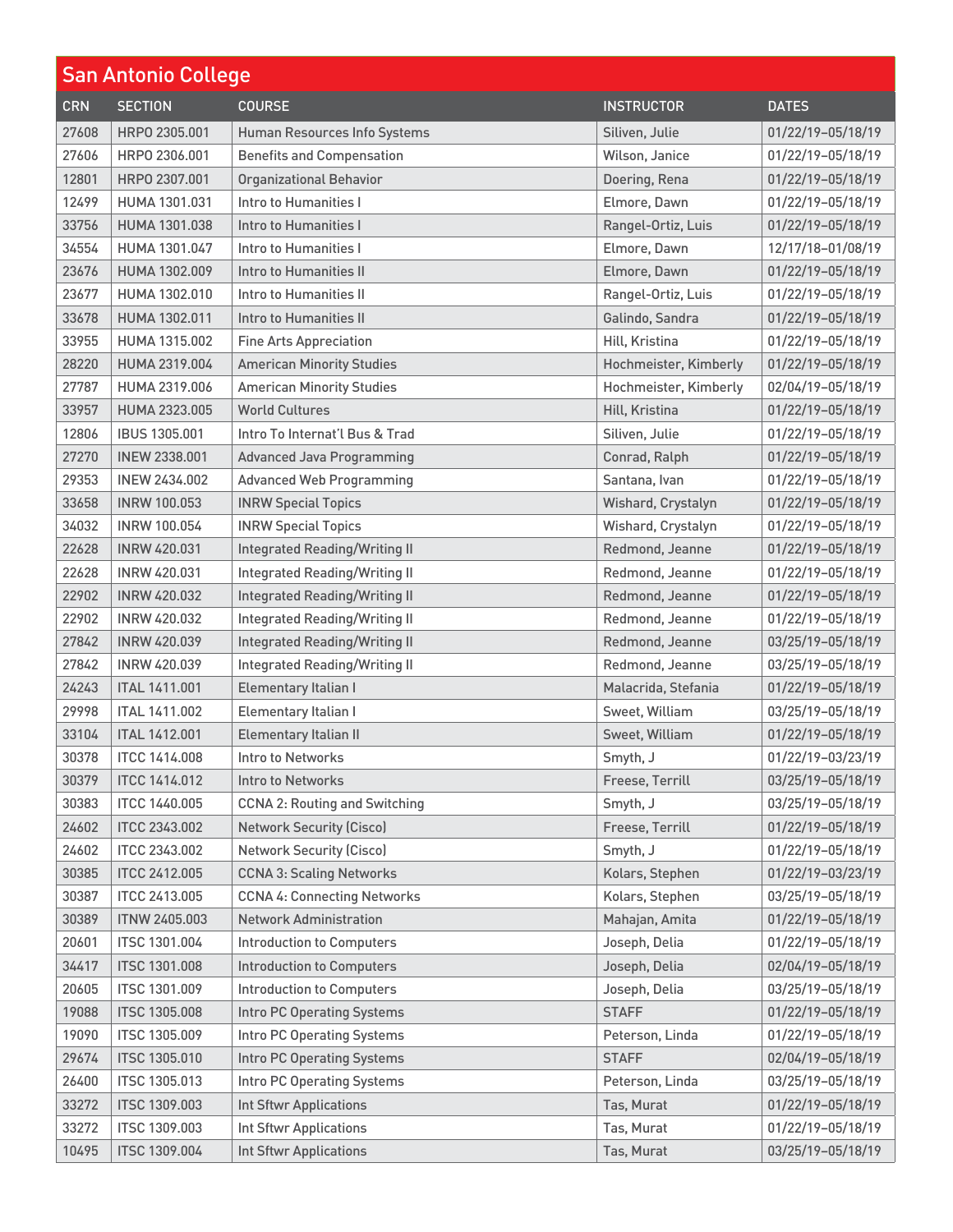| <b>San Antonio College</b> |                      |                                        |                         |                   |
|----------------------------|----------------------|----------------------------------------|-------------------------|-------------------|
| <b>CRN</b>                 | <b>SECTION</b>       | <b>COURSE</b>                          | <b>INSTRUCTOR</b>       | <b>DATES</b>      |
| 10495                      | <b>ITSC 1309.004</b> | <b>Int Sftwr Applications</b>          | Tas, Murat              | 03/25/19-05/18/19 |
| 26755                      | <b>ITSC 1316.014</b> | <b>Linux Installation &amp; Config</b> | <b>STAFF</b>            | 01/22/19-05/18/19 |
| 20650                      | <b>ITSC 1425,004</b> | Personal Computer Hardware             | Venkat, Usha            | 01/22/19-05/18/19 |
| 26759                      | <b>ITSC 2325.003</b> | <b>Advanced Linux</b>                  | Santana, Ivan           | 01/22/19-05/18/19 |
| 19097                      | <b>ITSC 2439.005</b> | PC Help Desk Support                   | Joseph, Delia           | 01/22/19-05/18/19 |
| 30392                      | <b>ITSE 1302.011</b> | <b>Computer Programming</b>            | <b>STAFF</b>            | 01/22/19-05/18/19 |
| 20669                      | <b>ITSE 1307.004</b> | Intro to C++ Programming               | Ortega, Pete            | 01/22/19-05/18/19 |
| 17701                      | <b>ITSE 1311.006</b> | <b>Beginning Web Programming</b>       | Jiang, Shen             | 01/22/19-05/18/19 |
| 14975                      | <b>ITSE 1329.004</b> | <b>Programming Logic and Design</b>    | Touchette, Troy         | 01/22/19-05/18/19 |
| 17709                      | <b>ITSE 1345.001</b> | Introduction to Oracle SQL             | Jiang, Shen             | 01/22/19-05/18/19 |
| 34245                      | <b>ITSE 1346.001</b> | <b>Database Theory and Design</b>      | Ortega, Pete            | 01/22/19-05/18/19 |
| 34246                      | <b>ITSE 1350.001</b> | <b>Systems Analysis and Design</b>     | <b>STAFF</b>            | 01/22/19-05/18/19 |
| 14148                      | ITSE 2302.001        | Intermediate Web Programming           | Jiang, Shen             | 01/22/19-05/18/19 |
| 24633                      | <b>ITSE 2317.002</b> | Java Programming                       | Conrad, Ralph           | 01/22/19-05/18/19 |
| 26761                      | <b>ITSE 2331.002</b> | <b>Advanced C++ Programming</b>        | Ortega, Pete            | 01/22/19-05/18/19 |
| 34247                      | <b>ITSE 2343.001</b> | <b>Advanced Mobile Programming</b>     | <b>STAFF</b>            | 01/22/19-05/18/19 |
| 34248                      | ITSE 2371.001        | <b>Secure Programming</b>              | Ortega, Pete            | 01/22/19-05/18/19 |
| 21927                      | <b>ITSW 1301.001</b> | Intro to Word Processing               | Reed, Maurine           | 01/22/19-05/18/19 |
| 21927                      | ITSW 1301.001        | Intro to Word Processing               | Reed, Maurine           | 01/22/19-05/18/19 |
| 12317                      | <b>ITSW 1304.002</b> | <b>Introduction to Spreadsheets</b>    | Tas, Murat              | 01/22/19-03/23/19 |
| 12317                      | ITSW 1304.002        | <b>Introduction to Spreadsheets</b>    | Tas, Murat              | 01/22/19-03/23/19 |
| 34757                      | <b>ITSW 1304.014</b> | <b>Introduction to Spreadsheets</b>    | Tas, Murat              | 01/22/19-05/18/19 |
| 34757                      | ITSW 1304.014        | <b>Introduction to Spreadsheets</b>    | Tas, Murat              | 01/22/19-05/18/19 |
| 33274                      | <b>ITSW 1307,006</b> | Introduction to Database               | Haan, Elizabeth         | 01/22/19-05/18/19 |
| 33274                      | <b>ITSW 1307.006</b> | Introduction to Database               | Haan, Elizabeth         | 01/22/19-05/18/19 |
| 13751                      | ITSW 2334.001        | Adv.Spreadsheets                       | Tas, Murat              | 03/25/19-05/18/19 |
| 14163                      | <b>ITSY 1342.007</b> | Info Technology Security               | Touchette, Troy         | 01/22/19-05/18/19 |
| 30394                      | ITSY 1342.011        | <b>Info Technology Security</b>        | Hardee, Mary            | 03/25/19-05/18/19 |
| 35040                      | <b>ITSY 2442.005</b> | <b>Incident Response and Handling</b>  | Conner, Michael         | 01/22/19-05/18/19 |
| 26412                      | <b>ITSY 2443.005</b> | <b>Computer System Forensics</b>       | Lowe, Ricardo           | 01/22/19-05/18/19 |
| 30354                      | KINE 1107.003        | Jogging I                              | Dudney, Brad            | 03/25/19-05/18/19 |
| 30316                      | KINE 1108.004        | Walking I                              | Dudney, Brad            | 01/22/19-03/23/19 |
| 32739                      | KINE 1108.008        | Walking I                              | Brooks, Dawn            | 03/25/19-05/18/19 |
| 30405                      | KINE 1301.011        | <b>Foundations of Kinesiology</b>      | Stephenson, Martha      | 01/22/19-03/23/19 |
| 33620                      | KINE 1301.015        | <b>Foundations of Kinesiology</b>      | Stephenson, Martha      | 03/25/19-05/18/19 |
| 23364                      | KINE 1304.011        | Personal/Community Health I            | Brooks, Dawn            | 01/22/19-05/18/19 |
| 25698                      | KINE 1304.019        | Personal/Community Health I            | Brooks, Dawn            | 03/25/19-05/18/19 |
| 28070                      | KINE 1306.019        | <b>First Aid</b>                       | Barreira, Medin         | 01/22/19-05/18/19 |
| 28132                      | KINE 1306.020        | <b>First Aid</b>                       | Rodriguez, Vincent Raul | 01/22/19-03/23/19 |
| 28133                      | KINE 1306.027        | <b>First Aid</b>                       | Barreira, Medin         | 03/25/19-05/18/19 |
| 28116                      | KINE 1338.007        | <b>Concepts of Physical Fitness</b>    | Dudney, Brad            | 01/22/19-05/18/19 |
| 28141                      | KINE 1338.010        | <b>Concepts of Physical Fitness</b>    | <b>STAFF</b>            | 03/25/19-05/18/19 |
| 23376                      | KINE 1346.004        | Drug Use & Abuse                       | Rodriguez, Vincent Raul | 03/25/19-05/18/19 |
| 30355                      | KINE 2107.002        | <b>Jogging II</b>                      | Dudney, Brad            | 03/25/19-05/18/19 |
| 34013                      | KINE 2108.004        | <b>Walking II</b>                      | Dudney, Brad            | 01/22/19-03/23/19 |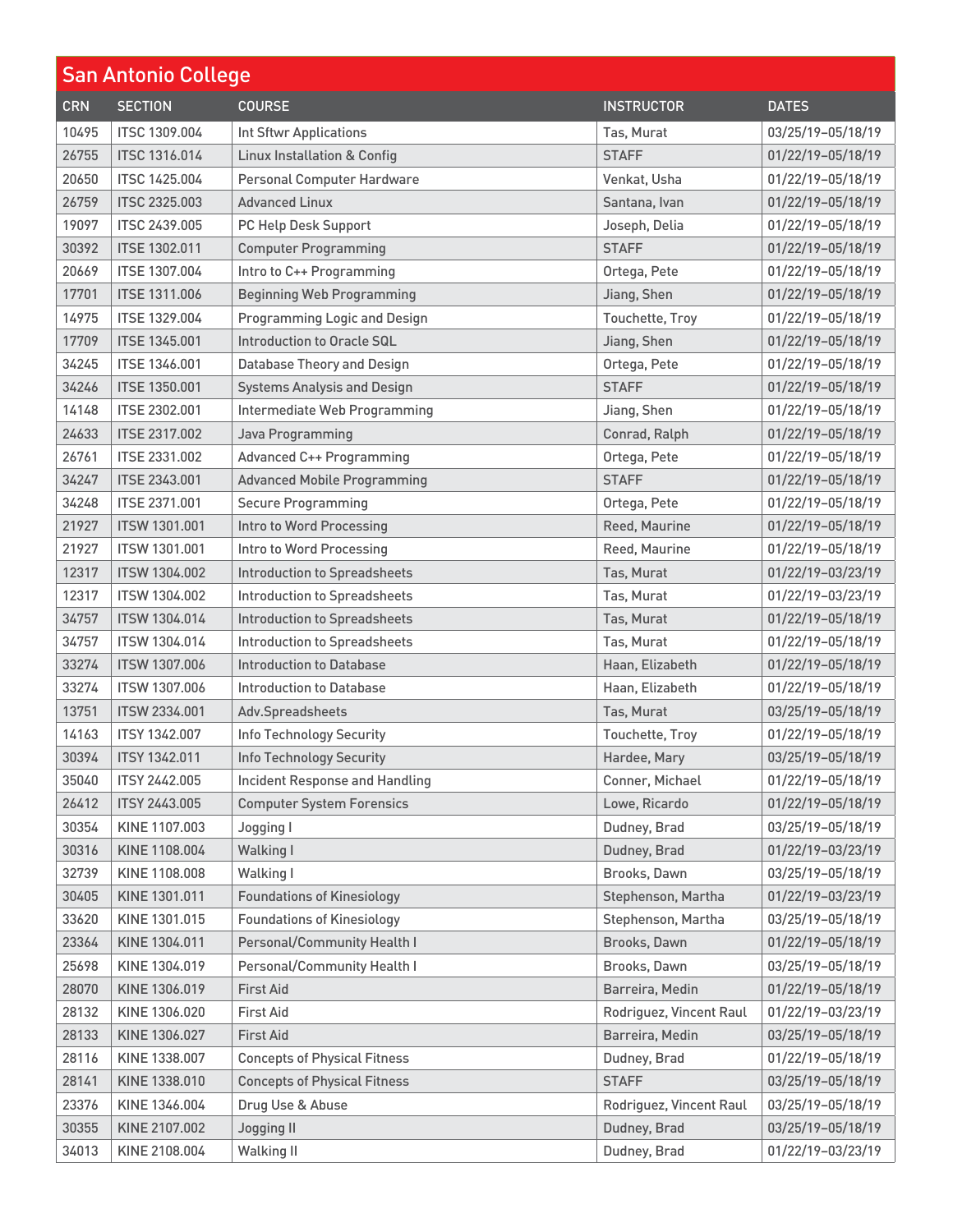| <b>San Antonio College</b> |                      |                                       |                          |                   |
|----------------------------|----------------------|---------------------------------------|--------------------------|-------------------|
| <b>CRN</b>                 | <b>SECTION</b>       | <b>COURSE</b>                         | <b>INSTRUCTOR</b>        | <b>DATES</b>      |
| 32740                      | KINE 2108.006        | <b>Walking II</b>                     | Brooks, Dawn             | 03/25/19-05/18/19 |
| 27941                      | LGLA 1307.002        | Intro Law & Legal Professions         | Gay, Joseph              | 01/22/19-05/18/19 |
| 30139                      | LGLA 1355.001        | <b>Family Law</b>                     | Schoolcraft, Tandy       | 03/25/19-05/18/19 |
| 18444                      | LGLA 2311.001        | <b>Business Organizations</b>         | Mc Auliffe-Killian, Erin | 01/22/19-03/23/19 |
| 34256                      | MATH 105.040         | <b>Math Prep</b>                      | Chavera, David           | 01/22/19-05/18/19 |
| 34263                      | MATH 105.048         | Math Prep                             | Shrivastava, Suren       | 03/25/19-05/18/19 |
| 33997                      | MATH 114.055         | Co-Req for MATH 1314                  | Kennedy, Esmarie         | 01/22/19-05/18/19 |
| 33997                      | MATH 114.055         | Co-Req for MATH 1314                  | Kennedy, Esmarie         | 01/22/19-05/18/19 |
| 34201                      | MATH 114.062         | Co-Req for MATH 1314                  | Nanayakkara, D.          | 03/25/19-05/18/19 |
| 11713                      | MATH 1314.123        | College Algebra                       | Shrivastava, Suren       | 01/22/19-05/18/19 |
| 11716                      | MATH 1314.124        | College Algebra                       | Shrivastava, Suren       | 01/22/19-05/18/19 |
| 21483                      | MATH 1314.131        | College Algebra                       | Lorestani, Anahita       | 01/22/19-05/18/19 |
| 32588                      | MATH 1314.149        | College Algebra                       | Kennedy, Esmarie         | 01/22/19-05/18/19 |
| 18057                      | <b>MATH 1314.176</b> | College Algebra                       | Nanayakkara, D.          | 03/25/19-05/18/19 |
| 18069                      | MATH 1314.177        | College Algebra                       | Chavera, David           | 03/25/19-05/18/19 |
| 34481                      | MATH 1314.189        | College Algebra                       | Trevino, Roland          | 12/17/18-01/08/19 |
| 34078                      | MATH 132.013         | Co-Req for MATH 1332                  | Mc Kenna, Paula          | 01/22/19-05/18/19 |
| 34666                      | MATH 132.014         | Co-Req for MATH 1332                  | Mc Kenna, Paula          | 03/25/19-05/18/19 |
| 19343                      | MATH 1324.032        | <b>Business Mathematics</b>           | Trevino, Roland          | 01/22/19-05/18/19 |
| 11772                      | MATH 1324.039        | <b>Business Mathematics</b>           | Trevino, Roland          | 03/25/19-05/18/19 |
| 18509                      | MATH 1325.031        | <b>Business Calculus</b>              | Trevino, Roland          | 01/22/19-05/18/19 |
| 11829                      | MATH 1332.024        | <b>Liberal Arts Math I</b>            | Mc Kenna, Paula          | 01/22/19-05/18/19 |
| 22523                      | MATH 1332.027        | Liberal Arts Math I                   | Martinez, Ruby           | 01/22/19-05/18/19 |
| 18074                      | MATH 1332.031        | <b>Liberal Arts Math I</b>            | Mc Kenna, Paula          | 03/25/19-05/18/19 |
| 20287                      | MATH 1332.032        | Liberal Arts Math I                   | Martinez, Ruby           | 03/25/19-05/18/19 |
| 11861                      | MATH 1350.010        | <b>Mathematics for Teachers I</b>     | Aguirre, Lynda           | 01/22/19-05/18/19 |
| 11875                      | MATH 1350.011        | <b>Mathematics for Teachers I</b>     | Aguirre, Lynda           | 01/22/19-03/23/19 |
| 34946                      | MATH 1350.013        | <b>Mathematics for Teachers I</b>     | Aguirre, Lynda           | 01/22/19-03/23/19 |
| 24929                      | MATH 1351.006        | <b>Mathematics for Teachers II</b>    | Aquirre, Lynda           | 01/22/19-05/18/19 |
| 29675                      | MATH 1351.012        | <b>Mathematics for Teachers II</b>    | Lorestani, Anahita       | 03/25/19-05/18/19 |
| 34940                      | MATH 1351.013        | <b>Mathematics for Teachers II</b>    | Aguirre, Lynda           | 03/25/19-05/18/19 |
| 11917                      | MATH 1414.043        | <b>College Algebra (Precal Track)</b> | Fariabi, Said            | 01/22/19-05/18/19 |
| 20554                      | MATH 1414.049        | <b>College Algebra (Precal Track)</b> | Fariabi, Said            | 01/22/19-05/18/19 |
| 34254                      | MATH 142.015         | Co-Reg for MATH 1442                  | Pina, Ricardo            | 01/22/19-05/18/19 |
| 34657                      | MATH 142.016         | Co-Req for MATH 1442                  | Agrawal, Veena           | 03/25/19-05/18/19 |
| 11975                      | MATH 1442.037        | <b>Elementary Statistical Methods</b> | Pina, Ricardo            | 01/22/19-05/18/19 |
| 11977                      | MATH 1442.038        | <b>Elementary Statistical Methods</b> | Pina, Ricardo            | 01/22/19-05/18/19 |
| 19342                      | MATH 1442.042        | <b>Elementary Statistical Methods</b> | Lorestani, Anahita       | 01/22/19-05/18/19 |
| 25411                      | MATH 1442.046        | <b>Elementary Statistical Methods</b> | Krueger, Conrad          | 01/22/19-03/23/19 |
| 18009                      | MATH 1442.057        | <b>Elementary Statistical Methods</b> | Krueger, Conrad          | 03/25/19-05/18/19 |
| 21485                      | MATH 1442.058        | <b>Elementary Statistical Methods</b> | Agrawal, Veena           | 03/25/19-05/18/19 |
| 24865                      | MATH 2412.069        | Precalculus                           | Nanayakkara, D.          | 01/22/19-05/18/19 |
| 25926                      | MATH 2412.075        | Precalculus                           | Nanayakkara, D.          | 01/22/19-05/18/19 |
| 19746                      | MATH 2413.022        | Calculus I                            | Kennedy, Esmarie         | 01/22/19-05/18/19 |
| 12029                      | MATH 2414.024        | Calculus II                           | Kennedy, Esmarie         | 01/22/19-05/18/19 |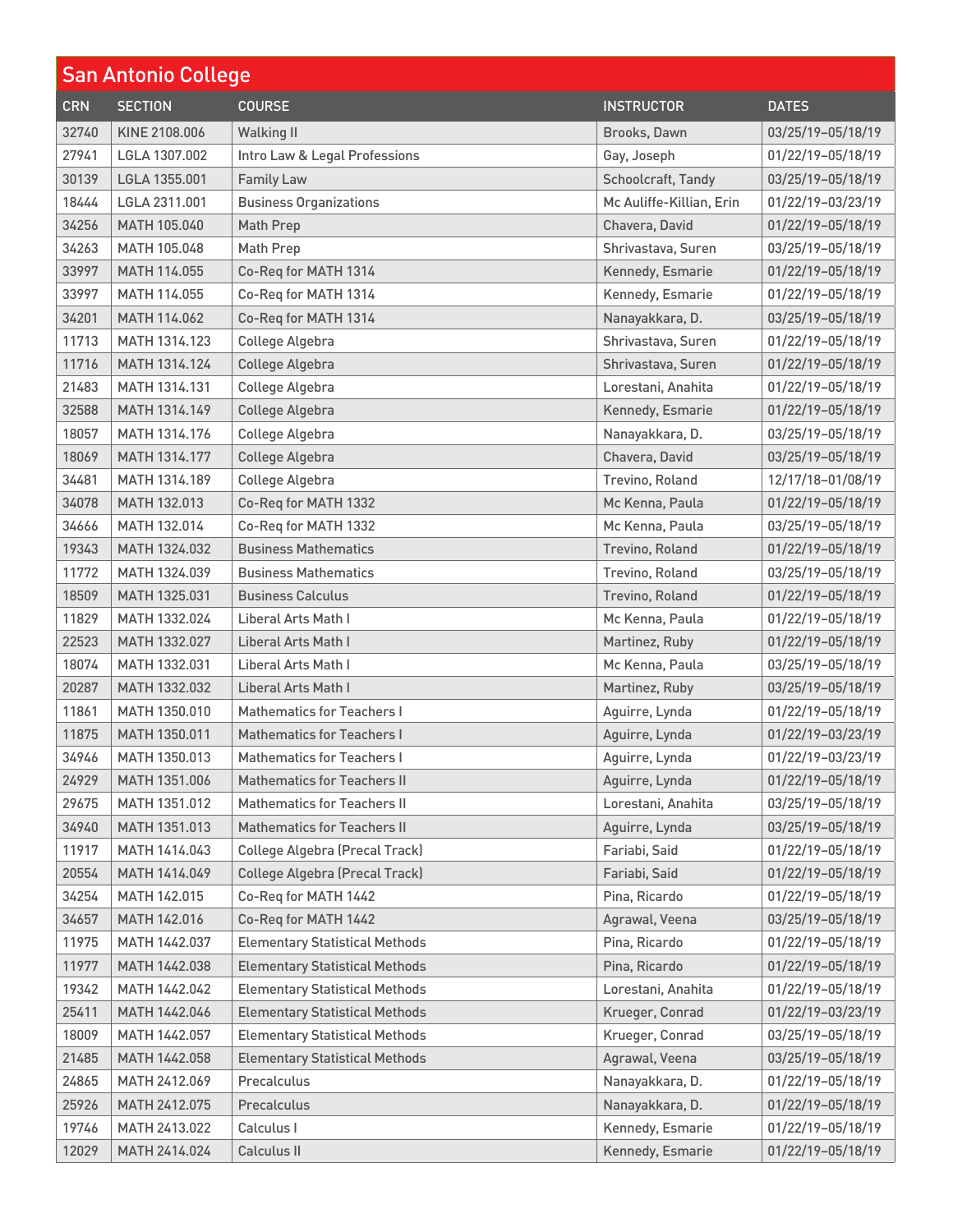| <b>San Antonio College</b> |                     |                                       |                        |                   |
|----------------------------|---------------------|---------------------------------------|------------------------|-------------------|
| <b>CRN</b>                 | <b>SECTION</b>      | <b>COURSE</b>                         | <b>INSTRUCTOR</b>      | <b>DATES</b>      |
| 20877                      | MATH 320,060        | Intermediate Algebra                  | Aviles, Albert         | 01/22/19-05/18/19 |
| 27809                      | MATH 320.066        | Intermediate Algebra                  | Pina, Ricardo          | 01/22/19-05/18/19 |
| 20878                      | MATH 320,089        | Intermediate Algebra                  | Aviles, Albert         | 03/25/19-05/18/19 |
| 30154                      | MATH 410.109        | <b>Elementary Algebra</b>             | Chavera, David         | 01/22/19-05/18/19 |
| 30154                      | MATH 410.109        | <b>Elementary Algebra</b>             | Chavera, David         | 01/22/19-05/18/19 |
| 30225                      | MATH 410.110        | <b>Elementary Algebra</b>             | Chavera, David         | 01/22/19-05/18/19 |
| 30227                      | MATH 410.111        | <b>Elementary Algebra</b>             | Agrawal, Veena         | 01/22/19-05/18/19 |
| 30221                      | <b>MATH 410.122</b> | <b>Elementary Algebra</b>             | Agrawal, Veena         | 02/04/19-05/18/19 |
| 30223                      | MATH 410.134        | <b>Elementary Algebra</b>             | Shrivastava, Suren     | 03/25/19-05/18/19 |
| 33411                      | <b>MATH 55.041</b>  | <b>MATH Refresher</b>                 | Fariabi, Said          | 11/05/18-11/08/18 |
| 33415                      | MATH 55.043         | <b>MATH Refresher</b>                 | Chavera, David         | 11/12/18-11/15/18 |
| 33415                      | MATH 55.043         | <b>MATH Refresher</b>                 | Fariabi, Said          | 11/12/18-11/15/18 |
| 34622                      | MATH 55.058         | <b>MATH Refresher</b>                 | Fariabi, Said          | 11/26/18-11/29/18 |
| 34622                      | <b>MATH 55.058</b>  | <b>MATH Refresher</b>                 | Pina, Ricardo          | 11/26/18-11/29/18 |
| 34843                      | MATH 55.059         | <b>MATH Refresher</b>                 | Fariabi, Said          | 12/03/18-12/06/18 |
| 34843                      | <b>MATH 55.059</b>  | <b>MATH Refresher</b>                 | Trevino, Roland        | 12/03/18-12/06/18 |
| 34896                      | MATH 55.061         | <b>MATH Refresher</b>                 | Fariabi, Said          | 12/10/18-12/13/18 |
| 34896                      | <b>MATH 55.061</b>  | <b>MATH Refresher</b>                 | Nanayakkara, D.        | 12/10/18-12/13/18 |
| 35015                      | MATH 55.063         | <b>MATH Refresher</b>                 | Fariabi, Said          | 01/07/19-01/10/19 |
| 35067                      | <b>MATH 55.064</b>  | <b>MATH Refresher</b>                 | Chavera, David         | 01/07/19-01/10/19 |
| 35067                      | MATH 55.064         | <b>MATH Refresher</b>                 | Fariabi, Said          | 01/07/19-01/10/19 |
| 27952                      | MRKG 1301.004       | <b>Customer Relationship Mgmt</b>     | Valentin, Marie        | 01/22/19-05/18/19 |
| 12822                      | MRKG 1311.004       | <b>Principles of Marketing</b>        | Siliven, Julie         | 01/22/19-05/18/19 |
| 26700                      | MRTS 1171.001       | <b>Intro Tech Procedures</b>          | Allen-Martin, Mary     | 01/22/19-05/18/19 |
| 12632                      | MUSI 1306.042       | <b>Music Appreciation</b>             | Morgan, Kerri          | 01/22/19-05/18/19 |
| 34234                      | MUSI 1306.062       | <b>Music Appreciation</b>             | Morgan, Kerri          | 01/22/19-05/18/19 |
| 34334                      | MUSI 1306.063       | <b>Music Appreciation</b>             | Gollihar, Stephen      | 01/22/19-05/18/19 |
| 34335                      | MUSI 1306.064       | <b>Music Appreciation</b>             | Gollihar, Stephen      | 01/22/19-05/18/19 |
| 34336                      | MUSI 1310.008       | <b>American Music</b>                 | Sprayberry, Tom        | 01/22/19-03/23/19 |
| 22891                      | MUSI 1310.011       | <b>American Music</b>                 | Fabrique, Martha       | 03/25/19-05/18/19 |
| 24779                      | <b>OLRN 1.014</b>   | <b>Orientation to Online Learning</b> | Tippit, Janey          | 01/22/19-05/18/19 |
| 24778                      | <b>OLRN 1.019</b>   | <b>Orientation to Online Learning</b> | Carrasco, Brenda       | 02/04/19-05/18/19 |
| 23189                      | <b>OLRN 1.024</b>   | <b>Orientation to Online Learning</b> | Campsey, Sharon        | 03/25/19-05/18/19 |
| 32134                      | ONSO 1.001          | <b>Online New Student Orientation</b> | Garcia, Monica         | 11/12/18-05/18/19 |
| 32181                      | <b>ONSO 1.002</b>   | <b>Online New Student Orientation</b> | <b>STAFF</b>           | 11/12/18-05/18/19 |
| 32835                      | <b>ONSO 1.003</b>   | <b>Online New Student Orientation</b> | <b>STAFF</b>           | 11/12/18-05/18/19 |
| 34411                      | <b>ONSO 1.004</b>   | <b>Online New Student Orientation</b> | Garcia, Monica         | 01/01/19-04/30/19 |
| 34403                      | ONSO 1.005          | <b>Online New Student Orientation</b> | Garcia, Monica         | 11/01/18-12/27/18 |
| 34409                      | ONSO 1.006          | <b>Online New Student Orientation</b> | Garcia, Monica         | 11/01/18-12/27/18 |
| 30288                      | PBAD 1321.002       | <b>Public Administration</b>          | Reyes Guevara, Yolanda | 01/22/19-05/18/19 |
| 10085                      | PHIL 1301.045       | Introduction to Philosophy            | Visintainer, John      | 01/22/19-05/18/19 |
| 10090                      | PHIL 1301.046       | Introduction to Philosophy            | Visintainer, John      | 01/22/19-05/18/19 |
| 10104                      | PHIL 1301.047       | Introduction to Philosophy            | Visintainer, John      | 01/22/19-05/18/19 |
| 10161                      | PHIL 1301.048       | Introduction to Philosophy            | Visintainer, John      | 01/22/19-05/18/19 |
| 20243                      | PHIL 1301.051       | Introduction to Philosophy            | Visintainer, John      | 01/22/19-05/18/19 |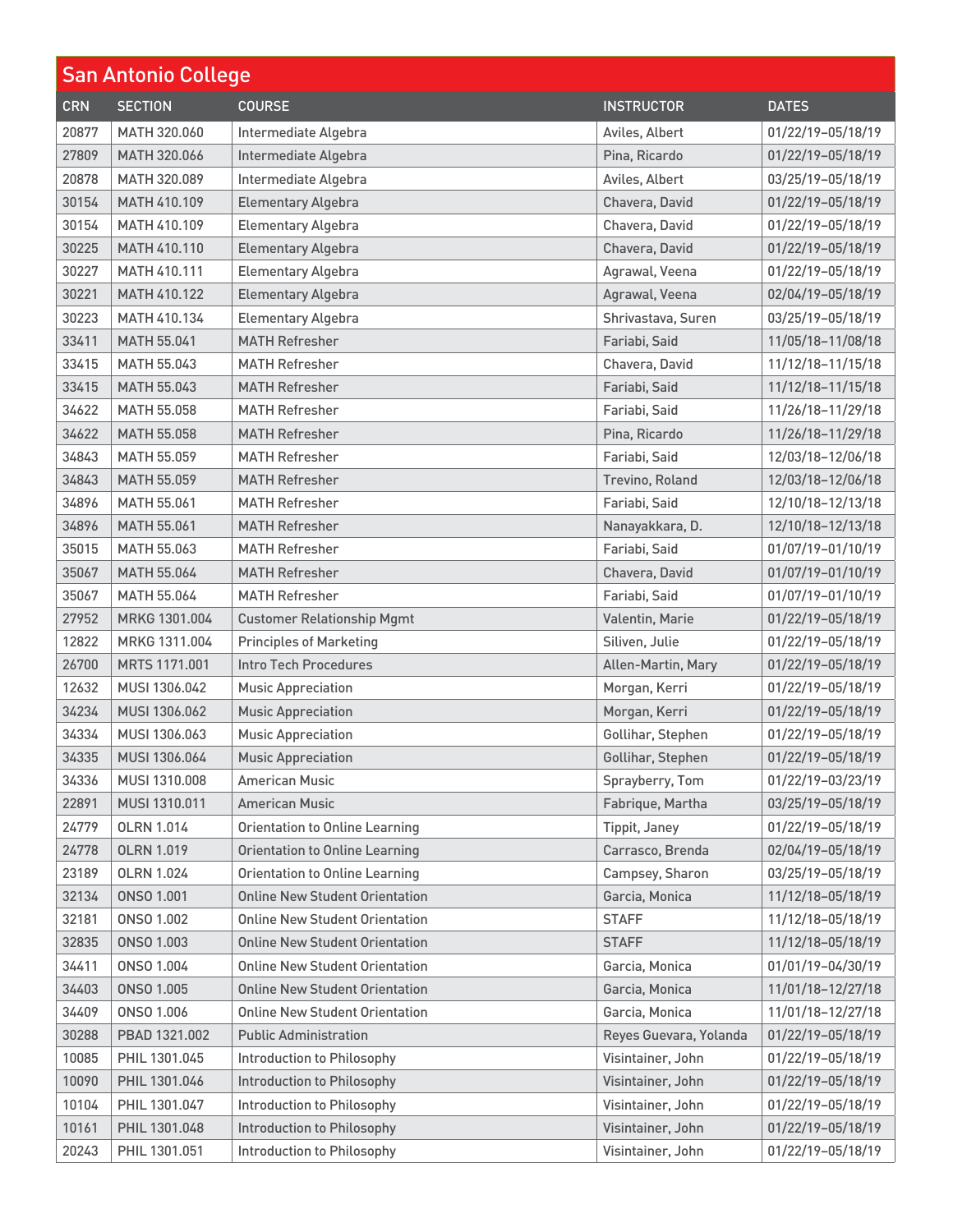| <b>San Antonio College</b> |                |                                       |                     |                   |
|----------------------------|----------------|---------------------------------------|---------------------|-------------------|
| <b>CRN</b>                 | <b>SECTION</b> | <b>COURSE</b>                         | <b>INSTRUCTOR</b>   | <b>DATES</b>      |
| 22458                      | PHIL 1301.053  | Introduction to Philosophy            | Visintainer, John   | 01/22/19-05/18/19 |
| 22462                      | PHIL 1301.054  | Introduction to Philosophy            | Malacrida, Stefania | 01/22/19-05/18/19 |
| 34316                      | PHIL 1301.063  | Introduction to Philosophy            | Whitworth, Amy      | 01/22/19-03/23/19 |
| 22460                      | PHIL 1301.065  | Introduction to Philosophy            | Conkling, Parish    | 02/04/19-05/18/19 |
| 34318                      | PHIL 1301.067  | Introduction to Philosophy            | Whitworth, Amy      | 03/25/19-05/18/19 |
| 10195                      | PHIL 1304.006  | Intro to World Religions              | Schoenig, Richard   | 01/22/19-05/18/19 |
| 22496                      | PHIL 1304.009  | Intro to World Religions              | Lozano, Ryan        | 01/22/19-05/18/19 |
| 34311                      | PHIL 2303,008  | <b>Introduction to Logic</b>          | Haugen, Christopher | 01/22/19-05/18/19 |
| 34312                      | PHIL 2303.009  | <b>Introduction to Logic</b>          | Haugen, Christopher | 01/22/19-05/18/19 |
| 34313                      | PHIL 2303.010  | <b>Introduction to Logic</b>          | Haugen, Christopher | 01/22/19-05/18/19 |
| 25436                      | PHIL 2303.012  | Introduction to Logic                 | Slinker, Kent       | 03/25/19-05/18/19 |
| 10274                      | PHIL 2306.041  | Introduction to Ethics                | Przekupowski, David | 01/22/19-05/18/19 |
| 10286                      | PHIL 2306.042  | <b>Introduction to Ethics</b>         | Przekupowski, David | 01/22/19-05/18/19 |
| 10288                      | PHIL 2306.043  | Introduction to Ethics                | Przekupowski, David | 01/22/19-05/18/19 |
| 10290                      | PHIL 2306.044  | <b>Introduction to Ethics</b>         | Przekupowski, David | 01/22/19-05/18/19 |
| 10291                      | PHIL 2306.045  | Introduction to Ethics                | Schoenig, Richard   | 01/22/19-05/18/19 |
| 10292                      | PHIL 2306.046  | <b>Introduction to Ethics</b>         | Schoenig, Richard   | 01/22/19-05/18/19 |
| 17644                      | PHIL 2306.048  | Introduction to Ethics                | Conkling, Parish    | 01/22/19-03/23/19 |
| 20278                      | PHIL 2306.049  | <b>Introduction to Ethics</b>         | Tune, Dustin        | 01/22/19-05/18/19 |
| 20280                      | PHIL 2306.050  | Introduction to Ethics                | Tune, Dustin        | 01/22/19-05/18/19 |
| 20334                      | PHIL 2306.051  | <b>Introduction to Ethics</b>         | Okpala, Jude        | 01/22/19-03/23/19 |
| 27785                      | PHIL 2306.055  | Introduction to Ethics                | Malacrida, Stefania | 01/22/19-05/18/19 |
| 34315                      | PHIL 2306.062  | <b>Introduction to Ethics</b>         | Whitworth, Amy      | 01/22/19-03/23/19 |
| 20244                      | PHIL 2306,065  | Introduction to Ethics                | Lozano, Ryan        | 02/04/19-05/18/19 |
| 10296                      | PHIL 2306.067  | <b>Introduction to Ethics</b>         | Conkling, Parish    | 03/25/19-05/18/19 |
| 20231                      | PHIL 2306.068  | <b>Introduction to Ethics</b>         | Okpala, Jude        | 03/25/19-05/18/19 |
| 34317                      | PHIL 2306.071  | <b>Introduction to Ethics</b>         | Whitworth, Amy      | 03/25/19-05/18/19 |
| 29944                      | POFI 1171.001  | <b>File/PC Management for Windows</b> | Reed, Maurine       | 03/25/19-05/18/19 |
| 27946                      | P0FI 2331.002  | <b>Desktop Publishing</b>             | Reed, Maurine       | 01/22/19-05/18/19 |
| 27946                      | P0FI 2331.002  | <b>Desktop Publishing</b>             | Reed, Maurine       | 01/22/19-05/18/19 |
| 25915                      | POFI 2340.001  | <b>Advanced Word Processing</b>       | Reed, Maurine       | 01/22/19-05/18/19 |
| 25915                      | P0FI 2340.001  | <b>Advanced Word Processing</b>       | Reed, Maurine       | 01/22/19-05/18/19 |
| 33275                      | POFT 1127.001  | Introduction to Keyboarding           | Mallan, Cheryl      | 03/25/19-05/18/19 |
| 33275                      | POFT 1127.001  | Introduction to Keyboarding           | Mallan, Cheryl      | 03/25/19-05/18/19 |
| 33277                      | POFT 1173,001  | Microsoft Outlook                     | Mallan, Cheryl      | 03/25/19-05/18/19 |
| 33277                      | POFT 1173.001  | Microsoft Outlook                     | Mallan, Cheryl      | 03/25/19-05/18/19 |
| 18711                      | POFT 1231.001  | <b>Numeric Keypad Applications</b>    | Haan, Elizabeth     | 03/25/19-05/18/19 |
| 30114                      | POFT 1301.004  | <b>Business English</b>               | Doering, Rena       | 01/22/19-05/18/19 |
| 13399                      | POFT 1313.002  | <b>Professional Workforce Prep</b>    | Doering, Rena       | 01/22/19-05/18/19 |
| 23456                      | POFT 1329.002  | <b>Beginning Keyboarding</b>          | Reed, Maurine       | 01/22/19-05/18/19 |
| 23456                      | POFT 1329.002  | <b>Beginning Keyboarding</b>          | Reed, Maurine       | 01/22/19-05/18/19 |
| 30118                      | POFT 1329.004  | <b>Beginning Keyboarding</b>          | Reed, Maurine       | 03/25/19-05/18/19 |
| 30118                      | POFT 1329.004  | <b>Beginning Keyboarding</b>          | Reed, Maurine       | 03/25/19-05/18/19 |
| 14924                      | PSYC 2301.105  | <b>General Psychology</b>             | Sutherland-Hunt, M. | 01/22/19-05/18/19 |
| 14927                      | PSYC 2301.106  | <b>General Psychology</b>             | Mc Cloy, Stanley    | 01/22/19-03/23/19 |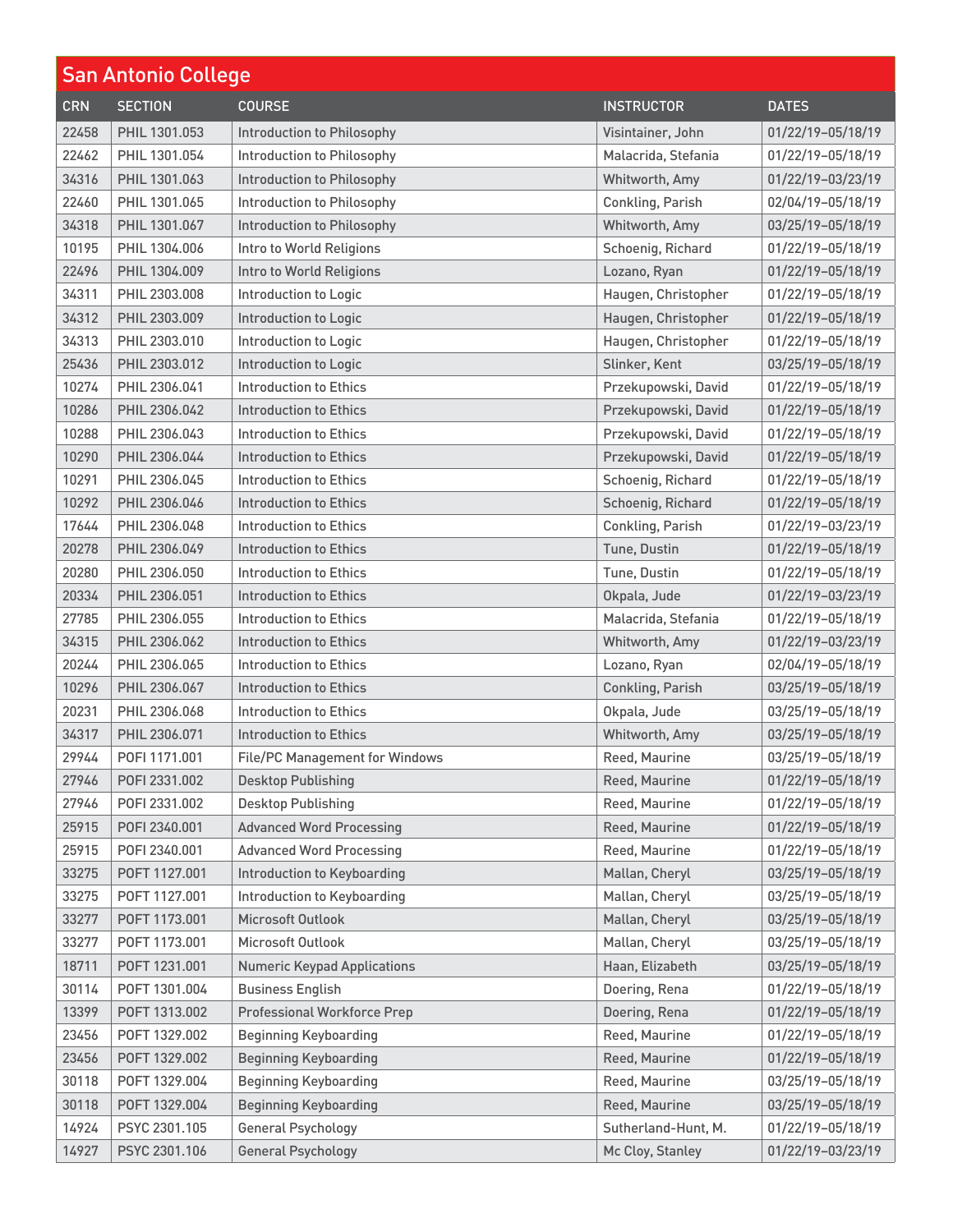| <b>San Antonio College</b> |                |                                     |                            |                       |
|----------------------------|----------------|-------------------------------------|----------------------------|-----------------------|
| <b>CRN</b>                 | <b>SECTION</b> | <b>COURSE</b>                       | <b>INSTRUCTOR</b>          | <b>DATES</b>          |
| 14932                      | PSYC 2301.107  | <b>General Psychology</b>           | Sutherland-Hunt, M.        | 01/22/19-05/18/19     |
| 14935                      | PSYC 2301.109  | <b>General Psychology</b>           | Sutherland-Hunt, M.        | 01/22/19-05/18/19     |
| 14937                      | PSYC 2301.110  | <b>General Psychology</b>           | Saiyed, Amna               | 01/22/19-05/18/19     |
| 14941                      | PSYC 2301.111  | <b>General Psychology</b>           | Calaway, Olimpia           | 01/22/19-03/23/19     |
| 14942                      | PSYC 2301.112  | <b>General Psychology</b>           | Calaway, Olimpia           | 01/22/19-03/23/19     |
| 33917                      | PSYC 2301.125  | <b>General Psychology</b>           | Robertson-Schule, Linda    | 01/22/19-03/23/19     |
| 14944                      | PSYC 2301.133  | <b>General Psychology</b>           | Velasquez, Enrique         | 03/25/19-05/18/19     |
| 14945                      | PSYC 2301.134  | <b>General Psychology</b>           | Velasquez, Enrique         | 03/25/19-05/18/19     |
| 14960                      | PSYC 2301.135  | <b>General Psychology</b>           | Calaway, Olimpia           | 03/25/19-05/18/19     |
| 14962                      | PSYC 2301.136  | <b>General Psychology</b>           | Mills, Wendy               | 03/25/19-05/18/19     |
| 14981                      | PSYC 2301.137  | <b>General Psychology</b>           | Mills, Wendy               | 03/25/19-05/18/19     |
| 30068                      | PSYC 2301.139  | <b>General Psychology</b>           | Mills, Wendy               | 03/25/19-05/18/19     |
| 32896                      | PSYC 2301.141  | <b>General Psychology</b>           | Hedgepeth, Shaun           | 03/25/19-05/18/19     |
| 26774                      | PSYC 2306.009  | <b>Human Sexuality</b>              | Borawski, Suzanna          | 01/22/19-03/23/19     |
| 33514                      | PSYC 2306.010  | <b>Human Sexuality</b>              | Borawski, Suzanna          | 01/22/19-05/18/19     |
| 26775                      | PSYC 2306.013  | <b>Human Sexuality</b>              | Borawski, Suzanna          | 03/25/19-05/18/19     |
| 27844                      | PSYC 2306.014  | <b>Human Sexuality</b>              | Wallis, Dehlia             | 03/25/19-05/18/19     |
| 14993                      | PSYC 2314.032  | Lifespan Growth/Development         | Morris, Pamela             | 01/22/19-03/23/19     |
| 15037                      | PSYC 2314.033  | Lifespan Growth/Development         | Velasquez, Enrique         | 01/22/19-05/18/19     |
| 15039                      | PSYC 2314.034  | Lifespan Growth/Development         | Velasquez, Enrique         | 01/22/19-05/18/19     |
| 15041                      | PSYC 2314.035  | Lifespan Growth/Development         | Douglas, Karen             | 01/22/19-05/18/19     |
| 15042                      | PSYC 2314.036  | Lifespan Growth/Development         | Mc Cloy, Stanley           | 01/22/19-03/23/19     |
| 18210                      | PSYC 2314.037  | Lifespan Growth/Development         | Douglas, Karen             | 01/22/19-05/18/19     |
| 15049                      | PSYC 2314.041  | Lifespan Growth/Development         | Robertson-Schule, Linda    | 03/25/19-05/18/19     |
| 15052                      | PSYC 2314.042  | Lifespan Growth/Development         | Morris, Pamela             | 03/25/19-05/18/19     |
| 20345                      | PSYC 2314.044  | Lifespan Growth/Development         | Douglas, Karen             | 03/25/19-05/18/19     |
| 32899                      | PSYC 2314.046  | Lifespan Growth/Development         | Mc Cloy, Stanley           | 03/25/19-05/18/19     |
| 33916                      | PSYC 2314.047  | Lifespan Growth/Development         | Robertson-Schule, Linda    | $ 03/25/19-05/18/19 $ |
| 34970                      | PSYC 2314.052  | Lifespan Growth/Development         | Morris, Pamela             | 01/22/19-05/18/19     |
| 15066                      | PSYC 2316.005  | <b>Psychology of Personality</b>    | Robertson-Schule, Linda    | 01/22/19-05/18/19     |
| 33918                      | PSYC 2316.008  | <b>Psychology of Personality</b>    | Robertson-Schule, Linda    | 01/22/19-03/23/19     |
| 15086                      | PSYC 2319.009  | <b>Social Psychology</b>            | Douglas, Karen             | 01/22/19-05/18/19     |
| 30336                      | PSYT 1325,003  | <b>Death and Dying</b>              | Porter, Clifford           | 01/22/19-03/23/19     |
| 30335                      | PSYT 1329.002  | Interview&Communication Skills      | Miller, Kathryn            | 01/22/19-03/23/19     |
| 19775                      | PSYT 2331.002  | <b>Abnormal Psychology</b>          | Kay, Sheri                 | 03/25/19-05/18/19     |
| 12421                      | PSYT 2339.002  | <b>Counseling Theories</b>          | Lane, Melanie              | 03/25/19-05/18/19     |
| 26542                      | RELE 1200.001  | <b>Contract Forms and Addenda</b>   | Young, Roberta             | 01/22/19-05/18/19     |
| 26544                      | RELE 1311.001  | <b>Real Estate Law of Contracts</b> | <b>Weathersby, Melissa</b> | 01/22/19-05/18/19     |
| 27961                      | RELE 1315.001  | <b>Property Management</b>          | Young, Roberta             | 01/22/19-05/18/19     |
| 26549                      | RELE 2301.002  | Law of Agency                       | Weathersby, Melissa        | 01/22/19-05/18/19     |
| 26835                      | RNSG 1128.020  | Intro Health Care Concepts          | <b>STAFF</b>               | 01/22/19-05/18/19     |
| 26891                      | RNSG 1137.020  | Prof Nrsg Concepts III              | <b>STAFF</b>               | 01/22/19-05/18/19     |
| 26826                      | RNSG 1424.001  | Concp Base Tran Prof Nrsg Prac      | <b>STAFF</b>               | 01/22/19-05/18/19     |
| 26893                      | RNSG 1538.020  | <b>Health Care Conc III</b>         | <b>STAFF</b>               | 01/22/19-05/18/19     |
| 26886                      | RNSG 2138.020  | Prof Nrsg Conc IV                   | <b>STAFF</b>               | 01/22/19-05/18/19     |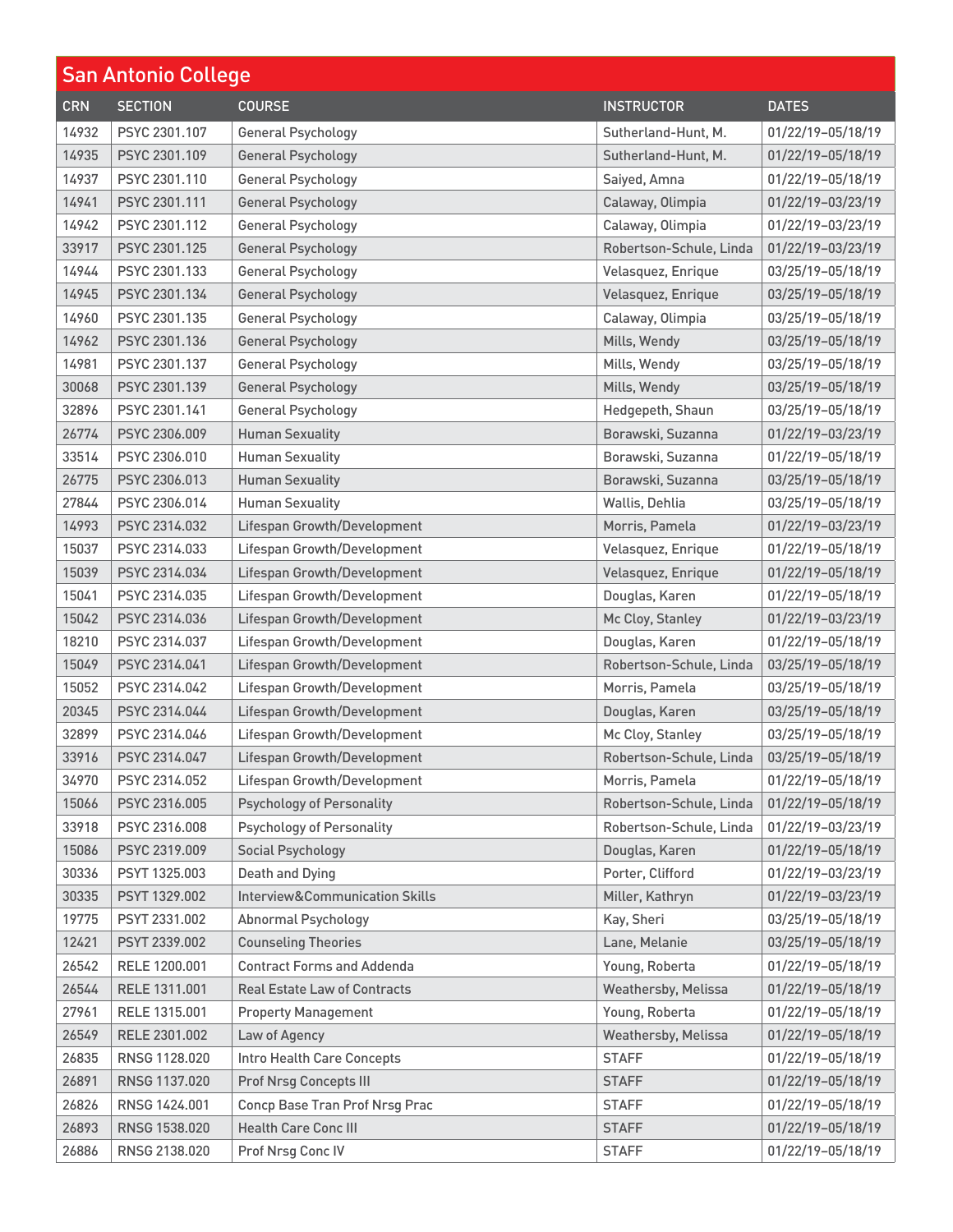| <b>San Antonio College</b> |                |                                       |                      |                   |
|----------------------------|----------------|---------------------------------------|----------------------|-------------------|
| <b>CRN</b>                 | <b>SECTION</b> | <b>COURSE</b>                         | <b>INSTRUCTOR</b>    | <b>DATES</b>      |
| 29625                      | RNSG 2138.021  | Prof Nrsg Conc IV                     | <b>STAFF</b>         | 01/22/19-05/18/19 |
| 26887                      | RNSG 2539.020  | <b>Health Care Conc IV</b>            | <b>STAFF</b>         | 01/22/19-05/18/19 |
| 29626                      | RNSG 2539.021  | <b>Health Care Conc IV</b>            | <b>STAFF</b>         | 01/22/19-05/18/19 |
| 18733                      | SDEV 170.009   | <b>College Success</b>                | Calvario, Claudia    | 01/22/19-03/23/19 |
| 18861                      | SDEV 171.024   | <b>Strategies for Success</b>         | Engel, Julie         | 01/22/19-03/23/19 |
| 34206                      | SDEV 171.025   | <b>Strategies for Success</b>         | Mowrey, Kara         | 01/22/19-03/23/19 |
| 13771                      | SOCI 1301.055  | <b>Introductory Sociology</b>         | Jones, Tina          | 01/22/19-05/18/19 |
| 13772                      | SOCI 1301.056  | <b>Introductory Sociology</b>         | Ogland, Curtis       | 01/22/19-03/23/19 |
| 13980                      | SOCI 1301.057  | <b>Introductory Sociology</b>         | Slonaker, Terri      | 01/22/19-05/18/19 |
| 13984                      | SOCI 1301.058  | <b>Introductory Sociology</b>         | Ogland, Curtis       | 01/22/19-05/18/19 |
| 24497                      | SOCI 1301.063  | <b>Introductory Sociology</b>         | Jones, Tina          | 01/22/19-05/18/19 |
| 24762                      | SOCI 1301.064  | <b>Introductory Sociology</b>         | Kampman, Annette     | 01/22/19-05/18/19 |
| 25477                      | SOCI 1301.065  | <b>Introductory Sociology</b>         | Jones, Tina          | 01/22/19-05/18/19 |
| 33300                      | SOCI 1301.072  | <b>Introductory Sociology</b>         | Ortiz, Sophie        | 02/04/19-05/18/19 |
| 13847                      | SOCI 1301.076  | <b>Introductory Sociology</b>         | Ortiz, Sophie        | 03/25/19-05/18/19 |
| 16772                      | SOCI 1301.077  | <b>Introductory Sociology</b>         | Perez, Beatrix       | 03/25/19-05/18/19 |
| 17646                      | SOCI 1301.078  | <b>Introductory Sociology</b>         | Perez, Beatrix       | 03/25/19-05/18/19 |
| 27195                      | SOCI 1301.080  | <b>Introductory Sociology</b>         | Perez, Beatrix       | 03/25/19-05/18/19 |
| 14020                      | SOCI 1306.005  | <b>Social Problems</b>                | Oviedo, Sonia        | 01/22/19-03/23/19 |
| 14042                      | SOCI 1306.006  | <b>Social Problems</b>                | Jones, Tina          | 01/22/19-05/18/19 |
| 33972                      | SOCI 1306.010  | <b>Social Problems</b>                | Jones, Tina          | 01/22/19-05/18/19 |
| 26884                      | SOCI 1306.012  | <b>Social Problems</b>                | Kampman, Annette     | 03/25/19-05/18/19 |
| 26885                      | SOCI 1306.013  | <b>Social Problems</b>                | Ogland, Curtis       | 03/25/19-05/18/19 |
| 14046                      | SOCI 2301,002  | Marriage and the Family               | Perez, Beatrix       | 01/22/19-05/18/19 |
| 26599                      | SOCI 2301.005  | Marriage and the Family               | Hedgepeth, Shaun     | 03/25/19-05/18/19 |
| 26877                      | SOCI 2336.001  | Criminology                           | Slonaker, Terri      | 01/22/19-05/18/19 |
| 24491                      | SOCI 2336.003  | Criminology                           | Oviedo, Sonia        | 03/25/19-05/18/19 |
| 10408                      | SPAN 1300.005  | <b>Begin Conversational Spanish I</b> | Gaytan-Baker, Azalia | 01/22/19-05/18/19 |
| 10621                      | SPAN 1300.006  | <b>Begin Conversational Spanish I</b> | Gaytan-Baker, Azalia | 01/22/19-03/23/19 |
| 30424                      | SPAN 1300.008  | <b>Begin Conversational Spanish I</b> | Rios, Arlene         | 03/25/19-05/18/19 |
| 10584                      | SPAN 1411.014  | <b>Elementary Spanish I</b>           | Montemayor, Marta    | 01/22/19-05/18/19 |
| 10589                      | SPAN 1411.015  | <b>Elementary Spanish I</b>           | Montemayor, Marta    | 01/22/19-05/18/19 |
| 10591                      | SPAN 1411.016  | <b>Elementary Spanish I</b>           | Montemayor, Marta    | 01/22/19-05/18/19 |
| 10593                      | SPAN 1411.017  | <b>Elementary Spanish I</b>           | Winkler, Julie       | 01/22/19-05/18/19 |
| 23350                      | SPAN 1411.020  | <b>Elementary Spanish I</b>           | Martinez, Sergio     | 01/22/19-03/23/19 |
| 25435                      | SPAN 1411.021  | <b>Elementary Spanish I</b>           | Martinez, Sergio     | 01/22/19-03/23/19 |
| 26166                      | SPAN 1411.022  | <b>Elementary Spanish I</b>           | Farias, Thomas       | 01/22/19-05/18/19 |
| 26168                      | SPAN 1411.023  | <b>Elementary Spanish I</b>           | Farias, Thomas       | 01/22/19-05/18/19 |
| 27672                      | SPAN 1411.025  | <b>Elementary Spanish I</b>           | Winkler, Julie       | 01/22/19-05/18/19 |
| 27702                      | SPAN 1411.030  | <b>Elementary Spanish I</b>           | Perez, Tammy         | 02/04/19-05/18/19 |
| 25545                      | SPAN 1411.031  | <b>Elementary Spanish I</b>           | Winkler, Julie       | 03/25/19-05/18/19 |
| 27823                      | SPAN 1411.032  | <b>Elementary Spanish I</b>           | Harrington, Emily    | 03/25/19-05/18/19 |
| 27847                      | SPAN 1411.033  | <b>Elementary Spanish I</b>           | Mendez, Alberto      | 03/25/19-05/18/19 |
| 10605                      | SPAN 1412.008  | <b>Elementary Spanish II</b>          | Martinez, Sergio     | 01/22/19-05/18/19 |
| 10609                      | SPAN 1412.009  | <b>Elementary Spanish II</b>          | Harrington, Emily    | 01/22/19-05/18/19 |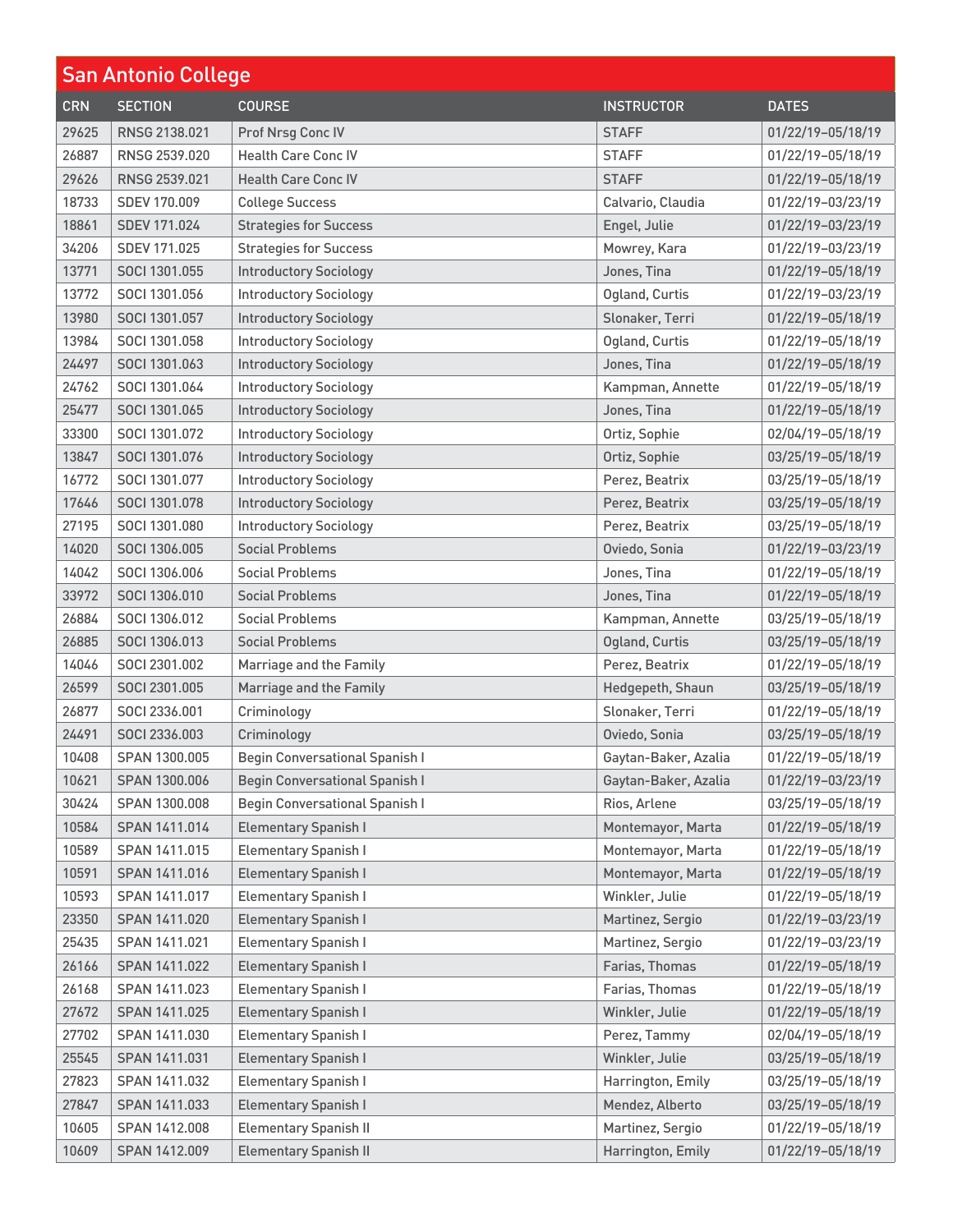| <b>San Antonio College</b> |                |                                     |                       |                   |
|----------------------------|----------------|-------------------------------------|-----------------------|-------------------|
| <b>CRN</b>                 | <b>SECTION</b> | <b>COURSE</b>                       | <b>INSTRUCTOR</b>     | <b>DATES</b>      |
| 26163                      | SPAN 1412.016  | <b>Elementary Spanish II</b>        | Del Villar, Yolanda   | 01/22/19-03/23/19 |
| 26169                      | SPAN 1412.017  | <b>Elementary Spanish II</b>        | Farias, Thomas        | 01/22/19-05/18/19 |
| 23353                      | SPAN 1412.033  | <b>Elementary Spanish II</b>        | Mendez, Alberto       | 03/25/19-05/18/19 |
| 10612                      | SPAN 2311.003  | Intermediate Spanish I              | McCown, Alan          | 01/22/19-05/18/19 |
| 23357                      | SPAN 2311.004  | Intermediate Spanish I              | Martinez, Sergio      | 01/22/19-03/23/19 |
| 10615                      | SPAN 2312.004  | Intermediate Spanish II             | McCown, Alan          | 01/22/19-05/18/19 |
| 23359                      | SPAN 2312.042  | Intermediate Spanish II             | McCown, Alan          | 03/25/19-05/18/19 |
| 12361                      | SPCH 1311.061  | Intro To Speech Communication       | Click, Ashley         | 01/22/19-03/23/19 |
| 26007                      | SPCH 1311.070  | Intro To Speech Communication       | Ramsey, Jolinda       | 01/22/19-03/23/19 |
| 30571                      | SPCH 1311.077  | Intro To Speech Communication       | Click, Ashley         | 01/22/19-03/23/19 |
| 12249                      | SPCH 1311.083  | Intro To Speech Communication       | Click, Ashley         | 03/25/19-05/18/19 |
| 23614                      | SPCH 1311.085  | Intro To Speech Communication       | Ramsey, Jolinda       | 03/25/19-05/18/19 |
| 12208                      | SPCH 1315.048  | <b>Public Speaking</b>              | Falcon, Charles       | 01/22/19-03/23/19 |
| 33211                      | SPCH 1315.060  | <b>Public Speaking</b>              | Risley, Graciela      | 01/22/19-03/23/19 |
| 33212                      | SPCH 1315,061  | <b>Public Speaking</b>              | Pais, Esther          | 01/22/19-03/23/19 |
| 25997                      | SPCH 1315.084  | <b>Public Speaking</b>              | Pais, Esther          | 03/25/19-05/18/19 |
| 27673                      | SPCH 1315,086  | <b>Public Speaking</b>              | Falcon, Charles       | 03/25/19-05/18/19 |
| 30027                      | SPCH 1315.087  | <b>Public Speaking</b>              | Pais, Esther          | 03/25/19-05/18/19 |
| 27587                      | SPCH 1318.012  | <b>Interpersonal Communication</b>  | Ramsey, Jolinda       | 01/22/19-03/23/19 |
| 34278                      | SPCH 1318.016  | <b>Interpersonal Communication</b>  | Click, Ashley         | 03/25/19-05/18/19 |
| 12242                      | SPCH 1321.024  | <b>Bus &amp; Prof Communication</b> | <b>STAFF</b>          | 01/22/19-03/23/19 |
| 26008                      | SPCH 1321.031  | <b>Bus &amp; Prof Communication</b> | Kotzur, Linda         | 01/22/19-03/23/19 |
| 20610                      | SPCH 1321.034  | <b>Bus &amp; Prof Communication</b> | <b>STAFF</b>          | 03/25/19-05/18/19 |
| 33214                      | SPCH 1321.037  | <b>Bus &amp; Prof Communication</b> | Kotzur, Linda         | 03/25/19-05/18/19 |
| 26241                      | TECA 1318,002  | Wellness of the Young Child         | Sinclair, Theresa     | 01/22/19-05/18/19 |
| 26241                      | TECA 1318.002  | Wellness of the Young Child         | Sinclair, Theresa     | 01/22/19-05/18/19 |
| 12941                      | TECA 1354.001  | <b>Child Growth and Development</b> | Dehoyos-O'Connor, Ana | 01/22/19-05/18/19 |

| <b>St. Philip's College</b> |                |                                     |                           |                   |
|-----------------------------|----------------|-------------------------------------|---------------------------|-------------------|
| <b>CRN</b>                  | <b>SECTION</b> | <b>COURSE</b>                       | <b>INSTRUCTOR</b>         | <b>DATES</b>      |
| 10994                       | ACCT 2301.026  | <b>Financial Accounting</b>         | Luna-Chavez, Maria        | 01/22/19-05/18/19 |
| 11008                       | ACCT 2301.027  | <b>Financial Accounting</b>         | Luna-Chavez, Maria        | 01/22/19-05/18/19 |
| 11033                       | ACCT 2302.019  | <b>Managerial Accounting</b>        | Luna-Chavez, Maria        | 01/22/19-05/18/19 |
| 11039                       | ACCT 2302.020  | <b>Managerial Accounting</b>        | Luna-Chavez, Maria        | 01/22/19-05/18/19 |
| 31626                       | ACNT 1313,002  | <b>Computerized Accounting Apps</b> | Mercier, Angelette        | 01/22/19-05/18/19 |
| 11090                       | ARTC 1302.002  | Digital Imaging I                   | <b>Burdwell, Robert</b>   | 01/22/19-05/18/19 |
| 14382                       | ARTS 1301.079  | <b>Art Appreciation</b>             | Agricola Mojica, Jennifer | 01/22/19-05/18/19 |
| 14383                       | ARTS 1301.080  | <b>Art Appreciation</b>             | Agricola Mojica, Jennifer | 01/22/19-05/18/19 |
| 25344                       | ARTS 1301.090  | <b>Art Appreciation</b>             | Agricola Mojica, Jennifer | 01/22/19-03/23/19 |
| 21789                       | ARTS 1301.122  | <b>Art Appreciation</b>             | Agricola Mojica, Jennifer | 03/25/19-05/18/19 |
| 27804                       | ARTS 1301.124  | <b>Art Appreciation</b>             | Geary, Nicole             | 03/25/19-05/18/19 |
| 34827                       | ARTS 1301.137  | <b>Art Appreciation</b>             | Rodriguez, Guadalupe      | 01/22/19-05/18/19 |
| 34828                       | ARTS 1301.138  | <b>Art Appreciation</b>             | Rodriguez, Guadalupe      | 01/22/19-05/18/19 |
| 26873                       | ARTS 2356,009  | Photography I (Fine Arts)           | Rodriguez, Guadalupe      | 01/22/19-05/18/19 |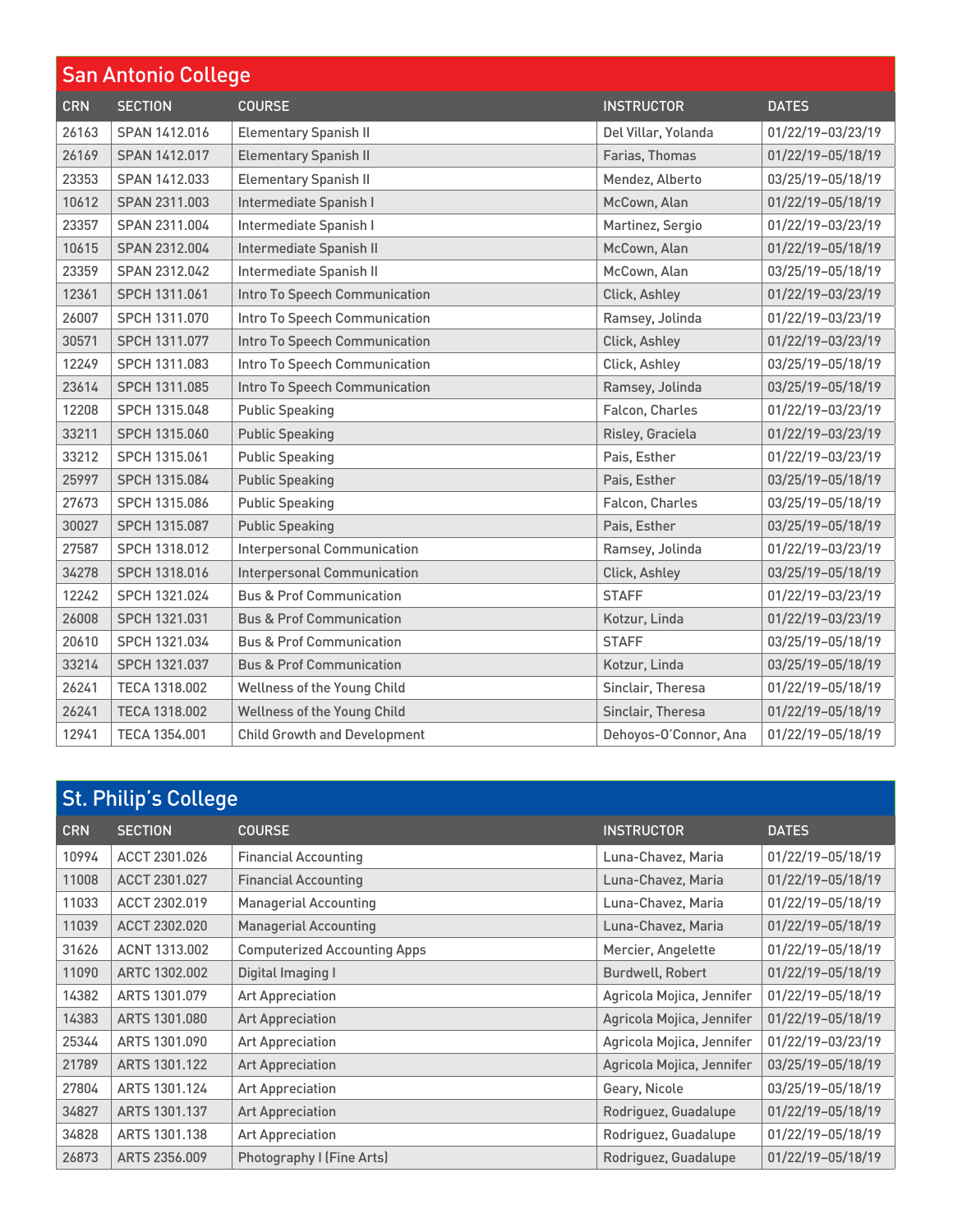| <b>St. Philip's College</b> |                      |                                       |                         |                   |
|-----------------------------|----------------------|---------------------------------------|-------------------------|-------------------|
| <b>CRN</b>                  | <b>SECTION</b>       | <b>COURSE</b>                         | <b>INSTRUCTOR</b>       | <b>DATES</b>      |
| 26874                       | ARTS 2357.009        | <b>Photography II (Fine Arts)</b>     | Rodriguez, Guadalupe    | 01/22/19-05/18/19 |
| 23073                       | <b>BCIS 1305.039</b> | <b>Business Computer Applications</b> | Gershman, Michael       | 01/22/19-05/18/19 |
| 11246                       | <b>BCIS 1305.045</b> | <b>Business Computer Applications</b> | Gershman, Michael       | 02/04/19-05/18/19 |
| 24410                       | <b>BCIS 1305.048</b> | <b>Business Computer Applications</b> | Gershman, Michael       | 03/25/19-05/18/19 |
| 25225                       | BCIS 1305.049        | <b>Business Computer Applications</b> | <b>STAFF</b>            | 03/25/19-05/18/19 |
| 10644                       | BIOL 1322.012        | <b>Nutrition &amp; Diet Therapy</b>   | White, Kathryn          | 01/22/19-05/18/19 |
| 13884                       | BIOL 1408.003        | <b>Biology Non-Science Majors I</b>   | Grant, Willie           | 01/22/19-05/18/19 |
| 13884                       | BIOL 1408.003        | <b>Biology Non-Science Majors I</b>   | Grant, Willie           | 01/22/19-05/18/19 |
| 27119                       | BIOL 1408.004        | <b>Biology Non-Science Majors I</b>   | Wolf, Dorothy           | 01/22/19-05/18/19 |
| 27119                       | BIOL 1408.004        | <b>Biology Non-Science Majors I</b>   | Wolf, Dorothy           | 01/22/19-05/18/19 |
| 16923                       | BIOL 1409.001        | <b>Biology Non-Science Majors II</b>  | Ruiz-Velasco, Alejandro | 01/22/19-05/18/19 |
| 16923                       | BIOL 1409.001        | <b>Biology Non-Science Majors II</b>  | Ruiz-Velasco, Alejandro | 01/22/19-05/18/19 |
| 12444                       | BIOL 2306.004        | <b>Environmental Biology (Lec)</b>    | Nfor, Solomon           | 01/22/19-05/18/19 |
| 16315                       | BIOL 2404.009        | <b>Human Anatomy and Physiology</b>   | Magnusson, Kent         | 01/22/19-05/18/19 |
| 16315                       | BIOL 2404.009        | <b>Human Anatomy and Physiology</b>   | Magnusson, Kent         | 01/22/19-05/18/19 |
| 16316                       | BIOL 2404.010        | <b>Human Anatomy and Physiology</b>   | Magnusson, Kent         | 01/22/19-05/18/19 |
| 16316                       | BIOL 2404.010        | <b>Human Anatomy and Physiology</b>   | Magnusson, Kent         | 01/22/19-05/18/19 |
| 20056                       | BIOL 2404.011        | <b>Human Anatomy and Physiology</b>   | Koonhow, Stacie         | 01/22/19-05/18/19 |
| 20056                       | BIOL 2404.011        | <b>Human Anatomy and Physiology</b>   | Koonhow, Stacie         | 01/22/19-05/18/19 |
| 27130                       | BIOL 2404.012        | <b>Human Anatomy and Physiology</b>   | Koonhow, Stacie         | 01/22/19-05/18/19 |
| 27130                       | BIOL 2404.012        | <b>Human Anatomy and Physiology</b>   | Koonhow, Stacie         | 01/22/19-05/18/19 |
| 34826                       | BIOL 2404.014        | <b>Human Anatomy and Physiology</b>   | Koonhow, Stacie         | 01/22/19-05/18/19 |
| 34826                       | BIOL 2404.014        | <b>Human Anatomy and Physiology</b>   | Koonhow, Stacie         | 01/22/19-05/18/19 |
| 25064                       | BIOM 2301.001        | <b>Safety in Hlthcare Facilities</b>  | Vasquez, Alberto        | 01/22/19-05/18/19 |
| 25064                       | BIOM 2301.001        | <b>Safety in Hlthcare Facilities</b>  | Vasquez, Alberto        | 01/22/19-05/18/19 |
| 19349                       | BIOM 2357.001        | <b>BMET Proficiency Review</b>        | Vasquez, Alberto        | 01/22/19-05/18/19 |
| 19349                       | BIOM 2357.001        | <b>BMET Proficiency Review</b>        | Vasquez, Alberto        | 01/22/19-05/18/19 |
| 34642                       | BITC 2311.002        | <b>Biotech Lab Instrumentation</b>    | Vasquez, Alberto        | 01/22/19-05/18/19 |
| 34642                       | BITC 2311.002        | <b>Biotech Lab Instrumentation</b>    | Vasquez, Alberto        | 01/22/19-05/18/19 |
| 11785                       | BMGT 1301.002        | Supervision                           | Balmos, Janice          | 01/22/19-05/18/19 |
| 18131                       | BMGT 1309.001        | <b>Information/Project Management</b> | Chacon, Raymond         | 01/22/19-05/18/19 |
| 19015                       | BMGT 1309.004        | <b>Information/Project Management</b> | Chacon, Raymond         | 03/25/19-05/18/19 |
| 31647                       | BMGT 1327.010        | <b>Principles of Management</b>       | Chacon, Raymond         | 01/22/19-05/18/19 |
| 31652                       | BMGT 1341.003        | <b>Business Ethics</b>                | Chacon, Raymond         | 01/22/19-05/18/19 |
| 15409                       | BMGT 2303.003        | Problem-Solve/Decision-Making         | Chacon, Raymond         | 03/25/19-05/18/19 |
| 34724                       | BMGT 2309.007        | Leadership                            | Chacon, Raymond         | 01/22/19-05/18/19 |
| 13644                       | BMGT 2331.003        | <b>Principles Quality Management</b>  | <b>STAFF</b>            | 03/25/19-05/18/19 |
| 11973                       | BMGT 2389.001        | Intshp Bus Admin & Mgmt-Gen           | Balmos, Janice          | 01/22/19-05/18/19 |
| 22684                       | BUSG 2305.002        | <b>Business Law/Contracts</b>         | Chacon, Meredith        | 01/22/19-05/18/19 |
| 28948                       | BUSG 2309.004        | <b>Small Business Management</b>      | <b>Bell, Revis</b>      | 01/22/19-05/18/19 |
| 22869                       | BUSI 1307.001        | <b>Personal Finance</b>               | <b>STAFF</b>            | 03/25/19-05/18/19 |
| 19708                       | BUSI 2301.004        | <b>Business Law</b>                   | Chacon, Meredith        | 01/22/19-05/18/19 |
| 31383                       | CDEC 1313.004        | <b>Curr Resources Early Childhood</b> | Huebner, Amy            | 01/22/19-03/23/19 |
| 29087                       | CDEC 1319.004        | <b>Child Guidance</b>                 | Jurkovic, Vlasta        | 03/25/19-05/18/19 |
| 34749                       | CDEC 1321.003        | The Infant and Toddler                | Huebner, Amy            | 01/22/19-03/23/19 |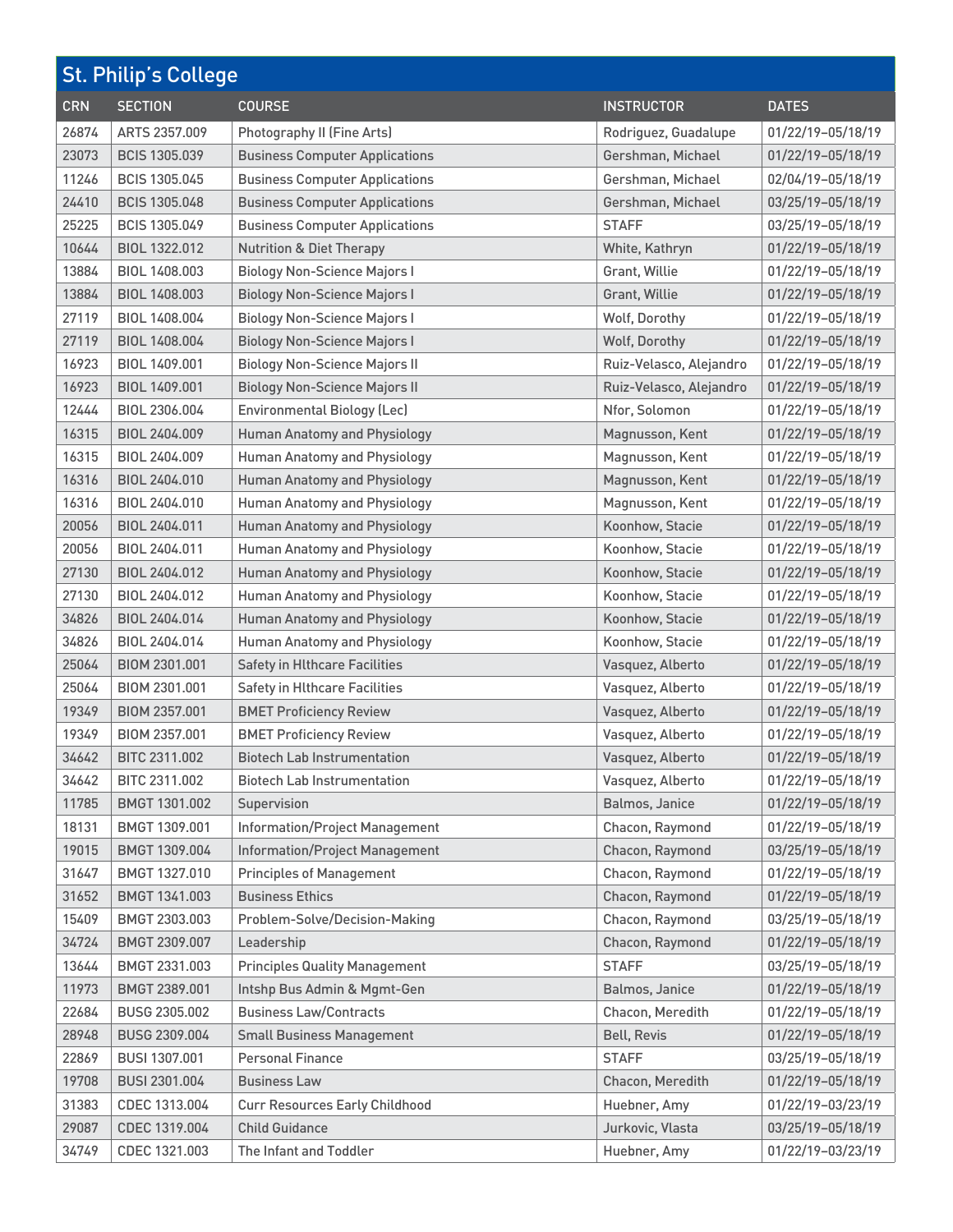| <b>St. Philip's College</b> |                |                                       |                    |                   |
|-----------------------------|----------------|---------------------------------------|--------------------|-------------------|
| <b>CRN</b>                  | <b>SECTION</b> | <b>COURSE</b>                         | <b>INSTRUCTOR</b>  | <b>DATES</b>      |
| 31413                       | CDEC 1358.002  | <b>Creative Arts Early Childhood</b>  | Jurkovic, Vlasta   | 03/25/19-05/18/19 |
| 34902                       | CDEC 1359.005  | <b>Children with Special Needs</b>    | Huebner, Amy       | 03/04/19-05/18/19 |
| 31381                       | CDEC 2304.001  | <b>Child Abuse and Neglect</b>        | Jurkovic, Vlasta   | 01/22/19-03/23/19 |
| 31412                       | CDEC 2689.001  | Intrnshp: Child Care Prov/Asst        | Jurkovic, Vlasta   | 01/22/19-05/18/19 |
| 10028                       | CHEF 1205.003  | <b>Sanitation and Safety</b>          | Kunz, Mary         | 01/22/19-05/18/19 |
| 33342                       | CHEM 1405.038  | <b>Introductory Chemistry I</b>       | Kendell, Shane     | 01/22/19-03/23/19 |
| 33342                       | CHEM 1405.038  | <b>Introductory Chemistry I</b>       | Kendell, Shane     | 01/22/19-03/23/19 |
| 10673                       | CHEM 1405.039  | <b>Introductory Chemistry I</b>       | Kendell, Shane     | 03/25/19-05/18/19 |
| 10673                       | CHEM 1405.039  | <b>Introductory Chemistry I</b>       | Kendell, Shane     | 03/25/19-05/18/19 |
| 11242                       | COSC 1301.008  | <b>Introduction to Computing</b>      | <b>Bell, Revis</b> | 01/22/19-05/18/19 |
| 11243                       | COSC 1301.009  | <b>Introduction to Computing</b>      | <b>STAFF</b>       | 01/22/19-05/18/19 |
| 20442                       | COSC 1301.022  | <b>Introduction to Computing</b>      | <b>Bell, Revis</b> | 03/25/19-05/18/19 |
| 35084                       | COSC 1301.024  | <b>Introduction to Computing</b>      | <b>Bell, Revis</b> | 01/22/19-05/18/19 |
| 28392                       | COSC 1315.006  | Intro to Computer Programming         | McCall, Sam        | 01/22/19-05/18/19 |
| 18892                       | COSC 1336.015  | <b>Programming Fundamentals I</b>     | McCall, Sam        | 01/22/19-05/18/19 |
| 25863                       | COSC 1437.006  | <b>Programming Fundamentals II</b>    | Percy, Everett     | 01/22/19-05/18/19 |
| 20443                       | COSC 2325.004  | <b>Computer Organization</b>          | Castaneda, Robert  | 01/22/19-05/18/19 |
| 25846                       | COSC 2436,006  | <b>Programming Fundamentals III</b>   | Castaneda, Robert  | 01/22/19-05/18/19 |
| 12299                       | CRIJ 1301.025  | <b>Intro to Criminal Justice</b>      | Williams, Damoine  | 01/22/19-05/18/19 |
| 12304                       | CRIJ 1306.009  | <b>Court Systems and Practices</b>    | James, John        | 01/22/19-05/18/19 |
| 20476                       | CRIJ 1307.007  | Crime in America                      | James, John        | 01/22/19-05/18/19 |
| 12306                       | CRIJ 1310.005  | <b>Fundamentals of Criminal Law</b>   | James, John        | 01/22/19-05/18/19 |
| 23777                       | CRIJ 2313.007  | <b>Correctional Systems/Practices</b> | James, John        | 01/22/19-05/18/19 |
| 23780                       | CRIJ 2328.006  | <b>Police Systems and Practices</b>   | James, John        | 01/22/19-05/18/19 |
| 29622                       | CVTT 1307.001  | <b>Cardiovascular Instrumentation</b> | Ochoa, Benjamin    | 01/22/19-05/18/19 |
| 34575                       | CVTT 1340,002  | Cardiovascular Pathophysiology        | Ochoa, Benjamin    | 01/22/19-05/18/19 |
| 34576                       | CVTT 2350.002  | <b>Cardio Professional Transition</b> | Ochoa, Benjamin    | 01/22/19-05/18/19 |
| 31445                       | DMS0 2230.001  | <b>Advanced Ultrasound and Review</b> | Senovsky, Yvette   | 01/22/19-05/18/19 |
| 31445                       | DMSO 2230.001  | <b>Advanced Ultrasound and Review</b> | Senovsky, Yvette   | 01/22/19-05/18/19 |
| 15796                       | DRAM 1310.026  | Intro Theatre/Appreciation            | Hardy, Vincent     | 01/22/19-05/18/19 |
| 14701                       | ECON 1301.012  | <b>Introduction to Economics</b>      | Ortega, Lydia      | 01/22/19-05/18/19 |
| 14687                       | ECON 1301.013  | <b>Introduction to Economics</b>      | <b>STAFF</b>       | 03/25/19-05/18/19 |
| 14702                       | ECON 2301.033  | <b>Principles of Macroeconomics</b>   | Oelke, Nathan      | 01/22/19-05/18/19 |
| 14808                       | ECON 2301.034  | <b>Principles of Macroeconomics</b>   | Oelke, Nathan      | 01/22/19-03/23/19 |
| 16543                       | ECON 2301.035  | <b>Principles of Macroeconomics</b>   | Kisel, David       | 01/22/19-05/18/19 |
| 16726                       | ECON 2301.036  | <b>Principles of Macroeconomics</b>   | Ortega, Lydia      | 01/22/19-05/18/19 |
| 19801                       | ECON 2301.038  | <b>Principles of Macroeconomics</b>   | Oelke, Nathan      | 01/22/19-05/18/19 |
| 17016                       | ECON 2301.055  | <b>Principles of Macroeconomics</b>   | <b>STAFF</b>       | 03/25/19-05/18/19 |
| 31258                       | ECON 2301.056  | <b>Principles of Macroeconomics</b>   | <b>STAFF</b>       | 03/25/19-05/18/19 |
| 14817                       | ECON 2302.025  | <b>Principles of Microeconomics</b>   | Oelke, Nathan      | 01/22/19-05/18/19 |
| 14879                       | ECON 2302.026  | <b>Principles of Microeconomics</b>   | Oelke, Nathan      | 01/22/19-05/18/19 |
| 14883                       | ECON 2302.027  | <b>Principles of Microeconomics</b>   | Oelke, Nathan      | 01/22/19-03/23/19 |
| 27612                       | ECON 2302.031  | <b>Principles of Microeconomics</b>   | Ortega, Lydia      | 03/25/19-05/18/19 |
| 29095                       | EDUC 1300.112  | <b>Learning Framework</b>             | Martinez, JoAnn    | 01/22/19-05/18/19 |
| 32081                       | EDUC 1300.131  | <b>Learning Framework</b>             | Martinez, JoAnn    | 01/22/19-05/18/19 |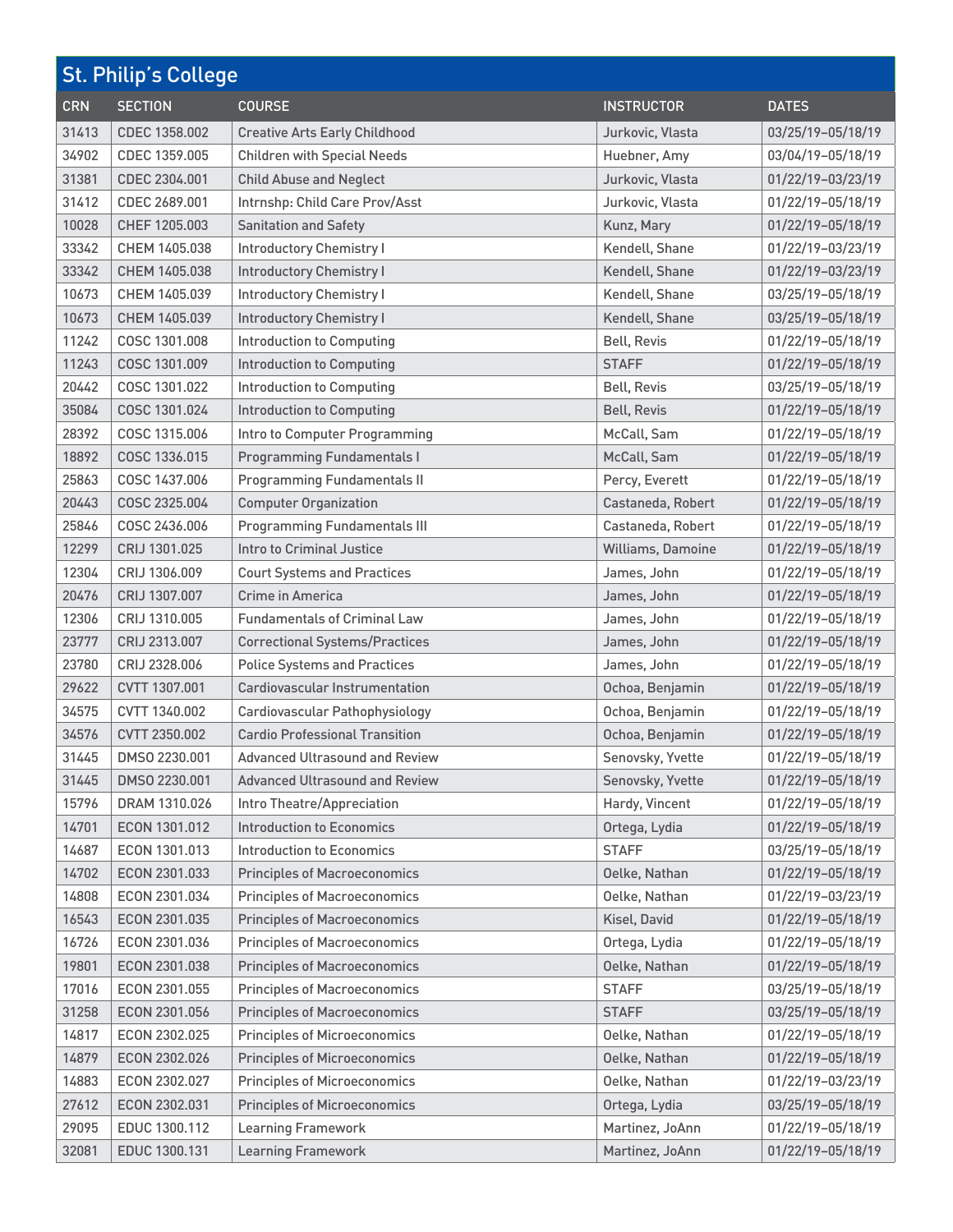| <b>St. Philip's College</b> |                      |                                 |                      |                   |
|-----------------------------|----------------------|---------------------------------|----------------------|-------------------|
| <b>CRN</b>                  | <b>SECTION</b>       | <b>COURSE</b>                   | <b>INSTRUCTOR</b>    | <b>DATES</b>      |
| 33529                       | EDUC 1300.167        | <b>Learning Framework</b>       | Martinez, JoAnn      | 03/25/19-05/18/19 |
| 33564                       | EDUC 1300.168        | <b>Learning Framework</b>       | Lopez, Luis          | 03/25/19-05/18/19 |
| 24978                       | EECT 2266.001        | Practicum: Elec/Comm Eng Tech   | Cain, Michael        | 01/22/19-05/18/19 |
| 13045                       | ENGL 1301.210        | <b>Composition I</b>            | Humberson, Laurilyn  | 01/22/19-05/18/19 |
| 13047                       | ENGL 1301.211        | <b>Composition I</b>            | Poff, Kenneth        | 01/22/19-05/18/19 |
| 13050                       | ENGL 1301.212        | <b>Composition I</b>            | Poff, Kenneth        | 01/22/19-05/18/19 |
| 24359                       | ENGL 1301.226        | <b>Composition I</b>            | Ramirez, Marissa     | 01/22/19-03/23/19 |
| 29346                       | ENGL 1301.231        | <b>Composition I</b>            | <b>STAFF</b>         | 01/22/19-05/18/19 |
| 31909                       | ENGL 1301.249        | <b>Composition I</b>            | Miranda, Jamie       | 02/04/19-05/18/19 |
| 23093                       | ENGL 1301.268        | <b>Composition I</b>            | Miranda, Jamie       | 03/25/19-05/18/19 |
| 25223                       | ENGL 1301.269        | <b>Composition I</b>            | <b>STAFF</b>         | 03/25/19-05/18/19 |
| 34449                       | <b>ENGL 1301.287</b> | <b>Composition I</b>            | <b>STAFF</b>         | 03/25/19-05/18/19 |
| 34566                       | ENGL 1301.289        | <b>Composition I</b>            | Humberson, Laurilyn  | 01/22/19-05/18/19 |
| 13080                       | ENGL 1302.200        | <b>Composition II</b>           | Ramirez, Marissa     | 01/22/19-05/18/19 |
| 13084                       | ENGL 1302.201        | <b>Composition II</b>           | Miranda, Jamie       | 01/22/19-05/18/19 |
| 13085                       | ENGL 1302.202        | <b>Composition II</b>           | Gibson, Stephanie    | 01/22/19-05/18/19 |
| 13092                       | ENGL 1302.203        | <b>Composition II</b>           | Poff, Kenneth        | 01/22/19-05/18/19 |
| 16552                       | ENGL 1302.247        | <b>Composition II</b>           | Poff, Kenneth        | 01/22/19-05/18/19 |
| 16582                       | ENGL 1302.248        | <b>Composition II</b>           | Ramirez, Marissa     | 01/22/19-05/18/19 |
| 20000                       | ENGL 1302.270        | <b>Composition II</b>           | <b>STAFF</b>         | 01/22/19-05/18/19 |
| 29859                       | ENGL 1302.302        | <b>Composition II</b>           | <b>STAFF</b>         | 01/22/19-05/18/19 |
| 24360                       | <b>ENGL 1302.502</b> | <b>Composition II</b>           | Miranda, Jamie       | 03/25/19-05/18/19 |
| 32035                       | ENGL 1302.505        | <b>Composition II</b>           | <b>STAFF</b>         | 03/25/19-05/18/19 |
| 34513                       | ENGL 2311.010        | <b>Technical Writing</b>        | Osborne, Jen         | 01/22/19-05/18/19 |
| 16091                       | ENGL 2322.009        | <b>British Literature I</b>     | Gibson, Stephanie    | 01/22/19-05/18/19 |
| 25077                       | ENGL 2323.055        | <b>British Literature II</b>    | Ramirez, Marissa     | 01/22/19-05/18/19 |
| 13095                       | ENGL 2327.007        | American Literature I           | Poff, Kenneth        | 01/22/19-05/18/19 |
| 13098                       | ENGL 2332.005        | World Literature I              | Gibson, Stephanie    | 01/22/19-05/18/19 |
| 10185                       | FDNS 1301.003        | Introduction to Foods           | Thornton, William    | 01/22/19-05/18/19 |
| 25027                       | FDNS 1305.003        | Nutrition                       | Kunz, Mary           | 01/22/19-05/18/19 |
| 10664                       | GEOL 1301.021        | Earth Sciences Lecture I        | Meeks, Robert        | 01/22/19-05/18/19 |
| 25080                       | GEOL 1301.025        | <b>Earth Sciences Lecture I</b> | Meeks, Robert        | 01/22/19-05/18/19 |
| 33439                       | GEOL 1345.004        | Oceanography                    | Nava-Fischer, Carmen | 01/22/19-05/18/19 |
| 33441                       | GEOL 1345.005        | Oceanography                    | Nava-Fischer, Carmen | 01/22/19-05/18/19 |
| 29206                       | GEOL 1347.001        | Meteorology                     | Meeks, Robert        | 01/22/19-05/18/19 |
| 23793                       | GOVT 2304.002        | Intro to Political Science      | De Luna, Robert      | 01/22/19-05/18/19 |
| 14992                       | GOVT 2305.113        | <b>Federal Government</b>       | Hudspeth, Gregory    | 01/22/19-05/18/19 |
| 14997                       | GOVT 2305.114        | <b>Federal Government</b>       | Hudspeth, Gregory    | 01/22/19-03/23/19 |
| 15001                       | GOVT 2305.115        | <b>Federal Government</b>       | Hudspeth, Gregory    | 01/22/19-05/18/19 |
| 15005                       | GOVT 2305.116        | <b>Federal Government</b>       | De Luna, Robert      | 01/22/19-03/23/19 |
| 15009                       | GOVT 2305.117        | <b>Federal Government</b>       | De Luna, Robert      | 01/22/19-05/18/19 |
| 15011                       | GOVT 2305.118        | <b>Federal Government</b>       | Pryor, Cynthia       | 01/22/19-05/18/19 |
| 17008                       | GOVT 2305.122        | <b>Federal Government</b>       | Pryor, Cynthia       | 01/22/19-03/23/19 |
| 34179                       | GOVT 2305.177        | <b>Federal Government</b>       | Dech, Michelle       | 01/22/19-03/23/19 |
| 17768                       | GOVT 2305.182        | <b>Federal Government</b>       | Pryor, Cynthia       | 03/25/19-05/18/19 |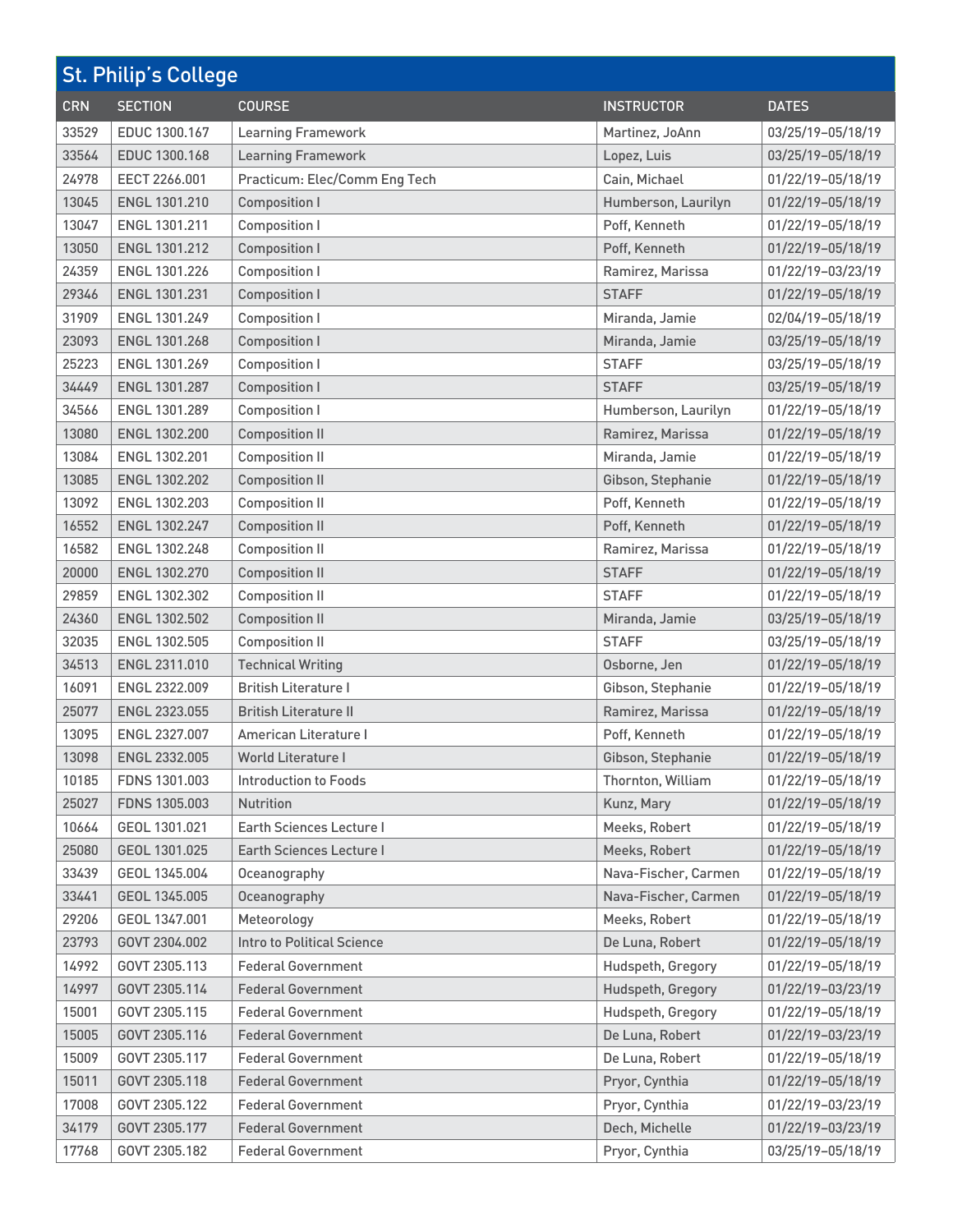| <b>St. Philip's College</b> |                |                                    |                   |                   |
|-----------------------------|----------------|------------------------------------|-------------------|-------------------|
| <b>CRN</b>                  | <b>SECTION</b> | <b>COURSE</b>                      | <b>INSTRUCTOR</b> | <b>DATES</b>      |
| 19863                       | GOVT 2305.183  | <b>Federal Government</b>          | Dech, Michelle    | 03/25/19-05/18/19 |
| 32007                       | GOVT 2305.184  | <b>Federal Government</b>          | Green, Robert     | 01/22/19-05/18/19 |
| 15102                       | GOVT 2306.115  | <b>Texas Government</b>            | Hudspeth, Gregory | 01/22/19-03/23/19 |
| 15104                       | GOVT 2306.116  | <b>Texas Government</b>            | Hudspeth, Gregory | 01/22/19-05/18/19 |
| 15115                       | GOVT 2306.117  | <b>Texas Government</b>            | De Luna, Robert   | 01/22/19-05/18/19 |
| 15116                       | GOVT 2306.118  | <b>Texas Government</b>            | De Luna, Robert   | 01/22/19-03/23/19 |
| 17011                       | GOVT 2306.120  | <b>Texas Government</b>            | De Luna, Robert   | 01/22/19-05/18/19 |
| 21020                       | GOVT 2306.130  | <b>Texas Government</b>            | Pryor, Cynthia    | 01/22/19-05/18/19 |
| 21097                       | GOVT 2306.131  | <b>Texas Government</b>            | Pryor, Cynthia    | 01/22/19-05/18/19 |
| 24094                       | GOVT 2306.135  | <b>Texas Government</b>            | Yusuf, Iram       | 01/22/19-03/23/19 |
| 27456                       | GOVT 2306.137  | <b>Texas Government</b>            | Yusuf, Iram       | 01/22/19-05/18/19 |
| 32498                       | GOVT 2306.149  | <b>Texas Government</b>            | Yusuf, Iram       | 01/22/19-05/18/19 |
| 34426                       | GOVT 2306.154  | <b>Texas Government</b>            | Yusuf, Iram       | 01/22/19-03/23/19 |
| 17014                       | GOVT 2306.162  | <b>Texas Government</b>            | De Luna, Robert   | 03/25/19-05/18/19 |
| 34178                       | GOVT 2306.164  | <b>Texas Government</b>            | Dech, Michelle    | 03/25/19-05/18/19 |
| 35029                       | GOVT 2306.178  | <b>Texas Government</b>            | Yusuf, Iram       | 01/22/19-05/18/19 |
| 35030                       | GOVT 2306.179  | <b>Texas Government</b>            | Green, Robert     | 01/22/19-05/18/19 |
| 10787                       | HIST 1301.119  | <b>United States History I</b>     | Hamilton, Allen   | 01/22/19-05/18/19 |
| 10796                       | HIST 1301.120  | <b>United States History I</b>     | Hamilton, Allen   | 01/22/19-03/23/19 |
| 10806                       | HIST 1301.121  | <b>United States History I</b>     | Thomas, Jonathan  | 01/22/19-05/18/19 |
| 10917                       | HIST 1301.122  | <b>United States History I</b>     | Cortez, Cynthia   | 01/22/19-03/23/19 |
| 25161                       | HIST 1301.136  | <b>United States History I</b>     | Dinsmore, Cynthia | 01/22/19-05/18/19 |
| 11393                       | HIST 1301.161  | <b>United States History I</b>     | <b>STAFF</b>      | 03/25/19-05/18/19 |
| 11757                       | HIST 1302.135  | <b>United States History II</b>    | Hamilton, Allen   | 01/22/19-05/18/19 |
| 11761                       | HIST 1302.136  | <b>United States History II</b>    | Hamilton, Allen   | 01/22/19-03/23/19 |
| 11765                       | HIST 1302.137  | <b>United States History II</b>    | Herbin, Connie    | 01/22/19-05/18/19 |
| 11768                       | HIST 1302.138  | <b>United States History II</b>    | Herbin, Connie    | 01/22/19-05/18/19 |
| 22827                       | HIST 1302.169  | <b>United States History II</b>    | Dinsmore, Cynthia | 01/22/19-05/18/19 |
| 22828                       | HIST 1302.170  | <b>United States History II</b>    | Dinsmore, Cynthia | 01/22/19-05/18/19 |
| 17001                       | HIST 1302.329  | <b>United States History II</b>    | Dinsmore, Cynthia | 03/25/19-05/18/19 |
| 11778                       | HIST 2301.010  | <b>Texas History</b>               | Hamilton, Allen   | 01/22/19-05/18/19 |
| 23771                       | HIST 2301.012  | <b>Texas History</b>               | Hamilton, Allen   | 01/22/19-05/18/19 |
| 23774                       | HIST 2301.018  | <b>Texas History</b>               | Hamilton, Allen   | 03/25/19-05/18/19 |
| 11784                       | HIST 2312.002  | <b>Western Civilization II</b>     | Thomas, Jonathan  | 01/22/19-05/18/19 |
| 11793                       | HIST 2321.006  | <b>World Civilizations I</b>       | Balog, Michael    | 01/22/19-05/18/19 |
| 17947                       | HIST 2321.008  | <b>World Civilizations I</b>       | Fontanella, Ryan  | 01/22/19-03/23/19 |
| 30041                       | HIST 2321.014  | <b>World Civilizations I</b>       | <b>STAFF</b>      | 03/25/19-05/18/19 |
| 11796                       | HIST 2322.009  | <b>World Civilizations II</b>      | Fontanella, Ryan  | 01/22/19-05/18/19 |
| 11801                       | HIST 2322.019  | <b>World Civilizations II</b>      | <b>STAFF</b>      | 03/25/19-05/18/19 |
| 31168                       | HIST 2327.004  | <b>Mexican-American History I</b>  | Balog, Michael    | 01/22/19-05/18/19 |
| 25682                       | HIST 2328.006  | <b>Mexican-American History II</b> | Saberian, Michael | 01/22/19-05/18/19 |
| 26215                       | HIST 2381.001  | <b>African-American History</b>    | Thomas, Jonathan  | 01/22/19-05/18/19 |
| 12334                       | HITT 1305.007  | <b>Medical Terminology I</b>       | Pfeil, Penny      | 01/22/19-05/18/19 |
| 12336                       | HITT 1305.008  | <b>Medical Terminology I</b>       | Jones, Thermajean | 01/22/19-05/18/19 |
| 12337                       | HITT 1305.009  | <b>Medical Terminology I</b>       | Canales, Janice   | 01/22/19-05/18/19 |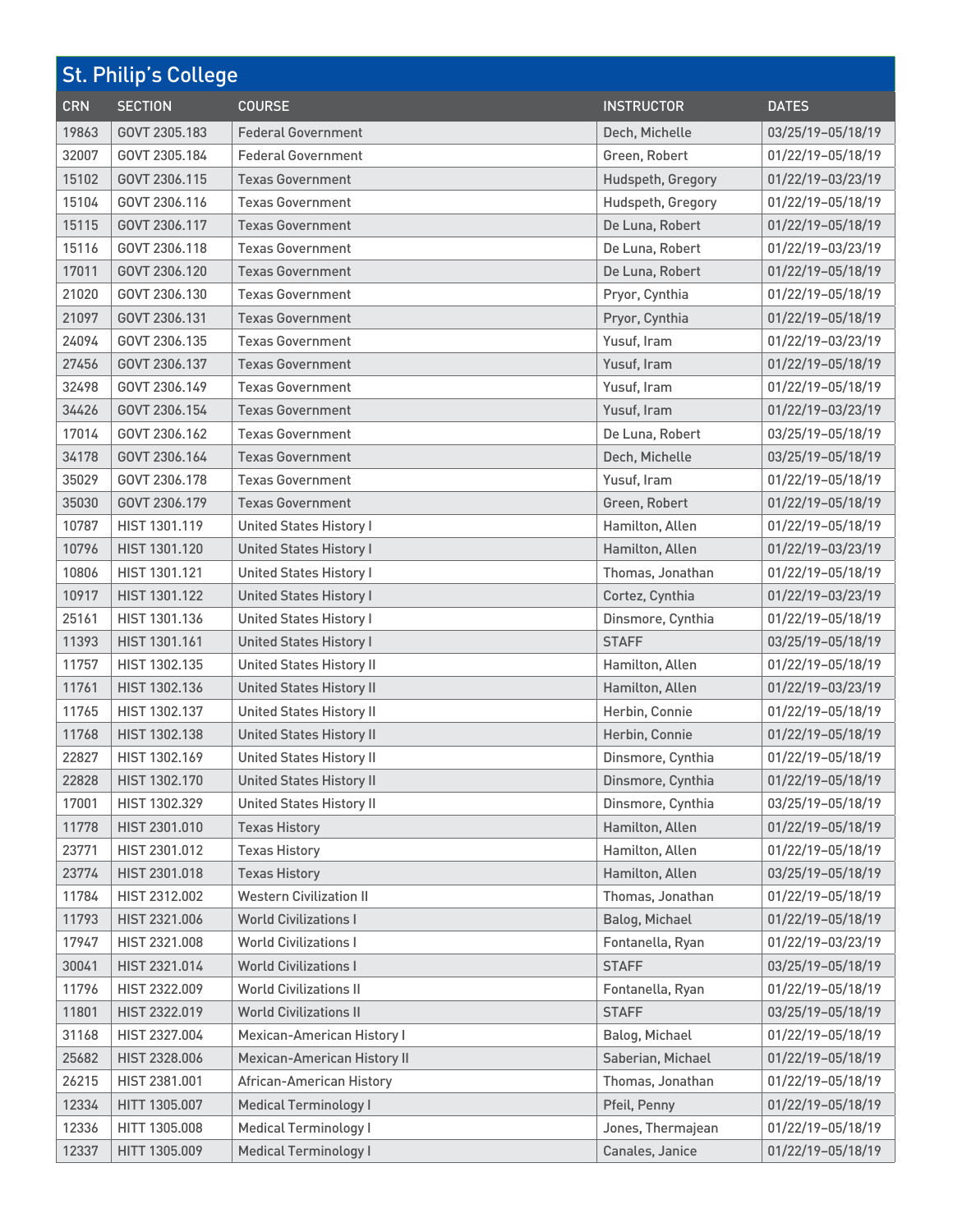| <b>St. Philip's College</b> |                     |                                       |                            |                   |
|-----------------------------|---------------------|---------------------------------------|----------------------------|-------------------|
| <b>CRN</b>                  | <b>SECTION</b>      | <b>COURSE</b>                         | <b>INSTRUCTOR</b>          | <b>DATES</b>      |
| 12338                       | HITT 1305.010       | <b>Medical Terminology I</b>          | Abt, Norma                 | 01/22/19-05/18/19 |
| 21983                       | HITT 1305.011       | <b>Medical Terminology I</b>          | Amaker, Christopher        | 01/22/19-05/18/19 |
| 22987                       | HITT 1305,012       | <b>Medical Terminology I</b>          | Valdez, Lillian            | 01/22/19-05/18/19 |
| 22989                       | HITT 1305.013       | <b>Medical Terminology I</b>          | Porter, Bessie             | 01/22/19-05/18/19 |
| 26791                       | HITT 1305.015       | <b>Medical Terminology I</b>          | Porter, Bessie             | 03/25/19-05/18/19 |
| 34624                       | HITT 1305.021       | <b>Medical Terminology I</b>          | Bowman, Keeley             | 01/22/19-05/18/19 |
| 34758                       | HITT 1305.022       | <b>Medical Terminology I</b>          | Guerrero, Cecario          | 01/22/19-05/18/19 |
| 34758                       | HITT 1305.022       | <b>Medical Terminology I</b>          | McLachlan, Heather         | 01/22/19-05/18/19 |
| 12455                       | HITT 1341.001       | <b>Coding/Classification Systems</b>  | Lamson, Patricia           | 01/22/19-05/18/19 |
| 12455                       | HITT 1341.001       | <b>Coding/Classification Systems</b>  | Lamson, Patricia           | 01/22/19-05/18/19 |
| 12451                       | HITT 1342,001       | <b>Ambulatory Coding</b>              | Valdez, Lillian            | 01/22/19-05/18/19 |
| 12451                       | HITT 1342.001       | <b>Ambulatory Coding</b>              | Valdez, Lillian            | 01/22/19-05/18/19 |
| 12551                       | HITT 1353.001       | Legal/Ethical Aspect Hlth Info        | Guerrero, Cecario          | 01/22/19-05/18/19 |
| 12551                       | HITT 1353.001       | Legal/Ethical Aspect Hlth Info        | McLachlan, Heather         | 01/22/19-05/18/19 |
| 12551                       | HITT 1353,001       | Legal/Ethical Aspect Hlth Info        | Guerrero, Cecario          | 01/22/19-05/18/19 |
| 12551                       | HITT 1353.001       | Legal/Ethical Aspect Hlth Info        | McLachlan, Heather         | 01/22/19-05/18/19 |
| 12561                       | HITT 2249.001       | <b>RHIT Competency Review</b>         | Woodward, Patricia         | 01/22/19-05/18/19 |
| 12561                       | HITT 2249.001       | <b>RHIT Competency Review</b>         | Woodward, Patricia         | 01/22/19-05/18/19 |
| 28380                       | HITT 2339.001       | Health Info Organization & Sup        | Woodward, Patricia         | 01/22/19-05/18/19 |
| 28380                       | HITT 2339.001       | Health Info Organization & Sup        | Woodward, Patricia         | 01/22/19-05/18/19 |
| 29701                       | HITT 2361.001       | Clinical - HIM/MR Tech                | Lamson, Patricia           | 01/22/19-05/18/19 |
| 29701                       | HITT 2361.001       | Clinical - HIM/MR Tech                | McLachlan, Heather         | 01/22/19-05/18/19 |
| 13527                       | HLAB 1346.001       | <b>Functional Histology II</b>        | Escobedo, Lucila           | 01/22/19-05/18/19 |
| 12583                       | HPRS 2301.001       | Pathophysiology                       | Powell, Barbara            | 01/22/19-05/18/19 |
| 12583                       | HPRS 2301.001       | Pathophysiology                       | Powell, Barbara            | 01/22/19-05/18/19 |
| 11781                       | HRP0 1311,001       | <b>Human Relations</b>                | Wehring, Ashley            | 01/22/19-05/18/19 |
| 11971                       | HRP0 2307.002       | <b>Organizational Behavior</b>        | Wehring, Ashley            | 03/25/19-05/18/19 |
| 11308                       | HUMA 1301.027       | Intro to Humanities I                 | Nawrocik, Jack             | 01/22/19-05/18/19 |
| 11310                       | HUMA 1301.028       | Intro to Humanities I                 | Nawrocik, Jack             | 01/22/19-05/18/19 |
| 11316                       | HUMA 1301.029       | Intro to Humanities I                 | Wilder, Kelli              | 01/22/19-03/23/19 |
| 11321                       | HUMA 1301.030       | Intro to Humanities I                 | Cortez, Cynthia            | 01/22/19-05/18/19 |
| 11333                       | HUMA 1301.040       | Intro to Humanities I                 | <b>STAFF</b>               | 03/25/19-05/18/19 |
| 29689                       | HUMA 1301.042       | Intro to Humanities I                 | Wilder, Kelli              | 03/25/19-05/18/19 |
| 20541                       | HUMA 1302.008       | Intro to Humanities II                | Cortez, Cynthia            | 01/22/19-05/18/19 |
| 29691                       | HUMA 1302.013       | Intro to Humanities II                | <b>STAFF</b>               | 03/25/19-05/18/19 |
| 11344                       | HUMA 1315.001       | <b>Fine Arts Appreciation</b>         | Fenton, Karlene            | 01/22/19-05/18/19 |
| 11349                       | HUMA 2319.003       | <b>American Minority Studies</b>      | Fenton, Karlene            | 01/22/19-05/18/19 |
| 20539                       | HUMA 2323.004       | <b>World Cultures</b>                 | Fenton, Karlene            | 01/22/19-05/18/19 |
| 23031                       | IBUS 1305.003       | Intro To Internat'l Bus & Trad        | <b>Bell, Revis</b>         | 03/25/19-05/18/19 |
| 18144                       | IMED 1301.001       | <b>Introduction to Multimedia</b>     | <b>Trollinger, Beverly</b> | 03/25/19-05/18/19 |
| 31639                       | IMED 1316.003       | Web Design I                          | <b>STAFF</b>               | 01/22/19-05/18/19 |
| 31789                       | IMED 2309.001       | <b>Internet Commerce</b>              | <b>STAFF</b>               | 01/22/19-05/18/19 |
| 34721                       | IMED 2315.002       | Web Design II                         | <b>STAFF</b>               | 01/22/19-05/18/19 |
| 24772                       | IMED 2380.001       | <b>Cooperative Education-Web Page</b> | McCall, Sam                | 01/22/19-05/18/19 |
| 31988                       | <b>INRW 100.049</b> | <b>INRW Special Topics</b>            | Humberson, Laurilyn        | 01/22/19-05/18/19 |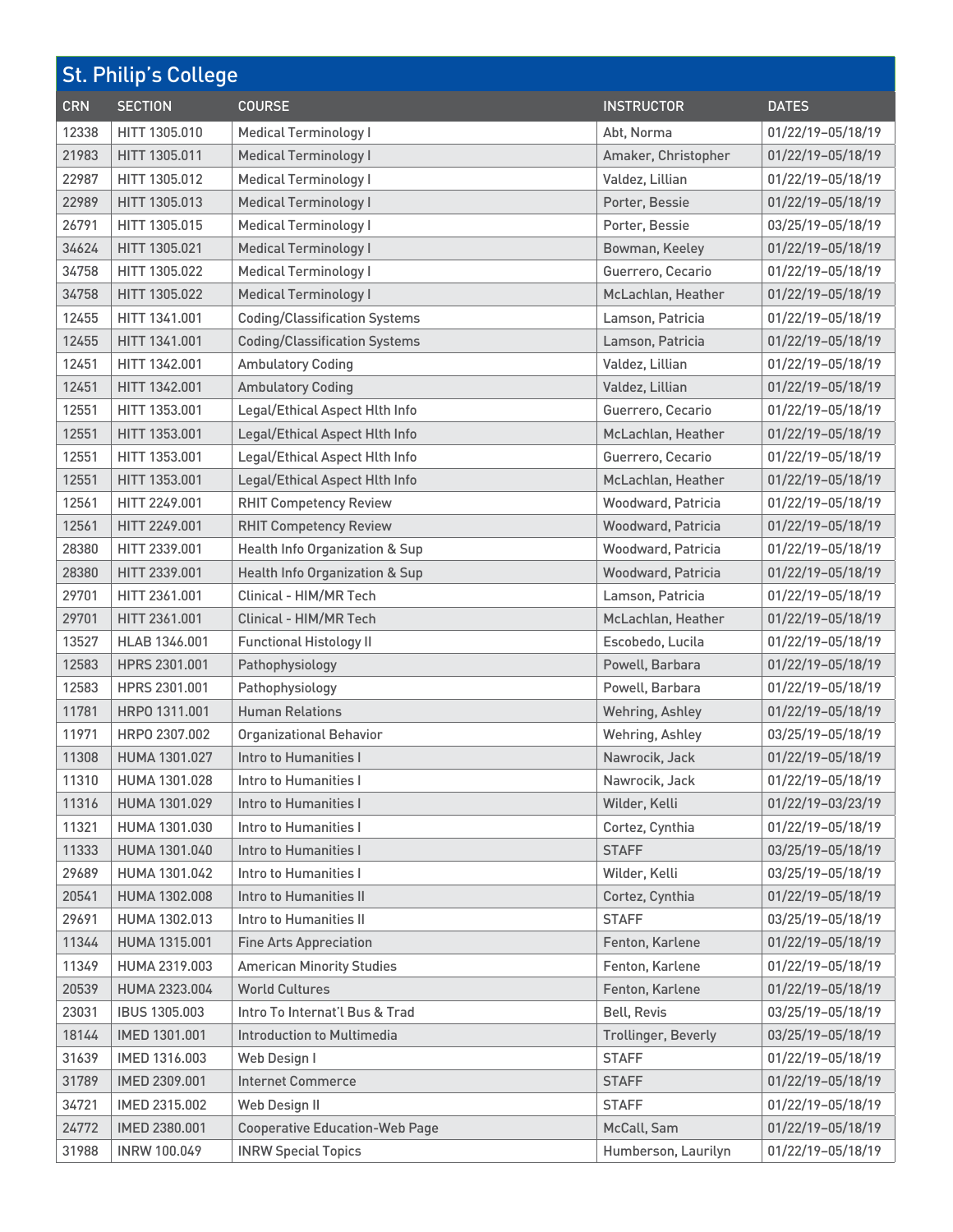| <b>St. Philip's College</b> |                      |                                          |                       |                   |
|-----------------------------|----------------------|------------------------------------------|-----------------------|-------------------|
| <b>CRN</b>                  | <b>SECTION</b>       | <b>COURSE</b>                            | <b>INSTRUCTOR</b>     | <b>DATES</b>      |
| 31990                       | <b>INRW 100.050</b>  | <b>INRW Special Topics</b>               | Humberson, Laurilyn   | 01/22/19-05/18/19 |
| 34733                       | <b>ITCC 1414.014</b> | Intro to Networks                        | <b>STAFF</b>          | 01/22/19-03/23/19 |
| 34734                       | <b>ITCC 1440,007</b> | <b>CCNA 2: Routing and Switching</b>     | <b>STAFF</b>          | 03/25/19-05/18/19 |
| 34731                       | <b>ITCC 2412.007</b> | <b>CCNA 3: Scaling Networks</b>          | <b>STAFF</b>          | 01/22/19-03/23/19 |
| 34732                       | <b>ITCC 2413.007</b> | <b>CCNA 4: Connecting Networks</b>       | <b>STAFF</b>          | 03/25/19-05/18/19 |
| 26430                       | <b>ITNW 1308,005</b> | <b>Implementing &amp; Supporting COS</b> | Sahin, Haydar         | 01/22/19-05/18/19 |
| 32698                       | <b>ITNW 1308.006</b> | <b>Implementing &amp; Supporting COS</b> | <b>STAFF</b>          | 01/22/19-05/18/19 |
| 26431                       | <b>ITNW 1308.008</b> | <b>Implementing &amp; Supporting COS</b> | Sahin, Haydar         | 03/25/19-05/18/19 |
| 29400                       | <b>ITNW 1413.002</b> | <b>Computer Virtualization</b>           | Gallegos, Rosalio     | 01/22/19-05/18/19 |
| 29400                       | <b>ITNW 1413.002</b> | <b>Computer Virtualization</b>           | Gallegos, Rosalio     | 01/22/19-05/18/19 |
| 19050                       | <b>ITNW 1425,009</b> | <b>Fund of Networking Tech</b>           | Celestin, Arthur      | 01/22/19-05/18/19 |
| 26434                       | <b>ITNW 1453.003</b> | Support Net. Srv. Infra.                 | Orozco, Edith         | 01/22/19-05/18/19 |
| 34727                       | <b>ITNW 1454.005</b> | Impl. and Sup. Servers                   | Mora, Caroline        | 01/22/19-05/18/19 |
| 26442                       | <b>ITNW 2350.001</b> | <b>Enterprise Network</b>                | <b>STAFF</b>          | 01/22/19-05/18/19 |
| 19306                       | <b>ITNW 2412,003</b> | Routers                                  | Lopez, Rick           | 01/22/19-05/18/19 |
| 22492                       | <b>ITSC 1309.002</b> | <b>Integrated Software Apps I</b>        | Roberts-Cooper, Kelly | 01/22/19-05/18/19 |
| 17596                       | <b>ITSC 1316.011</b> | <b>Linux Installation &amp; Config</b>   | Doak, Steven          | 01/22/19-05/18/19 |
| 26780                       | <b>ITSC 2325.004</b> | <b>Advanced Linux</b>                    | Roberts-Cooper, Kelly | 01/22/19-05/18/19 |
| 34718                       | <b>ITSC 2335.001</b> | <b>Application Problem Solving</b>       | <b>STAFF</b>          | 01/22/19-05/18/19 |
| 34725                       | <b>ITSE 1311.009</b> | <b>Beginning Web Programming</b>         | Mora, Caroline        | 01/22/19-05/18/19 |
| 28393                       | <b>ITSE 1392.001</b> | ST: Intro to Android Program             | Castaneda, Robert     | 01/22/19-05/18/19 |
| 25845                       | <b>ITSE 2317.003</b> | Java Programming                         | <b>STAFF</b>          | 01/22/19-05/18/19 |
| 12532                       | <b>ITSW 1304.003</b> | <b>Introduction to Spreadsheets</b>      | <b>STAFF</b>          | 01/22/19-05/18/19 |
| 12532                       | <b>ITSW 1304.003</b> | Introduction to Spreadsheets             | <b>STAFF</b>          | 01/22/19-05/18/19 |
| 31794                       | ITSW 1307.004        | <b>Introduction to Database</b>          | <b>STAFF</b>          | 01/22/19-05/18/19 |
| 31842                       | <b>ITSW 1310.004</b> | Intro/Present Graph Software             | <b>STAFF</b>          | 01/22/19-05/18/19 |
| 34716                       | <b>ITSW 2334.002</b> | <b>Advanced Spreadsheets</b>             | Perez, Rebecca        | 01/22/19-05/18/19 |
| 34720                       | ITSW 2337.001        | <b>Advanced Database</b>                 | Perez, Rebecca        | 01/22/19-05/18/19 |
| 19288                       | <b>ITSY 1342,008</b> | Info Technology Security                 | Roberts-Cooper, Kelly | 01/22/19-05/18/19 |
| 31839                       | <b>ITSY 2286.002</b> | Internship - Info Systems Sec            | Lopez, Rick           | 01/22/19-05/18/19 |
| 19286                       | <b>ITSY 2301.003</b> | <b>Firewalls and Network Security</b>    | Lopez, Rick           | 01/22/19-05/18/19 |
| 21835                       | ITSY 2386.001        | Int-Comp & Info Sys Sec                  | Lopez, Rick           | 01/22/19-05/18/19 |
| 34728                       | ITSY 2430.004        | <b>Intrusion Detection</b>               | Sahin, Haydar         | 01/22/19-05/18/19 |
| 26445                       | <b>ITSY 2442.004</b> | <b>Incident Response and Handling</b>    | Sahin, Haydar         | 01/22/19-05/18/19 |
| 26783                       | <b>ITSY 2443.006</b> | <b>Computer System Forensics</b>         | Mora, Caroline        | 01/22/19-05/18/19 |
| 28175                       | KINE 1109.001        | Walking/Jogging I                        | Olson, Sara           | 01/22/19-03/23/19 |
| 28176                       | KINE 1109.003        | Walking/Jogging I                        | Padron-Lopez, Katie   | 03/25/19-05/18/19 |
| 10073                       | KINE 1301.013        | <b>Foundations of Kinesiology</b>        | De La Rosa, Yvonne    | 02/04/19-05/18/19 |
| 28230                       | KINE 1304.013        | Personal/Community Health I              | De La Rosa, Yvonne    | 01/22/19-03/23/19 |
| 28231                       | KINE 1304.020        | Personal/Community Health I              | Olson, Sara           | 03/25/19-05/18/19 |
| 28242                       | KINE 1338.011        | <b>Concepts of Physical Fitness</b>      | Gentry, Mary          | 03/25/19-05/18/19 |
| 20407                       | KINE 1346.001        | Drug Use & Abuse                         | Olson, Sara           | 03/25/19-05/18/19 |
| 32986                       | MATH 114.184         | Co-Req for MATH 1314                     | Casas, Lydia          | 01/22/19-05/18/19 |
| 32987                       | MATH 114.185         | Co-Req for MATH 1314                     | Casas, Lydia          | 01/22/19-05/18/19 |
| 34762                       | MATH 114.186         | Co-Req for MATH 1314                     | Jaber, Halah          | 01/22/19-03/23/19 |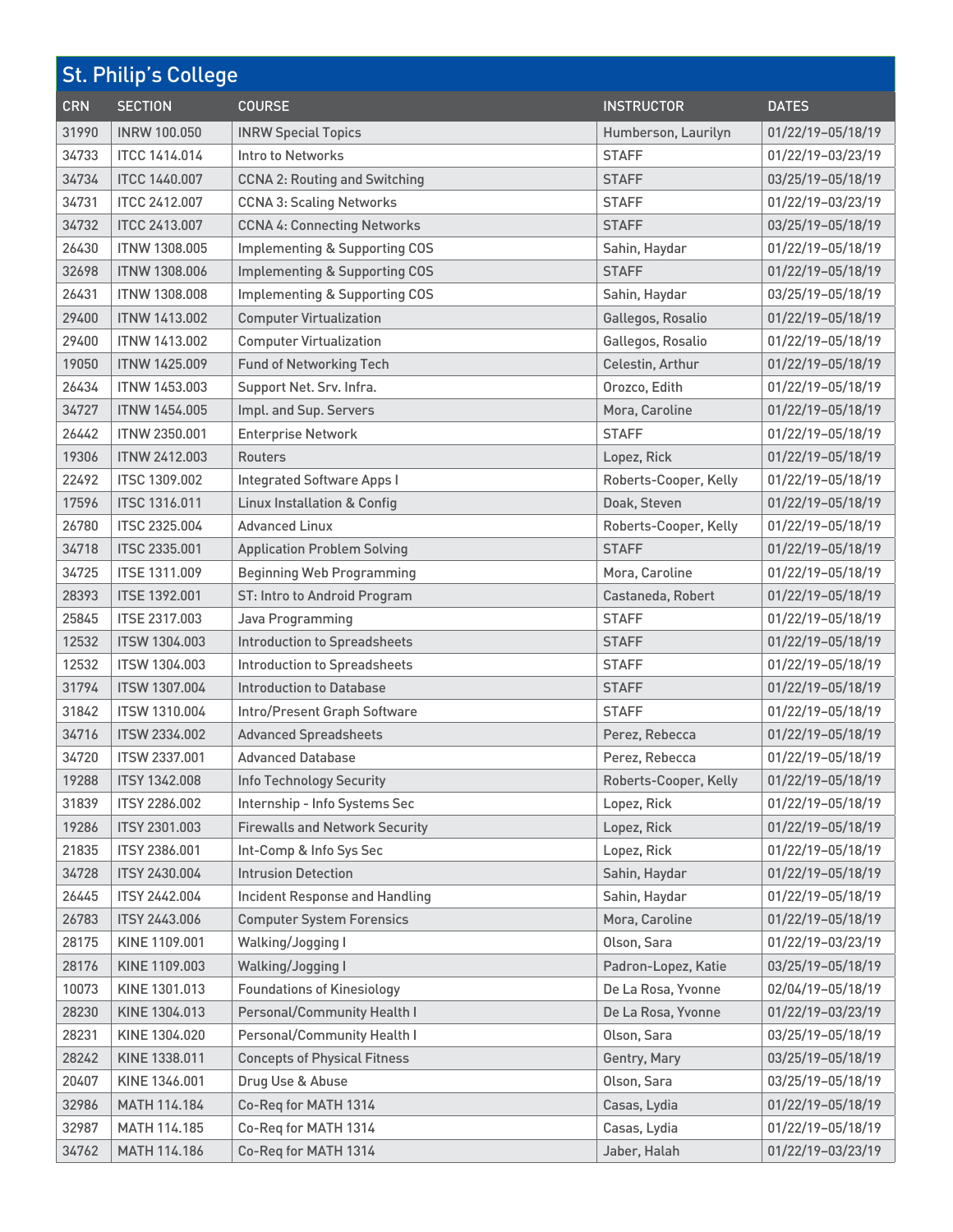| <b>St. Philip's College</b> |                    |                                          |                      |                   |
|-----------------------------|--------------------|------------------------------------------|----------------------|-------------------|
| <b>CRN</b>                  | <b>SECTION</b>     | <b>COURSE</b>                            | <b>INSTRUCTOR</b>    | <b>DATES</b>      |
| 32988                       | MATH 114.188       | Co-Req for MATH 1314                     | Jaber, Halah         | 03/25/19-05/18/19 |
| 23398                       | MATH 1314.045      | <b>College Algebra Stand Alone</b>       | Mitchell, Renita     | 01/22/19-03/23/19 |
| 23396                       | MATH 1314.048      | <b>College Algebra Stand Alone</b>       | Lee, Paul            | 01/22/19-05/18/19 |
| 23397                       | MATH 1314.052      | <b>College Algebra Stand Alone</b>       | Lee, Paul            | 01/22/19-05/18/19 |
| 29827                       | MATH 1314.056      | <b>College Algebra Stand Alone</b>       | Lee, Paul            | 01/22/19-05/18/19 |
| 32494                       | MATH 1314.067      | <b>College Algebra Stand Alone</b>       | Sifuentes, Louis     | 01/22/19-05/18/19 |
| 23400                       | MATH 1314.094      | <b>College Algebra Stand Alone</b>       | Mitchell, Renita     | 03/25/19-05/18/19 |
| 33008                       | MATH 1314.184      | <b>College Algebra Co-Requisite</b>      | Casas, Lydia         | 01/22/19-05/18/19 |
| 33011                       | MATH 1314.185      | <b>College Algebra Co-Requisite</b>      | Casas, Lydia         | 01/22/19-05/18/19 |
| 34763                       | MATH 1314.186      | <b>College Algebra Co-Requisite</b>      | Jaber, Halah         | 01/22/19-03/23/19 |
| 33012                       | MATH 1314.188      | <b>College Algebra Co-Requisite</b>      | Jaber, Halah         | 03/25/19-05/18/19 |
| 33033                       | MATH 132.012       | Co-Req for MATH 1332                     | Lee, Paul            | 01/22/19-05/18/19 |
| 20831                       | MATH 1324.033      | <b>Business Mathematics</b>              | Gonzalez, Jack       | 01/22/19-05/18/19 |
| 12185                       | MATH 1325.029      | <b>Business Calculus</b>                 | Casas, Lydia         | 01/22/19-05/18/19 |
| 27562                       | MATH 1325.037      | <b>Business Calculus</b>                 | Gonzalez, Jack       | 01/22/19-05/18/19 |
| 12186                       | MATH 1332.025      | Liberal Arts Math I                      | Lee, Paul            | 01/22/19-05/18/19 |
| 20834                       | MATH 1414.050      | <b>College Algebra (Precal Track)</b>    | Lee, Paul            | 01/22/19-05/18/19 |
| 27563                       | MATH 1414.053      | <b>College Algebra (Precal Track)</b>    | Sifuentes, Louis     | 01/22/19-05/18/19 |
| 34434                       | MATH 1414.078      | <b>College Algebra (Precal Track)</b>    | Sifuentes, Louis     | 01/22/19-05/18/19 |
| 33038                       | MATH 142.014       | Co-Req for MATH 1442                     | Katz, Cynthia        | 01/22/19-05/18/19 |
| 12196                       | MATH 1442.039      | <b>Elementary Statistical Methods</b>    | Trautman, William    | 01/22/19-05/18/19 |
| 32460                       | MATH 1442.051      | <b>Elementary Statistical Methods</b>    | Trautman, William    | 01/22/19-05/18/19 |
| 12201                       | MATH 2412.051      | Precalculus                              | Patterson, Shannon   | 01/22/19-05/18/19 |
| 18496                       | MATH 2413.021      | Calculus I                               | Lopez, Jessica       | 01/22/19-05/18/19 |
| 16791                       | MATH 2414.026      | Calculus II                              | Trautman, William    | 01/22/19-05/18/19 |
| 31859                       | MATH 320.092       | Intermediate Algebra                     | Lopez, Luis          | 01/22/19-05/18/19 |
| 31716                       | MATH 65.001        | Bridge Program - AAS: ACM                | Englebert, Paula     | 01/22/19-05/18/19 |
| 31717                       | MATH 65.002        | Bridge Program - AAS: AEMT STEM          | Englebert, Paula     | 01/22/19-05/18/19 |
| 31718                       | MATH 65.003        | Bridge Program - AAS: AEMT NS            | Englebert, Paula     | 01/22/19-05/18/19 |
| 31719                       | MATH 65.004        | <b>Bridge Program - AAS: TRANS</b>       | Englebert, Paula     | 01/22/19-05/18/19 |
| 31720                       | MATH 65,005        | Bridge Program - AAS:CULI/REST           | Englebert, Paula     | 01/22/19-05/18/19 |
| 34925                       | <b>MATH 75.001</b> | Healthmatics Program: RSPT               | Perez, Roxanne       | 01/22/19-05/18/19 |
| 34926                       | <b>MATH 75.002</b> | <b>Healthmatics Program: RADR</b>        | Perez, Roxanne       | 01/22/19-05/18/19 |
| 34927                       | MATH 75.003        | <b>Healthmatics Program: VNSG</b>        | Perez, Roxanne       | 01/22/19-05/18/19 |
| 34928                       | MATH 75.004        | Healthmatics Program: OTHA               | Perez, Roxanne       | 01/22/19-05/18/19 |
| 34929                       | <b>MATH 75.005</b> | Healthmatics Program: PTHA               | Perez, Roxanne       | 01/22/19-05/18/19 |
| 31662                       | MRKG 1311.006      | <b>Principles of Marketing</b>           | Gallegos, Jesus      | 01/22/19-05/18/19 |
| 34722                       | MRKG 2312.001      | e-Commerce Marketing                     | Gallegos, Jesus      | 01/22/19-05/18/19 |
| 34723                       | MRKG 2333.004      | <b>Principles of Selling</b>             | <b>STAFF</b>         | 01/22/19-05/18/19 |
| 35059                       | MRKG 2349.001      | <b>Advertising &amp; Sales Promotion</b> | Gallegos, Jesus      | 01/22/19-05/18/19 |
| 10827                       | MUSI 1306.040      | <b>Music Appreciation</b>                | Schmidt, Eric        | 01/22/19-03/23/19 |
| 27517                       | MUSI 1306.050      | <b>Music Appreciation</b>                | <b>Torres, David</b> | 01/22/19-05/18/19 |
| 23206                       | MUSI 1306.068      | <b>Music Appreciation</b>                | Gonzales, Gregory    | 03/25/19-05/18/19 |
| 27519                       | MUSI 1306.070      | <b>Music Appreciation</b>                | <b>STAFF</b>         | 03/25/19-05/18/19 |
| 34761                       | MUSI 1306.085      | <b>Music Appreciation</b>                | Gonzales, Gregory    | 02/04/19-05/18/19 |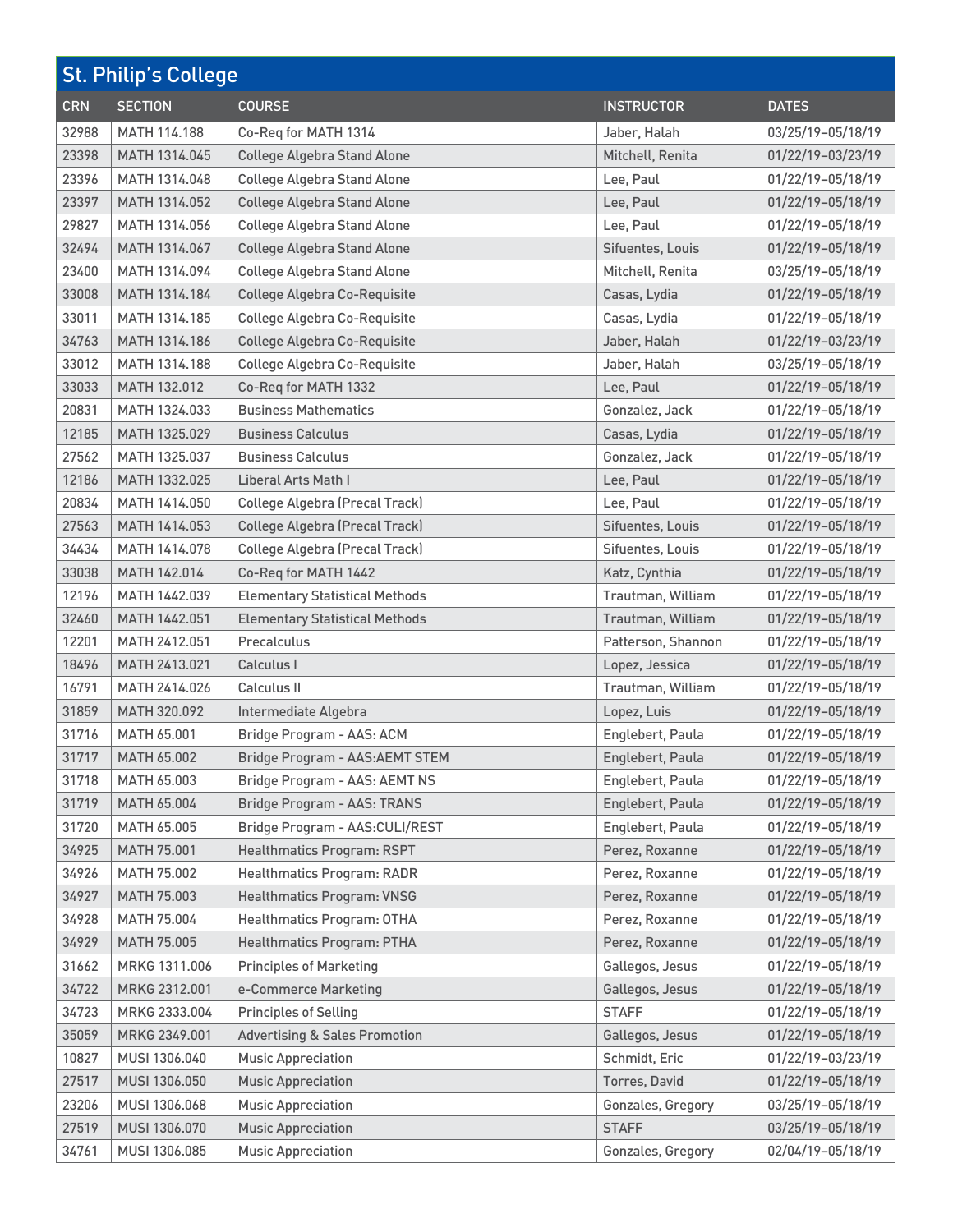| <b>St. Philip's College</b> |                   |                                           |                             |                   |
|-----------------------------|-------------------|-------------------------------------------|-----------------------------|-------------------|
| <b>CRN</b>                  | <b>SECTION</b>    | <b>COURSE</b>                             | <b>INSTRUCTOR</b>           | <b>DATES</b>      |
| 16531                       | MUSI 1310,009     | <b>American Music</b>                     | Gonzales, Gregory           | 01/22/19-05/18/19 |
| 18893                       | <b>OLRN 1.001</b> | <b>Orientation to Online Learning</b>     | Barlow, Lucia               | 11/12/18-05/18/19 |
| 18893                       | <b>OLRN 1.001</b> | <b>Orientation to Online Learning</b>     | Esqueda, Belinda            | 11/12/18-05/18/19 |
| 20359                       | <b>OLRN 1.002</b> | <b>Orientation to Online Learning</b>     | Barlow, Lucia               | 11/12/18-05/18/19 |
| 20359                       | <b>OLRN 1.002</b> | <b>Orientation to Online Learning</b>     | Esqueda, Belinda            | 11/12/18-05/18/19 |
| 26029                       | <b>OLRN 1.004</b> | <b>Orientation to Online Learning</b>     | Barlow, Lucia               | 11/12/18-05/18/19 |
| 26029                       | <b>OLRN 1.004</b> | <b>Orientation to Online Learning</b>     | Esqueda, Belinda            | 11/12/18-05/18/19 |
| 26030                       | <b>OLRN 1.005</b> | <b>Orientation to Online Learning</b>     | Barlow, Lucia               | 11/12/18-05/18/19 |
| 26030                       | <b>OLRN 1.005</b> | <b>Orientation to Online Learning</b>     | Esqueda, Belinda            | 11/12/18-05/18/19 |
| 27953                       | <b>OLRN 1.006</b> | <b>Orientation to Online Learning</b>     | Barlow, Lucia               | 11/12/18-05/18/19 |
| 27953                       | <b>OLRN 1.006</b> | <b>Orientation to Online Learning</b>     | Esqueda, Belinda            | 11/12/18-05/18/19 |
| 27955                       | <b>OLRN 1.007</b> | <b>Orientation to Online Learning</b>     | Barlow, Lucia               | 11/12/18-05/18/19 |
| 27955                       | <b>OLRN 1.007</b> | <b>Orientation to Online Learning</b>     | Esqueda, Belinda            | 11/12/18-05/18/19 |
| 29717                       | <b>OLRN 1.016</b> | <b>Orientation to Online Learning</b>     | Barlow, Lucia               | 01/22/19-05/18/19 |
| 29717                       | <b>OLRN 1.016</b> | <b>Orientation to Online Learning</b>     | Esqueda, Belinda            | 01/22/19-05/18/19 |
| 21174                       | <b>OLRN 1.023</b> | <b>Orientation to Online Learning</b>     | Barlow, Lucia               | 03/25/19-05/18/19 |
| 21174                       | <b>OLRN 1.023</b> | <b>Orientation to Online Learning</b>     | Esqueda, Belinda            | 03/25/19-05/18/19 |
| 20659                       | PHIL 1301.052     | Introduction to Philosophy                | Fuller, Matthew             | 01/22/19-05/18/19 |
| 27376                       | PHIL 1301.059     | Introduction to Philosophy                | Fuller, Matthew             | 01/22/19-05/18/19 |
| 34083                       | PHIL 1301.061     | Introduction to Philosophy                | Fuller, Matthew             | 01/22/19-05/18/19 |
| 34084                       | PHIL 1301.062     | Introduction to Philosophy                | Fuller, Matthew             | 01/22/19-03/23/19 |
| 20670                       | PHIL 2306.052     | Introduction to Ethics                    | Langston, Charlie           | 01/22/19-05/18/19 |
| 24162                       | PHIL 2306.053     | <b>Introduction to Ethics</b>             | Langston, Charlie           | 01/22/19-05/18/19 |
| 26137                       | PHIL 2306.054     | Introduction to Ethics                    | Langston, Charlie           | 01/22/19-05/18/19 |
| 34079                       | PHIL 2306.060     | Introduction to Ethics                    | Langston, Charlie           | 01/22/19-05/18/19 |
| 34081                       | PHIL 2306.061     | Introduction to Ethics                    | Langston, Charlie           | 01/22/19-05/18/19 |
| 34091                       | PHIL 2306.070     | <b>Introduction to Ethics</b>             | Hill, Andrew                | 03/25/19-05/18/19 |
| 31322                       | PHYS 1305.019     | <b>Introductory Physics I Lecture</b>     | Dunn, Christopher           | 01/22/19-05/18/19 |
| 29468                       | POFI 1191.001     | ST: Info Process/Data Entry               | <b>Bell, Revis</b>          | 01/22/19-05/18/19 |
| 29466                       | POFM 1302.001     | <b>Medical Software Applications</b>      | Abt, Norma                  | 01/22/19-05/18/19 |
| 29467                       | POFM 1317.001     | <b>Medical Administrative Support</b>     | Bowman, Keeley              | 01/22/19-05/18/19 |
| 27596                       | POFM 2333.001     | <b>Medical Document Production</b>        | Abt, Norma                  | 03/25/19-05/18/19 |
| 16539                       | POFM 2386.001     | Intern-Medical Admin Asst                 | Bowman, Keeley              | 01/22/19-05/18/19 |
| 16078                       | POFT 1220.001     | Job Search Skills                         | Valdez, Sonia               | 03/25/19-05/18/19 |
| 12287                       | POFT 1301.003     | <b>Business English</b>                   | Osborne, Jen                | 01/22/19-05/18/19 |
| 20253                       | POFT 1309.001     | <b>Administrative Office Procl</b>        | <b>STAFF</b>                | 01/22/19-05/18/19 |
| 12284                       | POFT 1313.001     | <b>Professional Workforce Prep</b>        | Trollinger, Beverly         | 01/22/19-05/18/19 |
| 23076                       | POFT 1319.002     | Records & Information Mgmt I              | <b>STAFF</b>                | 03/25/19-05/18/19 |
| 23075                       | POFT 1321.003     | <b>Business Math</b>                      | <b>STAFF</b>                | 01/22/19-05/18/19 |
| 22739                       | POFT 1329.003     | <b>Beginning Keyboarding</b>              | <b>STAFF</b>                | 03/25/19-05/18/19 |
| 32443                       | POFT 2312.001     | <b>Business Correspondence &amp; Comm</b> | Osborne, Jen                | 01/22/19-05/18/19 |
| 16537                       | POFT 2386.001     | Internship - Admin Asst                   | <b>Bell, Revis</b>          | 01/22/19-05/18/19 |
| 11128                       | PSYC 2301.097     | <b>General Psychology</b>                 | <b>Bass-Wright, Shirley</b> | 01/22/19-05/18/19 |
| 11827                       | PSYC 2301.099     | <b>General Psychology</b>                 | Olson, Ashley               | 01/22/19-03/23/19 |
| 11881                       | PSYC 2301.100     | <b>General Psychology</b>                 | Bass-Wright, Shirley        | 01/22/19-05/18/19 |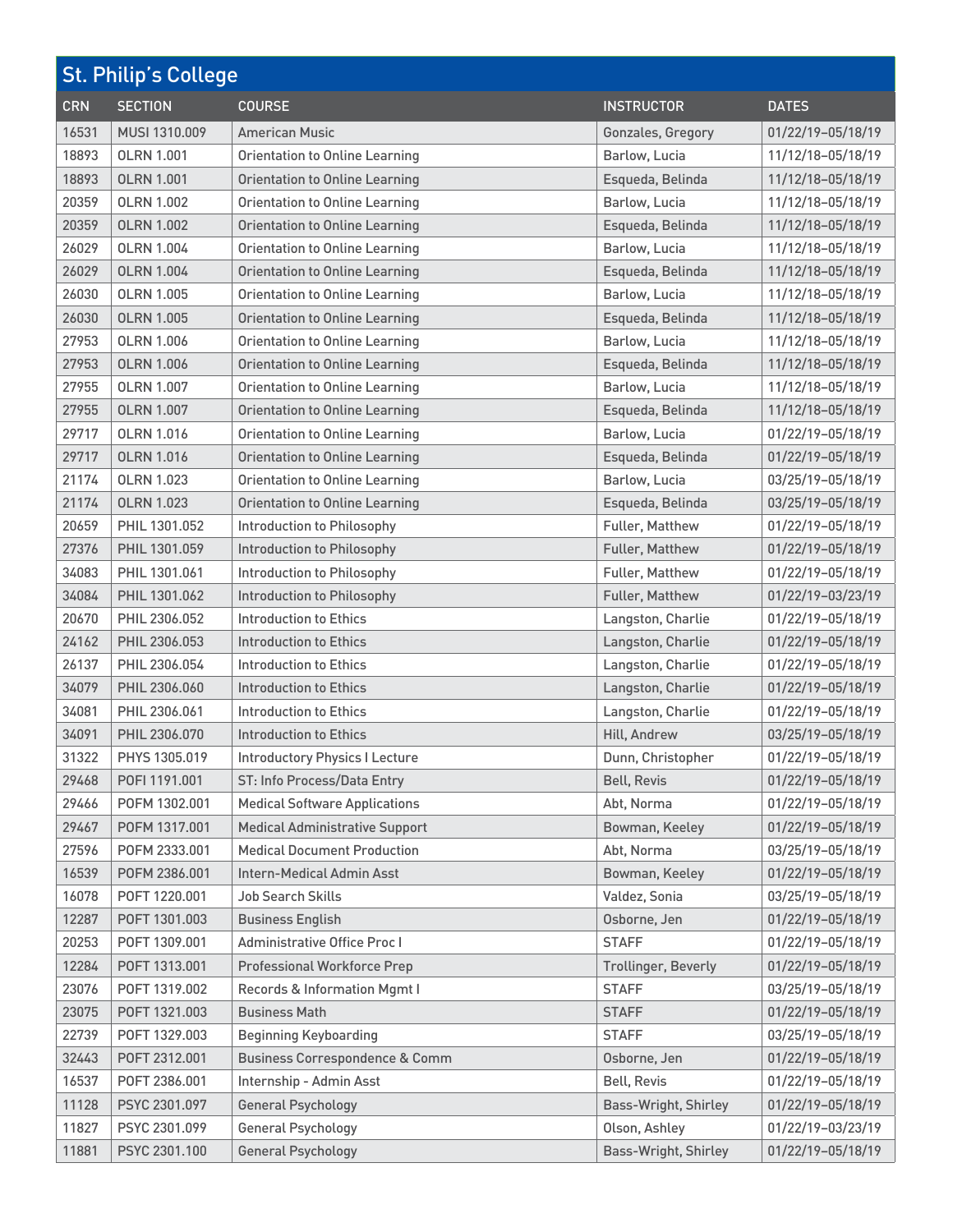| <b>St. Philip's College</b> |                |                                       |                             |                   |
|-----------------------------|----------------|---------------------------------------|-----------------------------|-------------------|
| <b>CRN</b>                  | <b>SECTION</b> | <b>COURSE</b>                         | <b>INSTRUCTOR</b>           | <b>DATES</b>      |
| 11942                       | PSYC 2301.101  | <b>General Psychology</b>             | Snavely, Sandra             | 01/22/19-03/23/19 |
| 11944                       | PSYC 2301.102  | <b>General Psychology</b>             | Johnson, Monique            | 01/22/19-05/18/19 |
| 16747                       | PSYC 2301.113  | <b>General Psychology</b>             | Johnson, Monique            | 01/22/19-05/18/19 |
| 18856                       | PSYC 2301.114  | <b>General Psychology</b>             | Johnson, Monique            | 01/22/19-05/18/19 |
| 27378                       | PSYC 2301.138  | <b>General Psychology</b>             | Snavely, Sandra             | 03/25/19-05/18/19 |
| 32699                       | PSYC 2301.140  | <b>General Psychology</b>             | Flores, Laura               | 03/25/19-05/18/19 |
| 18873                       | PSYC 2306.007  | <b>Human Sexuality</b>                | Snavely, Sandra             | 01/22/19-05/18/19 |
| 12008                       | PSYC 2308.005  | <b>Child Psychology</b>               | <b>Bass-Wright, Shirley</b> | 01/22/19-05/18/19 |
| 22794                       | PSYC 2308.006  | <b>Child Psychology</b>               | Bass-Wright, Shirley        | 01/22/19-05/18/19 |
| 27828                       | PSYC 2308.008  | <b>Child Psychology</b>               | <b>Bass-Wright, Shirley</b> | 03/25/19-05/18/19 |
| 12017                       | PSYC 2314.026  | Lifespan Growth/Development           | Snavely, Sandra             | 01/22/19-03/23/19 |
| 12018                       | PSYC 2314.027  | <b>Lifespan Growth/Development</b>    | <b>Bass-Wright, Shirley</b> | 01/22/19-05/18/19 |
| 19719                       | PSYC 2314.038  | Lifespan Growth/Development           | Johnson, Monique            | 01/22/19-05/18/19 |
| 26134                       | PSYC 2314.045  | Lifespan Growth/Development           | <b>STAFF</b>                | 03/25/19-05/18/19 |
| 28691                       | PSYC 2315.001  | <b>Psychology of Adjustment</b>       | Johnson, Monique            | 01/22/19-05/18/19 |
| 28690                       | PSYC 2316.007  | <b>Psychology of Personality</b>      | Johnson, Monique            | 01/22/19-05/18/19 |
| 12034                       | PSYC 2317.003  | <b>Statistical Methods-Psychology</b> | Hamilton, Nicole            | 01/22/19-05/18/19 |
| 12038                       | PSYC 2319.008  | Social Psychology                     | Young, Irene                | 01/22/19-05/18/19 |
| 11880                       | SOCI 1301.052  | <b>Introductory Sociology</b>         | Grayson, Chris              | 01/22/19-03/23/19 |
| 11978                       | SOCI 1301.053  | <b>Introductory Sociology</b>         | Grayson, Chris              | 01/22/19-05/18/19 |
| 11982                       | SOCI 1301.054  | <b>Introductory Sociology</b>         | Grayson, Chris              | 01/22/19-05/18/19 |
| 29480                       | SOCI 1301.069  | <b>Introductory Sociology</b>         | Rolland-Adkins, Kelli       | 01/22/19-05/18/19 |
| 24172                       | SOCI 1301.079  | <b>Introductory Sociology</b>         | <b>STAFF</b>                | 03/25/19-05/18/19 |
| 20504                       | SOCI 1306.008  | <b>Social Problems</b>                | Grayson, Chris              | 01/22/19-05/18/19 |
| 19488                       | SOCI 2319.001  | <b>Minority Studies I</b>             | Rodriguez, Carlos           | 01/22/19-05/18/19 |
| 27485                       | SOCI 2336.002  | Criminology                           | <b>STAFF</b>                | 01/22/19-03/23/19 |
| 19685                       | SOCI 2340.002  | Drug Use and Abuse                    | Grayson, Chris              | 01/22/19-03/23/19 |
| 31049                       | SOCI 2340.003  | Drug Use and Abuse                    | Grayson, Chris              | 03/25/19-05/18/19 |
| 22768                       | SOCW 2361.004  | <b>Introduction to Social Work</b>    | Rolland-Adkins, Kelli       | 01/22/19-05/18/19 |
| 26282                       | SOCW 2362.005  | Social Welfare as Social Inst         | Rolland-Adkins, Kelli       | 03/25/19-05/18/19 |
| 34162                       | SPAN 1300.007  | <b>Begin Conversational Spanish I</b> | <b>STAFF</b>                | 01/22/19-03/23/19 |
| 34166                       | SPAN 1310.001  | <b>Begin Conversation Spanish II</b>  | <b>STAFF</b>                | 03/25/19-05/18/19 |
| 28605                       | SPAN 1411.034  | <b>Elementary Spanish I</b>           | Manzo, Jude                 | 03/25/19-05/18/19 |
| 33587                       | SPAN 1412.027  | <b>Elementary Spanish II</b>          | Key, Spencer                | 01/22/19-05/18/19 |
| 33593                       | SPAN 1412.028  | <b>Elementary Spanish II</b>          | Key, Spencer                | 01/22/19-05/18/19 |
| 33596                       | SPAN 1412.029  | <b>Elementary Spanish II</b>          | Key, Spencer                | 01/22/19-05/18/19 |
| 33597                       | SPAN 1412.030  | <b>Elementary Spanish II</b>          | <b>STAFF</b>                | 01/22/19-05/18/19 |
| 33598                       | SPAN 1412.031  | <b>Elementary Spanish II</b>          | Hernandez, Nelson           | 01/22/19-05/18/19 |
| 33599                       | SPAN 1412.032  | <b>Elementary Spanish II</b>          | Hernandez, Nelson           | 01/22/19-05/18/19 |
| 12907                       | SPCH 1311.062  | Intro To Speech Communication         | Mosley, Audrey              | 01/22/19-05/18/19 |
| 12911                       | SPCH 1311.063  | Intro To Speech Communication         | Mosley, Audrey              | 01/22/19-05/18/19 |
| 12912                       | SPCH 1311.064  | Intro To Speech Communication         | Mosley, Audrey              | 01/22/19-05/18/19 |
| 28302                       | SPCH 1311.072  | Intro To Speech Communication         | Cunningham, Karen           | 01/22/19-03/23/19 |
| 28873                       | SPCH 1311.074  | Intro To Speech Communication         | Mosley, Audrey              | 01/22/19-05/18/19 |
| 34649                       | SPCH 1311.111  | Intro To Speech Communication         | Cunningham, Karen           | 03/25/19-05/18/19 |